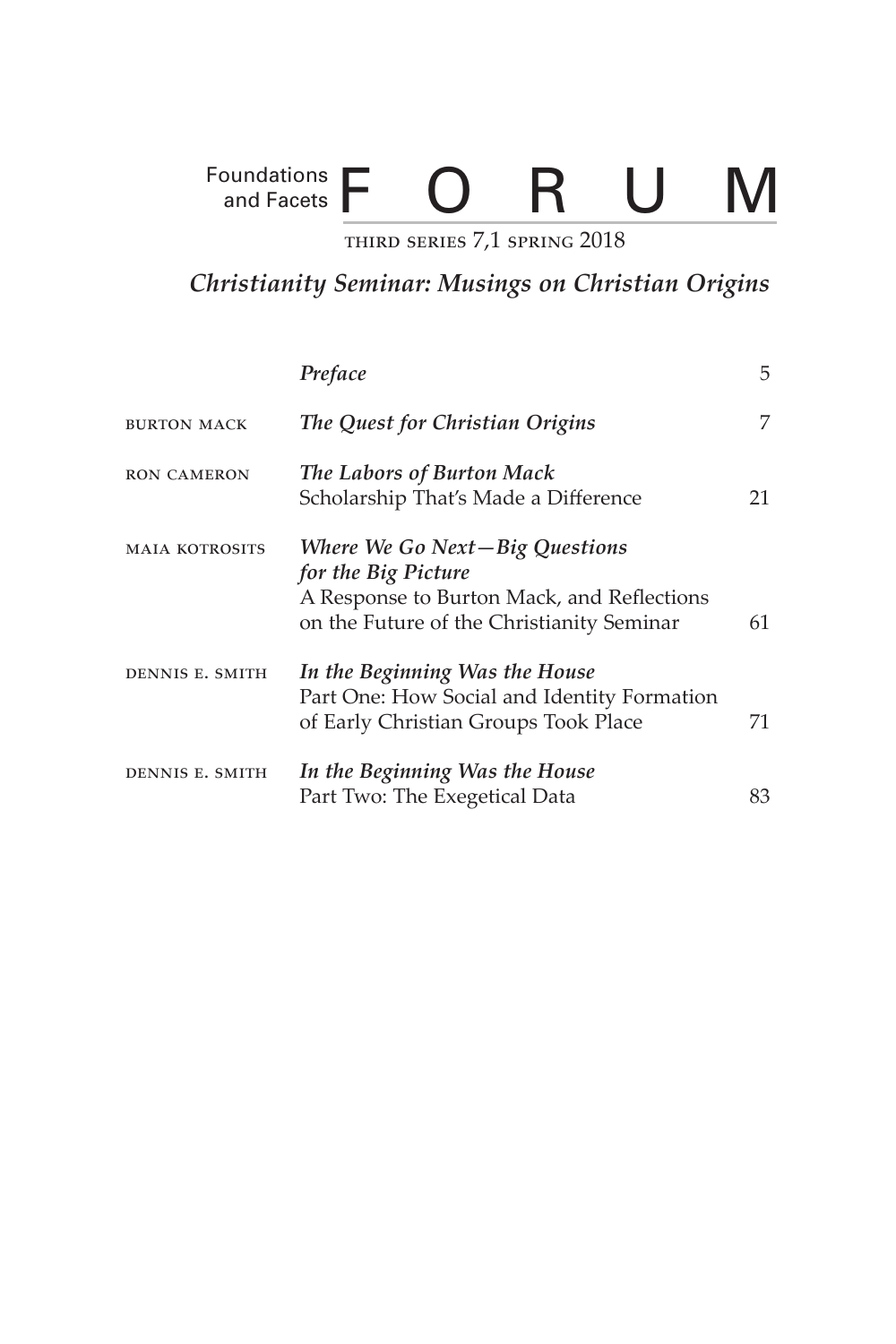publisher *Polebridge Press*

editors *Clayton N. Jefford Saint Meinrad Seminary and School of Theology Nina E. Livesey University of Oklahoma* 

editorial board *Jason BeDuhn Northern Arizona University*

> *Arthur J. Dewey Xavier University*

*Julian V. Hills Marquette University*

*Roy W. Hoover Whitman College, Emeritus*

*Lane C. McGaughy Willamette University, Emeritus*

> *Chris Shea Ball State University*

*James Veitch Victoria University*

issn 0883–4970

**Forum**, a biannual journal first published in 1985, contains current research in biblical and cognate studies. The journal features articles on the historical Jesus, Christian origins, and related fields.

**Manuscripts** may be submitted to the publisher, Polebridge Press, PO Box 346, Farmington, MN 55024; (651) 200-2372. westar@westarinstitute. org. A style guide is available from Polebridge Press. Please note that all manuscripts must be double-spaced, and accompanied by a matching electronic copy.

**Subscription Information:** The annual *Forum* subscription rate is \$30. Back issues may be ordered from the publisher. Direct all inquiries concerning subscriptions, memberships, and permissions to Polebridge Press, PO Box 346, Farmington, MN 55024; (651) 200-2372. **Copyright** © 2018 by Polebridge Press, Inc. All rights reserved. The contents of this publication cannot be reproduced either in whole or in part, except for brief quotations in scholarly reviews and publications. Permission requests should be directed to the publisher.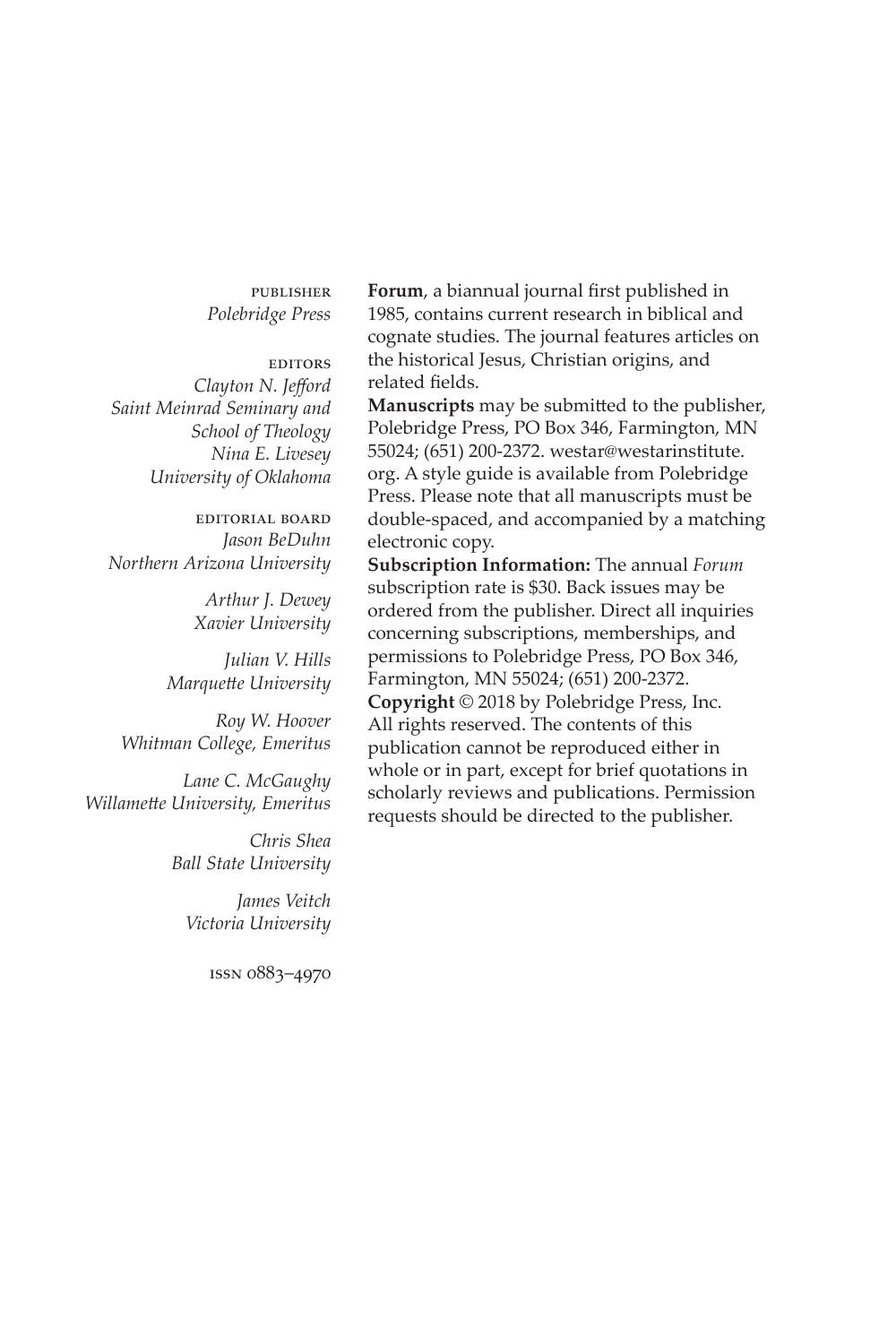## **Contributors**

**Ron Cameron** is Professor of Religion and Chair of the Department of Religion, Wesleyan University, Middletown, Connecticut. He received his Ph.D. in the Study of Religion from Harvard University (1983). Cameron was a charter member of the Jesus Seminar (1985 –1991) and served as co-chair of the Society of Biblical Literature's Consultation (1995–1997) and Seminar (1998–2003) on Ancient Myths and Modern Theories of Christian Origins. He is the author or editor of a number of essays on the Gospel of Thomas and book-length studies of the New Testament and Christian beginnings, including *The Cologne Mani Codex* (with Arthur J. Dewey, 1979), *The Other Gospels: Non-Canonical Gospel Texts* (1982), *Sayings Traditions in the Apocryphon of James* (1984, reprint 2004), *The Apocryphal Jesus and Christian Origins* (1990), *Redescribing Christian Origins* (with Merrill P. Miller, 2004), and *Redescribing Paul and the Corinthians* (with Merrill P. Miller, 2011).

**Maia Kotrosits** is Assistant Professor of Religion, Classics, and Queer Studies at Denison University in Granville, Ohio. She received her Ph.D. from Union Theological Seminary in New York and co-chairs the steering committee of Westar's Christianity Seminar. She has published three books, the most recent of which is *Rethinking Early Christian Identity: Affect, Violence, and Belonging* (Fortress, 2015), and has published in a wide variety of academic venues, including the *Journal of the Academy of American Religion*, *Journal of Culture and Religion*, and *The Bible and Critical Theory*.

**Burton L. Mack** is Professor Emeritus of the Claremont School of Theology in Claremont, California. An active member of the Westar Institute and Society of Biblical Literature, his focus on myth-making and the early Jesus movement has driven NT research for half a century. He has authored numerous books and articles related to the origins of early Christianity, with his bestknown volumes including *A Myth of Innocence* (Fortress, 1988), *The Lost Gospel* (HarperCollins, 1993), and *Who Wrote the New Testament?* (HarperCollins, 1995).

**Dennis E. Smith** was Professor Emeritus of New Testament at Phillips Theological Seminary in Tulsa, Oklahoma. He was Chair of the Acts Seminar and co-editor (with Joseph Tyson) of *Acts and Christian Beginnings: The Acts Seminar Report* (Polebridge, 2013). He was also co-editor (with Hal Taussig) of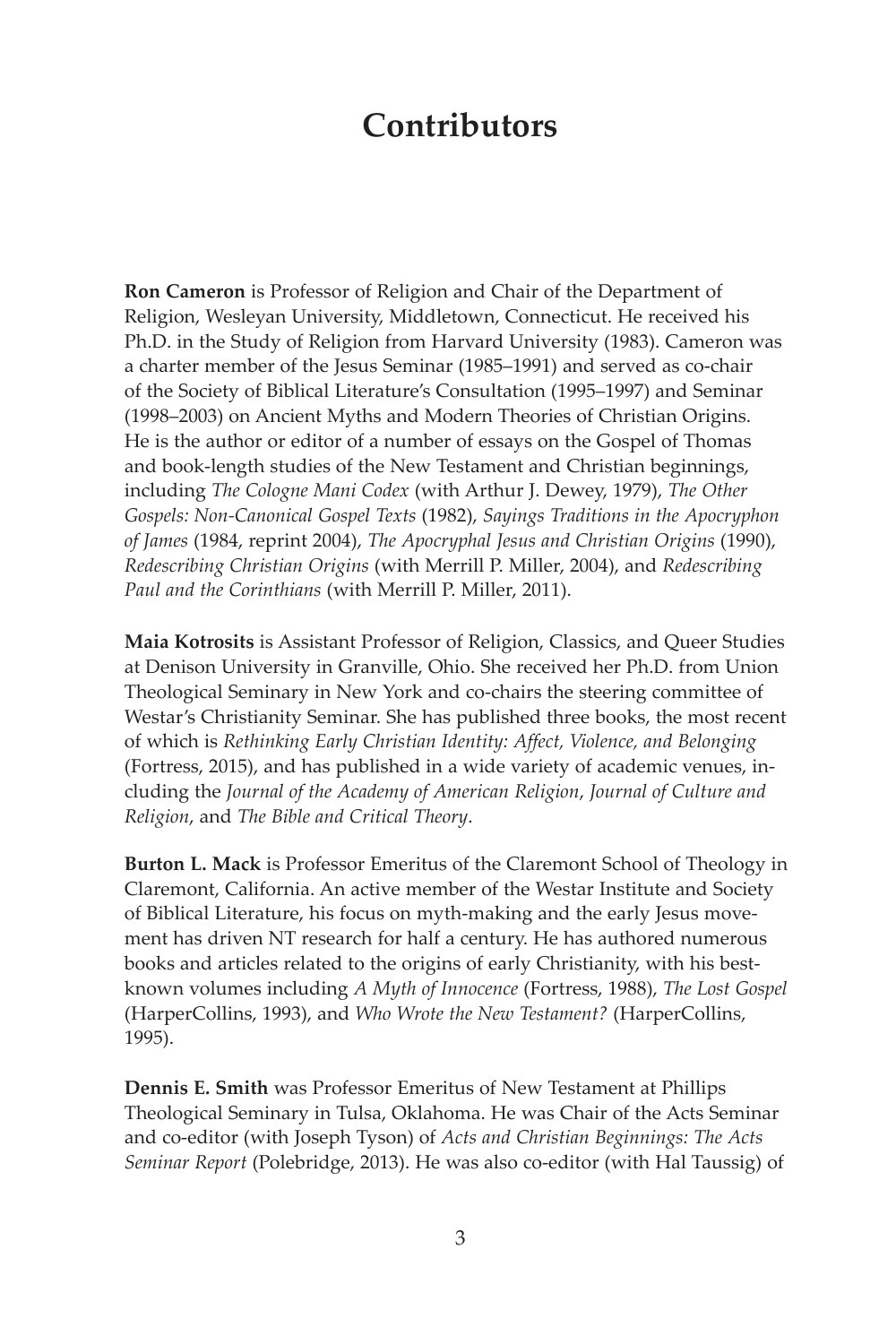## 4 Contributors

*Meals in the Early Christian World: Social Formation, Experimentation, and Conflict at the Table* (Palgrave, 2012) and author of *From Symposium to Eucharist: The Banquet in the Early Christian World* (Fortress, 2003), as well as numerous articles on various aspects of Christian origins.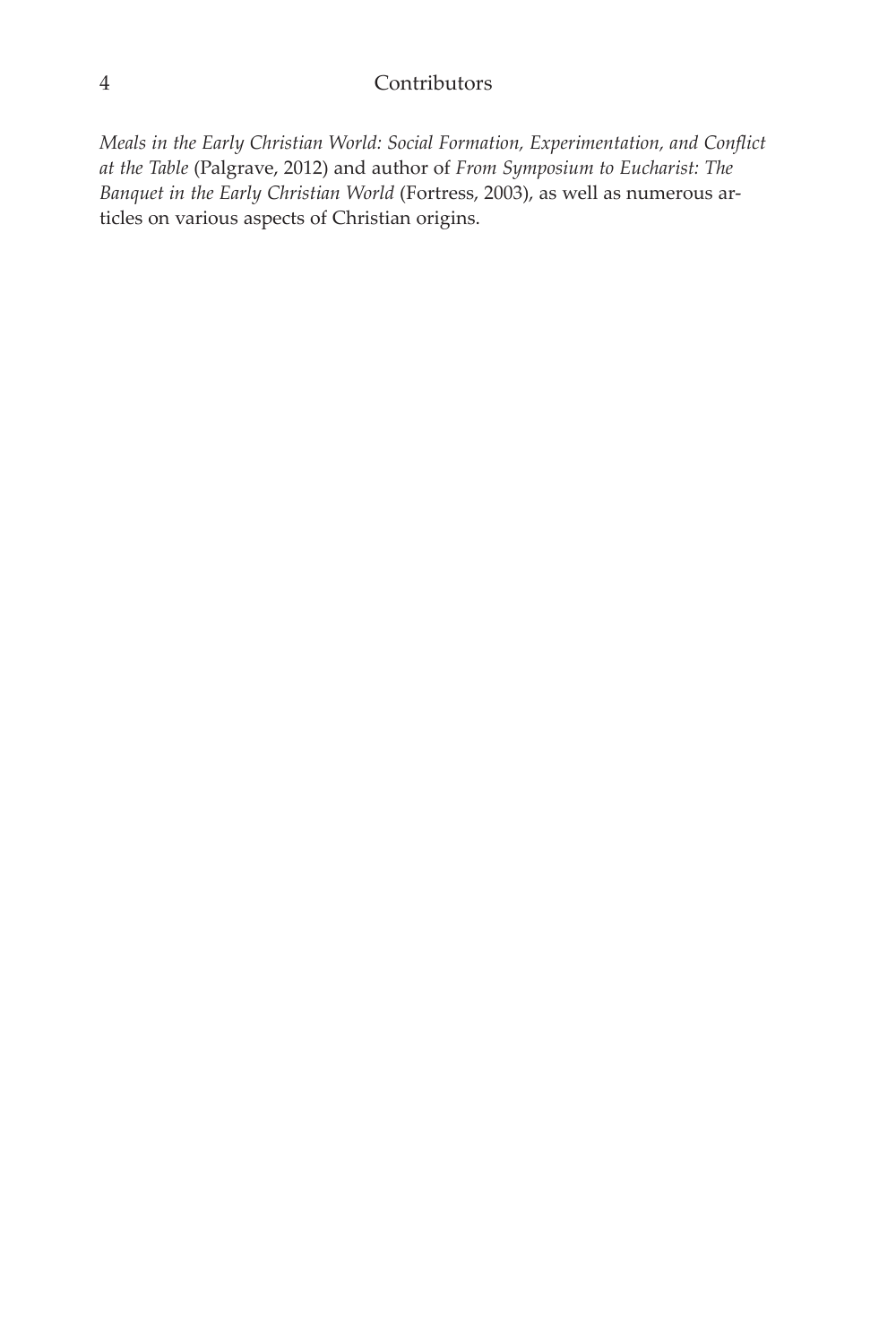## **Preface**

In the spring of 2016 the Christianity Seminar focused its efforts on a renewed discussion of "origins" within the early Christian movement. The roots of this enterprise have been extensively researched in recent decades, yet the light of such work has yielded promising suggestions about the early Jesus movement that demand further consideration and exploration. As such, it seemed appropriate here to solicit additional comments and research data on this important topic.

As an essential component of this task, the Seminar turned toward specific examination of the career contributions of Burton L. Mack, who currently stands as John Wesley Professor Emeritus in early Christianity at the Claremont School of Theology in Claremont, California. Mack's undaunted quests to explore the early church's formation have appeared variously in significant publications, including key well-regarded volumes such as *A Myth of Innocence* (1988), *The Lost Gospel* (1993), and *Who Wrote the New Testament?* (1995). His insights into the rise of nascent Christian consciousness have had tremendous impact on scholarship devoted to NT studies and early patristic formation. His career deserves review and respect for its impact.

The present issue opens with a paper by Mack himself that was delivered as a challenge to how we see the influence of studies related to the roots of the NT on the formation of later Christian awareness in contemporary American society. His suggestions indicate that much of what academic scholarship has achieved in biblical studies is essentially being lost to the larger institutional church's world because of how politics and economics have altered the direction of Western society's view of itself as Christian. It is a sobering challenge indeed.

Thereafter appear two papers that respond to Mack's career and work. The first is by Ron Cameron (Wesleyan University), who discusses in critical detail the various contributions provided to scholarship by Mack's efforts. Cameron succinctly diagnoses each movement within Mack's developing train of thought related to social consciousness in the first-century Jesus movement's rise to the public stage. He speaks of "origins" and "redescription" as essential components of how the Mack agenda has reshaped contemporary ideas about first-century Jewish views as they produced our NT literature and beyond. His bibliography of resources includes a large offering of Mack's writings and is not to be missed.

FORUM third series 7,1 spring 2018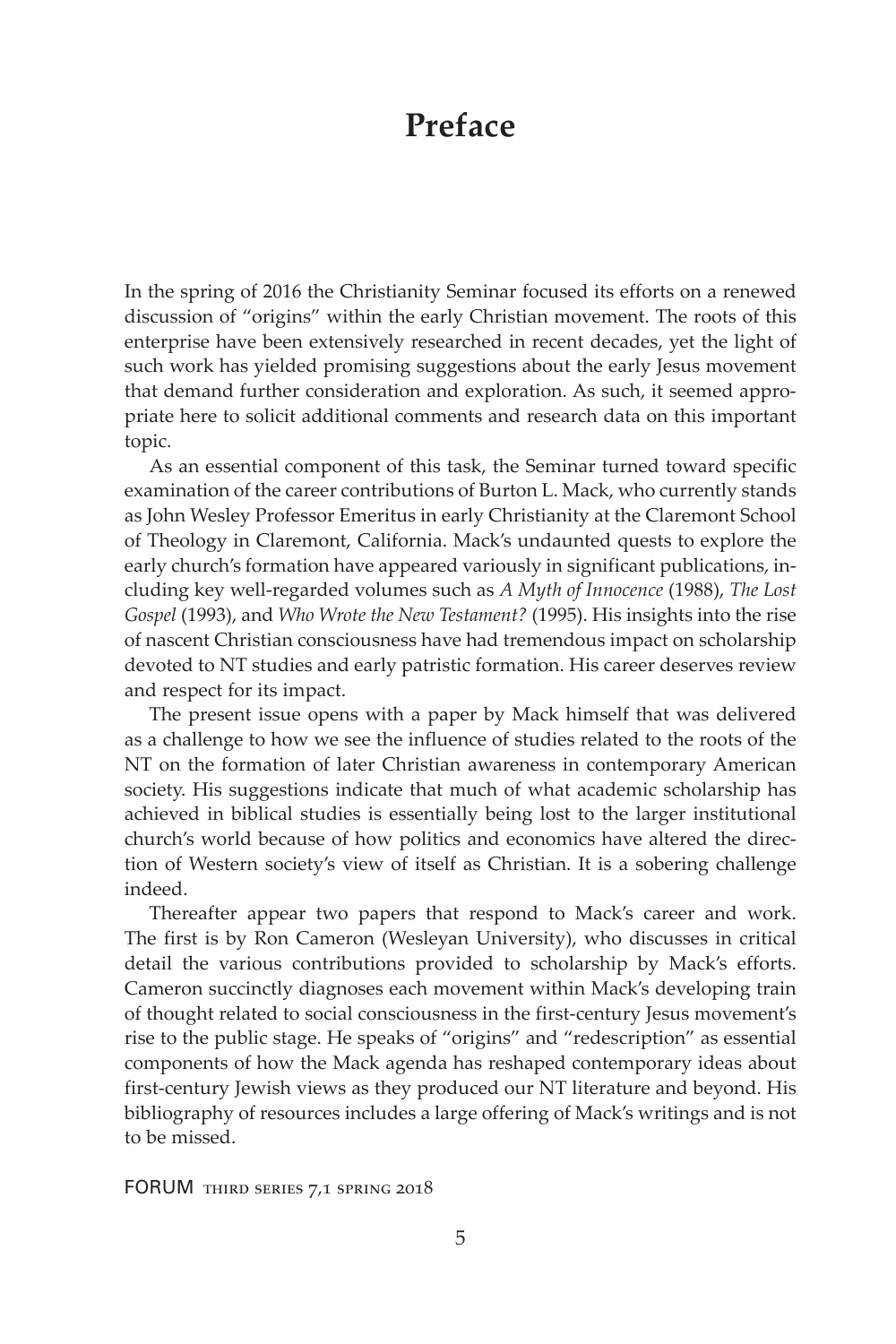#### 6 Preface

The second response is offered by Maia Kotrosits (Denison Unversity) and is directed more specifically to Mack's own paper contained in this issue as it relates to his earlier insights and career. Kotrosits speaks of the processes of "myth-making" and models of "the Christian myth" that Mack has provided as guidelines for understanding early Christian origins. While accepting facets of this contribution, she likewise offers challenges to those who would paint the first-century world in broad brush strokes without consideration of broader details and contexts. In the final analysis, she accepts his call to be "interdisciplinary" in perspective, noting the importance of such efforts for future research.

Finally, this issue concludes with two related essays by Dennis E. Smith (late Professor Emeritus of Phillips Theological Seminary), who passed away on 16 September 2017 in Galveston, Texas related to complications from his long fight with cancer. His contributions to this issue were rendered for publication in the last days of his life and, with his traditional focus on meal settings in the early house church, seemed a fitting addition for this issue's focus on Christian origins. Smith has included first-account photographs to illustrate the archaeological evidence for his views concerning ancient meals, as well as extensive analyses of biblical scenarios in which the "invitation" to dine illustrates the ancient world's concern for hospitality and the early Jesus movement's attempts to include all classes of society into its fold. His comments on the Gospel of Mark form ready parallels to Mack's own research in this regard. We will miss him dearly, both as a steady contributor to the *Forum* and as an enthusiastic colleague.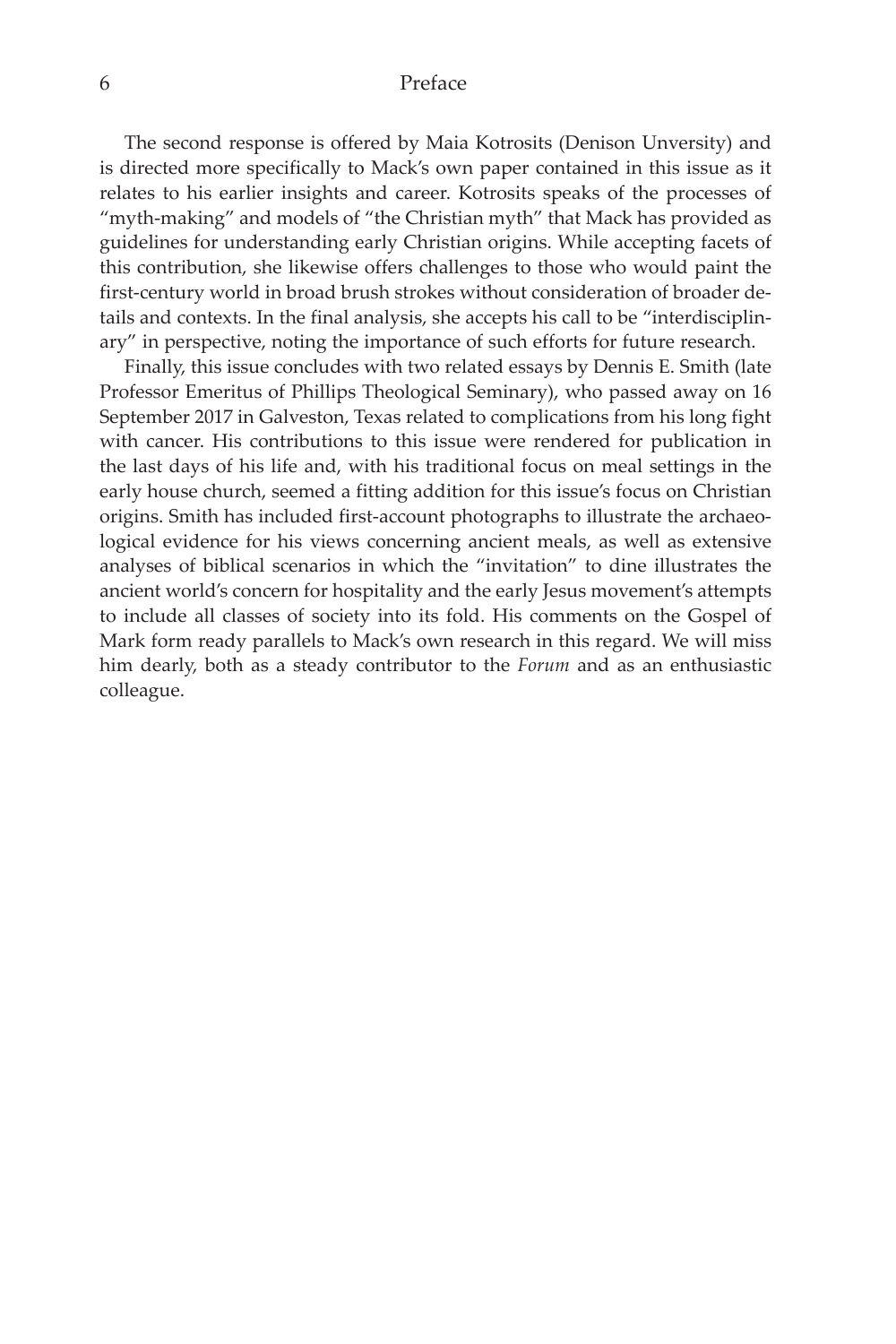## **The Quest for Christian Origins**

### Burton Mack

Christian Origins is the name of a project that NT scholars have undertaken in the interest of understanding Christianity as a social and historical religion. This project has been pursued in one form or another for about 300 years. One might think that there could be nothing left to discover about the NT and the beginnings of Christianity. But no. New questions, methods of research, and findings keep stacking up, as if we were not yet sure what generated Christianity, or what Christianity may be that still needs to be clarified, or what its origins can tell us about it.

There was a student studying John Kloppenborg's Q text, apparently troubled by the thought that the people of Q had not mentioned the crucifixion. Since the crucifixion must have been an important datum of Christian origins and since the Q people surely must have been early Christians, a closer look at the teachings was called for. As the student reported to me about his research, he was quite proud of finding a way to argue from the text that the Q people *did* know about Jesus' crucifixion. I did not ask him to show me the text. But it was clear that the Christian Origins project had been vindicated once again.

The embarrassment is that the student already had a picture of Christian Origins in his mind, and assumed that the NT writings by the "early Christians" should confirm it. This is a type of biblical scholarship that has produced many such examples in the course of its tradition, many much more sophisticated than the student's project. It works with a familiarity with the Christianity that developed centuries later and that then functioned as the cultural mythology of Western civilizations until modern times. The curiosity is that the Bible was not important as the historical record of Christian Origins until the Protestant Reformation. And even then its importance was mainly to lay claim to the Christian tradition independently from Catholicism, not to define Christianity as a social-historical religion. The reformers took the Bible with them when they left the Catholic Church, leaving behind its rituals, canon laws, pieties, and practices, but wanting to think of themselves still as Christians. The Bible was all they had in hand to make the claim that they were Christians. With the NT in hand they had entrée to the mythic world of Christianity apart from the Mass, the priests, and the pope. The sacred book was used for the Protestant rituals of breaking bread, baptism, and preaching without the Catholic confessionals and homilies. This actually enhanced the importance of the Bible for Protestants beyond its erstwhile sacral functions in Catholicism. The Renaissance and

FORUM third series 7,1 spring 2018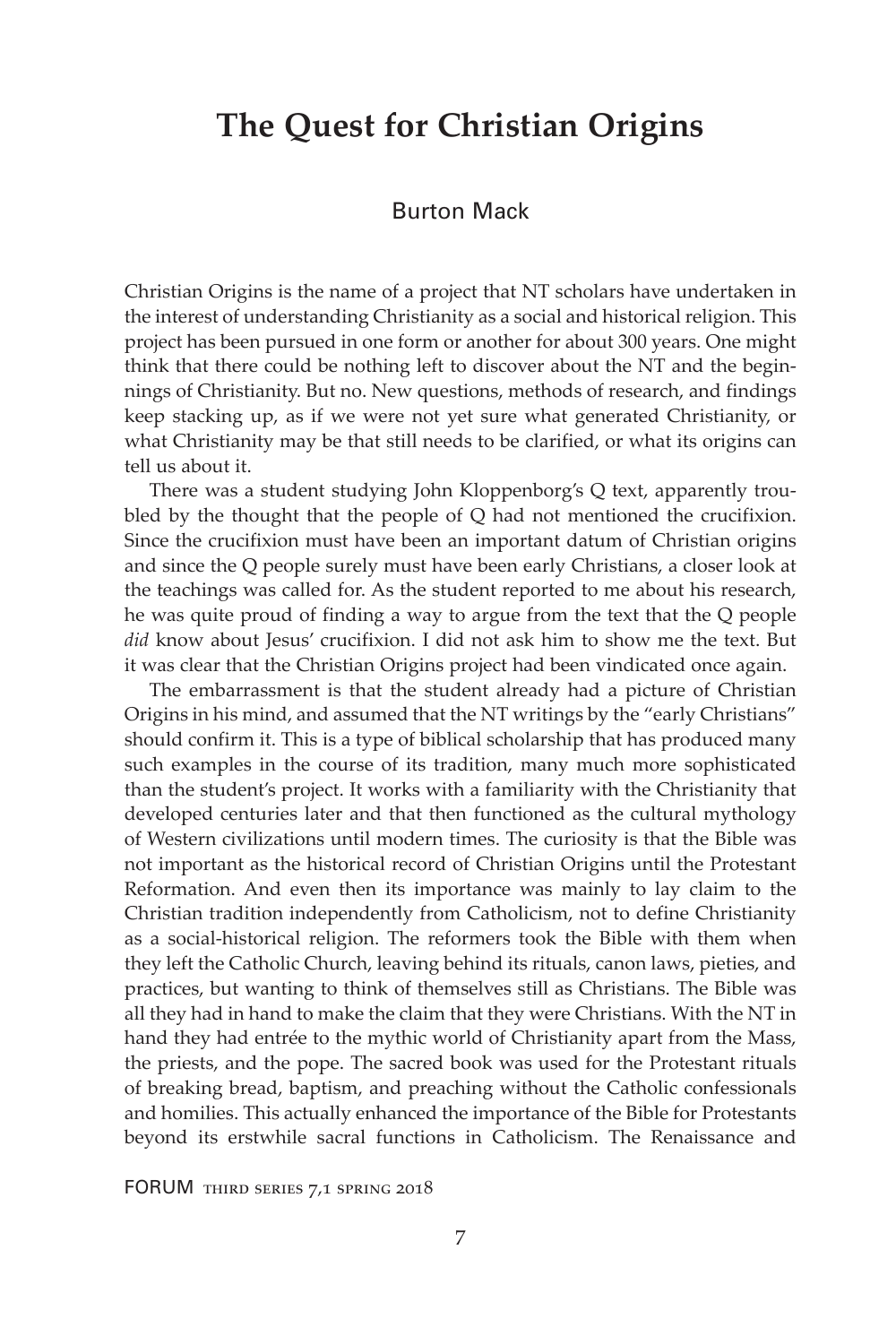Enlightenment had generated interest in the Greek "classical" tradition, the awareness of "history," the significance of "literature," and literacy. This meant that the Protestant focus on the Bible amounted to a step into the Renaissance and a leap over the years of Christendom to land at the gospel origins of Christianity with the Bible in hand. It was this leap that gave the notion of "origins" its authority as a category for thinking about the generation and definition of Christianity in the subsequent academies of the West. Historians of religion are now aware that there is no such thing as a singular event of origin for cultural phenomena, but because it was the Bible that was understood to document Christianity, the notion of origins was very difficult to dismiss.

And the times were right to generate the absolutely amazing scholarly investment in the social-historical study of the Bible characteristic of the German traditions. Unfortunately, the Bible was not actually there at the beginning, and the Christianity Christians had in mind did not appear until sometime after Constantine. But neither of these glitches was apparent at the time of the Reformation or during the flourishing of biblical studies in the two centuries afterward. And so the Bible was located in the Hellenistic period among a wide range of Greco-Roman texts and Jewish histories that were coming into view. It was a heady and exciting time for scholars of the Renaissance.

At first it was Paul's *kerygma* that seemed to focus upon the dramatic event that must have started everything. Then it was the gospel stories of Jesus and his teachings that anchored Jesus and the *kerygma* in the histories of the times to add their sensational logics. Then there was Luke's "first church" in Jerusalem to place the believers in their congregations and watch the apostolic missions unroll. Eventually there was much more to pore over: *chreiai*, associations, disciples and apostles, meals, letters, the narrative gospels, Q, and Thomas, to say nothing of the huge accumulation of comparative literature from and about the other religions ("Oriental" as they were called), such as the "mystery cults" (thought to have had a "dying and rising god"), the *Mithrasliturgie* (thought to have offered a ritual union of the human with the divine by means of a "*Seelen Reise*"), pagan poems such as the Oraculis Chaldaicis and the Orphic Hymns, Gnosticism, and the Hellenistic Jewish writings. All were available for comparison as the "backgrounds" for Christianity while searching for the original "kernel" event in the NT that must have generated Christianity's unique and incomparable appearance. The troubling issue of Jew and Gentile was given much attention because of Paul's interest in the issue and because of the standard views about Judaism as the precursor for Christianity. But luckily, because the Bible contained both the Hebrew Scriptures and the early Christian writings, and because Justin Martyr in the second century had established that the Hebrew Scriptures were an allegory of the gospels in advance, the *logos* kernel of the Christian gospels was not called into question. And from the Greek side of the cultural mix, the noble death of a Socratic martyrdom could be called upon to buttress the logic of the passion narrative much better than the Maccabean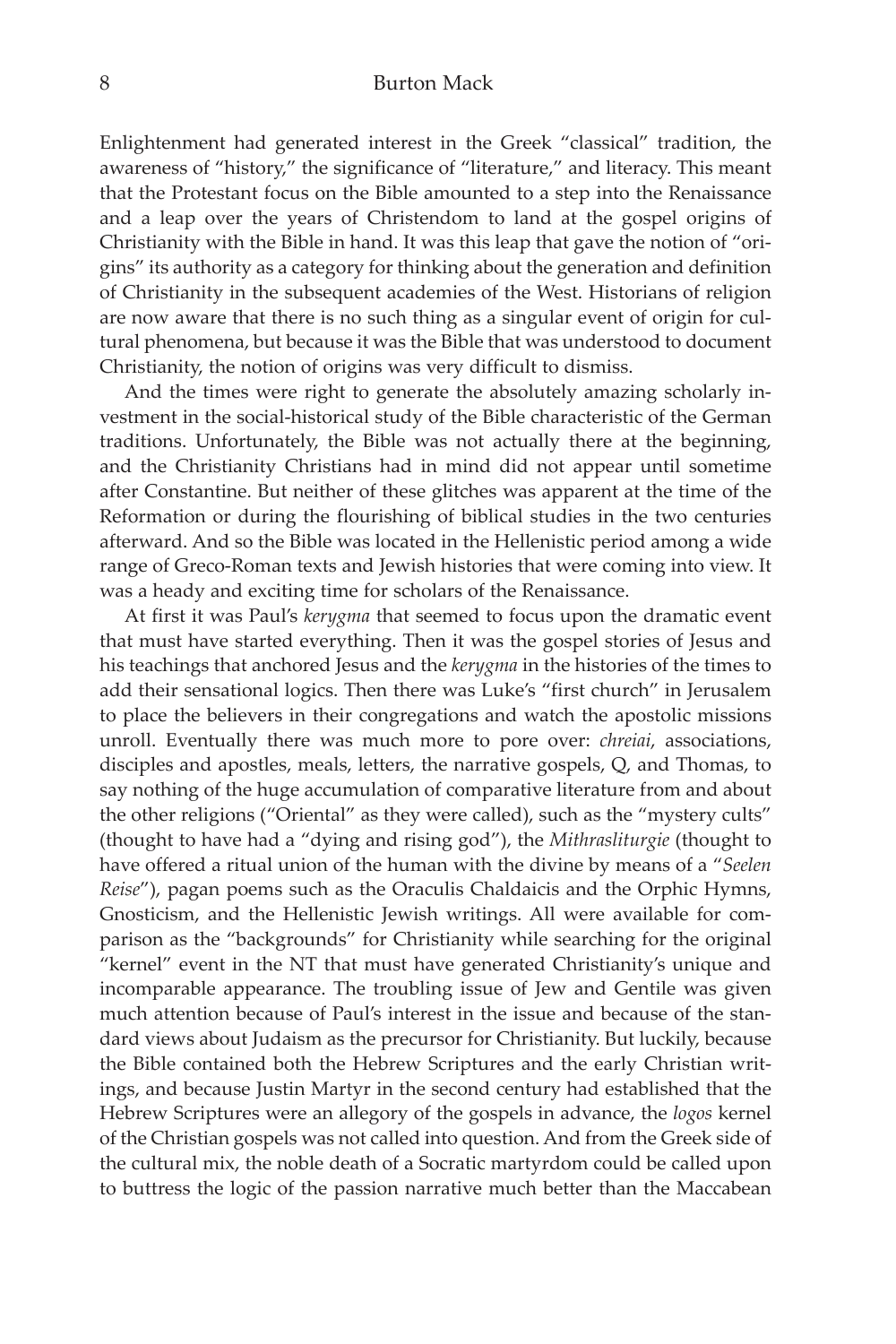martyrologies, even though the early Christians had only a mythic kingdom to die for instead of a Greek city-state or a Hebrew temple state. Recently it has even been proposed in a monograph that the resurrection and ascension were historical events as documented in the appearances and visions of the risen Lord. So there has been over 300 years of scholarship to document the origins of Christianity on the basis of its dramatic breakthrough into "history" as "documented" in the Bible. And this means that we became NT scholars because of a Protestant mistake and a cultural ruse.

I had been asking questions since high school about how Christians could possibly believe in the Christian myth, and by the time I had worn out my teachers in high school and college, I landed at San Francisco Theological Seminary because it was there, they said, that the Bible would answer my questions. The seminary experience was my personal enlightenment, to be sure, what with learning Greek, Hebrew, some Syriac, a bit of Aramaic, and my first serious review of the history of Western civilization (it was actually "church history"). But my questions about how so many Christians could believe in the Bible were still not to be answered even at a Presbyterian seminary. Ted Gill, James Robinson, Arnold Come, and others said I should go on to Germany where Conzelmann was dealing with the question of myth and history.

I arrived at the University of Göttingen in 1963 to study with Hans Conzelmann. By then the Germans had learned about myth and the history of religions. Bultmann said that modern-day Christians were not able to believe in myth, even and especially the Christian myth. Thus it had to be *demythologized*. An extremely rich period of discourse had developed. There was Kierkegaard, Jaspers, Sartre, and the list of books on "Jesus Christ and Mythology," "Kerygma and Myth," and "Christ Without Myth." Conzelmann was a student of Bultmann but more interested in the ways Ancient Near Eastern myths became intellectual traditions that influenced early Christianity. His essay on Sirach 24, in which he established some links between Sophia, Chokma, Isis, and Maat, caught my attention because it brought several cultures together as if their mythologies were modes of social thought. My assignment was to see if the *logos* in Philo and the first chapter of John's gospel also followed a mythic grammar indebted to the mythology of Sophia-Chokma. The notion that seeking for Sophia-Chokma, a mythological figure that had taken flight because of a rejection in society but who said she would return and/or could be found if pursued, was being discussed in Göttingen, along with the Ancient Near Eastern "Anthropos Myth." My assignment was to track the wisdom myth and the anthropos myth down and see if the Prologue to John was indebted to them. I spent two years researching the literatures of the Ancient Near East looking for traces of these myths. Then Carsten Colpe found that the anthropos myth was a scholarly fiction; there was no such thing in antiquity. And I, finally, told Conzelmann that the wisdom myth was hardly to be found in the Ancient Near Eastern literature, but that he had been right about the mythology of Maat as a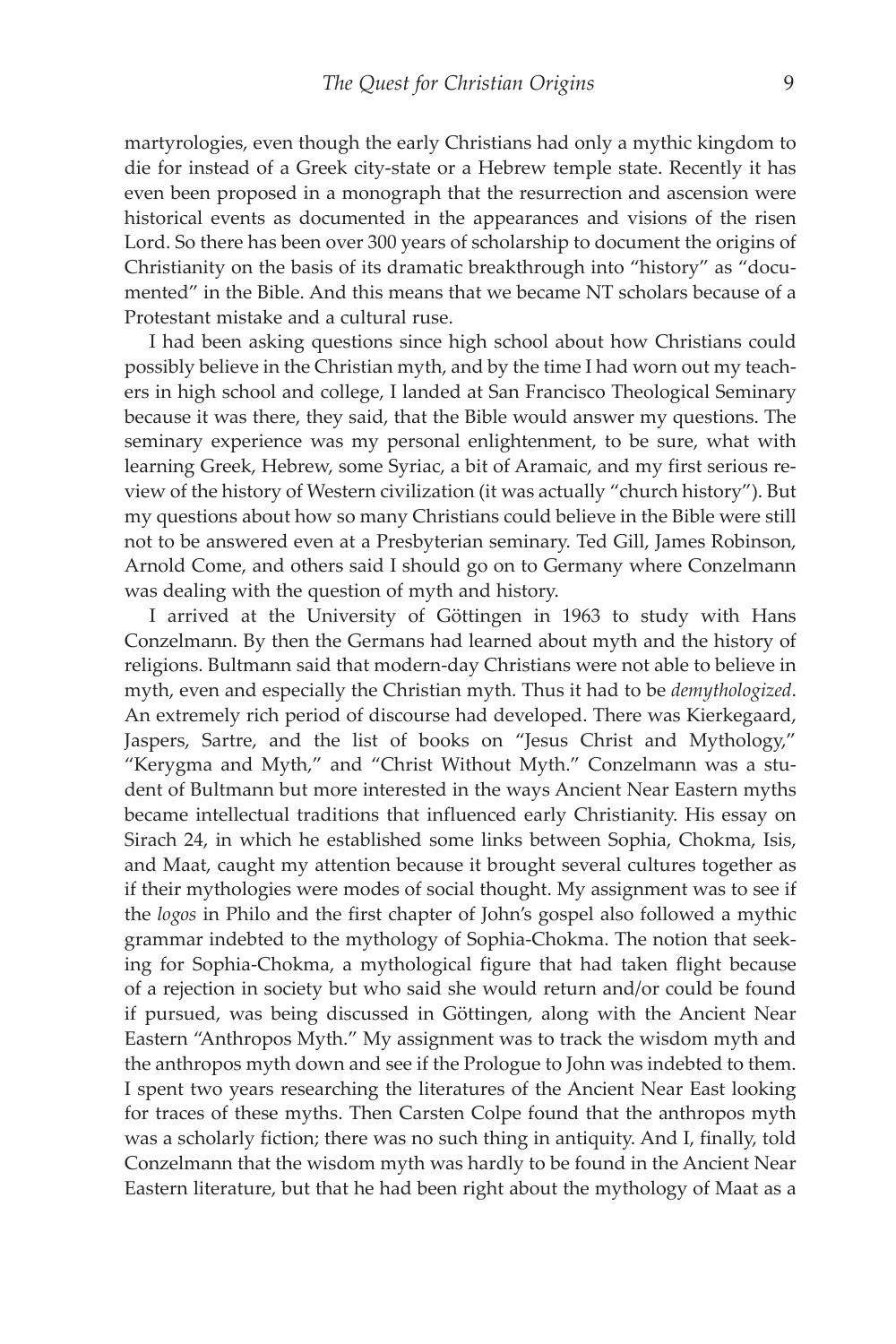model for the figure of wisdom in Sirach 24, also for the wisdom poetry in the Wisdom of Solomon, and that Philo knew about this configuration but clearly preferred the figure of the *Logos* to that of *Sophia* for explaining the wisdom of the written books of Moses. Conzelman said, "Good," that it was enough, and that I should write it up. Well, they gave me a degree for it, but I never did get back to the Gospel of John.

So there I was back in the United States at the University of New Jersey assigned to teach courses in the NT when all I knew was the literatures of Greece and the Ancient Near East as the "background" to the NT. It was toward the end of the sixties when students wanted to know what had gone wrong with Western civilization, the Christian tradition, and why our nation-state thought it could spread democracy by dropping bombs on Vietnam. All I could do in New Jersey was introduce English majors to the literatures of Christian origins as I had learned to read them. The students thought it was interesting, of course, that they could read these texts "in social-historical context" as they said, without having to deal with the Christian "belief system" as they called it. But of course, neither of us could say why Christians thought the NT and Christian Origins was so important, why I had to spend so much time studying it, why a college needed to offer a course in it, or what difference that knowledge made for the way the world was working in the present.

Then some NT scholars who found my work on wisdom and Philo interesting asked for a lecture or two. There was the Society of Biblical Literature (SBL), the Jesus Seminar, The Institute for Antiquity and Christianity, and eventually the Seminar devoted to "Ancient Myths and Modern Theories of Christian Origins." I think it was Merrill Miller and Ron Cameron who came up with this title. When they asked the Executive Board at SBL to form a seminar, the Board responded that the title should be "Ancient Theories and Modern Myths of Christian Origins." But Miller laughed and said to leave it as it was. By then I had written the *Myth of Innocence* book because Funk said I could not have NT credentials on the basis of writing only about OT texts and authors. When Cameron, Miller, and Jonathan Z. Smith read the Mark book, they gathered around, looked me in the eye, and asked about my social theory of religion. They said I had written the Gospel of Mark book to explain its mythology, but without referring to its Christian meaning or theology. How did I do that? Did I have a social theory of religion related to what they saw as my rationalism supported by a merely descriptive method and style? When I said that I did not know what my social theory was, they told me we would have to form a seminar on the Mark book to find out. Well now, we did have a marvelous go at it. They said that my description of Mark's text sounded like Jonathan's method of redescription, and he might help us with his theory of myth and ritual. Oh my. We had to struggle with a redescription of the several groups that produced the early myths, all of which NT scholars (and I at that time) had called "congregations" or "communities." Now there were instead the Q people, the Thomas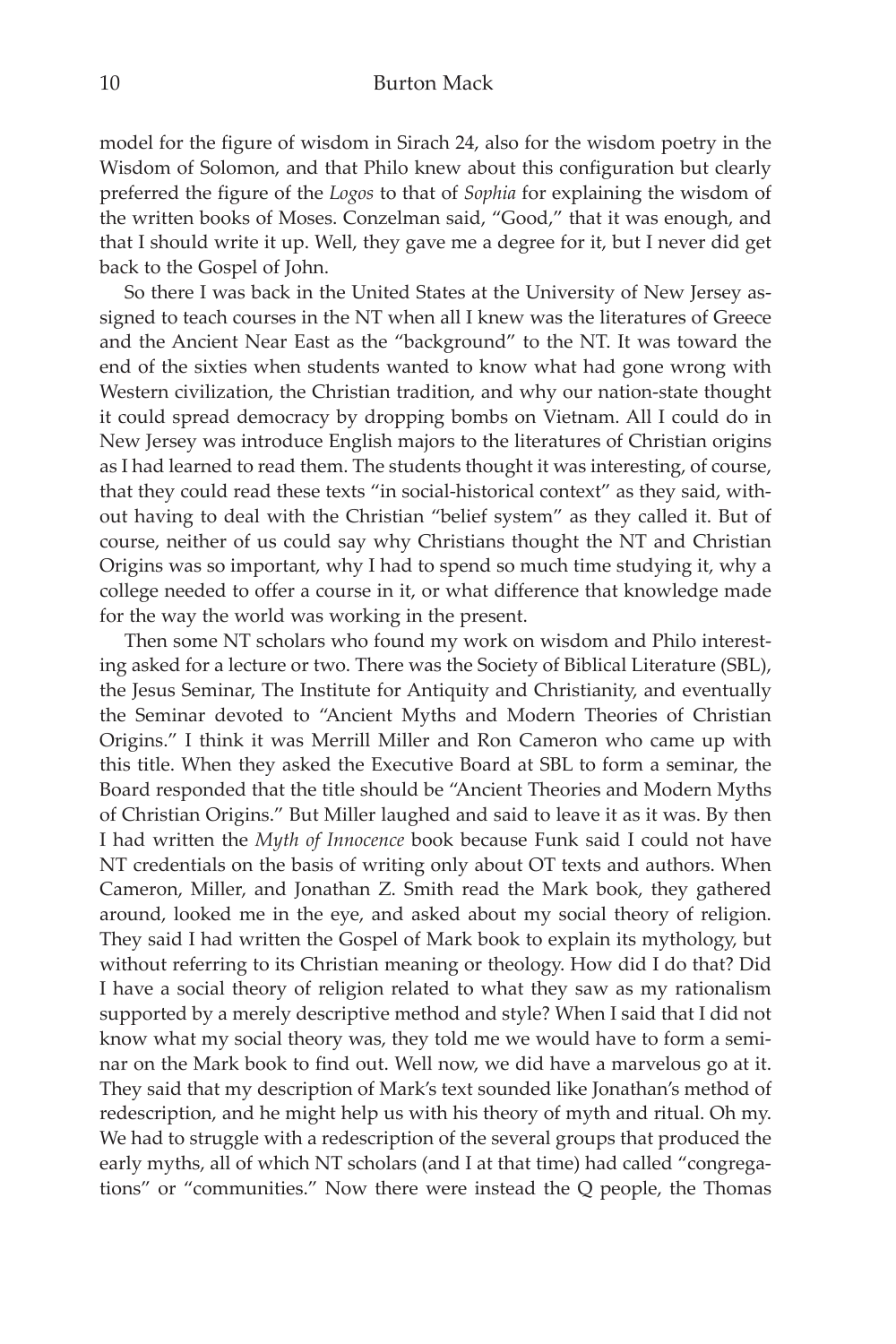people, the Hellenic schools of philosophy, Mark's stories of the disciples debating the Pharisees in the synagogue, Paul's *ekklesiai* (for which there was a translation familiar to Christians), and so forth. It was tough going, however, and we were not able to find the attraction for any of these social formations that called for the myths they came up with, and none that fit with the eventual pictures of Christian congregations that all of us still must have had in mind. We did tussle a bit with the question of myth theory, reading some of Jonathan Smith, Levi-Strauss, and especially Marshall Sahlins, where he coined the term "conjuncture of cultures" to explain the shifts in British and Hawaiian ideologies during the Captain Cook encounters. But our papers stayed pretty much at the level of social-historical description without getting the link between "mythmaking" and "social formation" clarified by a mechanism.

And because the historical data were murky and the categories for social formation and mythmaking were all still beholden to the Western intellectual tradition, our studies did not work well to identify and explain "early" (actually "pre") Christian social formations. That meant that the subliminal mentality embedded in the scholarly tradition of biblical studies was still at work among us, providing the questions and the categories for the redescriptions we were trying to imagine. We were somewhat aware of this problem of course, but thought that we could tackle it by charting the processes by which the various components of the Christian myth and practices had occurred, and then assessing the reasons for the components one by one. In some ways we did do that, but we did not come upon any particular event or set of reasons that could explain the "origins" of Christianity. Instead, what we found were scattered teachings, schools of thought, groupings into associations, and bios of intellectuals and teachers working with ideas about the kingdom of God in the interest, apparently, of finding some orientation to the Hellenistic age in a period of national and cultural breakdown and conflict. We could not fully explain the attraction of these teachings, schools, gatherings, and the Jesus myths that dotted the Greco-Roman world canvas in ways that could account for the eventual emergence of the Christianity we had in mind. We did see that certain features of significance for the traditional societies and cultures that were swirling around in the Greco-Roman world, features that belonged to the social theory of religion we were working on, were not available for the Jesus people. The early followers of Jesus had no homeland traditions of their own to anchor them in history, no common myth or ritual, and no cultural symbols. All they had, as far as we could tell, were some teachings about how to live in the midst of a troubled world and about another kind of kingdom, one they imagined might be possible were *theos* the king. This may have been a heady idea for the times, and it became a kind of metaphysical philosophy as some of these Jesus groups worked over his teachings. Some groups must have discussed these teachings on the model of the Greek schools of philosophy and formed networks of small groups on the model of what the Greeks called "associations." The intellectuals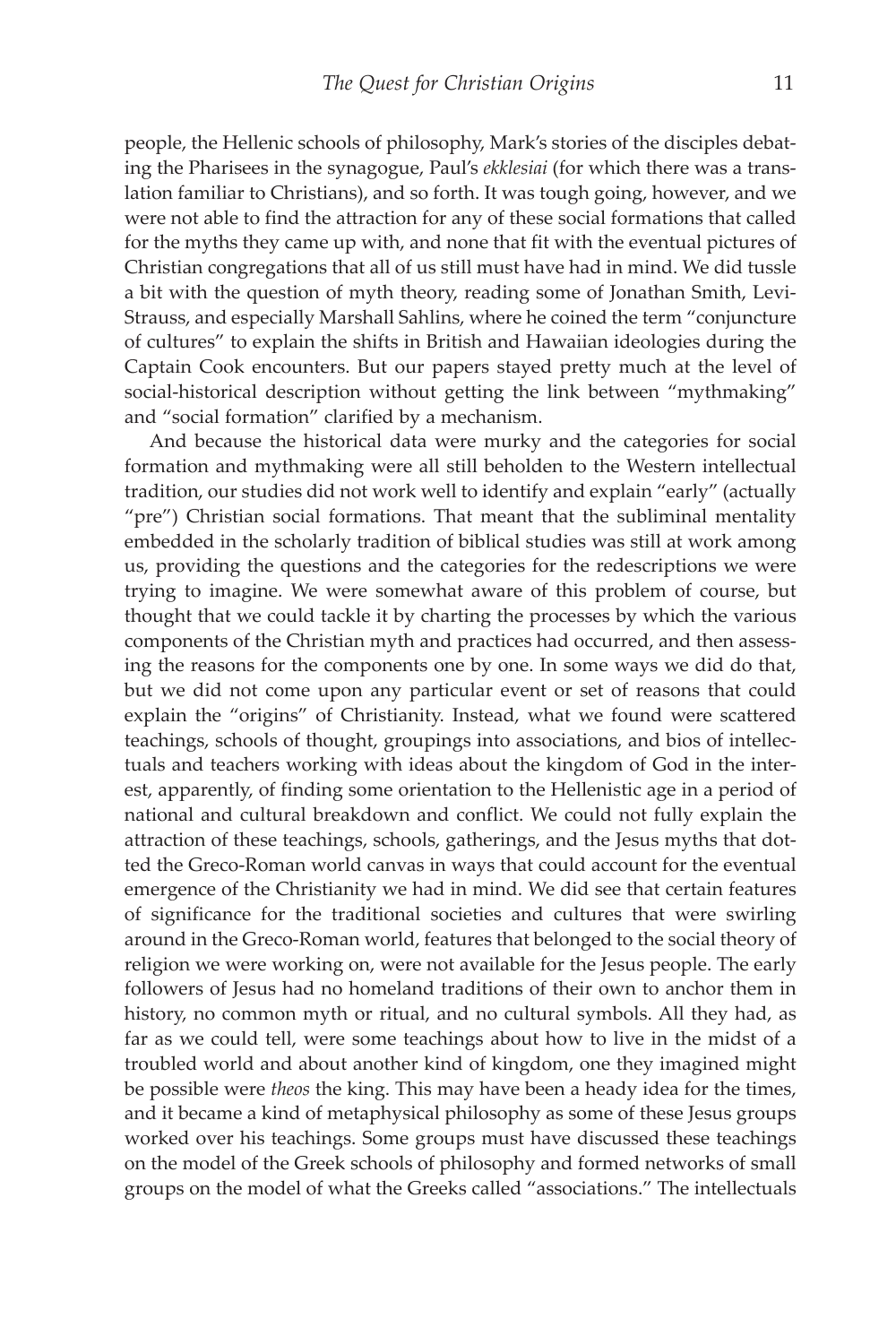#### 12 Burton Mack

of these school traditions, many of whom were Jewish scholars troubled by the tragedies and uncertainties toward the end of the history and epic of Israel, seemed to be working on the problem of how the Jesus teachings and schools could be understood to belong to Israel as a kind of sequel to the Hebrew epic. They were not at all clear about that question or its answer. They were, however, producing a huge literature in some attempt to fit their kingdom philosophy into the bigger picture of the Hebrew epic and the Greek cosmos in order to locate the Jesus schools and *christos* groups within the lands and powers of the Roman empire. Meanwhile, the local leaders of these associations found themselves taking care of the practical needs of their people, perhaps on the Hebrew model of care for the "widows and orphans," thus providing a kind of social service to peoples whose erstwhile kings and officials were no longer in power.

Eventually Constantine took note early in the fourth century, and because the Romans were running out of energy, ideas, and the control of the many peoples in their empire, Constantine apparently thought the networks of Jesus schools and Christ associations (the term *christos* having become a common name for the founder figure) might help as a kind of social glue. He was an unlikely candidate for the office of emperor, with its senatorial notions of aristocratic dynasty, but succeeded nevertheless to that office as a military man. Another odd feature of his credentials was that he understood himself to be a Christian even though tutored in the court of Diocletian at Nicomedia, the Eastern emperor who unleashed the last of the persecutions of Christians in the early fourth century. Historians have not been able to explain how it was that Constantine had become a Christian or survived as a Christian in the court of Diocletian. But it does appear that there was some influence from other prominent Christians, including perhaps Constantine's mother, who by now may have been in evidence at the Eastern court. It is also the case that during this period of confusion about the empire there were many would-be-emperors in the wings, several serving as generals in the armies throughout the erstwhile spread of the empire, and all of them devoted to this or that deity or hero as their protector.

In any case, once Constantine was secure in his position as the next Roman emperor, he announced devotion to Christ at the Milvian bridge and asked the leaders of several clusters of the Christian groups to accept Roman tutelage. Historians have sometimes thought it strange that Constantine could use the religion of a dislocated non-Roman people who sought to imagine god's kingdom on universal terms (one kind of big picture) in order to claim divine authority for the Roman empire (another kind of big picture). But that is what he did. He installed the Christians as the official cult (or religion) of the empire to be in charge of piety, welfare, and the instruction of the people. He convened councils of the leading Christian bishops to decide finally upon the dates for their major rituals and festivals as a respectable calendar required. He encouraged Eusebius and others to come to some agreement upon the selection of their scriptures, and to work out a common statement of what Christians believed to distin-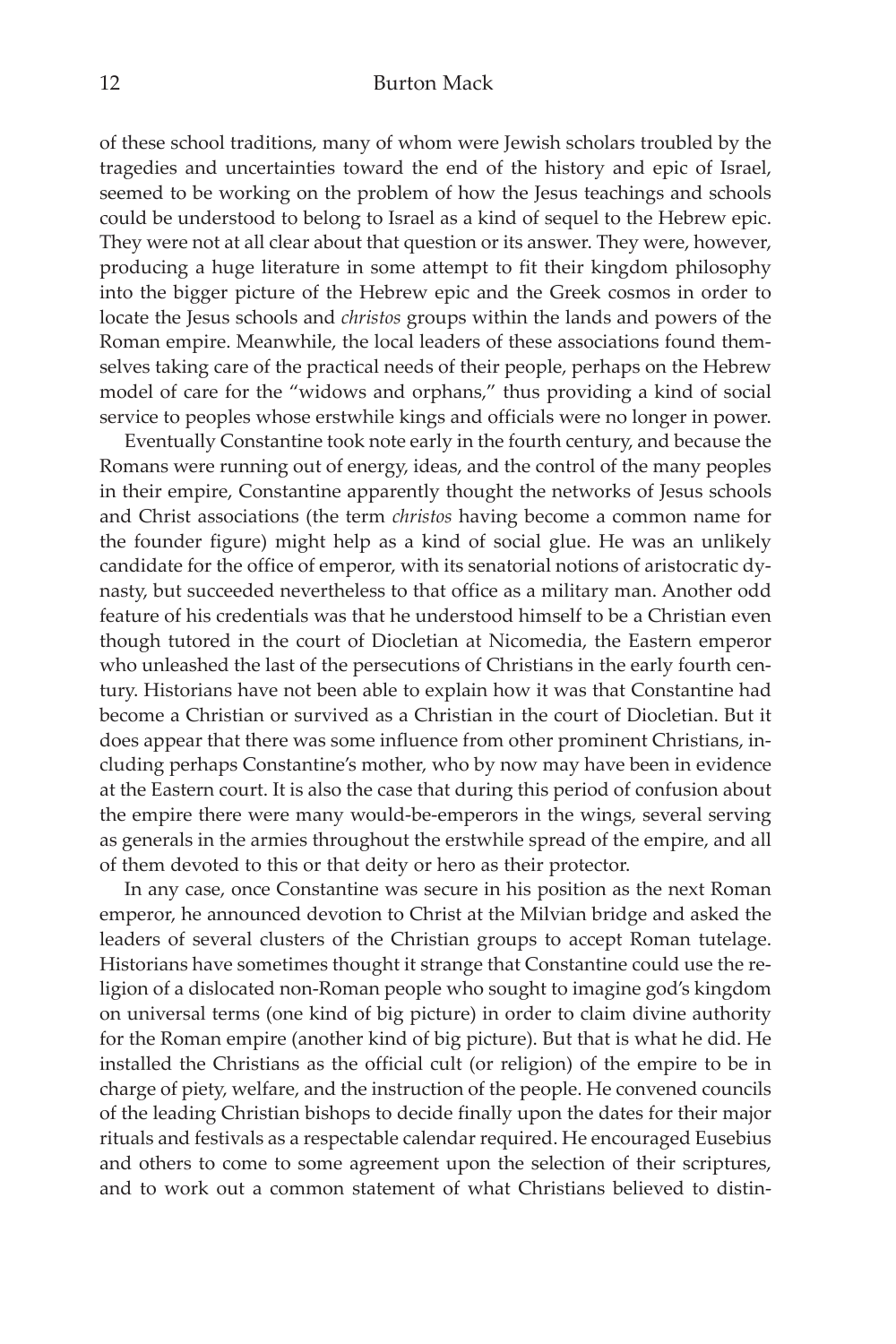guish Christians from both their Jewish and Greek predecessor cultures. And Constantine asked the bishops to supervise the designs and locations for the basilicas he planned to build for them as temples for the honor of the emperor worship and the worship of their god. What an historic event, the installation by decree of a mythology, book, and epic worldview—and the creation of a myth-ritual institution for an autocratic empire. It must have been in the course of these many transformations of myth and social formation that the symbolic ritual of the death of Jesus as a martyrdom was worked out for the basilicas. Constantine must have been impressed with this arrangement as a whole, for the Christian scriptures, now to consist of the Hebrew Scriptures as the OT and the early Christian writings as the NT, allowed the *Roman empire* (soon to be a mythic concept able to survive the dismantling of the empire itself) to see itself in continuity with the epic of Israel, chosen by the supreme god of creation and the cosmos to rule in his name as the supreme authority and power for civilizing the world of pagans. Christendom had begun.

Constantine's vision changed the course of Western history, but it did not work as the solution to the unification of the Roman empire. Rome remained a "pagan city" soon to be set upon by Zenobia of Palmyra (third century), the Visigoths (Aleric, 408), Attila the Hun (410), the Vandals, Franks, and others during the sixth century, up until the Norman sack of Rome in 1084, which was still seen as a dismantling of the "empire." Then there was the conflict with Constantinople as the "capital" of Eastern power and the confused histories of the many wars and conflicts among the kings of various peoples throughout the Eastern, European, and Mediterranean lands for the next long chapter of what we have learned to call Western Civilization. Nevertheless, the combination of royal power and religious institution, a version of the ancient Near Eastern temple-state pattern, gave the church its curious role as the divine authority for Christendom and the later kings. This institutional form of religion was a winner for the long period of Western civilization. For about 1500 years no monarch among the European nations thought of ruling other than a Christian kingdom.

This means that Constantine and the *Roman* empire were not the winners. It was *Christianity* and its empire that won. It was the big picture of Christendom that eventually provided the mythic world and mentality for all of the subsequent kings, kingdoms, and peoples. The mythic picture was all encompassing. It filled the vast expanse of cosmos and history with the stories from the Bible until there was no room left for other histories or peoples. The Christian god ruled the universe as a solitary sovereign from creation to a "final judgment" (eschaton). The world of this biblical epic stayed in mind as people designed the shape of their cathedrals, palaces, and cities on earth. The monuments are obvious and familiar. The cathedrals at Chartres and the Notre-Dame in Paris are excellent examples. The Christian world of cosmos and history was etched in the stones of the portals, columns, and the arches high above. The apse was packed with images of the father-god above in the clouds of heaven, his son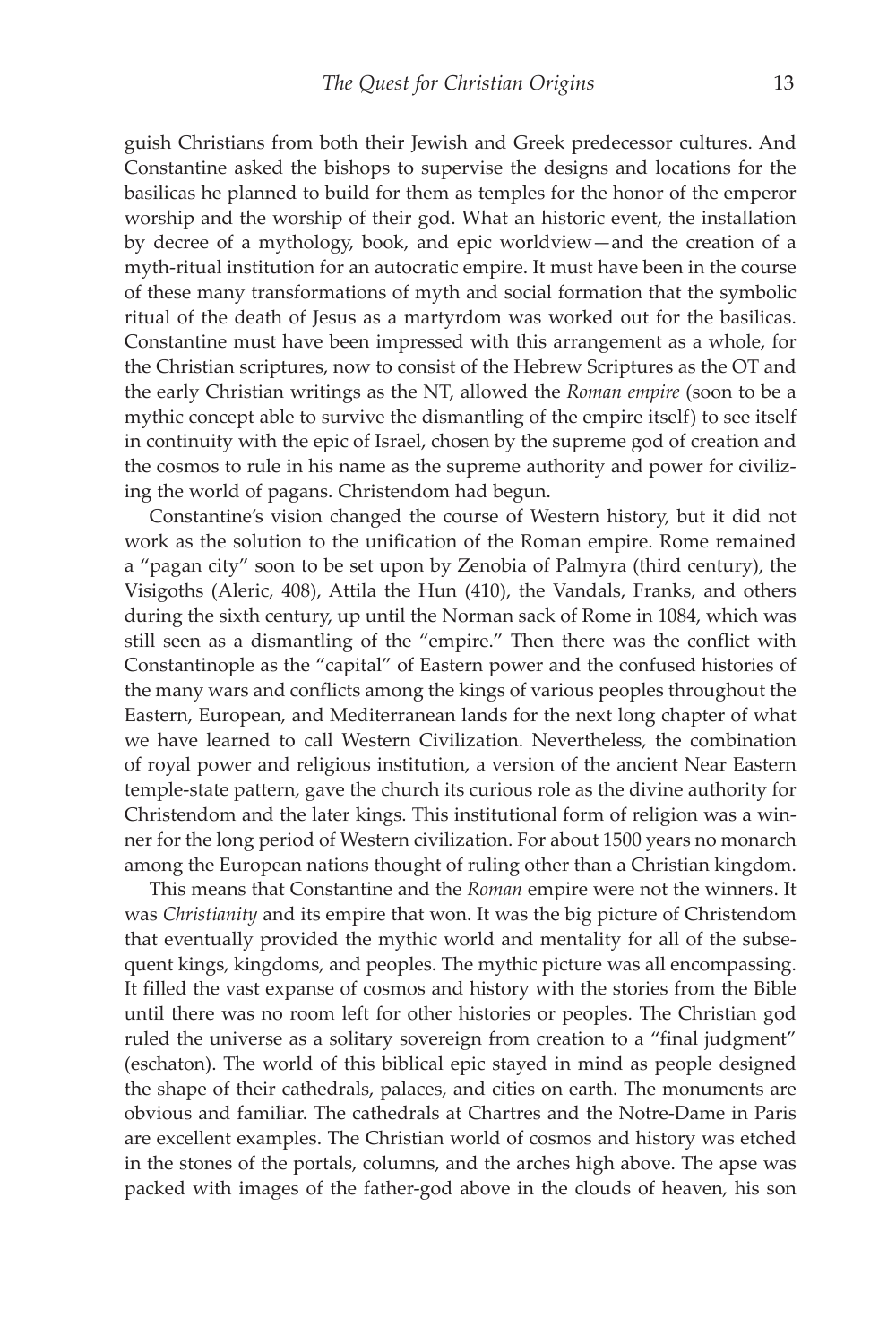ascending into heaven, and the figures of the pious from the history of Israel, the disciples from the gospel stories, and the saints and kings of the subsequent histories. Later, the so-called "passion narrative" could be depicted on the sanctuary walls as the "stations of the cross" on the way to the altar where the red candle light marked the presence of the divine spirit, and the ascending son of god was replaced with a crucifix. The cathedral was designed as a micro-cosmos and the ritual Mass within took place in otherworldly time. It was eternal theatre. All art, philosophy, piety, vestments, and discourse from this long period of Western history reveal a sensibility for the divine drama of heaven and earth that Western civilization has taken for granted.

One might think that the Protestant Reformation in the sixteenth century should have tempered the attraction of the medieval cosmic picture for Christians, so clearly etched on the portals of the Cathedral of Notre Dame and elsewhere, and in some respects it did. But the matters calling for reformation were hardly matters of distress about the worldview. They were matters of consternation about the Catholic confessional, ritual, and practice of selling indulgences. In view of the dawning Enlightenment and the Age of Discovery, the conflicts among the petty kings of Europe called for an awareness of the social interests of the several ethnic traditions that surfaced in Europe now that their encompassment by the Holy Roman Empire was dissolving. The emerging interest in the texts and histories of antiquity, a result of the Renaissance and Enlightenment, determined that the pieties of penance were no longer convincing, much less sufficient for understanding the function of the church for the believer. However, the medieval notion of "kingdom" was not dropped when the protest against the confessional gathered strength. It played a major role in the ideological separation of the two forms of Christendom. Martin Luther actually extracted the notion of the kingdom from Catholic Christendom and applied it to the role of the Protestant churches in their various European kingdoms by saying that the Protestant church continued to represent a "kingdom," but that the Christian view of the Church in the world was now a matter of having two kingdoms. He coined the phrase "two kingdoms" (in his *zwei Reiche Lehre*), which turned civil society into an order that was not at all devoid of Christian interests and mores even though thoroughly "secularized." This implicitly claimed a civic authority for the Protestant churches without calling the cosmic myth into question. The cosmic myth was simply left in place while the substitution of the biblical form of the myth for the Catholic ritual focused exegetical attention on the Bible and the early history of Christendom. The study of the Bible would be the way Protestants understood and confirmed their "faith" as a matter of intellectual commitment to a biblical theology. This transformed the liturgy of the Mass into a "service of worship" in which the Bible and preaching were central. As the famous cliché from Luther says, "where the sacraments are held and the Word is preached, there is the Church."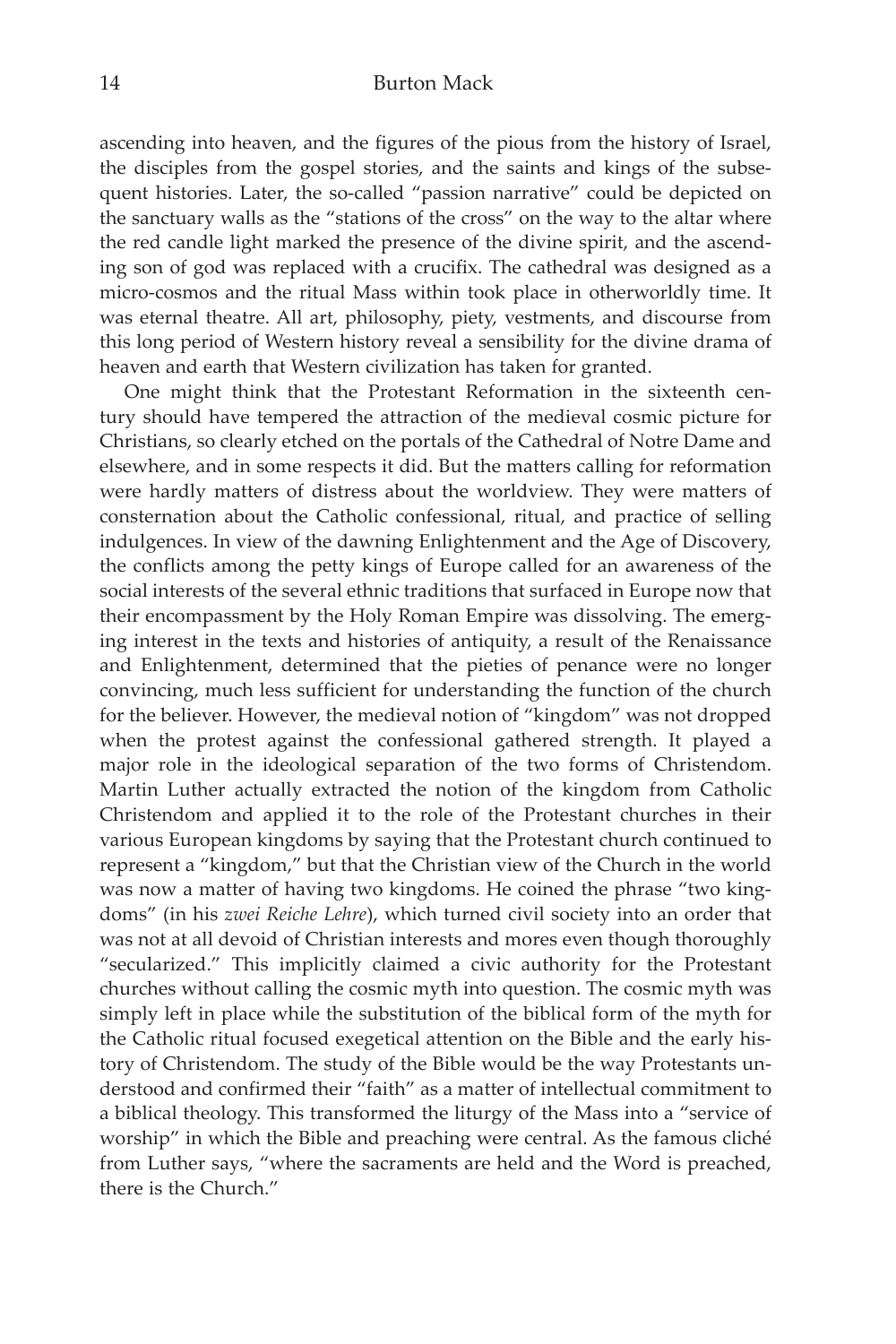However, the Bible was no longer limited to its function as a ritual script for the Mass that celebrated the eternal presence. It was now the document of human history from creation to eschaton with a pivot at Christian origins. That means that the curious combination of myth as history in the gospels affected the reading of the entire Bible as a text of sacred history. Thus the narrative drama was no longer a matter solely of mythic events in the transcendent world of the cosmos. It became a double quest romance with two agents in an irresolvable tryst. The divine agent should be able to have his way, for he is the all-powerful creator of the world. But his need to be recognized, adored, and obeyed as the Father of his children and as the sole sovereign of the universe keeps running into trouble, for humans find themselves distracted by one another in their own quests for advantage and power. These human "questings" are regarded by the divine monarch as evidence of intransigence, and he responds with threats and promises. The threat is of punishment and final destruction. The promise is of forgiveness if his children repent or adoption if the ungodly convert. Viewed by Protestant Christians as the divine plan for human history from beginning to end, there is no other history that counts.

When we realize the scope of Christendom's big picture of the world, its total comprehension of the cosmic and worldly spheres, we can begin to understand its social and cultural effect as a pervasive mentality and sensibility that has persisted in Western traditions for almost 1600 years. It has absorbed untold intellectual inventions, social projects, and political philosophies without ever having to be acknowledged or dislodged. That has been its genius as the ultimate encompassment of the human imagination. As the cosmic scope of the mentality produced by the Christian myth, its unapproachable limits determine that its narrative grammar is not easily dislodged. There was the Renaissance that produced the psychology of the individual and that now can easily be seen as the result of a mythic and intellectualist invention that worked away from the traditional anthropology of Christendom. However, from Petrarch through Montaigne, to the Protestants and Postmodernists, the stunning discovery of the person as an individual has not erased a sensibility for some transcendent order of reality and a fundamental conviction that some kind of divinity or agency must exist beyond the limits of our human experience. The Enlightenment introduced intellectuals to texts outside the Bible and invented the concepts of history and criticism to understand them. There was Science and the astronomical world it discovered that did not agree with that of the Christian cosmos, but allowed the mythic world to continue. There was the Age of Discoveries that reshaped the world and its peoples in ways that no longer agreed with the biblical accounts of geography and lineage, but worked out ways to convert and instruct the natives without calling into question the mythic world of the Christian cosmos.

But then there was the Industrial Revolution and the rise of Capitalism that is now the driving force in our modern world of industry and finance, the force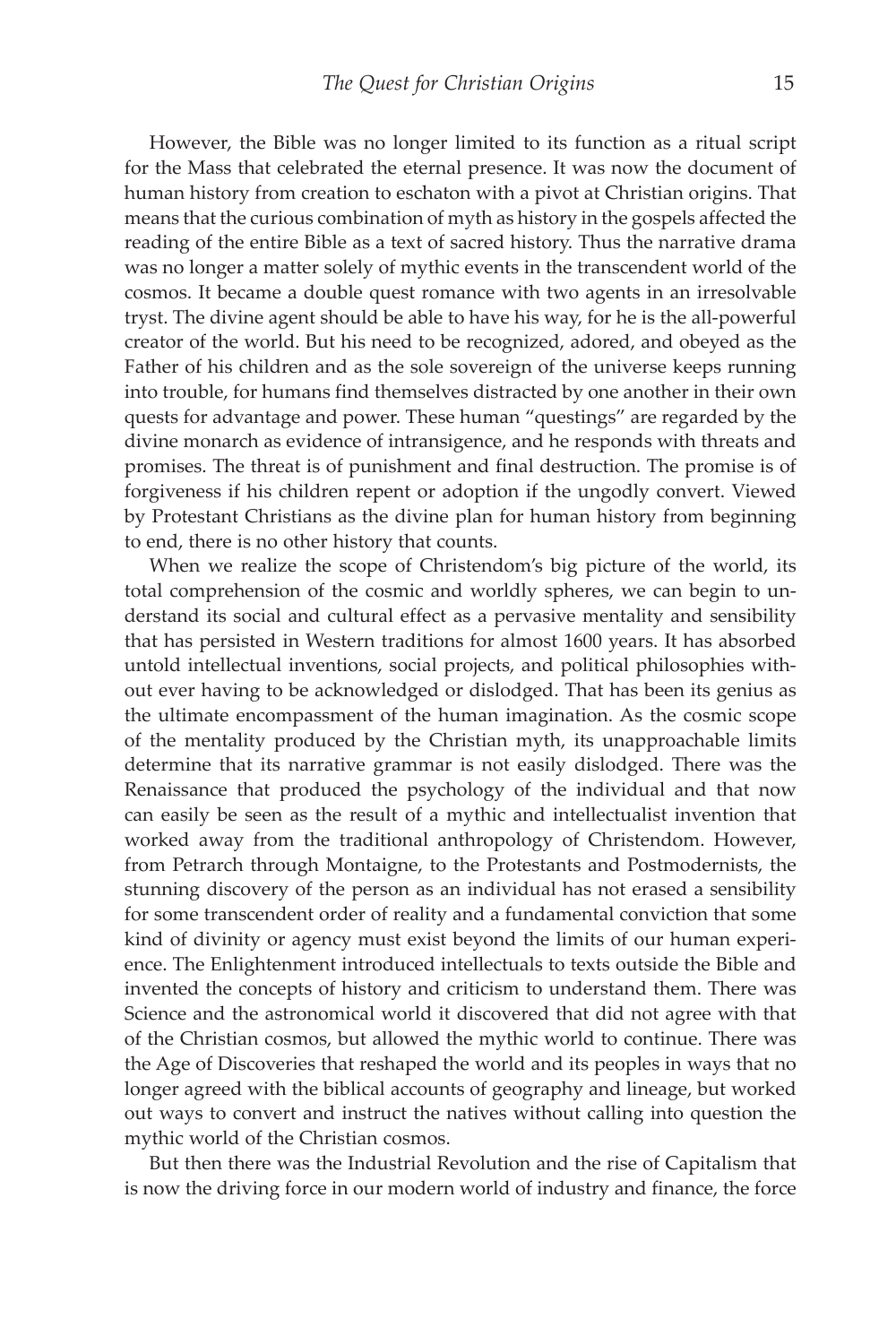#### 16 Burton Mack

that has created both the attraction and the ugliness of the picture of America in the world today. Neither industry nor our global financial institutions have needed Christianity or its god to tell them what to do or how to behave. They have been busy creating their own myths and a new social psychology of confidence in the human enterprise of capitalistic socialization without any appeal to divine authority or the model of Christendom. The social interests that have evolved have little to do with the medieval interests of Christendom or the biblical ethos of Protestantism. The social psychology of our global system of industry and finance is independent of the state and the institutions of religion. It supports private interests, not social, corporate, or national interests, and runs on the motivations required for competition, gaming, profit, growth, accumulation, wealth, and incorporation. One might wonder how the Bible has managed to keep its mythic world alive.

Focusing now on the Bible, there is a social logic to the narrative grammar of the Bible that is troubling. The logic determines the way in which Christians learn to think about others and, in fact, everything else in their worlds. The social logic of the biblical narrative determines the Christian's judgments about the right way to classify and define things. It begins with a logic of the singular, which says that there is only one god, one law, one credo, one system of values, and one right way to live and please the sovereign. In the Catholic tradition all of that was taken care of in the institutions and rituals of Christendom. But in Protestantism, this logic frustrates the individual Christian's quest to be sure of one's "election," to know for sure the right way to live in the world and what to think about political loyalties. It is also the logic behind what we can now call Christian mentality, the cultural preference for thinking that there is only one correct definition for an object and that the really important events and decisions are, as we say, "unique," that is, singular and incomparable. The trouble with this logic of the singular is that it cannot handle the real world. And it is compounded by a mythic logic of the dual.

The logic of the dual starts with the divine demand for obedience, which recognizes the fact that humans can disobey. The logic of the dual then continues with the distinction between the human and the divine, the cultural division of the human race into Christians and all the others, and finally with the oppositions of "right vs. wrong," "good vs. bad," and "us vs. them." This has made it extremely difficult for Christians to accept and appreciate difference, compromise with other points of view, and to negotiate with non-Christians and other cultures. Scholars have tried to trace aspects of this cultural mind-set to the Greek philosophies of "being" (versus "becoming"), and the Aristotelian theory of language whereby a single definitional term or name for a thing must be found before "knowledge" of the thing itself can occur. This has been worked out in Saussure's *Course in General Linguistics*. However, Heidegger's analysis of this philosophic tradition in *Sein und Zeit* makes it clear that the Greek culture alone cannot account for the absolutism of the singular in the Western tradi-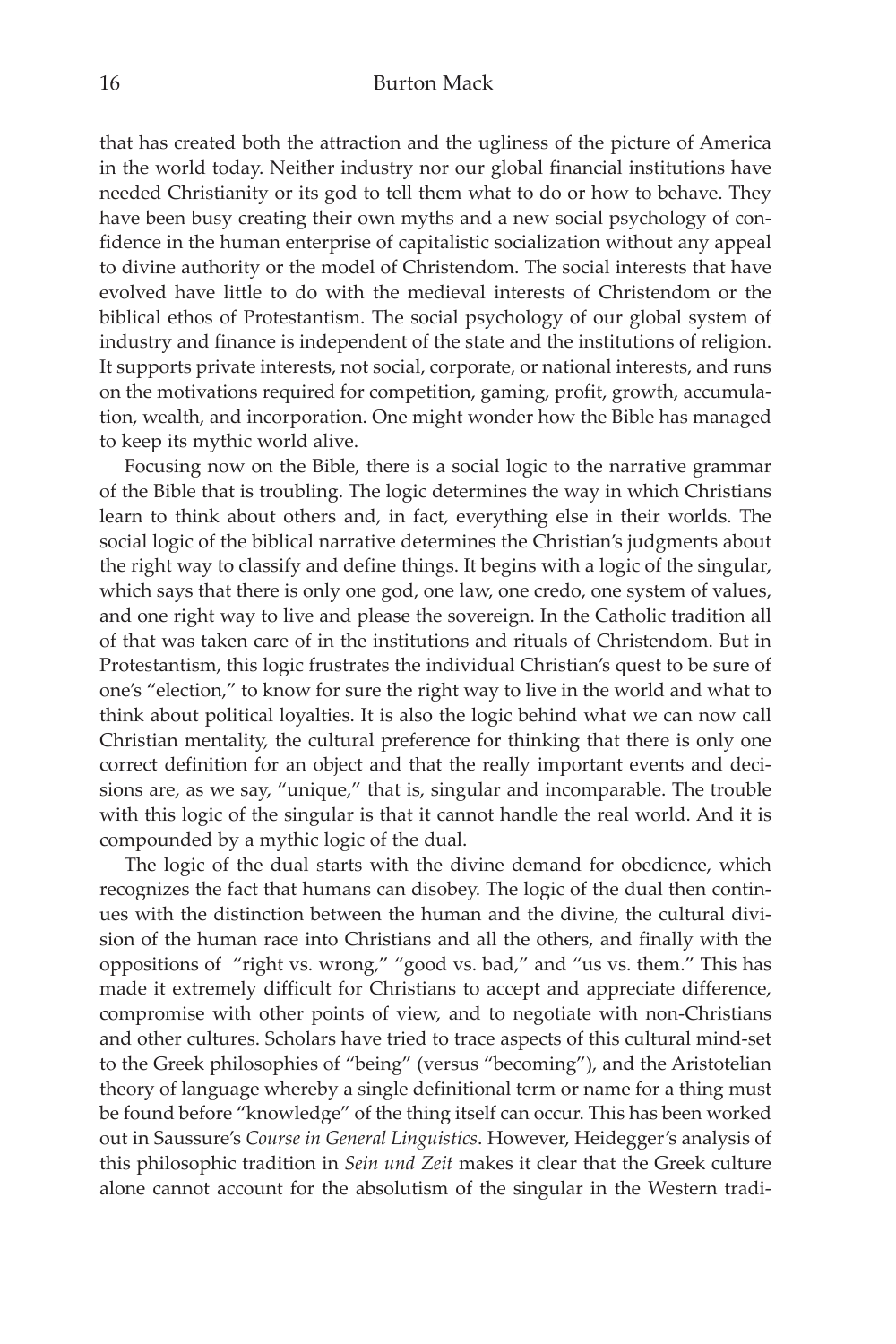tion of philosophy. It is true that the fixation on the "singular" definition of an object is a cultivation of the "mono" mindset of the world of "Being" that has been pursued by Westerner philosophers. But this Western tradition of philosophy is a combination of Greek and Christian concepts and worldviews, and the Christian myth also works with a mono logic. Thus cultural critics in our time, such as David Harvey, William Samos, and Fredric Jameson, have been referring to the *Logos* and logic of the Western tradition that has continued in modern and contemporary cultural manifestations including Postmodernism. It is important to see that the Western traditions of philosophy and theology (not always seen as forms of the same pursuit) have been grounded in the Christian worldview and the social logic of its myth. This means that a subliminal Christian mentality at the core of the Western cultural tradition is the form of Christianity that underlies the ways in which the people of the United States think about themselves and the world.

And yet, it was something of a surprise when the troubling concept of the "Christian Nation" popped up in American political discourse. At the people level the notion was more or less accepted as a statement about the nation we had always been. But everyone knew that the term "Christian" referred to individuals and churches, not to the society. Then it became known that a pseudointellectual cabal of the Bush administration was behind this talk, including Wolfowitz, Rumsfeld, Rove, Cheney, and others, who had created some white papers on "The American Century" to come, incorporating the notions of "manifest destiny," the spread of the American way, executive authority, financial power, and global military control, all justified by the concept of the Christian nation as leader of the nations of the world. And the President, George W. Bush, cited the Prologue to the Gospel of John to describe America's role as a light to the nations, a "light shining in darkness, and the darkness did not overcome it." These conservative Christian politicians were obviously beholden to the expansive mythology of Christendom, now applied to the righteous nation and its global military destiny of control over the world. Carl Schmitt's political philosophy had taken root in America<sup>1</sup> along with Jeff Sharlet's insight about the Christian fundamentalism erupting at the peak of power, destined to cover the entire world.<sup>2</sup> I was stunned. The "Christian Nation" talk was grounded in the Christian myth of the Western tradition, but no longer needed the authorization of the Christian church. It actually violated the American rubric of the separation of Church and State and substituted "national and economic interests" as the reasons for its "missions" abroad instead of the traditional reasons for the Christian mission, namely, the conversion of others to the Christian religion. The goal of the so-called "American Century" was actually the "American

<sup>1.</sup> See Schmitt, *Political Theology*.

<sup>2.</sup> See Jeff Sharlet, *The Family*.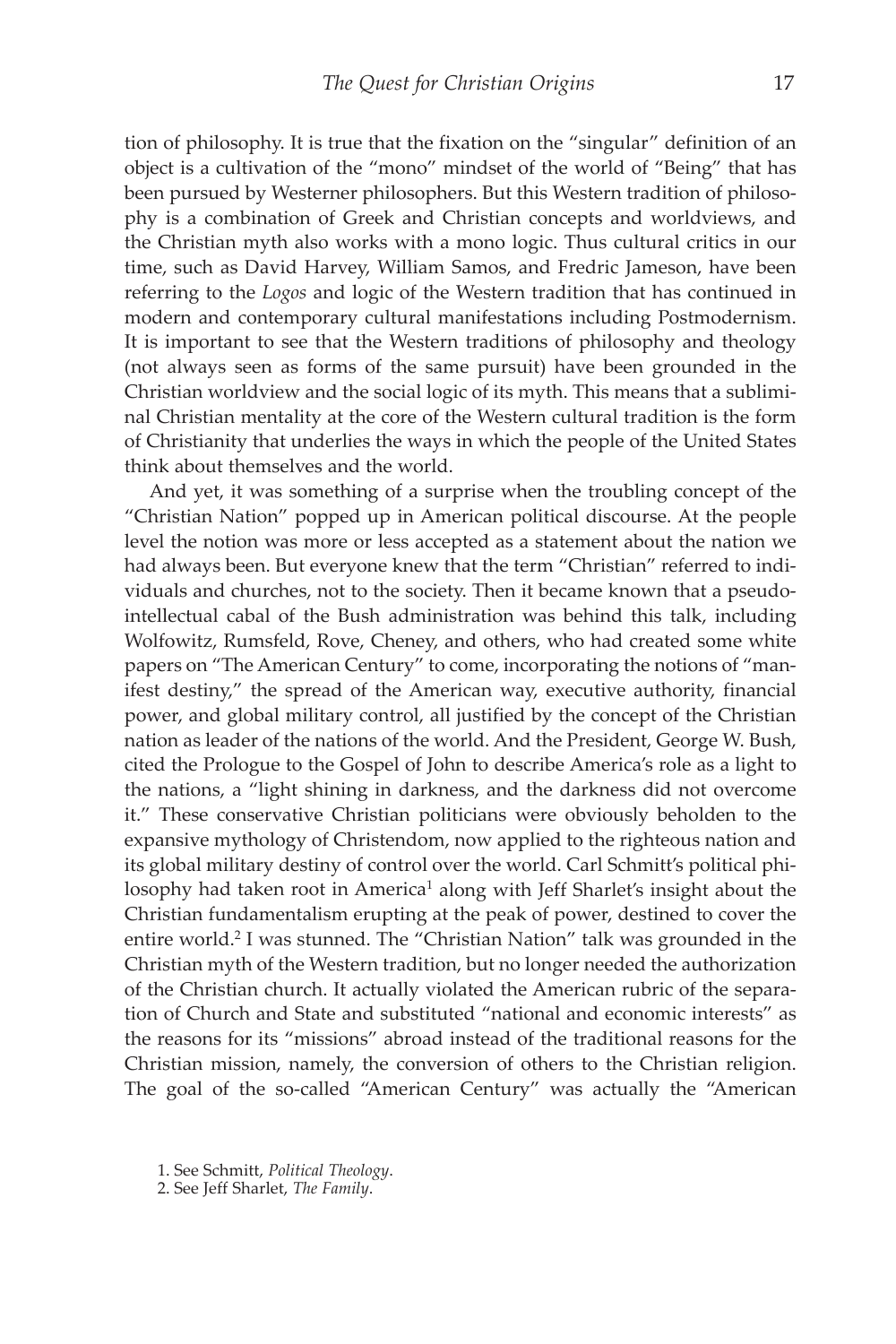Empire" of global economic and military control. The "gospel" was now the "spread of democracy" and "nation-building." So there was little left of what Christians had understood as Christianity except the archaic fascination with sovereignty, power, and authority that was now being transferred from the deity in his cosmic realm to the hands of the conservative politicians and financial institutions of the American Nation-State.

"American Empire," "Christian Nation," "Manifest Destiny"―what a curious legacy of Constantine's Christendom, what a strange configuration of Luther's *zwei Reiche Lehre*, what an odd authorization for the global mission of a modern nation-state, and what a grotesque conundrum for biblical scholars in pursuit of the origins of Christianity. It is that conundrum that should refocus our project. The scholarly pursuit of Christian Origins has not told us what to think about Christian origins then, the eventual formation of Christendom, or about Christianity and the current state of the world now. It has produced an amazing accumulation of textual and historical knowledge about the first couple of centuries, both sides of the "historical Jesus" to be sure. And this knowledge is precious as the accomplishment of an intellectual and scholarly discipline within the Western academy. The function of biblical scholarship within the institutions of religion as a constant questing for theologies and the refinements of symbolic rationales has inculcated and supported the systems of belief and the polities of churches and denominations. But its relevance for the churches as the social institutions of religion in the modern world has become quite thin. It is now to be seen as a remarkable production of an academic discipline that used a mythic text as an historical document. And now that the modern world has created a conundrum for this project, some of us are wondering what to do with its learning and knowledge.

We could begin by recognizing the Protestant mistake of taking the ritual text of Christianity as an historical document for Christian origins. Then we might want to recognize the curious formation of the Bible as the epic mythology for the Western tradition of civilization. And then we might notice the social logic of this epic mythology and its narrative grammar as the mentality of Western culture. Since we are those who study this text and know all about its formations and applications, should we not be the expert professionals in the analysis of its role in current social and cultural issues? In some ways we are, but mainly as the providers for occasional footnotes for journalists, historians, and publishers outside the field of biblical studies. As members of the SBL, however, we have been having a difficult time letting the world outside the guild know what to think about the Bible as the cultural myth underlying Western mentality.

Natalie Houghtby-Haddon, a biblical scholar at George Washington University, decided to attend a Symposium on the Thirtieth Anniversary Celebration of *The Washington Times,* a conservative voice in opposition to *The Washington Post*. She sneaked in as a liberal to listen to the speeches on their theme of "Renewing our Common Legacy: Interfaith Unity for Family, Faith,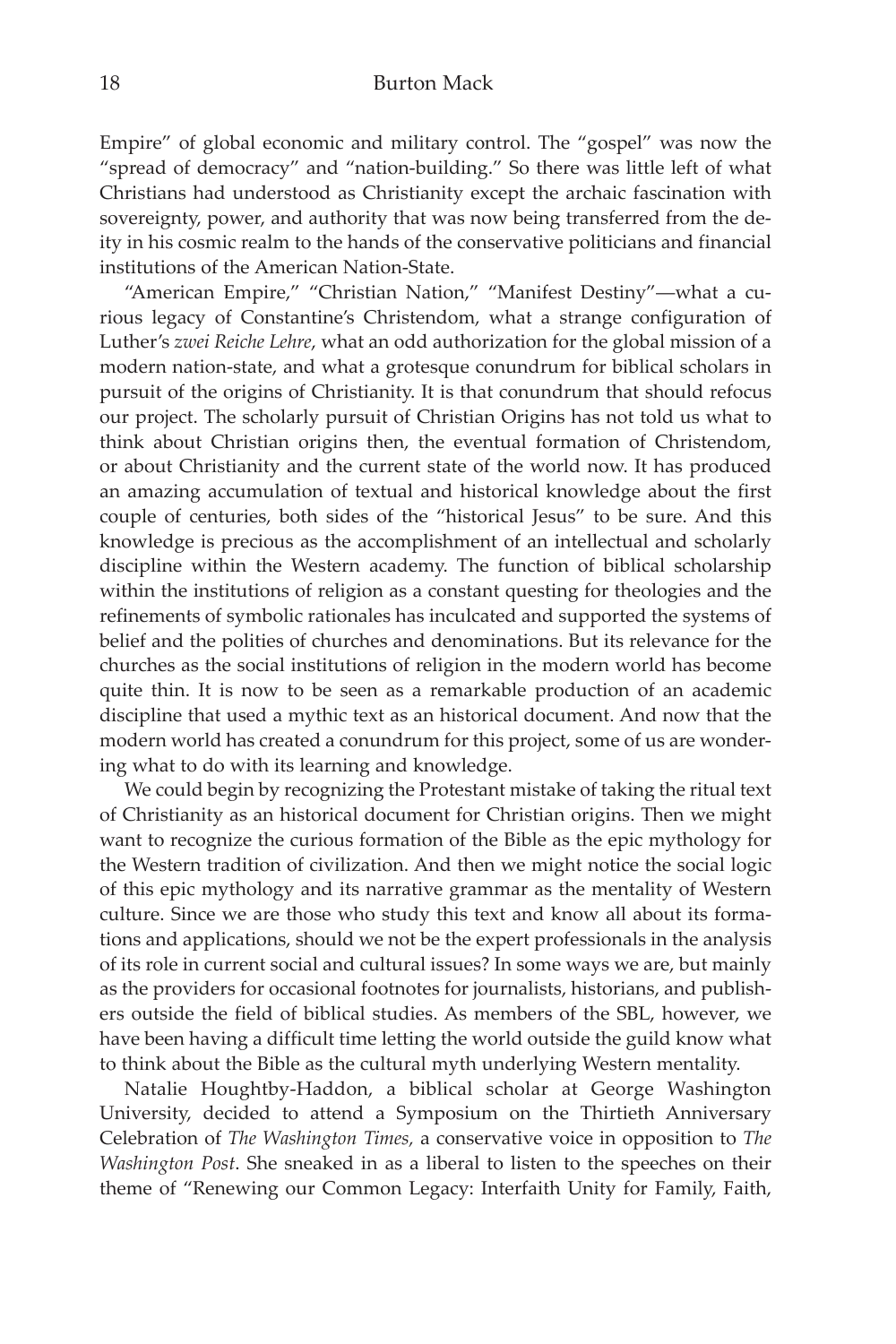Freedom, and Service." Donald Rumsfeld was the Keynote speaker, and others included Cal Thomas, David Limbaugh, and Jennifer Spano from Fox News. The clear message was that Christianity is what made America strong, and the loss of Christianity to the liberals and secularists will be the downfall of the nation. For Natalie, a memorable moment was when Jennifer Spano said, "They're trying to take our Genesis away from us." In her report on the conference, Natalie gave a brief review of what scholars and liberals had said about Genesis that did not agree with the popular reading and the way conservative values were thought to be anchored in the Bible. Natalie found the conference troubling, not only because of the shrill and strident rhetoric against political progressives, but because of the harsh statements about those who did not "believe in" the Bible and did not honor conservative Christian values.

This means that the Bible is out there in the society under a debate of some kind by those concerned with cultural and ethical values. If this debate is left at the level of who gets to own the Bible, however, the arguments will all be ugly expressions of winning and losing in the "snatch and grab it" competition for controlling a commodity. There is little to say to Spano at this point that could answer her charge of the liberals taking "our Genesis" away. Neither the conservatives, nor the liberals, nor biblical scholars are able to calm things down, because they do not know how to talk about the Bible dislodged from its place in the world of the church. They do not think of the Bible as the culture's myth. They do not know why it is society that is now in trouble, and not the myth that no longer applies. But social issues are now under discussion, and the Bible is there, curiously conflicted by a combination of its inordinate authority as the scripture for Christianity on the one hand, and the growing irrelevance of Christianity on the other.

What needs to happen is for biblical scholars to recognize the Bible as the myth that underlies Western culture, the culture that is now in trouble. Biblical scholars should be able to do that by making two inversions of method. Instead of asking about the formation of the Bible at its beginnings, scholars might start asking about its applications from Christendom to the present. This would be one inversion: from then to now. And the second would be to relocate the Bible from its place inside the Church's world to the arena outside the Church in the social world. A change from inside to outside would affect the hermeneutical sensibilities. Instead of allowing the traditional theological aura to continue to have its play, the questions would be about the actual effectiveness of the biblical myth as a cultural grammar in relation to social situations. By describing the Bible's epic mythology as a social logic and analyzing its narrative as a social psychology, it should be possible to say something about the social issues under discussion in general public discourse and introduce some considerations of the possible role that the biblical myth might be making. This would not have to be a defense of the Bible or its logic but an exploration of the cultural mentality at work in the society. We are those who know the narrative and social logics of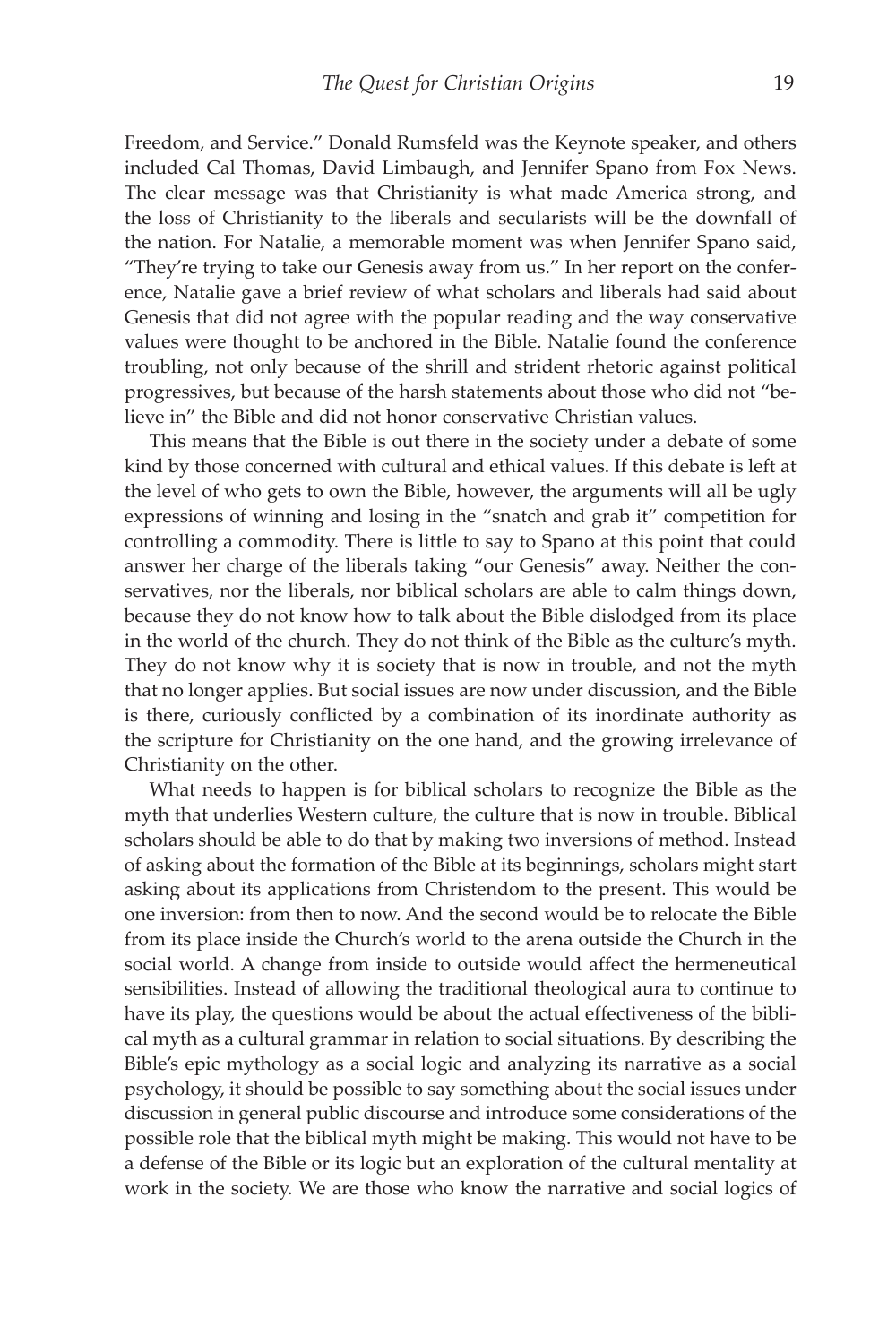the biblical mythology. Just to describe its possible application to a particular social issue in current debate and explain the logics involved would amount to an extraordinary contribution in cultural critique.

Discourse at the public level is, of course, quite different from talking to ourselves inside the boundaries of an academic club. But since the biblical guild is in the process of losing its traditional audiences in the churches and academies, anyway, its attempts at finding a responsible and reasonable role for its investments and labor is not much different from many other social academic disciplines that now find themselves at the limits of their orders wondering what to do next. So why not put our learning out there in the intellectual marketplace where social unrest and cultural criticism are now providing the topics for public discourse? We might have to learn a few new rhetorical ruses to get the attention of intellectuals in other fields. Most of them have not dared to analyze and criticize the social logics of religions. And our culture critics have not had the learning and expertise to do what biblical scholars are prepared to do, put the Bible as the Christian myth into the social and cultural situations to be analyzed. So the field of play is open for some questions about the Christian mythic logic that underlies American cultural mentality. It might be a very interesting academic and public conversation!

### **Works Cited**

Scharlet, Jeff. *The Family: The Secret Fundamentalism at the Heart of American Power*. New York: Harper Perennial, 2008.

Schmitt, Carl. *Political Theology: Four Chapters on the Concept of Sovereignty*. Ed. and trans. George Schwab. Chicago: University of Chicago Press, 1985.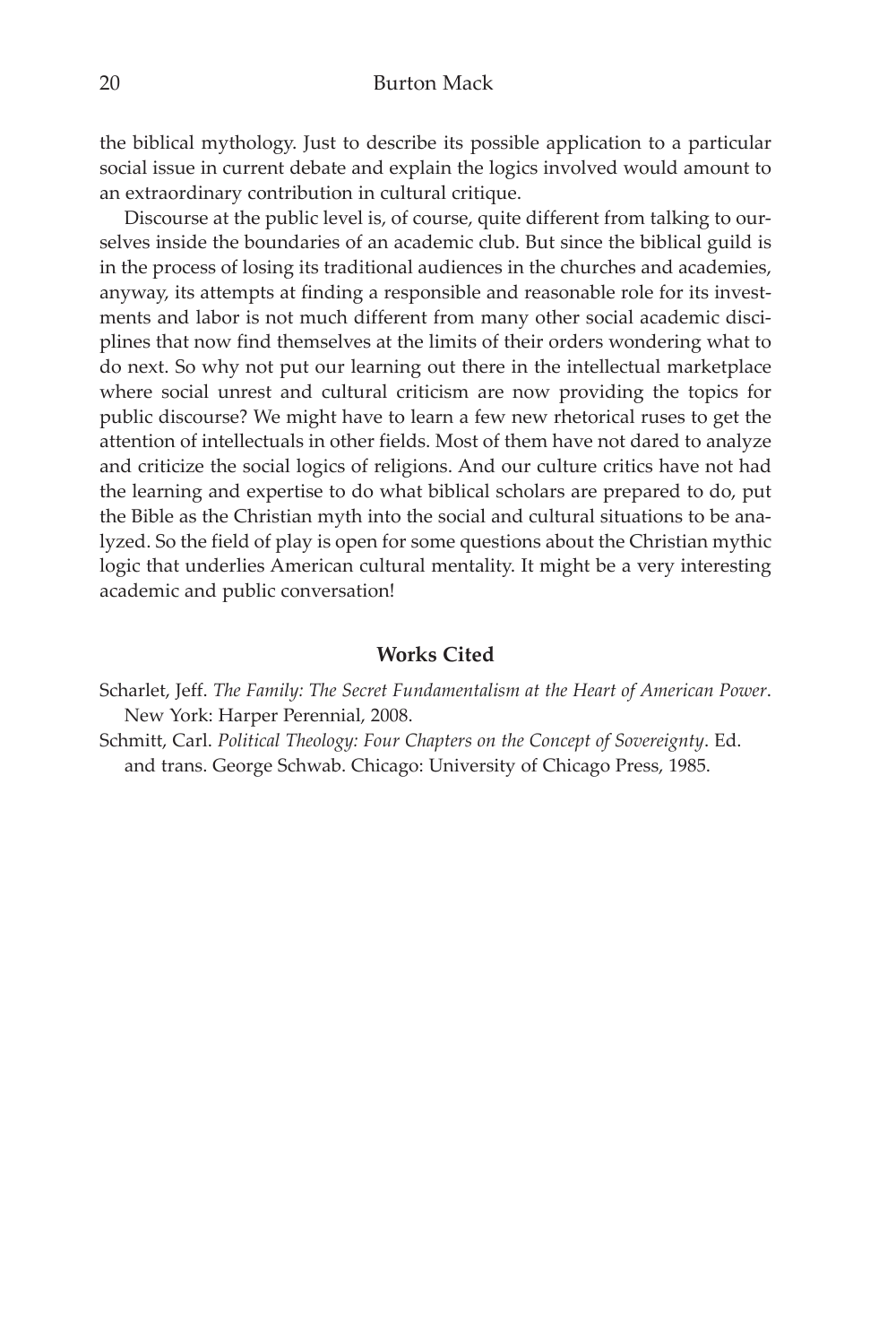# **The Labors of Burton Mack** Scholarship That's Made a Difference

### Ron Cameron

I wish to sing a song of praise as a crown to his labors. —Euripides, *Heracles* 355–56

Observe that I have not labored for myself alone, but for all who seek *paideia*. —Sirach 24:34; 33:18

 "To be born woman is to know — Although they do not talk of it at school — That we must labour to be beautiful."

I said, "It's certain there is no fine thing Since Adam's fall but needs much labouring." —W. B. Yeats, "Adam's Curse"

#### **I**

Burton L. Mack introduces his magisterial *A Myth of Innocence: Mark and Christian Origins* with a clarion call and a challenge to make sense—social sense—of the beginnings of the Christian religion:

Since Foucault published his *Archaeology of Knowledge*, New Testament scholars have thought of their work as digging. . . The image is attractive in some respects and disconcerting in others. An aura of archeology is gratifying mainly because it seems to bless the labor as worthwhile.  $\dots$  It is disconcerting nonetheless to see what happens when the metaphor is pressed too far. One catches sight of a very messy dig and of diggers in disagreement about what they are looking for. Not only is there confusion about what counts as an artifact, there is no clarity about what a firm foundation might be were one ever to be found.  $\ldots$ . What if one acknowledged that the gospel story was Christianity's charter document and regarded its formation as an essential moment in the "laying of the foundations"? . . . If the social circumstances of that later time were regarded as the "foundational" stratum, and the composition of the gospel taken as the "originary" moment of significance for Christian origins, the fantastic events depicted in the gospel might actually begin to make sense. . . . Supposing that the gospels were myths of origin for social formations in need of a charter, the scholar's quest would have to be to understand the mo-

FORUM third series 7,1 spring 2018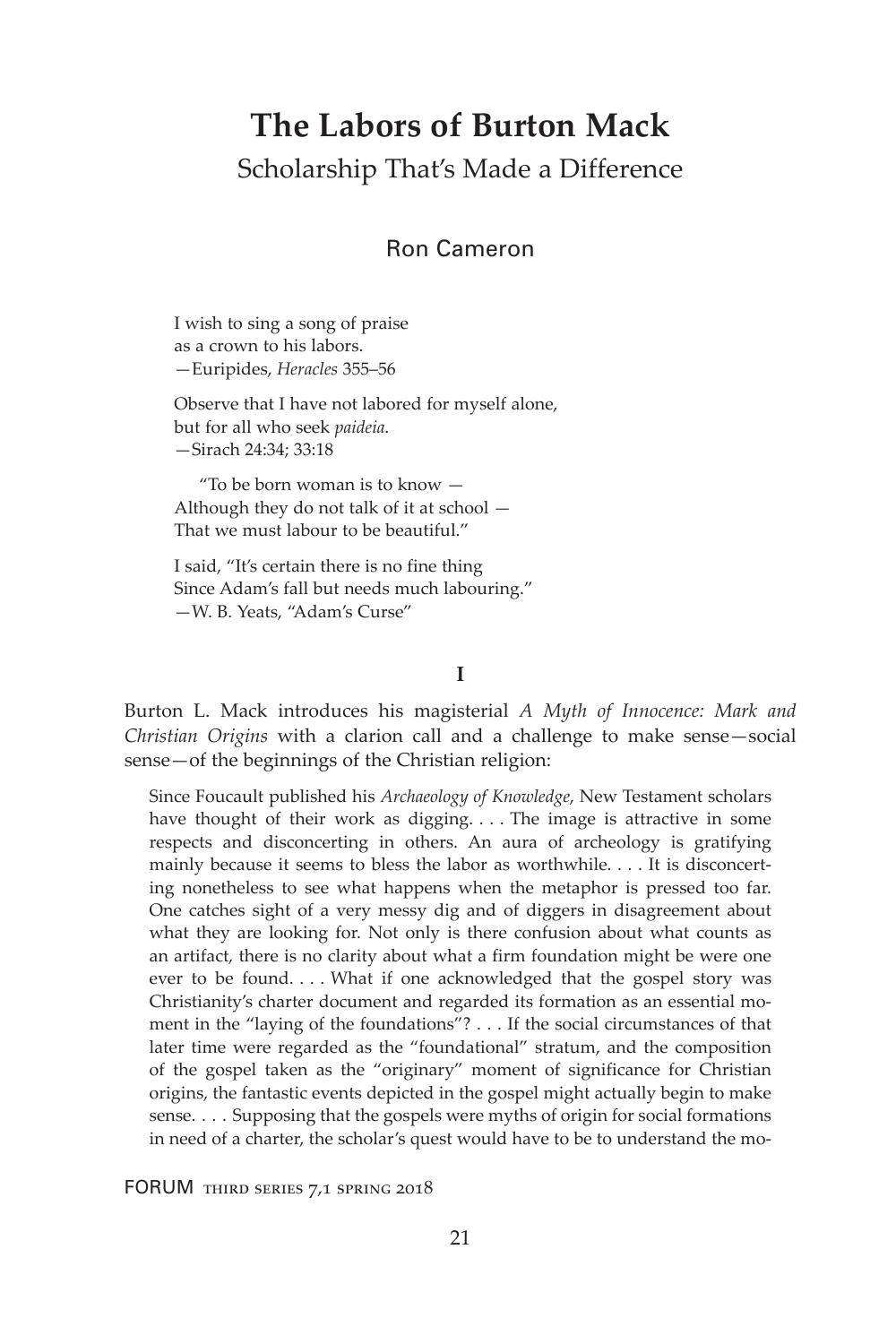ment when the gospel was designed. Foucault's archeology refers, after all, not to a quest for extraordinary events of generation prior to social formation, but to critical moments of social interest within a given discourse.<sup>1</sup>

Four features of Mack's argument are intimated here: (1) a critique of the discipline of NT scholarship, with its quest for a singular genesis of Christianity; (2) a proposal for a shift in perspective on the social history and imaginative labor documented by the texts; (3) a call for the need for a serious engagement with critical theory; and, (4) a recognition of authorial creativity in Mark's composing his myth of origins, the first Christian narrative gospel.

Mack's critique of biblical scholarship, with its quest for Christian origins, is particularly trenchant and worth the price of the book:

Some event, it is thought, or moment, or impulse, needs to be discovered as the source for the novelty Christianity introduced into the world. . . . The fundamental persuasion is that Christianity appeared unexpectedly in human history, that it was (is) at core a brand new vision of human existence, and that, since this is so, only a startling moment could account for its emergence. The code word serving as sign for the novelty that appeared is the term unique (meaning singular, incomparable, without analogue). For the originary event the word is transformation (rupture, breakthrough, inversion, reversal, eschatological). For the cognitive effect of this moment the language of paradox is preferred (irony, parable, enigma, the irrational). It is this startling moment that seems to have mesmerized the discipline and determined the applications of its critical methods. All of the enormous labor devoted to the preparation of texts, the honing of linguistic instruments, and the devisement of methods has been organized just in order to approach as closely as possible that moment of mystery even if, in the last analysis, some leap of the imagination will be required to posit its presence. Where to locate the mystery has been the unacknowledged question guiding the twists and turns of the scholarship.  $\dots$  What if the notion of a single, miraculous point of origin was acknowledged for what it was, not a category of critical scholarship at all, but an article of faith derived from Christian mythology? Then the quest would have to be turned around. Not the mythic events at the beginning, but the social and intellectual occasions of their being imagined would be the thing to understand.<sup>2</sup>

This critique is concerned chiefly with the notion of "uniqueness," conceived in terms of "origins."3 But since "New Testament scholarship can be described as an archeology of early traditions about Jesus and the Christ," Mack's criticism

 <sup>1.</sup> Mack, *A Myth of Innocence*, xi, xii; cf. 23–24, citing Foucault, *The Archaeology of Knowledge*.

 <sup>2.</sup> Mack, *Myth of Innocence*, 3, 4, 8.

 <sup>3.</sup> Mack, *Myth of Innocence*, 368. See Smith, *Drudgery Divine*, 36–46.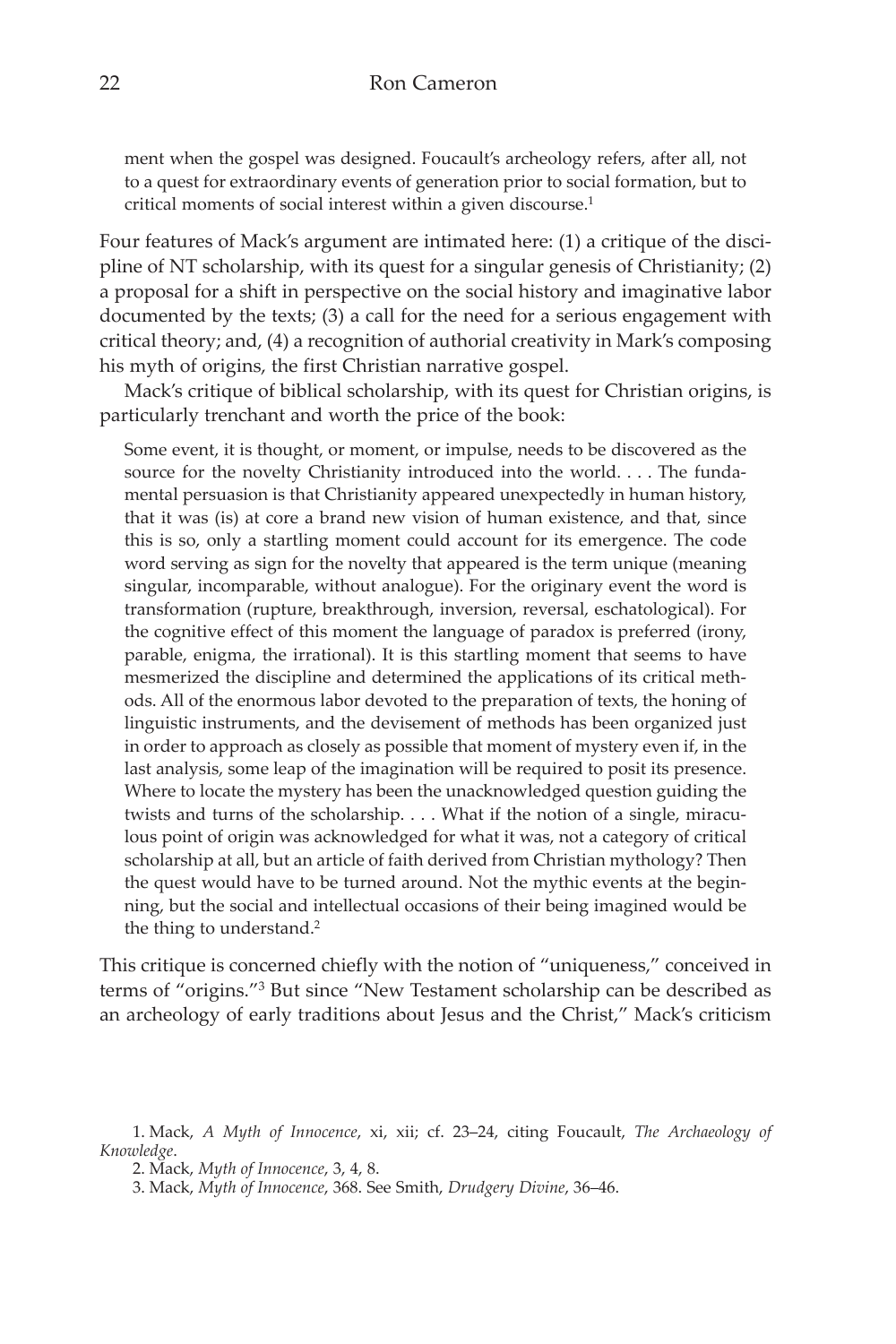is leveled at the quest of the historical Jesus $^4$  and the quest for the earliest christology,<sup>5</sup> the "two main tracks along which the quest for Christian origins has traveled."6

Mack's proposal for a "single shift in perspective on texts" to be taken up for analysis in his book places special emphasis on the way in which "texts will be read in relation to their social settings," in particular, on "social experience as the occasion for imaginative activity and literary production":<sup>7</sup>

The shift in perspective is required as soon as it is realized that the creative replication of the memory of Jesus took place in the interest of articulating not only how it was at the beginning, but how it was or should be at the several junctures of social history through which a memory tradition traveled. . . . What if the social circumstances were regarded as the generative matrix for a recasting of the memory tradition? What if novelties that enter the memory tradition were to be viewed as creating as well as interpreting the imagined origins of the move-

4. For a pointed critique of the quest of the historical Jesus, see the subsequent argument of Mack, who observes that "the quest has not produced any agreement about a textual data base from which to work. The textual units used for this or that profile change from scholar to scholar without any agreed-upon theoretical framework to adjudicate the differences among them. This is a serious indictment of the guild of New Testament scholarship ... [which] resists the pursuit of a theoretical framework and the accompanying rules of argumentation necessary for coming to agreements about matters of data, method, explanation, and replication of experiments or research projects. These are foundational matters for an academic discipline.  $\dots$  If there is no agreement about what texts count and how to turn them into data for historical reconstructions, it means that the quest [of the historical Jesus] cannot be thought of as an academic discourse within a scholarly discipline.  $\dots$  This means that we need to start over with the quest for Christian origins. And the place to start is with the observation that the New Testament texts are not only inadequate for a Jesus quest, they are data for an entirely different phenomenon. They are . . . the myths of origin imagined by early Christians seriously engaged in their social experiments. They are data for early Christian mythmaking" (Mack, "The Historical Jesus Hoopla," 34, 35, 40).

5. For a critique of the "Christ event," a theological term that encodes the death and resurrection of Jesus, see Mack, who observes that "all scholars seem to agree . . . on the importance of the resurrection. Three terms are frequently used, each encoded by custom within the discourse of the discipline, to refer euphemistically to the resurrection of Jesus from the dead: Easter, appearance, and spirit. . . . These coded signs, usually capitalized, do not enlighten because they mark the point beyond which the scholar chooses not to proceed with investigation, indeed, the point beyond which reasoned argument must cease. They serve as ciphers to hold the space for the unimaginable miracle that must have happened prior to any and all interpretation. They have become an all too convenient rhetorical device for evoking the myth of Christian origins without [ever] having to explain it.  $\dots$  Appeal to 'the resurrection' is the most mystifying of all the ciphers used to protect the myth of Christian origins from critical investigation. The notion is used regularly  $\dots$  as if the resurrection were a datable piece of evidence. By allowing the mystery of Easter and the [resurrection] appearances to mark the point from which the Spirit effected the new age of Christian experience and mission, everything else can be examined rigorously without threatening the notion of originary uniqueness.  $\ldots$  A point of origin has been established that is fundamentally inaccessible to further probing or clarification. It guarantees the uniqueness of early Christianity by locating its novelty beyond data and debate" (Mack, *Myth of Innocence*, 7, 7–8 n. 3).

6. Mack, *Myth of Innocence*, 5; cf. 6 n. 2.

7. Mack, *Myth of Innocence*, 15.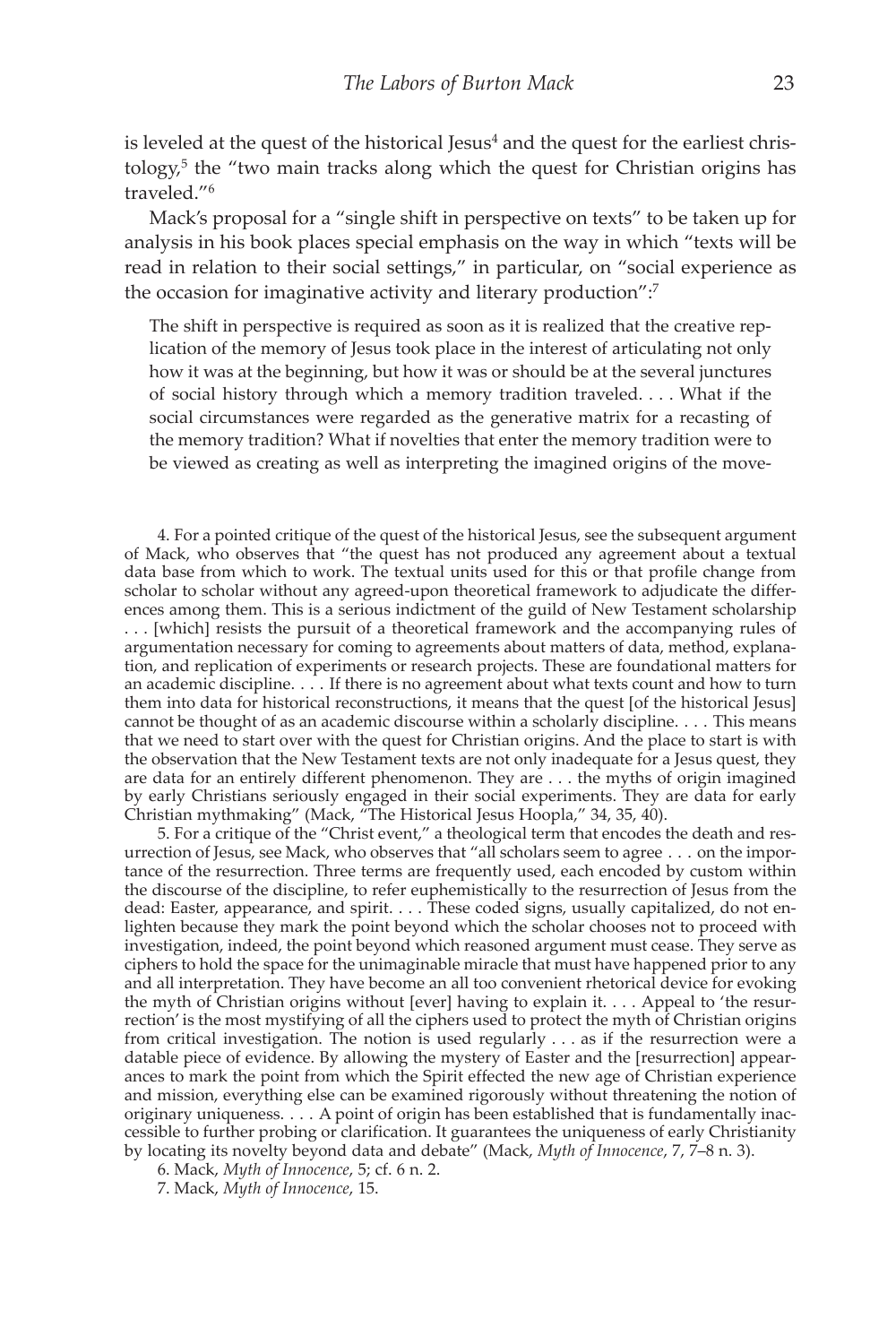ments? What if the really interesting question were given its due, why and how his early followers came to create the aura of divine originality for Jesus in the first place? What if the several diverse pictures of Jesus contained in the New Testament were less hermeneutical with regard to the historical Jesus and more the creation of myths of origin for movements in need of rationalization?8

Mack's book is thus "an investigation of the relation between imaginative composition and social experience in early Christian circles"; his goal is to bring "social histories together with what is known of textual traditions and seek to understand each in the light of the other."9

Mack's efforts "to redescribe" the "entangled textual and social histories of importance for the composition of the Gospel of Mark," in terms of mythmaking, social formation, and intertextuality, $10$  call for an engagement with critical theory, with rhetorical criticism, cultural anthropology, and religious studies:

The attempt will be made at every turn to position a text or a set of texts at some intersection of social and intellectual history. Viewed as a thoughtful composition at a particular juncture of human experience, a text becomes (temporarily) the center around which many other textual and social moments are organized.  $\ldots$  To position a text at its approximate intersection of multiple textual and social articulations would be not only to understand it, for meaning is (1) a function of intertextual translation, but to discern its intention, for meaning is (2) a display of interest or desire. Knowing that discourse occurs at a remove from both the accidental nature of human experience and the social structures that order practice, discrepancy between the way things were said to be and the way they actually went must always be kept in mind. In the case of the gospel traditions this factor of incongruency is exaggerated and compounded by the fact that social issues were reflected and addressed not by discourse directly related to the contemporary situations of concern, but by means of repeated reference to

 8. Mack, *Myth of Innocence*, 16, adding: "The picture of Jesus presented by the Gospel of Mark . . . is the product of two generations of vigorous social activity and energetic, imaginative labor."

 9. Mack, *Myth of Innocence*, 19 n. 8, 19. In his efforts "to chart different textual and social histories" of sayings and stories attributed to Jesus, Mack argues that "the place to begin is with the texts where the sayings [and stories] are now located. Literary context does provide a measure of control.  $\ldots$  If a literature can be placed somewhere within a social history, moreover, a second context of great significance comes into play. . . . Emphasizing [textual] placement at some juncture of social history increases control in the investigation. [For] where sayings reflect upon particular configurations of social situation or concern, one may be close to the [actual] circumstance of composition" (Mack, "The Kingdom Sayings in Mark," 19).

 10. Mack, *Myth of Innocence*, 20; cf. 16–23 with nn. 6–10, 321–24 with nn. 3–4. "Jonathan Z. Smith's constructive theory of religion, more than any other," Mack notes, "informs the position taken in this book" (p. 20 n. 9). For a programmatic application of Smith's method and theory in Mack's book, see *Myth of Innocence*, 19–20 with nn. 8–9, 22–23 n. 10, 27–28 n. 1, 40 n. 10, 50 n. 17, 76 n. 18, 362 n. 4.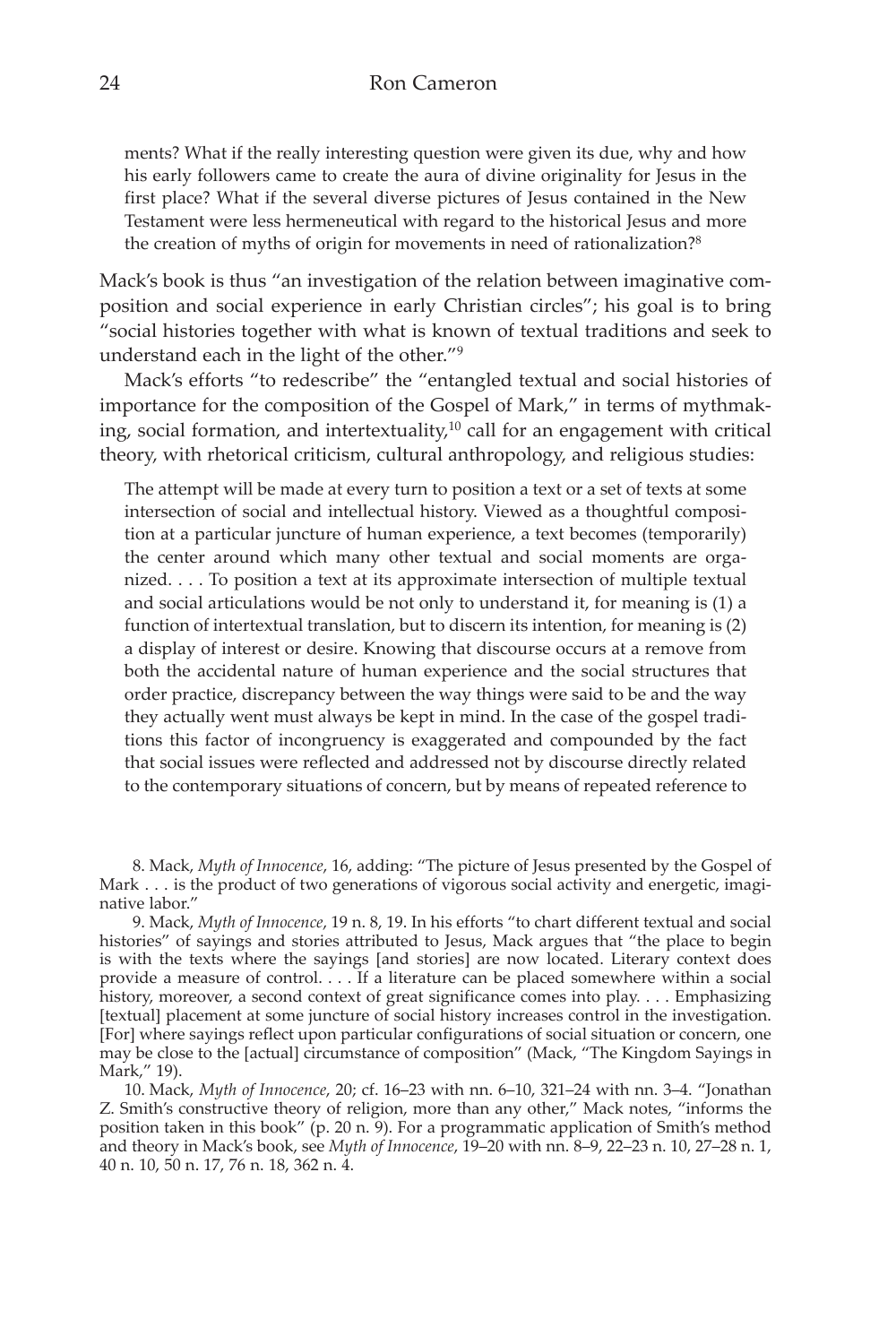Jesus at the beginning. . . . Nevertheless, precisely because something is known about the phenomena of discrepancy and lag at the level of the intellectual labor that supports social construction, it will be possible to identify a variety of discrete intersections where particular texts and specific social configurations kept company for a time.  $\ldots$ . This history can be used, then, to control the investigation of Mark's particular achievement.<sup>11</sup>

Mack's recognition of authorial creativity in Mark's composition of the gospel means that "the gospel was indeed Mark's creation." Mark wrote "a narrative that brought together two distinctively different types of written material representative of two major types of early sectarian formation":

One stream was that of movements in Palestine and southern Syria that cultivated the memory of Jesus as a founder–teacher. The other was that of congregations in northern Syria, Asia Minor and Greece wherein the death and resurrection of the Christ were regarded as the founding events. Neither of these movements had produced a gospel before Mark, nor would they have done so independently of one another. That is because each had remembered Jesus (Christ) differently, so differently in fact, that Mark's combination of their disparate memory traditions has to be seen as a very daring and experimental moment. Mark stood, apparently, at the intersection of these two streams of social history at a very auspicious and troubling time, drew some conclusions about what to think and do under the circumstances, then made his proposal by writing the story he did.  $\dots$  If one wants to understand the origins of the Christian gospel of origins, one must study the way in which Mark fabricated his story, and determine why he wrote it the way he did.<sup>12</sup>

#### **II**

*A Myth of Innocence* is Mack's first substantial publication that has to do with the NT. He had previously written a critique of the scholarly quest for Christian origins, addressed to members of the Jesus Seminar,13 an important review and critical assessment of René Girard's reading of the gospels,<sup>14</sup> and an essay on

11. Mack, *Myth of Innocence*, 21, 22.

 12. Mack, *Myth of Innocence*, 11–12, adding: "The early Jesus movements did not bequeath the social origins of Christianity to the church. They bequeathed their myth of the historical Jesus as the account of a divine origination" (p. 24).

13. Mack, "Gilgamesh and the Wizard of Oz." For subsequent reviews and critiques of the work of scholars who study the Bible and religion, see Mack, review of Habermas and Flew, ed. Miethe, *Did Jesus Rise from the Dead?*; Mack, "All the Extra Jesuses"; Mack, "Staal's Gauntlet and the Queen"; Mack, "Persuasive Pronouncements"; Mack, "Many Movements, Many Myths"; Mack, "Caretakers and Critics"; Mack, "A Secular Bible?"

14. Mack, "The Innocent Transgressor," citing (here, in English translation) Girard, *Deceit, Desire and the Novel*; Girard, *Violence and the Sacred*; Girard, *Things Hidden Since the Foundation of the World*; Girard, *The Scapegoat*.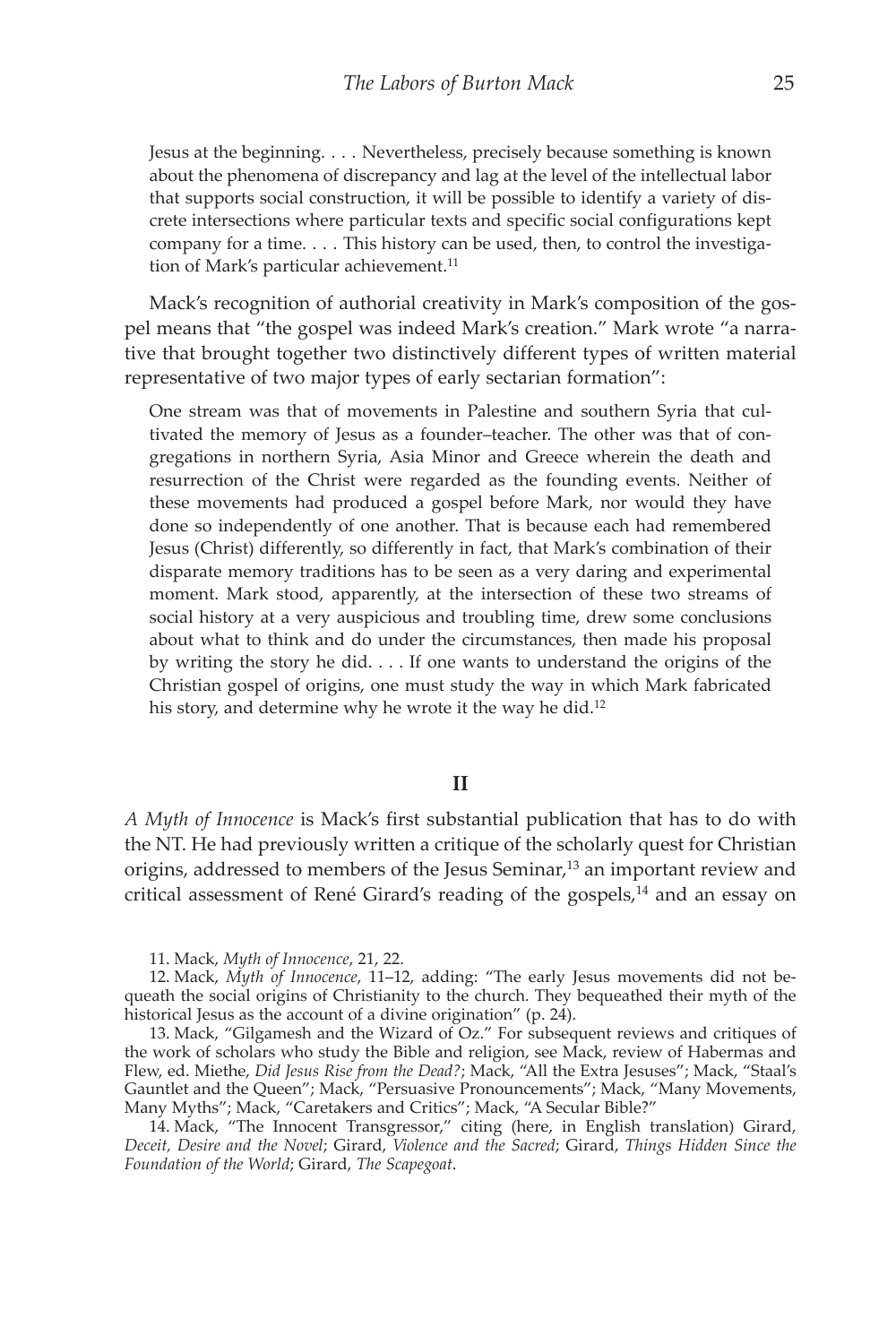the kingdom-of-God sayings in the Gospel of Mark, which was issued shortly before Mack's book appeared in print.15 But prior to all of this, Mack's work was concerned principally with wisdom literature and mythology in Hellenistic Judaism,16 which he explicated in a series of programmatic essays on exegetical and rhetorical traditions in Philo of Alexandria,<sup>17</sup> and elaborated in major studies of authorial composition and epic imagination in Ben Sira and other Jewish wisdom texts.18

Three theoretical findings contribute to the coherence of these projects and make of them a set. The first is the recognition of the centrality of rhetoric in the discourse and cultural formation of Greco-Roman religious traditions.19 "Rhetoric," Mack argues, "is to a society and its discourse what grammar is to a culture and its language." The Greeks "took a fancy to the game of public debate, noticed the skill required to participate in public forum, worked out the rules, and called it the art of speaking.  $\dots$  They produced handbooks for teaching this technology .  $\ldots$  cultivated occasions for playing the game of repartee, developed a satire capable of bringing critique to rhetorical performance, and created a culture thoroughly at ease with its knowledge that all discourse was rhetorical."20 The second is a theory of "intertextuality," of "the way in which a

 15. Mack, "Kingdom Sayings in Mark," who observes that the term "kingdom of God" appears only three times, outside the Jesus tradition, exclusively in sapiential—not apocalyptic—literature (Wis 10:10; cf. 6:17–20; Philo, *Spec*. *leg*. 4.164; *Sent*. *Sextus* 311).

 16. Mack, "Wisdom Myth and Mytho-logy"; Mack, *Logos und Sophia*; Mack and Murphy, "Wisdom Literature."

 17. Mack, "Imitatio Mosis"; Mack, "Exegetical Traditions in Alexandrian Judaism"; Mack, response to Pearson, "Philo and the Gnostics on Man and Salvation"; Mack, "Weisheit und Allegorie bei Philo von Alexandrien"; Mack, "Decoding the Scripture"; Mack, "Philo Judaeus and Exegetical Traditions in Alexandria"; Mack, "Wisdom and Apocalyptic in Philo"; Mack, "Moses on the Mountain Top"; Mack, "Argumentation in Philo's *De sacrificiis.*"

 18. Mack, "Under the Shadow of Moses"; Mack, *Wisdom and the Hebrew Epic*; Mack, "Wisdom Makes a Difference"; Mack, "Sirach (Ecclesiasticus)"; Mack, "The Christ and Jewish Wisdom"; Mack, introduction and annotations to "Ecclesiasticus, or the Wisdom of Jesus Son of Sirach."

 19. See, in addition to the rhetorical analyses of Philo cited in n. 17, Mack and O'Neil, "The Chreia Discussion of Hermogenes of Tarsus"; Mack, "Anecdotes and Arguments"; Mack, "Elaboration of the Chreia in the Hellenistic School."

 20. Mack, *Rhetoric and the New Testament*, 16, adding: "Rhetoric refers to the rules of the language games agreed upon as acceptable within a given society. . . . Interest in such a rhetoric is grounded in the observation that the way we talk to each other is very serious business. Rhetorical theory defines the stakes as nothing less than the negotiation of our lives together. A criticism based upon such a theory of rhetoric might hope to get to the heart of the human matter. . . . Insofar as the development of a theory of rhetoric indicates a society conscious of its culture, an amazing opportunity does present itself to catch Jews, Greeks, and early Christians thinking out loud. The name for this new historiography, an approach to texts with an eye to social histories, is not yet firmly established among scholars. But some are content to call it 'rhetorical criticism.'  $\dots$  Rhetorical criticism can place a writing at a juncture of social history and read it as a record of some moment of exchange that may have contributed to the social formations we seek better to understand. Rhetorical criticism may be in fact that most promising form of literary criticism for the task of reconstructing Christian origins with social issues in view" (pp. 16, 17).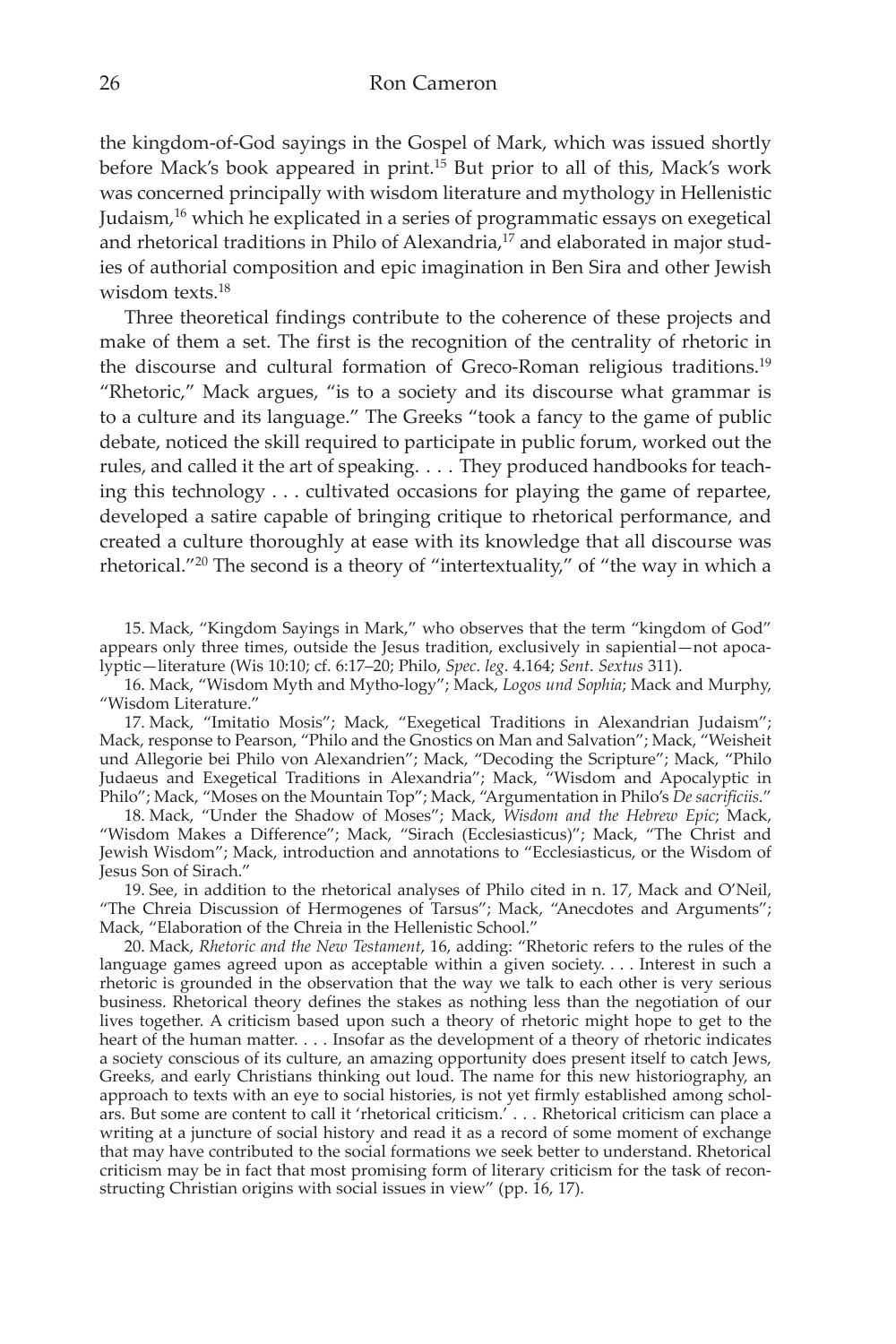given text relates to its contexts as systems of meaning already in place."<sup>21</sup> Such a notion is worked out in detail in Mack's efforts to chart the "intersection of cultures, Jewish and Hellenic," by means of texts that render the intellectual tradition and mythologies of Jewish wisdom literature as intelligible modes of social thought—exemplified quintessentially by Ben Sira's "mythic reading" of, and "meditation" on, "his own cultural history" and "social system" as an "etiology of Second Temple Judaism."22 The third is Mack's increasing engagement with social and cultural theory, nurtured, especially, through ongoing conversations and a sustained academic tryst with the imaginative discourse and intellectual anthropology of Jonathan Z. Smith.23

Mack's engagement with Smith's work is first attested in print in the symposium on religion, ritual killing, and cultural formation that he convened as a conversation among Smith, Girard, and Walter Burkert.24 In the context of explicating the arguments of the principals of the debate,<sup>25</sup> Mack published under separate cover his critique of Girard's theory of violence and reading of the gospels as "unique," "historically accurate," and "revelatory" texts that take up the age-old plot of "sacrificial crisis" and "collective murder" but cast Jesus as "innocent," not guilty—the "resolution" of the "sacrificial crisis" in "the collective killing of a surrogate victim" that stands, for Girard, as "a mechanism basic for all human social formation and the generator of religion and culture."26 However, in presenting Jesus as a "victim" whose "innocence is such that his death may be taken as a founding event for a new social order as early Christian literature has it," and in "accepting the gospels as accounts which disclose the

 21. Mack, "Wisdom Makes a Difference," 15, adding: "Differences among exemplary texts are highlighted as of significance for understanding any particular configuration." This means that, to understand a text, we need "to see each text as a creative product of the imagination," on the one hand, and "to see that product placed in some context within which its particularity can be assessed," on the other. "There are two con-texts [here] with which scholarly discourse is familiar—the social history that provides the setting for a text's composition and address, and the literary-cultural tradition within which a text takes its place. [The] challenge is to work out an [analytical] approach to texts that can position them at the intersection of these two contexts.  $\dots$  The significance of the text itself will be some kind of reflection on the relationship between the two contexts."

22. Mack, *Wisdom and the Hebrew Epic*, xi, xii–xiii, 6.

 23. For a review and assessment of Smith's scholarship, see Smith, "When the Chips are Down"; Smith, "Conjectures on Conjunctures," 55–73; Mack, "Introduction: Religion and Ritual," 32–51; Mack, "After *Drudgery Divine*"; Mack, "On Redescribing Christian Origins," 256–59, repr., with revisions, in *The Christian Myth*, 70–74; Mack, "Social Locations"; Mack, "Sacred Persistence?"; Masuzawa, "Reader as Producer"; Cameron, "An Occasion for Thought," 100–104; Cameron and Miller, "Introduction: Ancient Myths and Modern Theories of Christian Origins," 8–15, 22–25.

 24. See, in addition to the studies cited in n. 14, Burkert, *Homo Necans*; Burkert, "The Problem of Ritual Killing"; Smith, "A Pearl of Great Price and a Cargo of Yams"; Smith, "Sacred Persistence"; Smith, "The Bare Facts of Ritual"; Smith, "The Domestication of Sacrifice"; Girard, "Generative Scapegoating."

25. Mack, "Religion and Ritual."

26. Mack, "Innocent Transgressor," 145, 142, 137.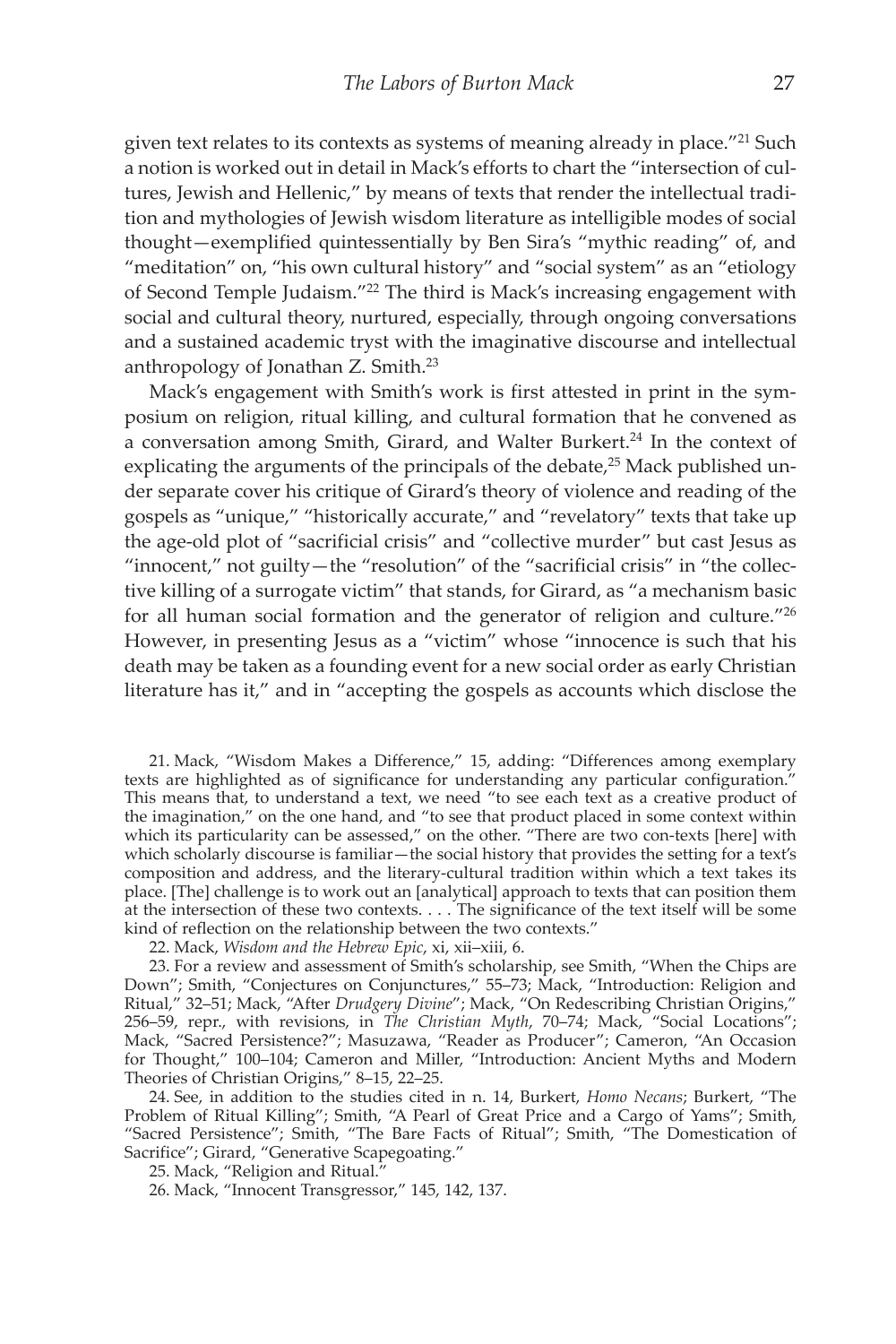reality of the event of Jesus' crucifixion instead of as myths which conceal the social conflict in early Christianity," Girard has given "a reading of the gospels as the church has understood them"—a modern version of "the myth of innocence,"27 read "at the level of the history of ideas," divorced from social-historical context, and indicative, in Mack's terms, of a "Christian mythic mentality."28

Mack's work on religion and rhetoric, intertextuality and critical theory, Hellenistic Judaism and the Greco-Roman world, taken together, supplied the tools and provided the basis of what might be termed Mack's own "preparation for the gospel" of Mark.

*A Myth of Innocence* is surely one of the most important studies of the origins of Christianity since Schweitzer's *Quest*. 29 Brilliant exegetical arguments are made at every turn of detail.<sup>30</sup> Here it will have to suffice to mention some major conclusions of significance. First, there's Mack's "characterization of the mytholog[ies] of the various Jesus . . . movements," his "correlation" of "myth[making]" and "processes of social formation," and his "careful reconfiguring of the Gospel of Mark."31 The materials Mark used to compose the

27. Mack, "Innocent Transgressor," 150, 160, 161.

 28. Mack, "Innocent Transgressor," 163, 161, adding: "The gospels are written from the point of view of early Christians. Jesus is portrayed as an innocent victim, but this is false as an historical assertion. It is true only for those who have inverted the valencies from unrighteous to righteous, violence to vicarious gift, in the interest of justifying a social rupture. And those cast as the ones who killed Jesus? They are now the Jews instead of the Romans, thus reflecting the actual rivalries forced by the new social formation. By casting their myth of the vindicated martyr as a history of those events which founded the new social order, early Christians kept their distance from those events and erased the signs of their own responsibility for thinking the daring thoughts which could transform another's violence into their own grace. This erasure is none other than the concealment of the truth about the innocence of the victim which Girard has documented for his persecution texts. So who are the persecutors writing the gospels? They are Christians. And who are the victims? They are the Jews. And what is unique about the Gospels? That the victims are cast as persecutors of an innocent victim.  $\dots$ . The gospels are documents of Christians seeking justification at the expense of the Jews.  $\dots$  Not only is peace between Christians and Jews made impossible by construing the crucifixion mythically as a sacrifice, a sacrifice in which the Jews by definition must be imagined to have performed the deed which determines Christian freedom. Inside the Christian circle as well the mythic mentality which conceals the truth about the arbitrariness of the victimization is compounded now by the claim of one's own innocence of justification. That is salvation at some cost" (pp. 156, 157; cf. 158–59; and see Mack, *Myth of Innocence*, 354–55 n. 1, 372, 375).

29. Schweitzer, *The Quest of the Historical Jesus*; trans. of *Von Reimarus zu Wrede*.

 30. Kelber has called Mack's book "the most penetrating historical work on the origins of Christianity written by an American scholar in this century" (review of *A Myth of Innocence*, 162). Smith has described the work as the "first study of 'Christian origins' which may be taken up, with profit, by the general student of *religion*" (*Drudgery Divine*, 110 n. 43, emphasis original).

 31. Smith, *Drudgery Divine*, 134, adding: Mack's work "constitutes a radical and thorough-going revision of Christian materials." Note that in his discussion of Mack's book, Smith distinguishes between, and among, these three issues.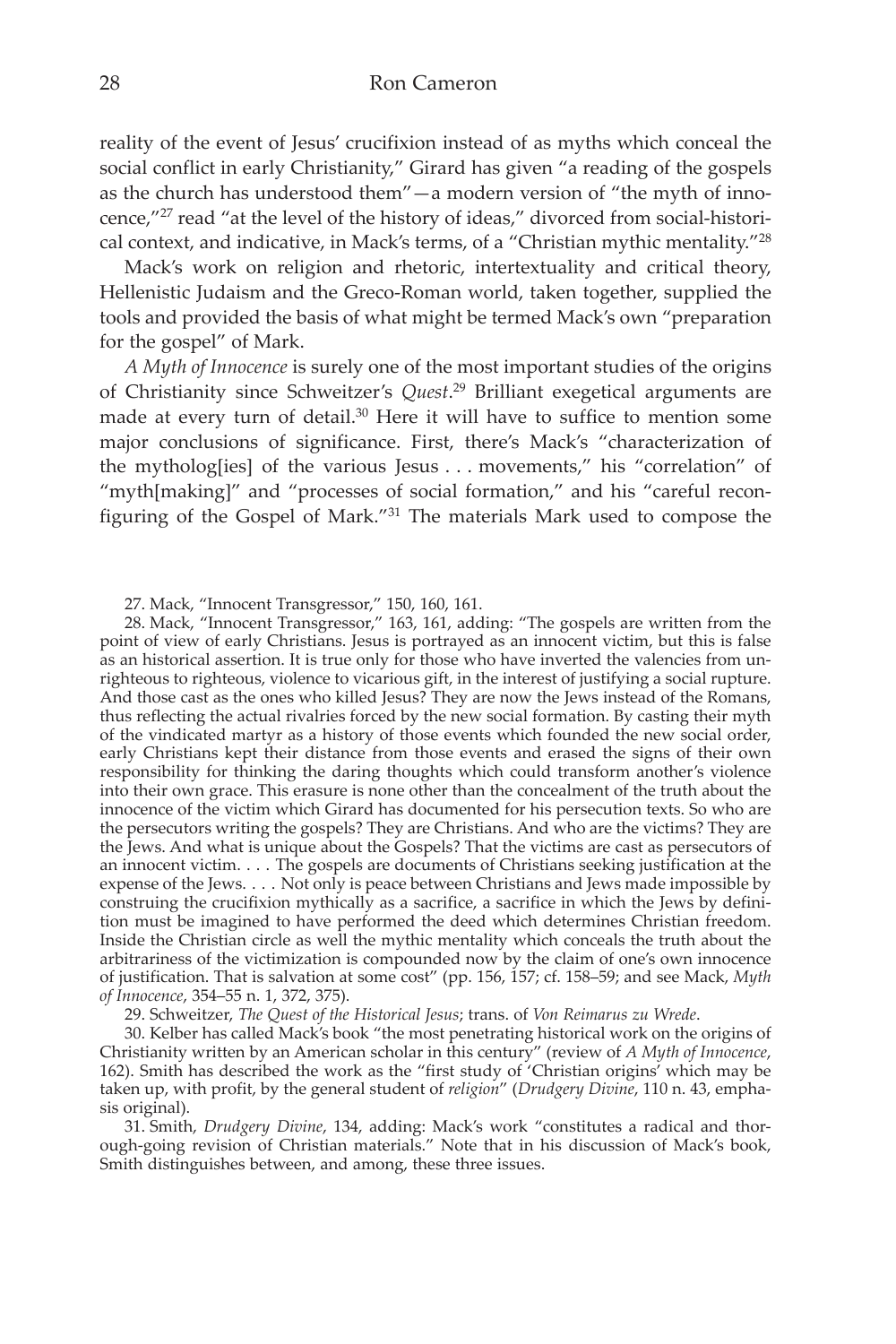gospel—parables,32 pronouncement stories, miracle stories—are studied both as building blocks of the narrative and as "remnants of pre-Markan traditions ... each with its own particular configuration of Jesus and peculiar social history."33 In assessing the patterns of group formation, Mack intends to emphasize not only "the plurality of social formations and their rationales" but also "the relationship between social histories and the myths that emerged about Jesus."34 For our purposes, four different groups can be reconstructed on the basis of textual traditions distinctive to them:

- 1. The earliest written record we have from the Jesus schools is preserved in the Sayings Gospel Q.35 Mack suggests that Mark knew some version or variant of Q,36 though Mark preferred, for his own apocalyptic reasons, the announcement of judgment given in the second literary layer of the text to the aphoristic, instructional wisdom that makes up the formative stratum of Q.37
- 2. The "synagogue reform" movement was largely responsible for the pronouncement stories, or elaborated *chreiai,* that make up a substantial part of the narrative material in the first twelve chapters of Mark and constitute a major source for the composition of the gospel.<sup>38</sup> Mack argues, importantly, that Mark himself is to be located within this par-

32. See Mack, *Myth of Innocence*, 60–61, 135–71. For additional redescriptions of the parables attributed to Jesus, see Cameron, "Mythmaking and Intertextuality in Early Christianity"; Cameron, "Occasion for Thought."

33. Mack, *Myth of Innocence*, 14, adding: "In actuality the situation may have been a bit more fluid, with some overlapping of people, ideas, activities, and the production of texts. . . . But each memory tradition does stem from distinctive social experience and determined intellectual response localized somewhere" (p. 96).

34. Mack, *Myth of Innocence*, 84. Note that Mack's "reconstruction of several 'groups' mainly by paying attention to a single genre and its characterization of Jesus" was, he now realizes, "too tight, insular, and cell-like" (preface to the 2006 publication of *A Myth of Innocence*, xii).

35. Mack, *Myth of Innocence*, 57–60, 84–87.

 36. Mack, *Myth of Innocence*, 56, 59, 84, 170–71, 197–98, 204–5, 319–20, 323–24; see Mack, "Q and the Gospel of Mark," 22–30.

 37. As I have argued elsewhere, "Although some try to deny the composite character of the Sayings Gospel, frequently through specious appeals to the hypothetical nature of the reconstructed text, such attempts fundamentally misunderstand how theory works, and thus seek—whether consciously or not—to bypass the results of scholarship and the actual evidence of the gospel texts. For if Q did not exist, we would have to reconstruct it. Theory would demand it. And once the synoptic problem is resolved theoretically by the positing of Q and Q is accorded a documentary status, there is no reason not to examine the text for evidence of possible layers of its literary history. It is necessary to be insistent at this point. We do have a text of Q; what we do not have is a manuscript" (Cameron, "The Sayings Gospel Q and the Quest of the Historical Jesus," 352). See, in particular, the definitive studies of Kloppenborg, *The Formation of Q*; Kloppenborg, "The Sayings Gospel Q"; Kloppenborg, *Excavating Q*.

38. Mack, *Myth of Innocence*, 61–62, 94–96, 172–207; cf. 379–84.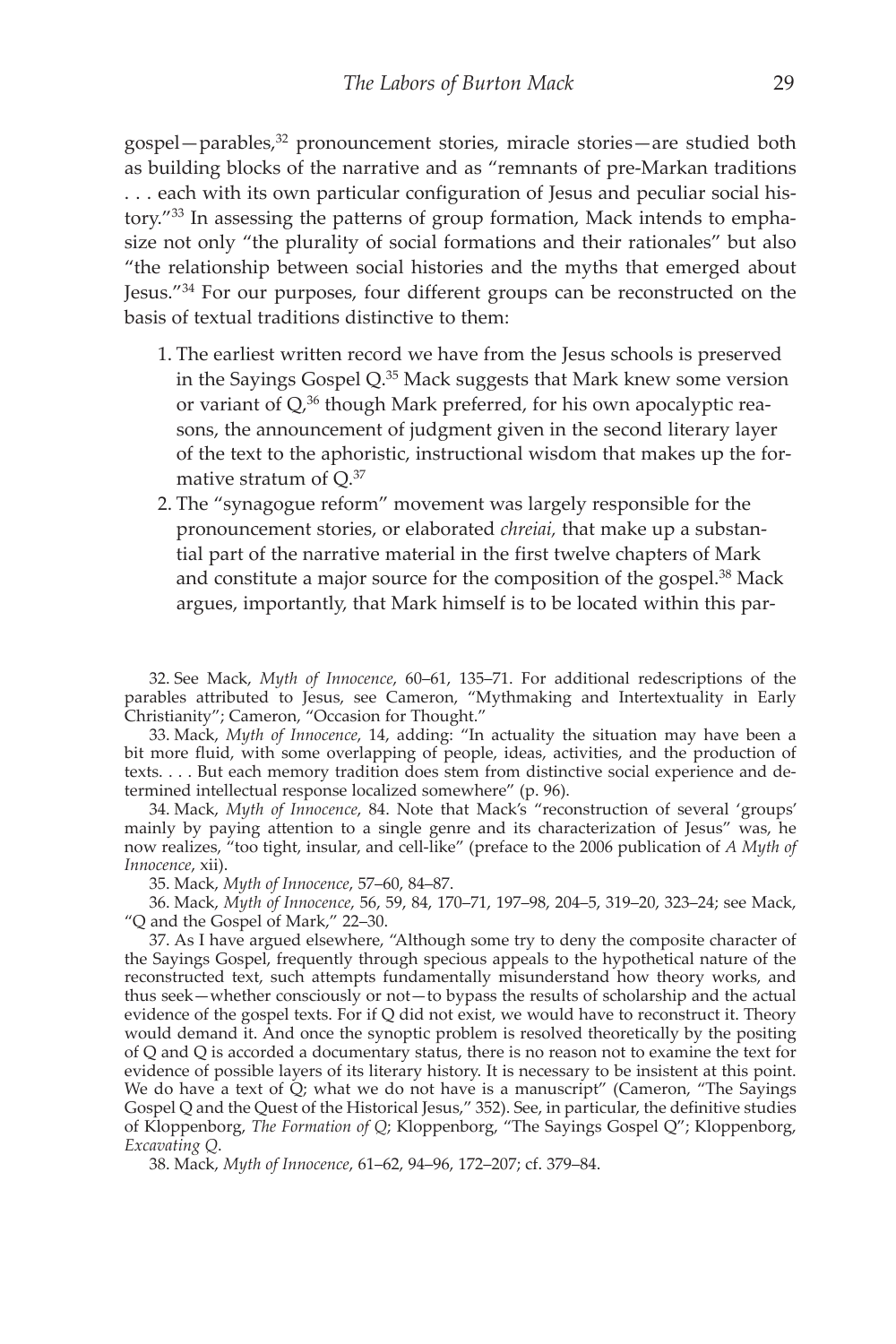ticular group.<sup>39</sup> Not only did this group imagine Jesus as the founderteacher of a school that "worked out its self-definition in debate with Pharisaic teachings" about ritual purity; it also crafted a number of stories that emphasized Jesus' authority, and combined such stories with the miracle story tradition to emphasize Jesus' power in conflict with the Pharisees.40 Since the conflict between Jesus and the Pharisees "was portrayed as the reason for a plot against Jesus," and "the plot to kill Jesus was hatched in the synagogue" (cf. Mark 2:1–3:6), the "conflict of the synagogue reform movement with the synagogue was read back into the myth of origins and presented as the cause for Jesus' crucifixion."41

- 3. The "congregation of Israel" was largely responsible for the early collection of miracle stories that were arranged in two catenae of five stories each.<sup>42</sup> These two sets, Mack argues, were composed "on the model of epic prototypes" and "replicat[ed] in miniature the story of the Exodus from the crossing of the sea to the formation of the congregation in the wilderness," presenting Jesus as "the founder and leader of the new movement," like Moses and Elijah, thereby serving as this group's "myth of origins."<sup>43</sup>
- 4. The "congregations of the Christ" were a Jesus movement that had developed into a "Christ cult"<sup>44</sup> and that "differed from the [other] Jesus movements in two major respects. One was a focus upon the significance of Jesus' death and destiny. . . . [This] had the result of shifting attention away from the teachings of Jesus," engendering instead "an elaborate preoccupation with notions of martyrdom, resurrection, and the transformation of Jesus into a divine, spiritual presence. The other major difference was the forming of a cult oriented to that spiritual

39. Mack, *Myth of Innocence*, 178, 192–93, 197, 199–200, 205, 244, 318–21.

 40. Mack, *Who Wrote the New Testament?* 59; see Mack, *Myth of Innocence*, 195–99, 204–7, 233–45.

 41. Mack, *Myth of Innocence*, 206, 207. On Mack's infelicitous use, and subsequent retraction, of the category "synagogue reform movement," see *Myth of Innocence*, 94–96, 192–207; cf. 101, 107, 125–26, 166, 226–27, 239, 244, 280–81, 316–21, 326–27, 355; Mack, "A Myth of Innocence at Sea," 147–51; Mack, preface to the 2006 publication of *A Myth of Innocence*, xiii. Note that Mack does not use this term in his description of the Jesus people who produced the pronouncement stories in *Who Wrote the New Testament*, 54–60, 155, 158–60; cf. 314–16. See, most recently, Mack, "Cartwheels," 138; Mack, "The Spyglass and the Kaleidoscope," 194.

 42. Mack, *Myth of Innocence*, 91–93, 208–45, following the important source-critical analysis of Achtemeier, "Toward the Isolation of Pre-Markan Miracle Catenae."

 43. Mack, M*yth of Innocence*, 219, 222, 223; cf. 230, adding: "The earliest miracle stories were not reports of the miracle-working activity of Jesus. They were carefully composed sets of stories about Jesus as the founder of the 'congregation of Israel.' Miracle stories served some Jesus movement as its myth of origins" (p. 215).

44. Mack, *Myth of Innocence*, 98–123.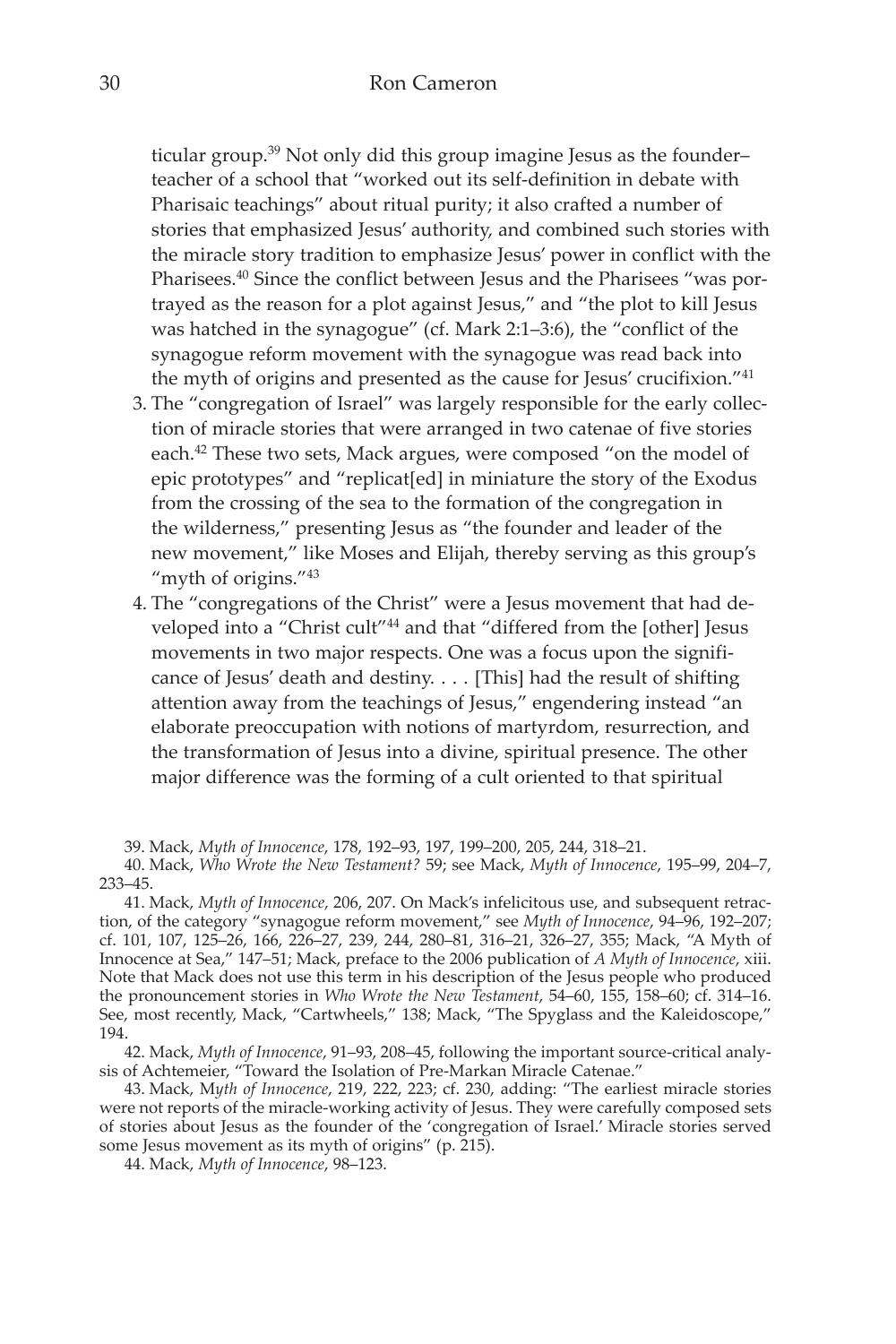presence."45 Although "the usual view of the beginnings of Christianity derives from the Christ cults," Mack argues, "the sequence should be reversed."46 "Instead of reading the material from the Jesus movements through the eyes of Paul, we need to read Paul as a remarkable moment in the history of some Jesus movement."47

Second, there's Mack's detailed analysis of Mark's authorial, intellectual labor and his argument, in particular, that Mark is responsible for composing the passion narrative. Since the logic of the kerygma (i.e., creedal formulae about the "death and resurrection" of Christ, constructed as a myth to rationalize a social formation already under way) required that it need not be narrated indeed, that it resist historicization<sup>48</sup>–Mack argues, Mark had to find a way to "transpose the Christ myth into historical narrative." By "translating the Christ myth into a story of Jesus' martyrdom,"49 Mark turned "the kerygma of Christ's death and resurrection into a formulaic prediction of the persecution plot" (cf. Mark 8:31; 9:31; 10:33–34).50 In order to craft "a plausible narrative of

45. Mack, *Who Wrote the New Testament*, 75–76.

46. Mack, *Myth of Innocence*, 96.

 47. Mack, *Who Wrote the New Testament*, 99. For a rethinking of the category "Christ cult" to refer to "a religious community that formed soon after the 'Christ event' (i.e., the 'death and resurrection' of Jesus understood as that event that changed the course of history and inaugurated the new Christian time) and that gathered for prayers, rituals, and instructions on the model of later Christian churches," see Mack, "Rereading the Christ Myth," 38, 65–71. Note, especially, that in this essay Mack has made a major revision of his initial discussions of the "congregations of the Christ," arguing now that "both the 'Christ myth' [1 Cor 15:3–5] and the 'ritual meal' text [1 Cor 11:23–25] can be traced to mythmaking within the Jesus schools at some point where the thought of Jesus as a martyr for their cause was entertained" (p. 37). See, most recently, Mack, "Cartwheels," 138; Mack, "Spyglass and Kaleidoscope," 198.

 48. Mack, *Myth of Innocence*, 254–55: "The kerygma was a mythic formulation without need of further narrative embellishment. It contained no flaw needing further adjustment, no gaps that still had to be filled. . . . The kerygma worked just because questions arising from historical placement and motivation had been bracketed. Thus the kerygmatic interpretation of Jesus' death actually resisted historicizing" (cf. 109–11, 120 n. 15, 278–80, 354–55 with n. 1).

49. Mack, *Who Wrote the New Testament*, 157, adding: "There would have to be a provocation, an arrest, a charge, an ideological confrontation, some stories that made the executioners look both reasonable and wrong at the same time, some stories that revealed both Jesus' innocence and his willingness to die, some stories that showed how the disciples and the crowds responded to these last public events, an account of the execution, and some way to end the story after the crucifixion."

 50. Mack, *Myth of Innocence*, 280, adding: "The intention of the rewriting was not innocent. . . . The predictions of the passion changed the kerygma into a script for writing an account of Jesus' death as a geopolitical event. Read in the light of the predictions, the passion plot unfolds exactly according to its prescription.  $\dots$  Time, place, agents, and consequences are all spelled out in the predictions and identifiable in the passion account. They purport to be the ingredients of a historical event, but this story does not derive from history. History was written according to the script of the persecution story."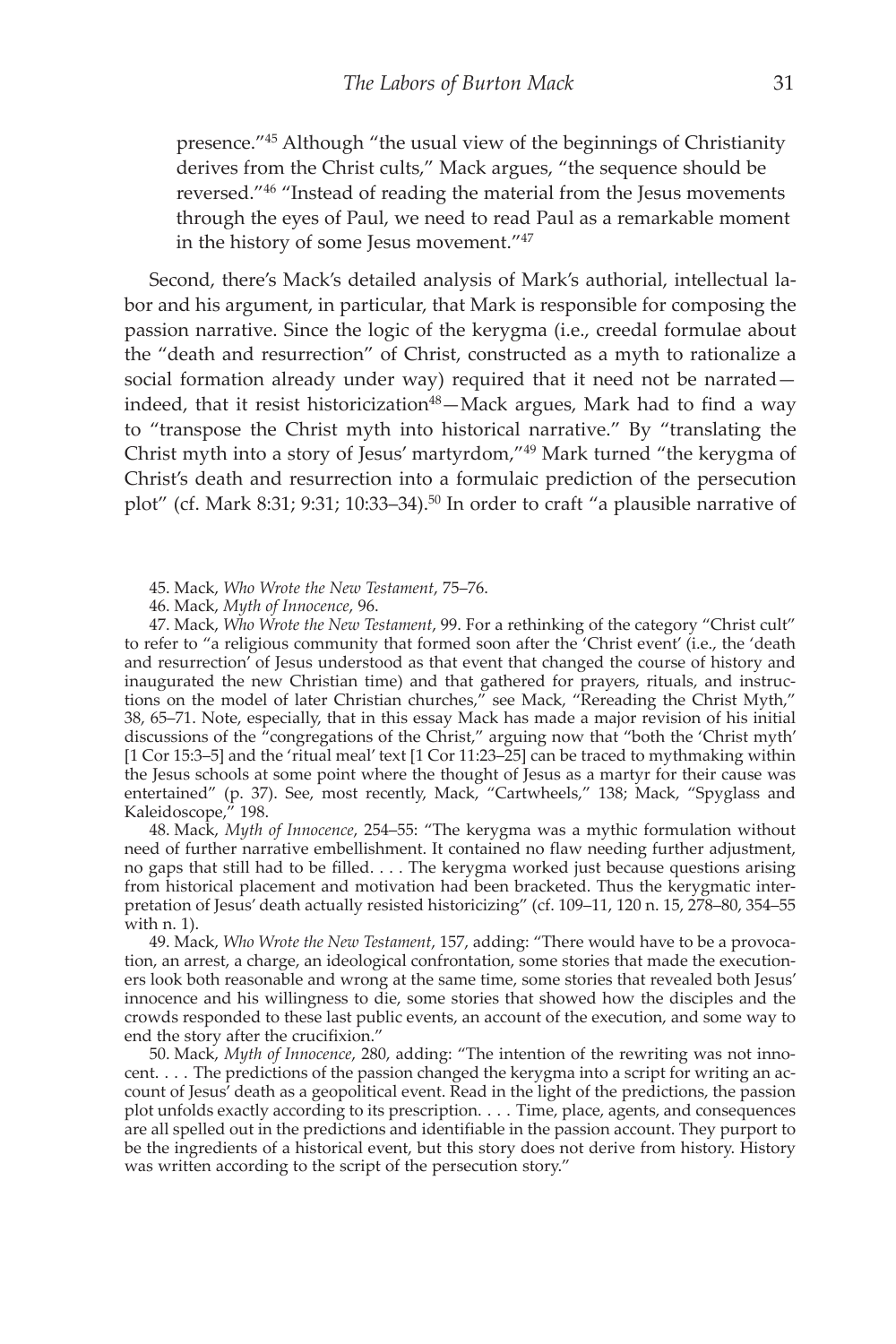Jesus' martyrdom," the "most important feature of Mark's strategy . . . was the use of the old [Jewish] wisdom tale of the wrongly accused righteous man as a pattern for the sequence of episodes leading up to the trials and crucifixion of Jesus."51 Mark "used the pattern of the wisdom story to conjoin myths of origin stemming from the Jesus movements on the one hand, with the myth of origin stemming from the Christ cult on the other.  $\dots$  The wisdom tale was the narrative device used to merge them. The gospel is the product of that accommodation."52 Therefore, Mack concludes:

It is now possible to emphasize that Mark's accomplishment was an authorial, intellectual achievement. In modern critical parlance, Mark's Gospel is a very richly textured story. Its most distinctive feature is the complexity of what critics call intertextuality, the domestication and integration of diverse texts, genres, and patterns of perception in the formation of a novel literary performance. Mark's Gospel stands at the intersection of many streams of cultural, literary, and social history. It was created by effort, intellectual effort, and it is marked by conscious authorial intention. Mark was a scholar. A reader of texts and a writer of texts. He was a scribe in the Jesus tradition of the synagogue reform movement. Mark's Gospel was not the product of divine revelation. It was not a pious transmission of revered tradition. It was composed at a desk in a scholar's study lined with texts and open to discourse with other intellectuals. . . . One "text" he did not have was a copy of the passion narrative because there was none until he wrote it.  $\dots$ . The passion narrative is simply the climax of the new story line. The story was a new myth of origins. A brilliant appearance of the man of power, destroyed by those in league against God, pointed nonetheless to a final victory when those who knew the secret of his kingdom would finally be vindicated for accepting his authority.53

"Viewed in retrospect . . . Mark's Gospel was the most important mythology constructed during the early period of Christian beginnings. . . . That is because it was Mark's plot that Christians settled upon when contemplating those events foundational to Christianity."54 In writing his gospel, "a literary

 51. Mack, *Who Wrote the New Testament*, 157–58, building on the analyses of Nickelsburg, *Resurrection, Immortality, and Eternal Life*; Nickelsburg, "The Genre and Function of the Markan Passion Narrative."

 52. Mack, *Myth of Innocence*, 276, adding: "The passion narrative was conceived as a possibility by the discovery of the martyrological substrata of the Christ myth and ritual.  $\ldots$  As soon as the narrative possibilities suggested by the term *paradidonai* ['to hand over'] were seen, the passion narrative was as good as written. Mark's passion narrative is essentially an elaboration of the etiological myth of the Hellenistic cult meal through combination with the wisdom story of the persecuted Righteous One as martyr" (pp. 303–4; cf. 268, 269, 299).

 53. Mack, *Myth of Innocence*, 321–23; cf. 321–24 nn. 3–4. Arnal says this passage reflects the "central thesis" of Mack's book, demonstrating that "the only evidence we have for the first followers of Jesus is, precisely, *literary* evidence, and that therefore it attests to a literate, actively creative, intellectual, and therefore mediated . . . engagement with the world . . . a product of human labor" (review of *A Myth of Innocence*, 837, 840, emphasis original).

54. Mack, *Myth of Innocence*, 356, 357.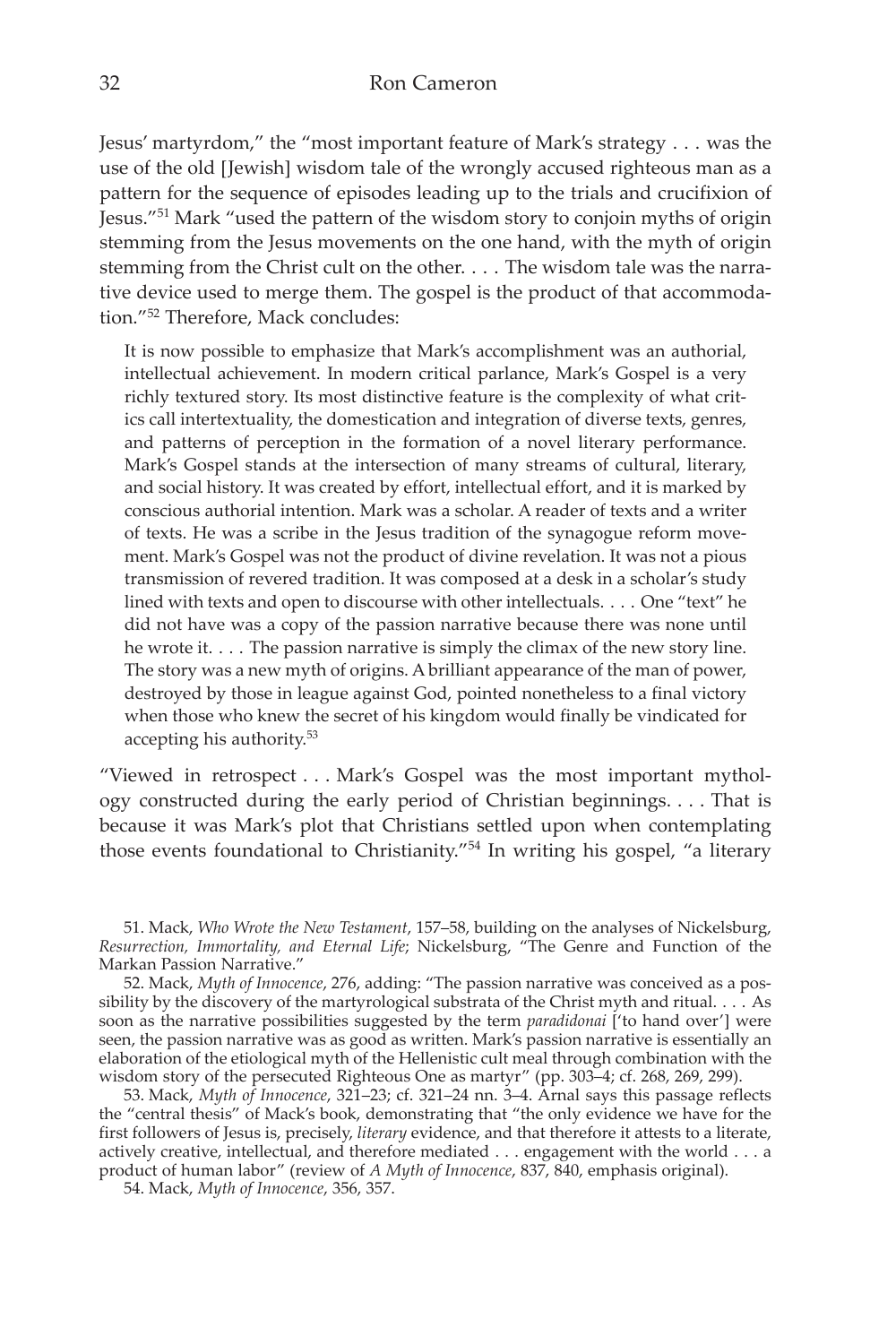achievement of incomparable historical significance," Mark "laid the mythic foundation for the Christian religion.  $\dots$  Without this story  $\dots$  the emergence of Christianity as we know it would not have happened."<sup>55</sup>

#### **III**

*A Myth of Innocence* is an intellectual achievement that put Mack's work forever firmly on the map. His subsequent studies of the NT and Christian origins, especially his analyses of the Gospel of Mark<sup>56</sup> and the Sayings Gospel  $Q<sub>57</sub>$  were destined to be read in the light of this book, a work of scholarship that's made a difference. Accordingly, in order to assess the evidence and argumentation, conclusions and implications of Mack's book, a group of scholars launched, under the auspices of the Society of Biblical Literature, a Consultation (1995–1997) and subsequent Seminar (1998–2003) on Ancient Myths and Modern Theories of Christian Origins, designed, in part, to test Mack's findings and devoted to the task of redescribing the beginnings of Christianity as religion. In his call paper for our first Consultation, Mack presented a critique of the canonical (gospel) myth of Christian origins:

For almost two thousand years, the Christian imagination of Christian origins has echoed the gospel stories contained in the New Testament. That is not surprising. The gospel accounts erased the pre-gospel histories; their inclusion within the church's New Testament consigned other accounts to oblivion; and during the long reach of Christian history, from the formation of the New Testament in the fourth century to the Enlightenment in the eighteenth, there was no other story.  $\ldots$  According to Christian imagination, Christianity began when Jesus entered the world, performed miracles, called disciples, taught them about the kingdom of God, challenged the Jewish establishment, was crucified as the Christ and Son of God, appeared after his resurrection, overwhelmed his disciples with his holy spirit, established the first church in Jerusalem, and sent the apostles out on a mission to tell the world what they had seen and heard. Telling what they had seen was enough to convince the Jews and convert the gentiles into thinking that God had planned the whole thing in order to start a new religion. The new religion was about sin and redemption. What it took to start the new religion was all there as a kind of divine implantation in the life of Jesus, needing only to germinate and develop as early Christians heard about it, believed it, and came to understand its import. We might call this scenario the big bang concept of Christian origins.  $\dots$  Allowing the gospel paradigm to define Christian origins is quite understandable. It is the only scenario that everyone automatically shares, thus providing a comprehensive frame of reference

<sup>55.</sup> Mack, *Who Wrote the New Testament*, 151, 161.

 <sup>56.</sup> Mack, "Cartwheels"; Mack, "Spyglass and Kaleidoscope."

<sup>57.</sup> Mack, "The Kingdom That Didn't Come"; Mack, "Lord of the Logia"; Mack, "Q and a Cynic-like Jesus"; Mack, *The Lost Gospel*.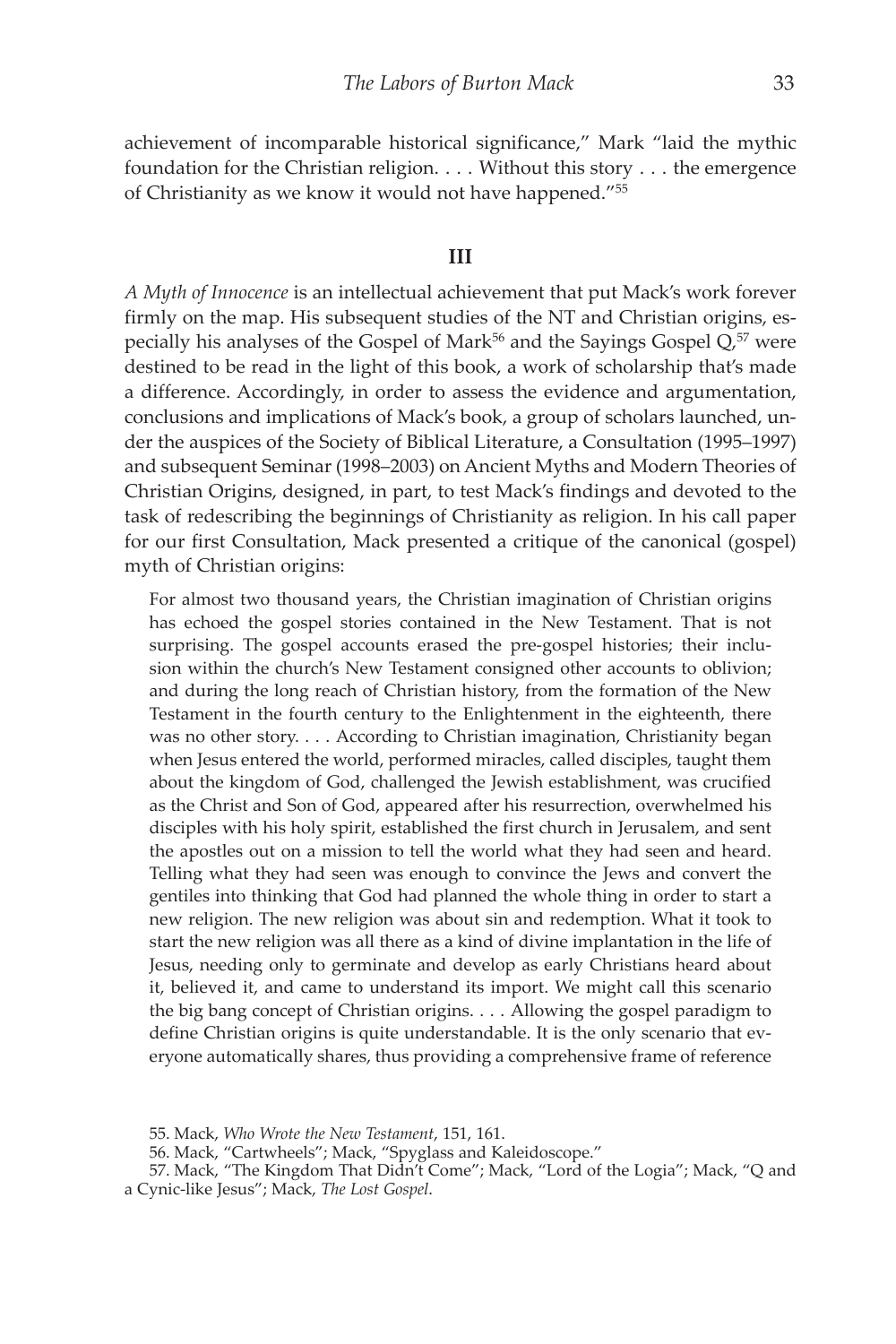#### 34 Ron Cameron

for scholarly research and discourse. It serves as a kind of map within which we try to place our various, detailed labours. It also protects a set of assumptions about the way Christianity began, forming as it does the basis for what has been imagined as an otherwise inexplicable emergence of a brand new religion of unique conviction and singular faith. Something overwhelming must have possessed those early Christians, so the thinking has been, or they would not have converted to the new religion with its extraordinary claims. It is the gospel story that feeds that suspicion of an overwhelming something at the very beginning of the Christian time.58

Arguing that "a redescription of Christian origins would ultimately have to account for the emergence of the gospels themselves, turning them into interesting products of early Christian thinking instead of letting them determine the parameters within which all of our data must find a place to rest," Mack cautioned that the most "serious obstacle to a redescription project," to "setting the gospel account aside," is "the theory of religion implicit in our scholarship and naively assumed as natural":

The historian of religion would say that New Testament scholars work with a concept of religion that is thoroughly and distinctly Christian in its derivation and definition.  $\ldots$  Familiarity with the Christian religion has taken the place of theoretical discussion, and Christianity has provided us with the categories we use to name and explain early Christian phenomena. The problem is that the understanding of religion implicit in our discipline is inadequate for the task of redescribing Christian origins. . . . [Accordingly,] if we want to account for the emergence of Christianity, including the formation of groups and congregations, the development of their various practices and rituals, the production of their mythologies, and the writing of their literature . . . if we want to discover the reasons for and the motivations involved in their many investments in their

 58. Mack, "Redescribing Christian Origins," 247, 250, adding: "However, since the Enlightenment, the effort to understand Christian origins has been pursued by scholars as a matter of historical and literary criticism, and the New Testament account has slowly been dismantled. The New Testament is no longer seen by critical scholars as a coherent set of apostolic texts that document a single set of dramatic events and their monolinear history of subsequent influence and theological development. Instead of one gospel story, we have four different accounts within the New Testament and several other gospels that were not included. Instead of one picture of the historical Jesus that all early Christians must have had in view, we now have several competing views. We now know that there were many groups from the beginning, creating disparate traditions, responding to other groups differently, and developing various rituals and patterns of social congregation. Plural theologies and conflicting ideologies, as well as competing authorities and leaders, were the order of the day. So factors other than the marvels portrayed in the gospel account must have been at work. And yet, the older picture of Christian origins according to the gospel story, largely Lukan, is still in everyone's mind. It is as if the emergence of Christianity cannot be accounted for any other way. It is as if the accumulation of critical information within the discipline of New Testament studies cannot compete with the gospel's mystique" (pp. 247–48; repr. in *Christian Myth*, 59, 63, 60).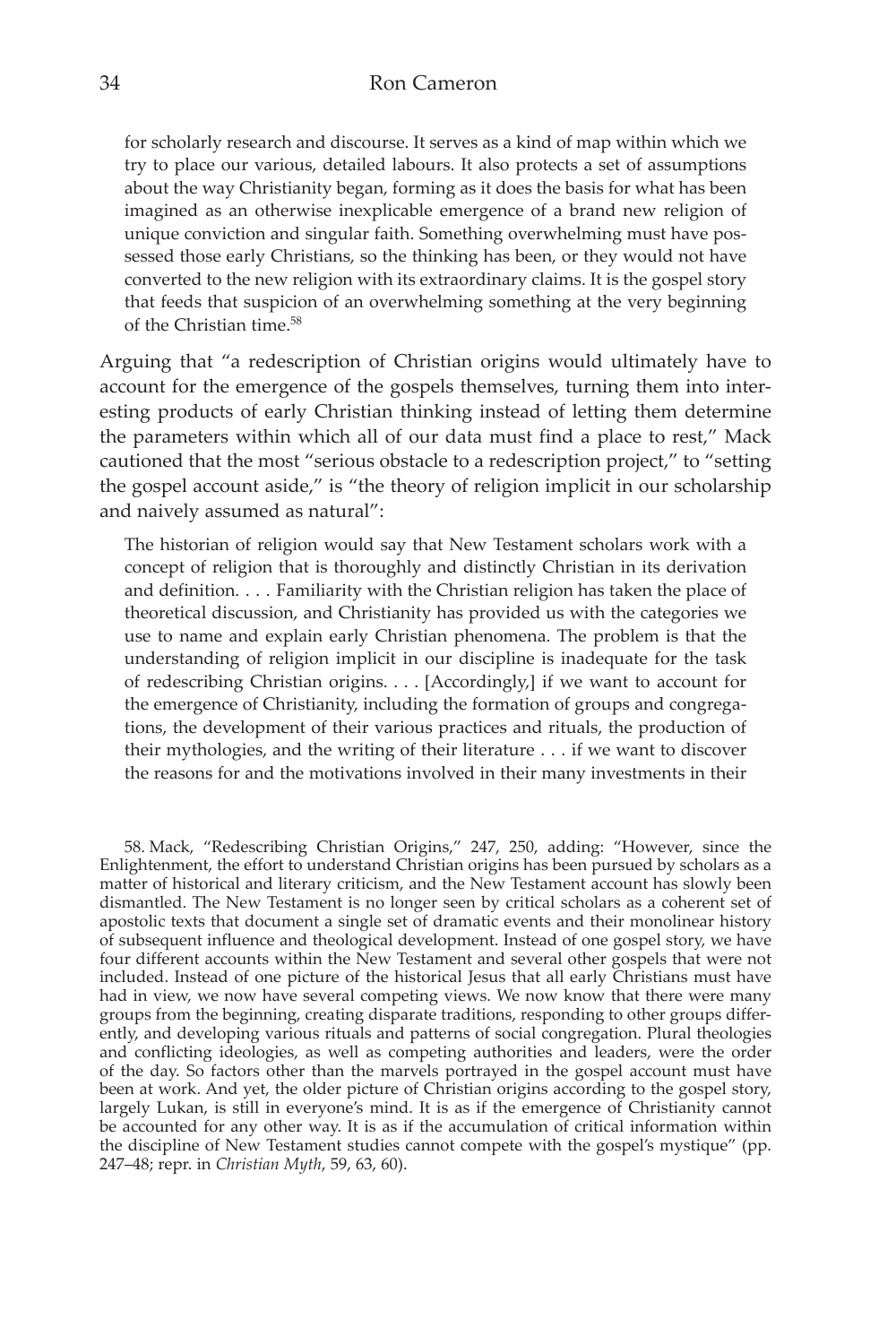new associations  $\dots$  if we want to account for Christian origins as a thoughtful human construction  $\dots$  we need a theory of religion that gives the people their due. We need a theory of religion firmly anchored in a social and cultural anthropology, capable of sustaining a conversation with the humanities.<sup>59</sup>

Mack's proposal for a redescription of Christian origins situates the study of Christian beginnings, and their social processes of mythmaking, within the context of the human sciences. $60$  Arguing for a comparative method and an intellectualist approach to matters of theory, Mack suggests that a different perspective needs to be entertained as "a kind of lens  $\dots$  working hypothesis . . . [or] framework" to guide the task of redescription, a theory of religion that he presents in the form of five theses:

- 1. Religion is a social construct. . . . The myths, rituals, symbols, beliefs and patterns of thinking that are *shared* by a people . . . [are] cultural constructs [which] can be experienced and manipulated in a variety of ways by individuals, but it is their self-evident status as common cultural coin that marks them as the religion of a people.
- 2. Social formation defines the human enterprise. Constructing societies large and small is what people do. It is a fragile, collective craft requiring enormous amounts of negotiation, experimentation, living together, and talking . . . result[ing] in very complex arrangements of relationships, agreements reached on better and less better ways to do things, and practices established to pass on the knowledge and skills accumulated in the process.  $\dots$  [If] ask[ed] about the reasons for and the processes whereby early Christian myths and rituals were first conceived and agreed upon . . . [the answer would be that] the Jesus movements and the congregations of the Christ were attractive as intentional experiments in social formation and mythmaking.
- 3. Myths acknowledge the collective gifts and constraints of the past and create a foil or gap for thinking critically about the present state of a group's life together. . . . Early Christians entertained fantastic mythologies, not because they were overwhelmed by encounters with a god or a son of God, but because they wanted to comprehend and justify their investments in a movement that made social sense to them.
- 4. Rituals are the way humans have of concentrating attention on some activity or event of some significance to a group, and observing its performance apart from normal practice. . . . Rituals are social occasions,

59. Mack, "Redescribing Christian Origins," 248, 251, 252, 254; repr. in *Christian Myth*, 60–61, 64, 63, 65, 67–68.

60. Mack, "The Christian Origins Project."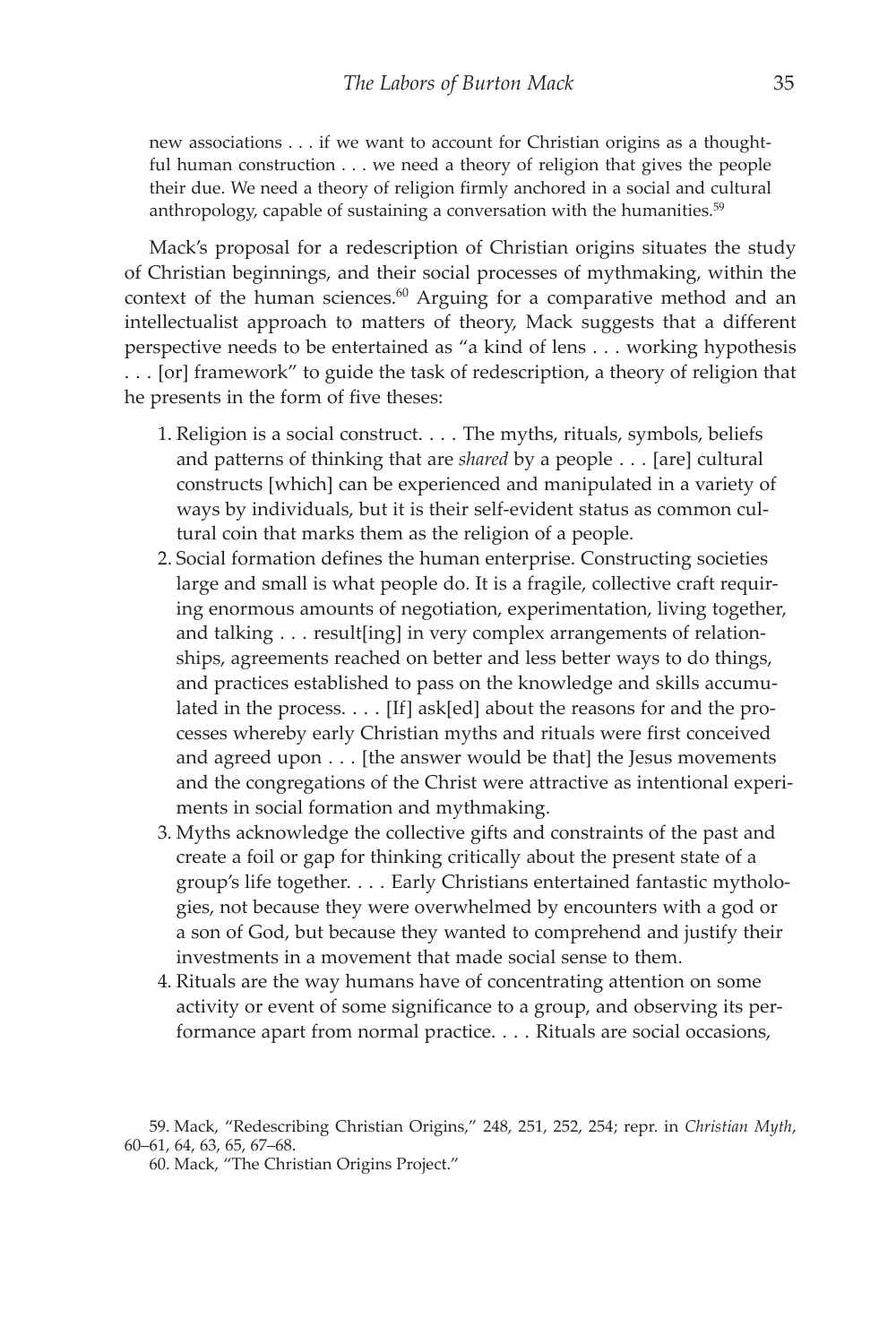require roles, invite attendance, display skills, confirm loyalties, trigger commitments, evoke thoughtfulness, and reconstitute the structure of a group without having to engineer it any other way.

5. Mythmaking and social formation go together. . . . Experimentation and bricolage mark the ways in which myths get rearranged and groups reform.  $\dots$  Even the most daring social experiments and the most fantastic mythic constructs turn out to be thoughtful and constructive attempts to regain sanity in a social situation that threatens human wellbeing. In the case of early Christians . . . the making of their myths and the processes of forming social groups were constructive and thoughtful human activities. And [so,] whenever we have the chance to catch sight of both mythmaking and social formation happening at the same time in the same place, we need to explore the relationship of the one to the other.<sup>61</sup>

The theory of religion which Mack proposes here takes mythmaking to be a correlate to social formation. "By noting the way in which a group had formed and the role it saw itself playing in the larger scheme of things," Mack writes, "we can place each of our texts at a particular moment in the history of early Christian groups and see how each was responding to its times."62 Mack's thesis—the identification of a nexus, or correlation, between mythmaking and social formation, which regards their intersection or juncture as "a moment of social and discursive activity that is generative"63—gave rise to a serious theoretical debate among members of the Seminar.<sup>64</sup> It was clear that more work needed to be done, to see whether, and how, we can "specify the nexus between mythmaking and social formation without assuming a relationship of conformity, causality, or reciprocity," and how in our "concept of intersections

 61. Mack, "Redescribing Christian Origins," 254, 255–56, emphasis original; repr. in *Christian Myth*, 68, 69, 70.

 62. Mack, *Who Wrote the New Testament*, 11, adding: "The scholarly terms for these activities, one behavioral, the other intellectual, are *social formation* and *mythmaking*. Social formation and mythmaking are group activities that go together, each stimulating the other in a kind of dynamic feedback system. Both speed up when new groups form in times of social disintegration and cultural change. Both are important indicators of the personal and intellectual energies invested in experimental movements. . . . Social formation and mythmaking must therefore be given a prominent place in our redescription of early Christian history. In every early Christian community from which we still have any evidence, social formation and mythmaking fit together like hand in glove" (emphasis original; cf. 11–15).

63. Mack, "Remarkable," 472.

 64. See Arnal and Braun, "Social Formation and Mythmaking," 460–62; cf. 459–67; Mack, "Backbay Jazz and Blues," 422–23, 427–28; Mack, "Remarkable," 472–73; Martin, "History, Historiography, and Christian Origins," 271–72; Martin, "Redescribing Christian Origins," 476–77; Smith, "*Dayyeinu*," 486; Cameron and Miller, "Ancient Myths and Modern Theories of Christian Origins," 17–18, 20–22; Cameron and Miller, "Issues and Commentary," 454–56; Cameron and Miller, "Conclusion: Redescribing Christian Origins," 511–16; cf. 497–516.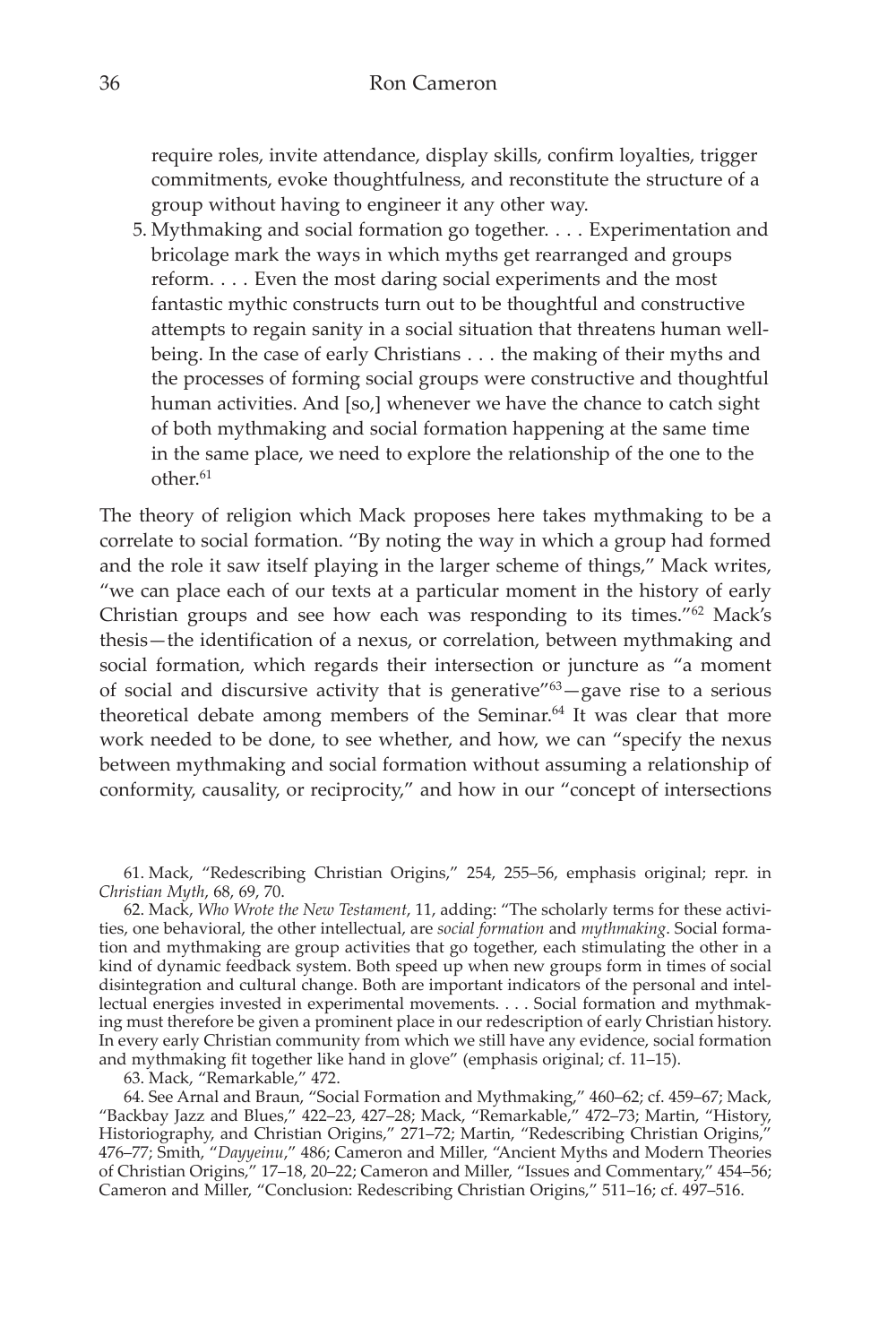or junctures of mythmaking and social formation," we can "include situations of incongruity or discrepancy, ways to describe gaps between myths and social circumstances."65

Mack's efforts to make sense of the logic and historical legacy of the gospel story as the origin of the myth of Christian origins mean that he had to work out, more systematically, the theoretical underpinnings of his argument, not just in terms of mythmaking and social formation but also in terms of social interests (as a way to talk about collective motivations) and social logic (our category for the relationship of a given myth to the processes of social formation). Noting the way that the term "interest" is used by Jonathan Z. Smith for the features of an exemplary myth or ritual that Smith finds intellectually "interesting" or is "interested" in, Mack suggests that *interest*, a term that combines "connotations of curiosity about, and investment in, a matter," while also delineating "a complex, purposive process,"66 can be used to construct a social theory of religion. "Interest" (1) captures "the sense we have that a social system both limits and directs the use of power, persuasion or force," thus giving "the impression of purpose, objective, and motivation"; (2) it does not have "any distinctively religious connotations, but can be used in regard to any system of signs, practices, or social structures, including religion"; (3) it bears "the connotation of inquisitiveness, thus making it possible to include intellectual activity and cognitive functions within the cluster of activities that produce a social system"; (4) it carries "the connotation of reward due an investment," a "motivational nuance for the intellectual labor required to produce a religion"; and, (5) it is also "thoroughly constructive . . . as a general term for collective motivation," for taking interest, and being invested, in the human enterprise. $67$  And so, building on his initial discussions of a possible Jesus school in Jerusalem, having some connection to the Jesus movements—not the congregations of the Christ—and interest in Jewish identity,<sup>68</sup> and of the social situation and underlying social interests that can be inferred when the term *christos* first took hold as a designation for Jesus,69 Mack began work on a series of studies in quest of a "social theory of

65. Cameron and Miller, "Redescribing Christian Origins," 515; see, in addition, Cameron and Miller, "Introducing Paul and the Corinthians," 8, 15; Cameron and Miller, "Redescribing Paul and the Corinthians," 290, 302. The most recent publication of the Seminar has addressed this issue in detail. See Crawford, "Introduction," 3–6, 14; cf. 8–10; Smith, "Conjectures on Conjunctures," 30–32, 59–62, 67–72 with nn. 118–20; Smith, "The Markan Site," 99–104, 112, 118, 120 with n. 36; Mack, "Cartwheels," 127–32, 142–43; Mack, "Spyglass and Kaleidoscope," 202–5; Arnal, "On Smith, On Myth, on Mark," 153–62; Matthews, "Markan Grapplings," 170–77; Miller, "The Social Logic of the Gospel of Mark," 222–23 n. 34, 228–30, 256–57, 379; cf. 394–96, 398; Crawford and Miller, "Ancient Myths and Modern Theories of Christian Origins," 543, 547–48, 550–51.

66. Mack, "Religion and Ritual," 69. See, for example, Smith's own remarks in the "Discussion" of his paper on "The Domestication of Sacrifice," 206–7, 209–11, 215, 222–24.

67. Mack, "A Radically Social Theory of Religion," 131–32.

68. Mack, "A Jewish Jesus School in Jerusalem?"

69. Mack, "Why *Christos*?"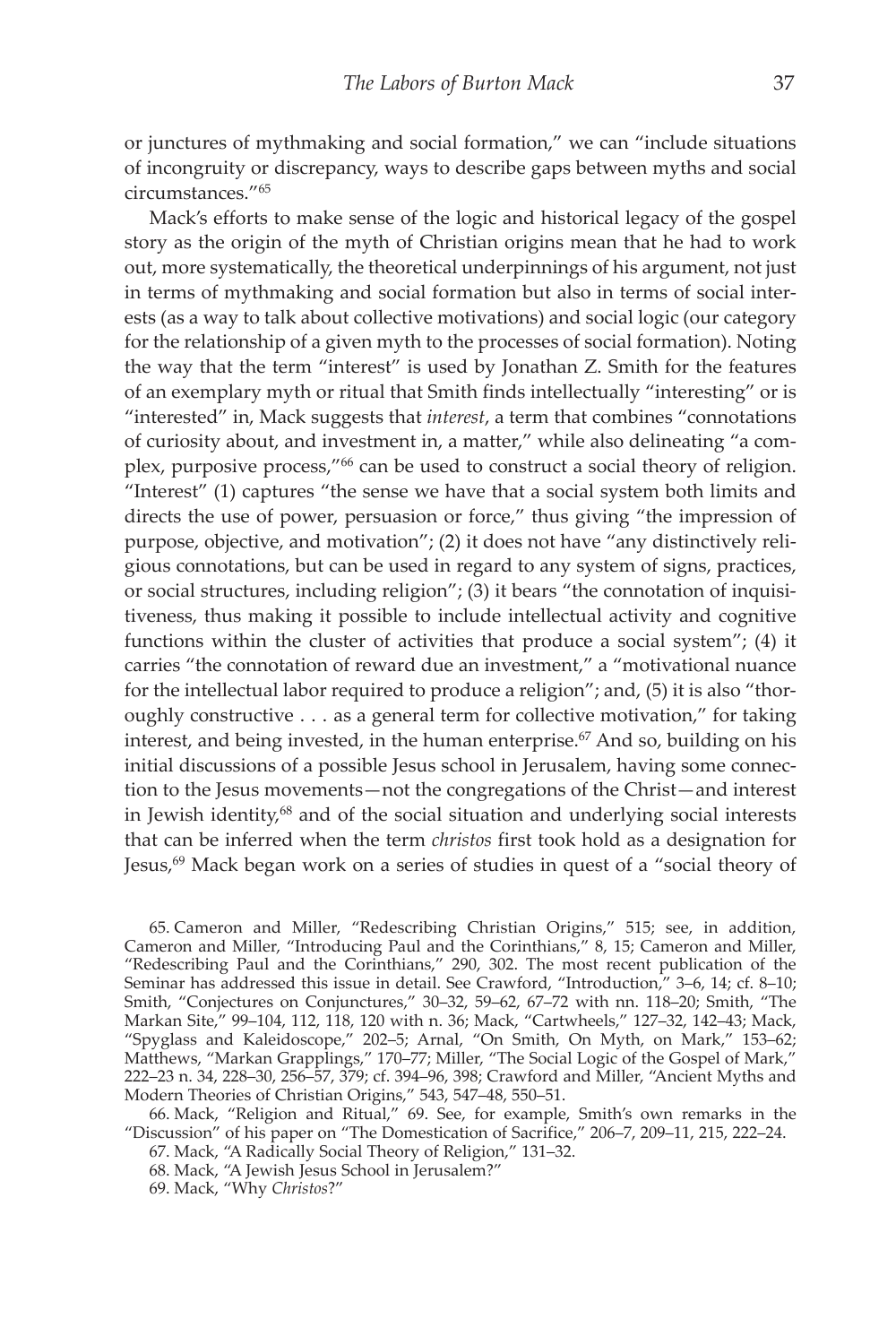religion," a "theory of religion that can explain Christian origins," a theory of "religion as social interest."70

*Myth and the Christian Nation*71 is the book that presents Mack's social theory of religion in a programmatic way, and that develops the initial critique he made of the logic and legacy of Mark's Gospel,72 and then elaborated in critical assessments of innocence and power in the Gospel of Mark73 and of the legacy of the Bible as Christian myth in the mentality of contemporary American culture.<sup>74</sup> Mack's "thesis," that "religion is a mode of thinking about social constructions," and his "theory," of "religion as social interest"—"religion as a human construction in the interest of the human enterprise of social formation"—mean that this book is a "study of religion as a human investment in social interests."75 *Social interest* is the category Mack uses to refer to collective motivations, to describe the "collective investments" humans take "in the construction of society."76 Observing "some obvious links between social structures and practices on the one hand, and themes common to myths and rituals on the other," and noticing "the ways in which [myths and rituals] relate to social practices, interests,

70. Mack, "Explaining Religion," 83, 91, adding: "The concept of *religion as social interest*" means that "religion is generated by social interests, and that it functions to maintain and manipulate social interest just as the other systems of signs and patterns of practices that structure human societies" (p. 84, emphasis original). See Mack, "Explaining Christian Mythmaking"; Mack, "Social Formation."

71. Mack, *Myth and the Christian Nation*.

72. Not only is "the Christian gospel . . . the lens through which Western culture has viewed the world," Mack writes. "The Christian gospel continues to function as the lens by which the world is viewed, ordered, and interpreted" (*Myth of Innocence*, 368, 369; cf. 353–76, esp. 368–76).

 73. "Mark set Jesus in opposition to the Pharisaic laws of purity and the sacrificial system of the temple cult," Mack writes. "In Mark's depiction, Jesus represented power, sheer power, the power of God in confrontation with the power of the Jewish high priest, the power of the Jewish king, and the power of the Roman empire. Jesus' power was pure, but it was a kind of purity other than [that] assumed by the temple system. Jesus was pure, not because he resided at the pinnacle of priestly activity, but because he was the (royal) Son of God by virtue of an anointing with the holy Spirit from God. The holy spirit in Jesus was out to rout the unclean spirits in control of the worldly kingdoms. This was a new notion of purity, a union of sovereign sacrality and priestly holiness. . . . Mark's gospel introduced the notion of innocence to the characterization of Jesus as the man of power and purity. . . . Jesus became the Christian symbol of a social anthropology in which power, purity, and innocence implode in the moment of [crucified] violence.  $\dots$  Power, purity, and innocence had been collapsed in the single figure of Jesus as the Son of God who, from Mark's perspective, had every right to violate the temple and challenge the sovereignty of the Second Temple state. . . . It is the concentration of power, purity and innocence in a single anthropological figure . . . that marks [America's] mythological mentality" (Mack, "Power, Purity, and Innocence," 253, 254, 255, 260; cf. 258, repr., with revisions, in *Christian Myth*, 142–43, 145, 150; cf. 148–49).

74. See Mack, "Scriptures, Myths, and Power"; Mack, *Christian Mentality*; Mack, *The Rise and Fall of the Christian Myth*.

75. Mack, *Myth and the Christian Nation*, xi, 72, 11, xii; cf. 274–75.

76. Mack, *Myth and the Christian Nation*, 75; cf. 52, 72–76, 78, 255.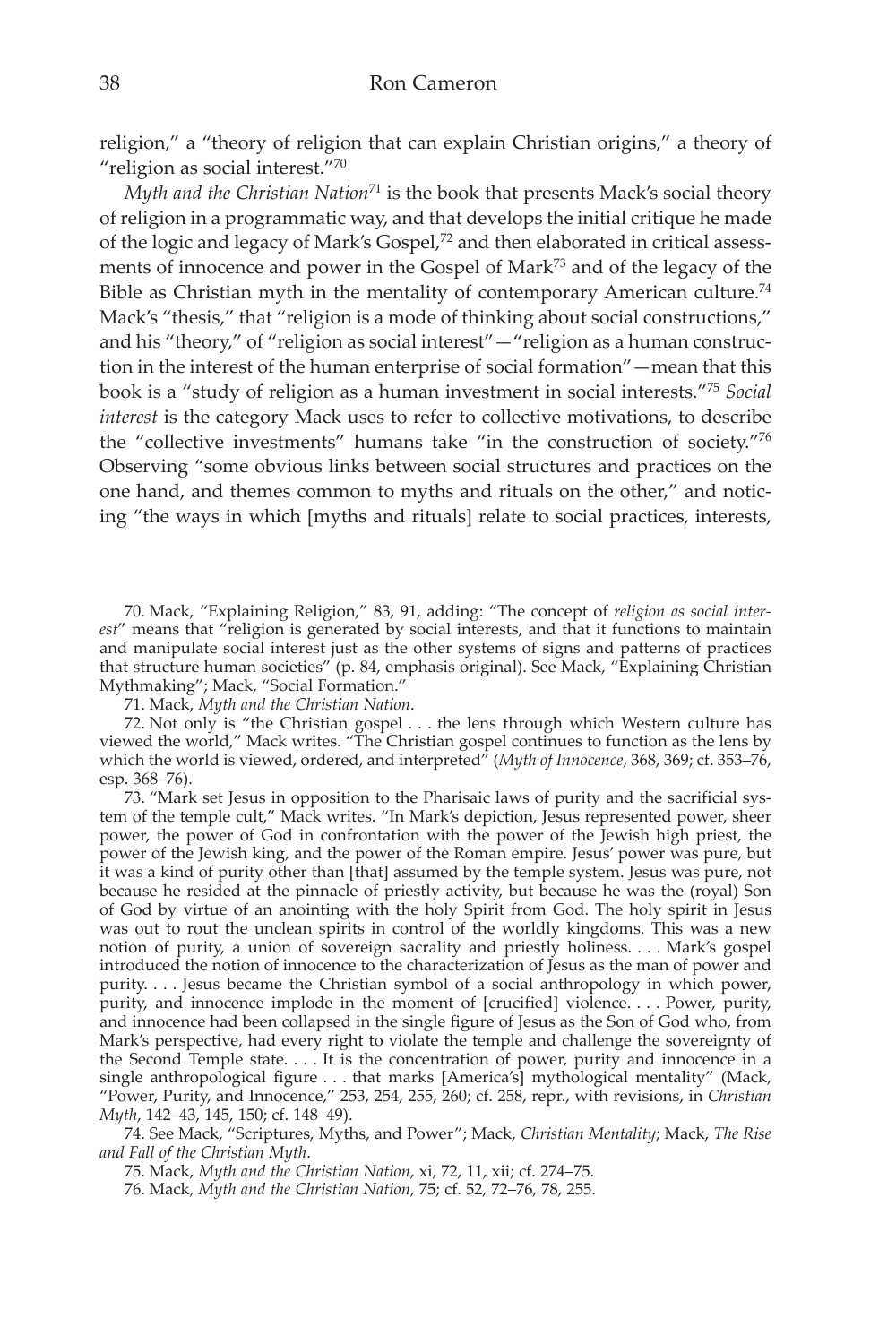and situations," Mack illustrates "the thematic links between myths and rituals and . . . social interests" with a "short list . . . of social interests that can then be studied in relation to the structures of particular societies." The list includes territory, the people, rites of passage, food production (both agrarian and pastoral), ancestors, memorial festivals, systems of tuition, kinship, classification, and exchange.<sup>77</sup> "When the interests derived from the other systems that structure human societies are transposed into the imaginary worlds of myth and ritual," Mack notes, "their transposition . . . in mythic mode . . . triggers a transformation of the theme." Thus, for example:

Interest in kinship as a system may shift to interest in ancestral legends, genealogy, and descent. Mapping one's territory is often transfigured as an account of creation. Technologies of production are imagined as discoveries, inventions, or first-time stories. Tuition takes the form of example stories set in a fantastic world or past. The alreadiness of social arrangements is often accounted for in terms of origin stories in which precedence is established by patriarchs, powers, and authorities not accessible for questioning.78

"When compared with the other systems of signs and patterns of practices that structure human societies," Mack writes, "systems of myth and ritual manifest three distinctive characteristics":

(1) they focus attention upon figures and actions in orders of time and space at a distance from the everyday world of activity; (2) they exaggerate the descriptions of the figures and activities that inhabit those imaginary worlds in ways that mark them as different from their counterparts in the world of actual experience; and (3) they may include the attributes of intention and performance of the frequently powerful agents located in those imaginary worlds. In sum: imaginary world; fantastic features; powerful agents.<sup>79</sup>

"Myths and rituals enlarge the empirical world of a society to include a world of the imagination that encompasses the past and future of a people," as well as "the forces of nature that impinge upon the practices of the people." They also "mark moments of social interests, social practices, and the cultivation of customary habits of thought."80 This means, Mack argues, that "myths and rituals should not be thought of as practices that cultivate 'religious' interests in contrast to social interests and practical interests. They are the ways in which the expanded *habitus* of human societies is acknowledged, memorialized, manipulated, and contested. Religion thus explained is not only part and parcel of the systems that structure human societies; its distinctive functions appear to be essential extensions of the other systems of signs and patterns of practices.

<sup>77.</sup> Mack, *Myth and the Christian Nation*, 52; cf. 42–44, 52–76.

 <sup>78.</sup> Mack, *Myth and the Christian Nation*, 78.

 <sup>79.</sup> Mack, *Myth and the Christian Nation*, 76.

 <sup>80.</sup> Mack, *Myth and the Christian Nation*, 76, 84.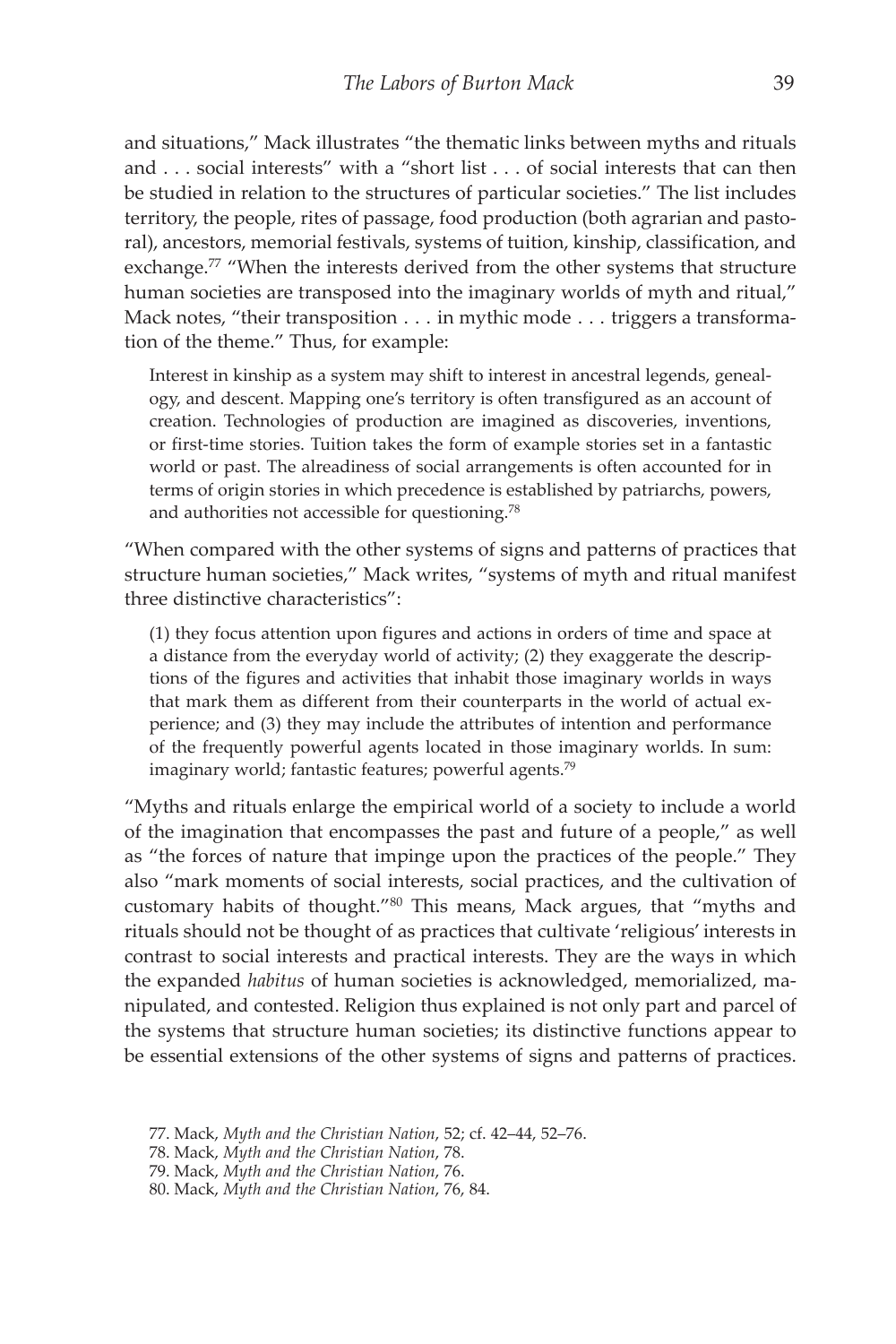Myths and rituals are not only generated by social interests, they are the ways in which social interests continue to be shaped, criticized, thought about, and argued over in the ongoing maintenance of a society."81 Accordingly, inasmuch as "myths take the form of narratives in which deities are protagonists of actions that take place at a juncture where the human world and the natural environment are imagined to meet in dynamic relations," myths and rituals provide "our data for developing a social theory of 'religion' that can then be used to analyze the social logic of the Christian myth and ritual system" as "a grammar that supports Christian mentality" and as "a legacy that is still at work among us."82

Having developed a set of categories to explain the social interests and intellectual investments at work in myths and rituals, Mack turns to early Christian mythmaking and applies these categories to a redescription of Christianity as a religion, tracing a three-hundred year history from its beginnings to the time of Constantine and the establishment of Christendom as the official religion of the empire, with the church's Bible, creed, and rituals, basilicas, patterns of pilgrimage, and systems of patronage.<sup>83</sup> The momentous changes that resulted from the conversion of Constantine in the fourth century transformed Mark's myth of origins into the primary myth and ritual text for the Christian church, the mythic foundation and charter for Christendom. Therefore, Mack concludes his remarkable study of Mark and Christian origins with a redescriptive definition of Christianity as religion:

And so it is that a single event, composite and complex, has haunted the Christian imagination for nearly two thousand years. That event is the manifestation of divine authority and power breaking into human history, coming to a violent climax in the crucifixion of God's Son. His vindication by resurrection . . . envisages the radical transformation of human society intended, and guarantees the eventual actualization of the perfectly just and peaceable kingdom.  $\ldots$  The history of the Christian religion can be told as the history of re-imagining the event of the Christ. [Since] the Christ event is a symbol of

 83. See Mack, *Myth and the Christian Nation*, 146–99, citing Smith, *To Take Place*, 74–95, 154–70; see also Mack, "Scriptures, Myths, and Power," 38–41; Mack, *Myth of Innocence*, 357, 361–64.

<sup>81.</sup> Mack, *Myth and the Christian Nation*, 81, emphasis original.

 <sup>82.</sup> Mack, *Myth and the Christian Nation*, 87, 44, 12, 13. For a discussion of "the myth and ritual systems of Christianity as structures of an imagined world," and of the "mentality" of a Christian culture and the "mythic grammar" that "underlies certain ways of thinking" about the world (p. 183), see pp. 193–99 (describing the "imagined world" where agents, personified as gods, and events can be located), pp. 199–209 (describing the "mentality" taken for granted and characteristic of a people), pp. 200–203 (describing the mythic "structure" of the imagined world of Christendom, given with the myth-ritual system), pp. 203–9 (describing the "grammar" for thinking about the real world and all that happens within it, and for making judgments about situations and circumstances that arise); see also Mack, "Christ and the Creation of a Monocratic Culture," 166–70; Mack, "Scriptures, Myths, and Power," 44–51.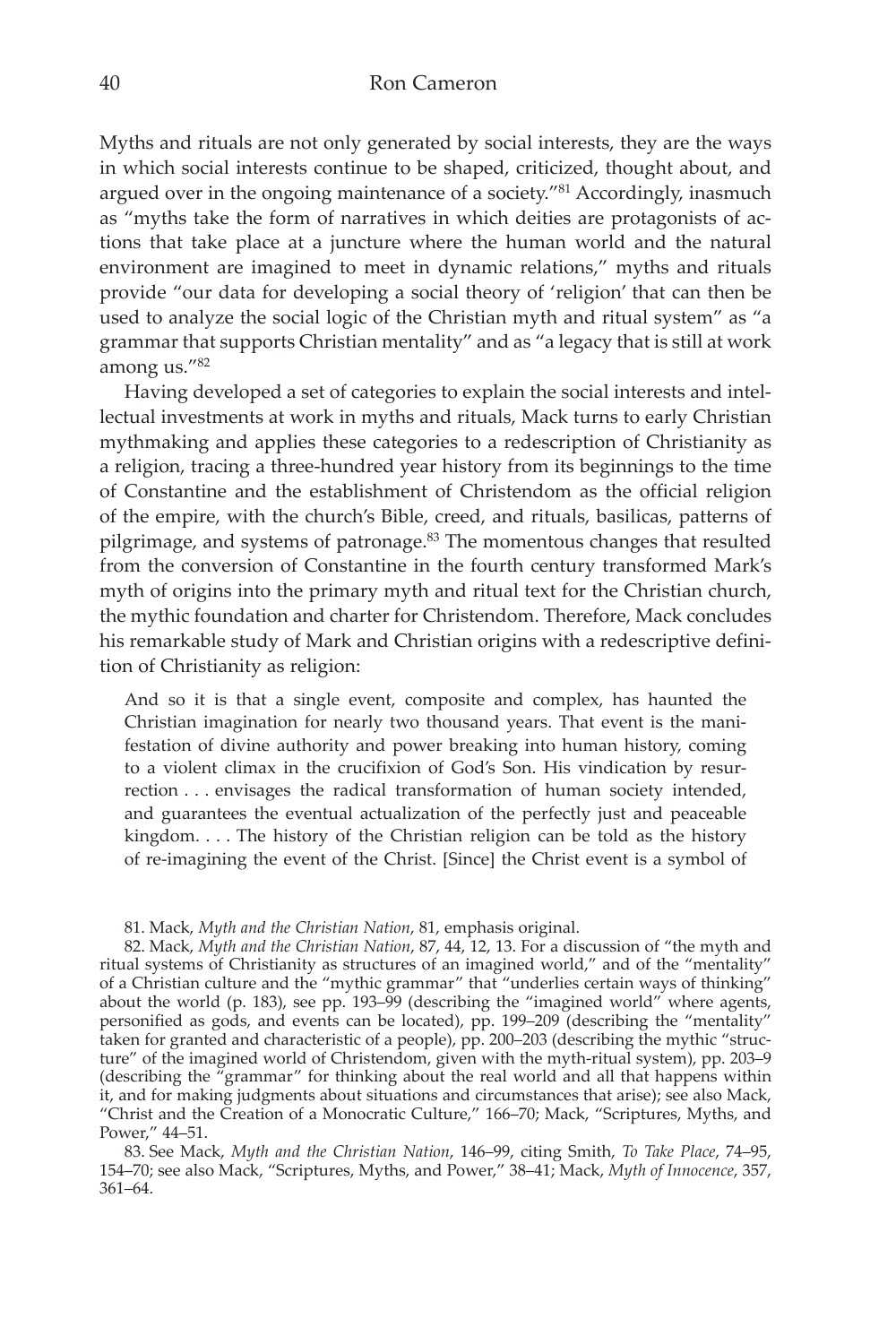radical transformation  $\dots$  the history of Christianity can be told as the history of the representation of the Christ event as the vision and vehicle of what the world must become.  $\ldots$  To imagine the Christ event is to imagine the originary event that generates personal faith even as it generates the history of the church. . . . The church is [thus] a social historical institution that defines itself in the act of replicating its origination by means of the symbols of its origin.<sup>84</sup>

Thus it was that "Mark's fiction of the passion, contrary to his own intentions, provided inadvertently the text for a marvelous ritual system designed to enact in the present those events at the beginning that marked the origination of the church."85

#### **IV**

Mack's efforts to make sense—"social sense"—of the beginnings of the Christian religion entail not only his critique of "the scholarly quest for the origins of Christianity" as an undertaking that "has, in effect, been driven by the Christian imagination," and his argument that "if one wants to understand the origins of the Christian gospel of origins, one must study the way in which Mark fabricated his story, and determine why he wrote it the way he did."<sup>86</sup> The "structure and function of the gospel thus created" are also always in view. Mack's book is thus "about the plotting of [Mark's] myth of origins and its designs upon the social histories, both of those who first produced it, and of those who still accept its charter."87 Accordingly, Mack is at pains to "trace out the circumstances and reflections that led to the formation of such a dramatic myth of origins" and to "assess [Mark's] accomplishment and its legacy," a "legacy of almost two thousand years' duration," indeed, "a legacy for the most part unrecognized by those influenced by it as the story of modern scholarship, Christian mission, and Western imperialism demonstrates."88 By concluding his study of the Gospel of Mark and Christian origins with a critical appraisal of the "narrative logic"89 and "legacy"90 of the Markan myth, and of the Christian "mentality"<sup>91</sup> that takes it all for granted—as self-evident gospel truth—Mack

 86. Mack, *Myth of Innocence*, 23, 24, 8, 12, adding: "It was Mark's fiction of a fantastic infringement on human history that created Christianity's charter. . . . By locating the Christ myth precisely as an originary event complete with social historical motivation and consequence, Mark created the story that was to give to Christian imagination its sense of a radical and dramatic origin in time. . . . Because Mark's plot provided the narrative logic for the other gospels  $\dots$  Mark's Gospel must be seen as the origin for the Christian view of Christian origins" (pp. 353, 355, 357; cf. xii, 3–4, 9, 16).

- 90. Mack, *Myth of Innocence*, 368, 372, 374.
- 91. Mack, *Myth of Innocence*, 370, 372–73, 376.

<sup>84.</sup> Mack, *Myth of Innocence*, 365, 366; cf. 364–68.

 <sup>85.</sup> Mack, *Myth of Innocence*, 363.

<sup>87.</sup> Mack, *Myth of Innocence*, 24.

 <sup>88.</sup> Mack, *Myth of Innocence*, 12, 14; cf. 353–76, esp. 368–76.

 <sup>89.</sup> Mack, *Myth of Innocence*, 357, 367, 375; cf. 349, 376.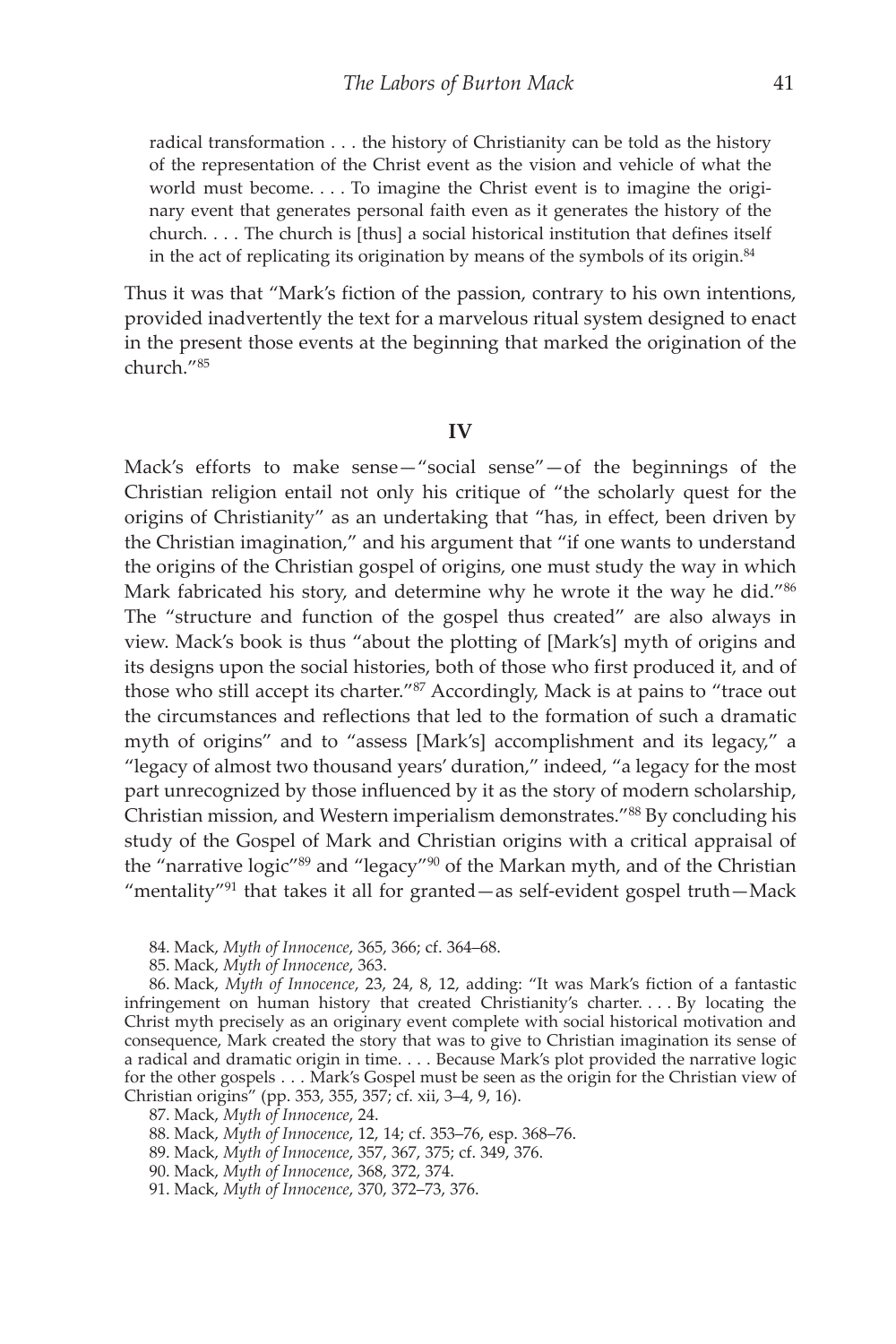shows that he intends his work to be understood as a contribution to the study of religion as cultural critique.<sup>92</sup>

Mack's subsequent analyses of the social logic and legacy of the Christian myth and mentality in Western (American) culture constitute, collectively, an ongoing research project on the cultural influence of the Christian myth and on the state of the Christian nation. Mack would present an outline of the project in an essay on the "origins, logic, and legacy" of *The Christian Myth* in American society, culture, and politics,<sup>93</sup> which he has pursued in a series of comparative studies of religion in culture.<sup>94</sup> But he already began to explore the implications of a critique of the Christian myth and a Christian mythic "mentality" in the conclusions to his earlier, book-length studies of the NT and Christian origins.<sup>95</sup> In his book on the Sayings Gospel Q, Mack noted the crucial difference that Q makes for redescribing Christian beginnings, arguing that, as a sayings gospel,<sup>96</sup> Q issues a "challenge [that] strikes to the heart of the traditional understanding of Christian origins." It's not just that "Q effectively challenges the privilege granted the narrative gospels as depictions of the historical Jesus." The "discovery of Q makes it possible to have another look at Christian origins, recognize common human strategies in the construction of myths and rituals, and study the process by which an attractive alternative to traditional social identities produced a new religion based on a new social anthropology." Q therefore "shifts the focus of conversation about Christian origins away from fascination with the many myths condensed in the New Testament and on to the people

 92. See Mack, "Caretakers and Critics," whose essay constitutes "a meditation on the social role of the scholar [of] religion" (p. 32): a challenge to "think of our task as critics of cultures" (p. 38), and a call to engage in "cultural critique" (p. 37) and use "our critical tools to contribute to the task of working out a theory of religion in society" (p. 36).

93. Mack, "The Christian Myth and the Christian Nation," 191.

 94. Mack, *Myth and the Christian Nation*, 217–75, who notes that "this book is not only a study about religions and social interests as they have been seen and created throughout human history. It is also [his] attempt to render a cultural critique of the Christian mentality at work in the United States at the beginning of the twenty-first century" (p. 275); Mack, *Christian Mentality*; Mack, *Rise and Fall of the Christian Myth*.

 95. See Mack, *Lost Gospel*, 238, 250–53; Mack, *Who Wrote the New Testament*, 288–89, 292, 298, 302–4; cf. 96.

 96. For a discussion and critical assessment of the historiographical consequences and cognitive advantage of taking sayings gospels—Q and the *Gospel of Thomas*—seriously as alternate beginnings that do not support the dominant (gospel) paradigm of Christian origins, as, collectively, a set of texts that constitute alternative points of departure to the typical assumption of the apocalyptic and kerygmatic orientation of the first followers of Jesus, see Cameron, "The *Gospel of Thomas* and Christian Origins"; Cameron, "Alternate Beginnings—Different Ends"; Cameron, "Ancient Myths and Modern Theories of the *Gospel of Thomas* and Christian Origins"; Cameron, "Redescribing Christian Origins," 39–40, 50–54; Cameron and Miller, "Issues and Commentary," 444–45; Cameron and Miller, "Redescribing Christian Origins," 497–503; Miller, "Introduction to the Papers from the Third Year of the Consultation," 33, 37–39; Miller, "Discussion and Reflections," 136–38.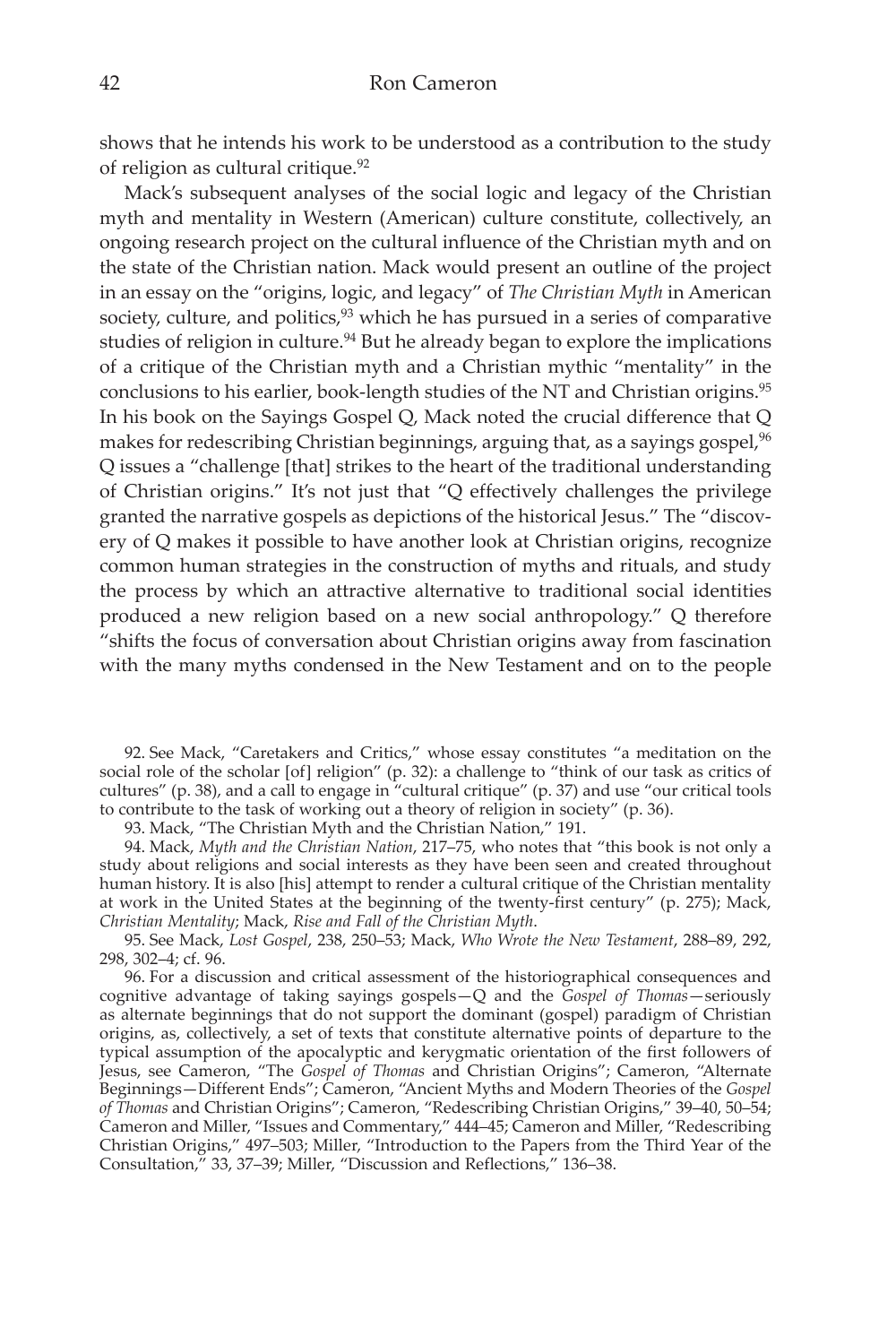who produced them," people "struggling with a social vision." As such, "Q's challenge is absolute and critical. It drives a wedge between the story as told in the narrative gospels [of the New Testament] and the history they are thought to record.  $\dots$ . The story of Q demonstrates that the narrative gospels have no claim as historical accounts. The gospels are imaginative creations whose textual resources and social occasions can be identified. The reasons for their compositions can be explained. They are documents of intellectual labor normal for people in the process of experimental group formation." This means that "Q's challenge to the conventional picture of Christian origins is more far-reaching than the making of a little room for yet another early Christian movement." On the one hand, "the Jesus movement documented by Q cannot be understood as a variant form of the Christian persuasion basic to the conventional picture of Christian origins." For "with Q in view the entire landscape of early Christian history and literature has to be revised." On the other, "Q forces the issue of rethinking Christian origins as no other document from the earliest times has done." Q invites us "to see ourselves with myths on our hands" and "find it possible to make some contribution to the urgent task of cultural critique where it seems to matter most—understanding the social consequences of Christian mythology." For "if we take Q seriously, it will turn the quest for Christian origins into a question about our willingness to seriously engage in cultural critique."97

Mack extends these findings in his introduction to the NT, in order to explain the making of the Christian myth and the formation of the Christian

97. Mack, *Lost Gospel*, 245, 250, 248, 256, 247, 7, 5, 257–58, 11, adding: "Myths, mentalities, and cultures go together. Myths are celebrated publicly in story and song. Mentalities are nurtured just beneath the surface of social conventions by means of unexpressed agreements. Myths, mentalities, and cultural agreements function at a level of acceptance that might be called sanctioned and therefore restricted from critical thought. Myths are difficult to criticize because mentalities turn them into truths held to be self-evident, and the analysis of such cultural assumptions is seldom heard as good news." Although "we do not know how to talk about the mentalities that underlie a culture's system of meanings, values, and attitudes . . . in order to get to the heart of the matter, we need to break the taboo against talking about our myths. Cultural critique without exposing the myths that support the truths held to be self-evident is merely interesting, not telling. . . . Q should help with this analysis by breaking the taboo that now grants privilege to the Christian myth. That is because the story of Q gives us an account of Christian origins that is not dependent upon the narrative gospels. That is a great advantage. Christian mythology can now be placed among the many mythologies and ideologies of the religions and cultures of the world. The Christian myth can be studied as any other myth is studied. It can be evaluated for its proposal of ways to solve social problems, construct sane societies, and symbolize human values. The gospel can be discussed as an enculturating mythology, and the question of its influence in American culture can be pursued without the constant interruption of questions and claims about the historical truth of unique events. . . . The question now is whether the discovery of Q has any chance of making a difference in the way in which Christianity and its gospel are viewed in modern times" (pp. 251, 253, 254, 247).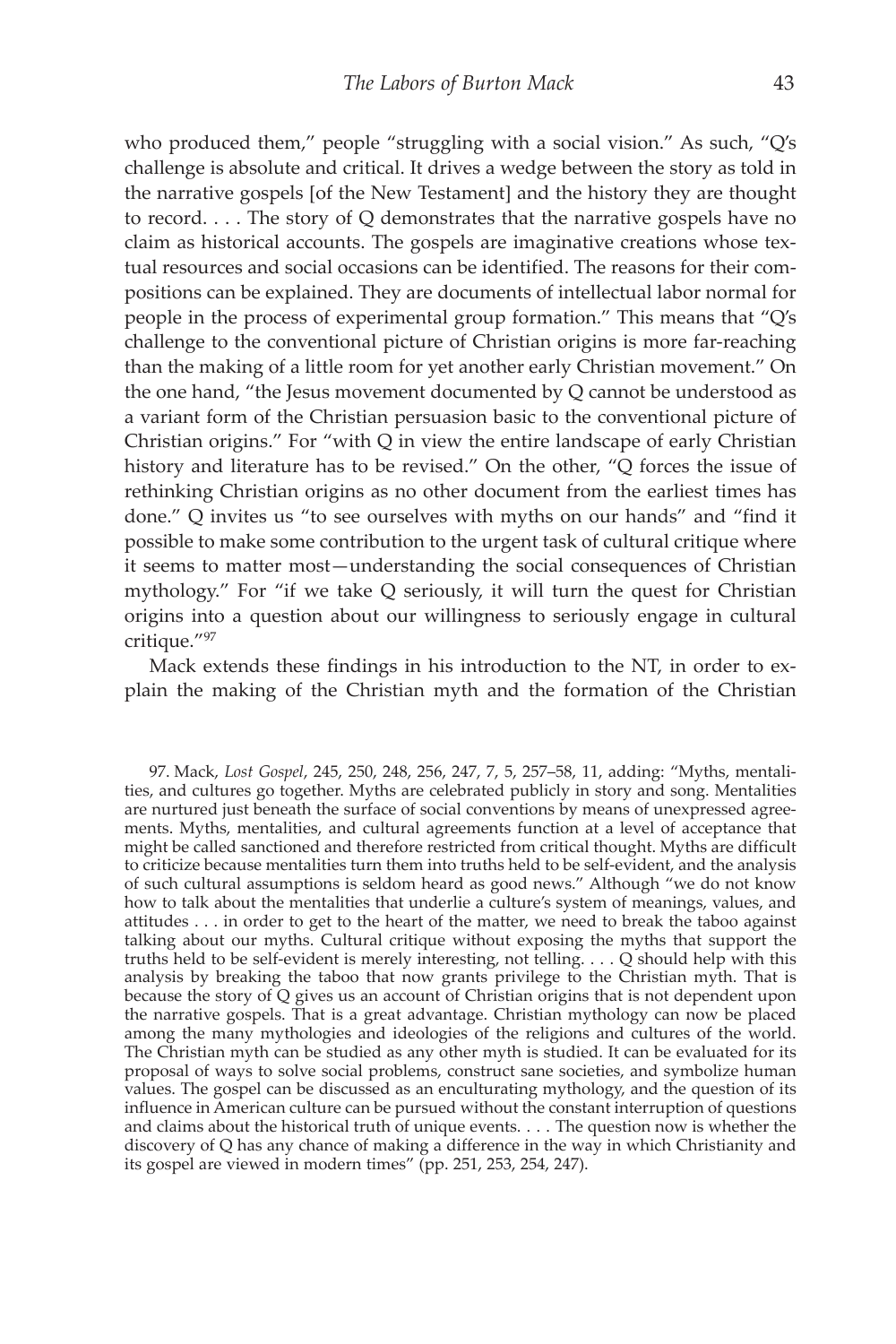Bible, which was "created when Christianity became the religion of the Roman Empire" in the fourth century.<sup>98</sup> Addressing the ways in which the Bible is invested with "mystique" as "sacred scripture," "taken for granted as a special book," and treated deferentially "as if it spoke with a single voice," as a book "with a single message," Mack analyzes how the Bible functions as the foundational myth for Western (Christian) civilization, "works its magic in our [own] culture," and "influences our collective sense of values and patterns of thinking" as Americans, as if we "take our place in history by unreflected reference to the Bible." In course, Mack examines "the logic that resulted in the Bible"<sup>99</sup> as a selection and collection of texts, arranged in just a certain order according to "centrist" theological purposes,<sup>100</sup> that, taken together, serve as a kind of "constitution" or "charter" that historians of religion would call "myth." As myth, Mack argues, "the Christian myth"—the "myth of origin for the Christian religion"101—the Bible functions in three basic ways: as (1) "epic" for "the American dream," as (2) the "myth and ritual text" for the Christian religion, and as (3) an "oracle" in "popular parlance and practice."<sup>102</sup>

Epic, Mack writes, "is a rehearsal of the past that puts the present in its light. Setting the present in the light of an illustrious past makes it honorable, legitimate, right, and reasonable. The present institution is then worth celebrating. Naturally, both the past and the present may be highly romanticized or idealized, for epic is myth in the genre of history."103 *Epic* has been a central analytical category for Mack since his initial studies of Ben Sira's interpretation of the Torah as "the epic history of Israel," read "on the model of Hellenistic historiography."104 In his scholarship on Christian beginnings, Mack has elaborated upon his use of epic as a critical, comparative category.105 In *Who Wrote the New Testament*, for example, Mack uses "epic" to (re)describe (1) the history of Israel as the Jewish epic, "aimed at the establishment of a temple-state in Jerusalem";106 (2) the Jesus movement's efforts, eventually, to align Jesus with the story of Israel as "its destined agent of change," a form of "mythmaking" that can be called "epic revision"; $107$  (3) the ways in which Paul attempted a

98. Mack, *Who Wrote the New Testament*, 293; cf. 287.

99. Mack, *Who Wrote the New Testament*, 1, 2, 3, 15.

 100. "It was centrist Christianity," Mack writes, "that became the religion of empire under Constantine, collected together the texts we now know as the New Testament, and joined them to the Jewish scriptures to form the Christian Bible" (*Who Wrote the New Testament*, 6; cf. 6–8, 199–206, 225–28, 252, 259, 267–68).

101. Mack, *Who Wrote the New Testament*, 7, 8, 15; cf. 13, 275–76.

102. Mack, *Who Wrote the New Testament*, 296, 297; cf. 15–16.

103. Mack, *Who Wrote the New Testament*, 14.

 104. Mack, "Under the Shadow of Moses," 313, 314; see also Mack, *Wisdom and the Hebrew Epic*, 114–16; Mack, "Sirach (Ecclesiasticus)," 75–77, 80–83.

 105. See Mack, *Myth of Innocence*, 30, 33–35, 38–39, 46–49, 54, 64, 76, 78, 92–93, 101, 108, 120–22, 128–29, 135–37, 149, 160, 168–69, 196, 215, 217–19, 224, 238, 318, 320, 359.

 106. Mack, *Who Wrote the New Testament*, 14, 15; cf. 35–37, 278–79. 107. Mack, *Who Wrote the New Testament*, 161, 71, 73; cf. 283.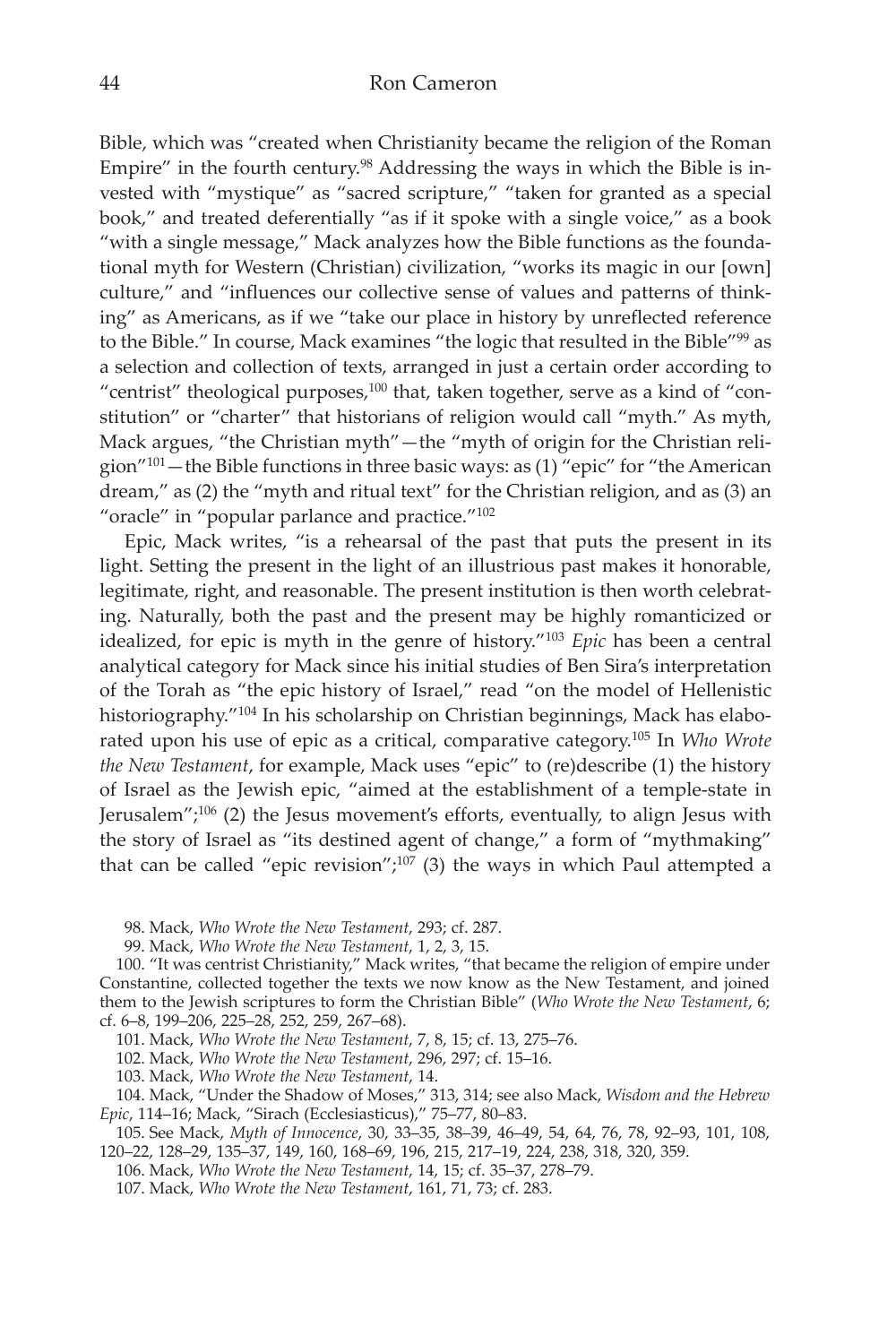major "revision" of Israel's epic, reinterpreting the Christ myth and redefining "the constitution of Israel" to argue that gentiles could "belong to the family of God without being Jewish";108 (4) Luke's fiction of an "apostolic" myth in the book of Acts, to construct an "epic history" of Christian origination;<sup>109</sup> (5) the central contribution of Justin Martyr to the creation of the "Christian epic," specifically, to "reading .  $\ldots$  the epic of Israel in order to make it end with the Christ," in support of "the claim . . . that Christians were the legitimate heirs of the epic of Israel, that the Jews had never understood the intentions of their God, and that the story of Israel, if one read it rightly, was 'really' about the coming of Christ";110 and, in general, (6) early Christians' appropriation of the Hebrew Bible as essential to the creation of the Christian Bible, a revision of the Jewish epic that combines "the Jewish scriptures and the apostolic writings" in a single book, which "could be used to claim antiquity for the Christian religion and serve as the Christian epic," provide an authoritative "charter for being a legitimate religion," and thus enable the church to "claim a firm foundation for its system of myth and ritual."111 As epic, "our myth of God's designs upon both our past and our promise,"112 the Bible "provides a worldview for Christians and their culture" that "defines [their] place . . . in the world and makes that place seem legitimate,"113 and that includes "an implicit claim to know the truth about God, history, and the human situation that other people do not know."114 As our epic, the Bible has become the "mythic template" for a "Christian mentality" that's "rooted in the 'Judeo-Christian tradition.'"115

108. Mack, *Who Wrote the New Testament*, 115, 117; cf. 121, 135, 137, 142–43, 284.

109. Mack, *Who Wrote the New Testament*, 233, 234, 236; cf. 225–26, 238.

 110. Mack, *Who Wrote the New Testament*, 252, adding: "[Here] we are at the point where the beginnings of Christian theology and the construction of the Christian epic were the same enterprise" (cf. 259–73, esp. 262, 267–68).

 111. Mack, *Who Wrote the New Testament*, 290–91, adding: "The Old Testament cast light on the antiquity of the church's theology and creed. The gospels rendered an account of the church's origin and mission in the light of the Old Testament. The gospels and the letters centered on the singular events of the last supper and the death of the Christ, thus providing the scripts for Christian myth and ritual. And the apostolic literature provided a mandate for the mission of the church in the world and for the succession of its bishops in charge of its social institutions" (p. 291; cf. 300–301).

112. Mack, *Who Wrote the New Testament*, 15.

113. Mack, "Scriptures, Myths, and Power," 32.

114. Mack, *Who Wrote the New Testament*, 302, adding: "The biblical epic is based on a worldview that is universalist in scope, monolinear in historical imagination, a singular system in organic conception, hierarchical in the location of power, dualistic in anthropology, and which has to have miracles, breakthroughs, and other dramatic or divine moments of rectification to imagine the adjustments that humans have to make when life and social circumstances change or get out of hand" (p. 306).

 115. Mack, *Who Wrote the New Testament*, 292, 303, adding: "Without the Bible the Christian myth would evaporate.  $\dots$  Without the epic framework provided by the Bible, all the other myths, rituals, and notions of salvation that have become traditional to the Christian religion would disintegrate or mutate. . . . The fundamental reason for the Bible's importance" lies in the claim that "it is the story of God's purposes for humankind. The Bible is where the Christian notions of God and history are intertwined, the paradigms of salvation are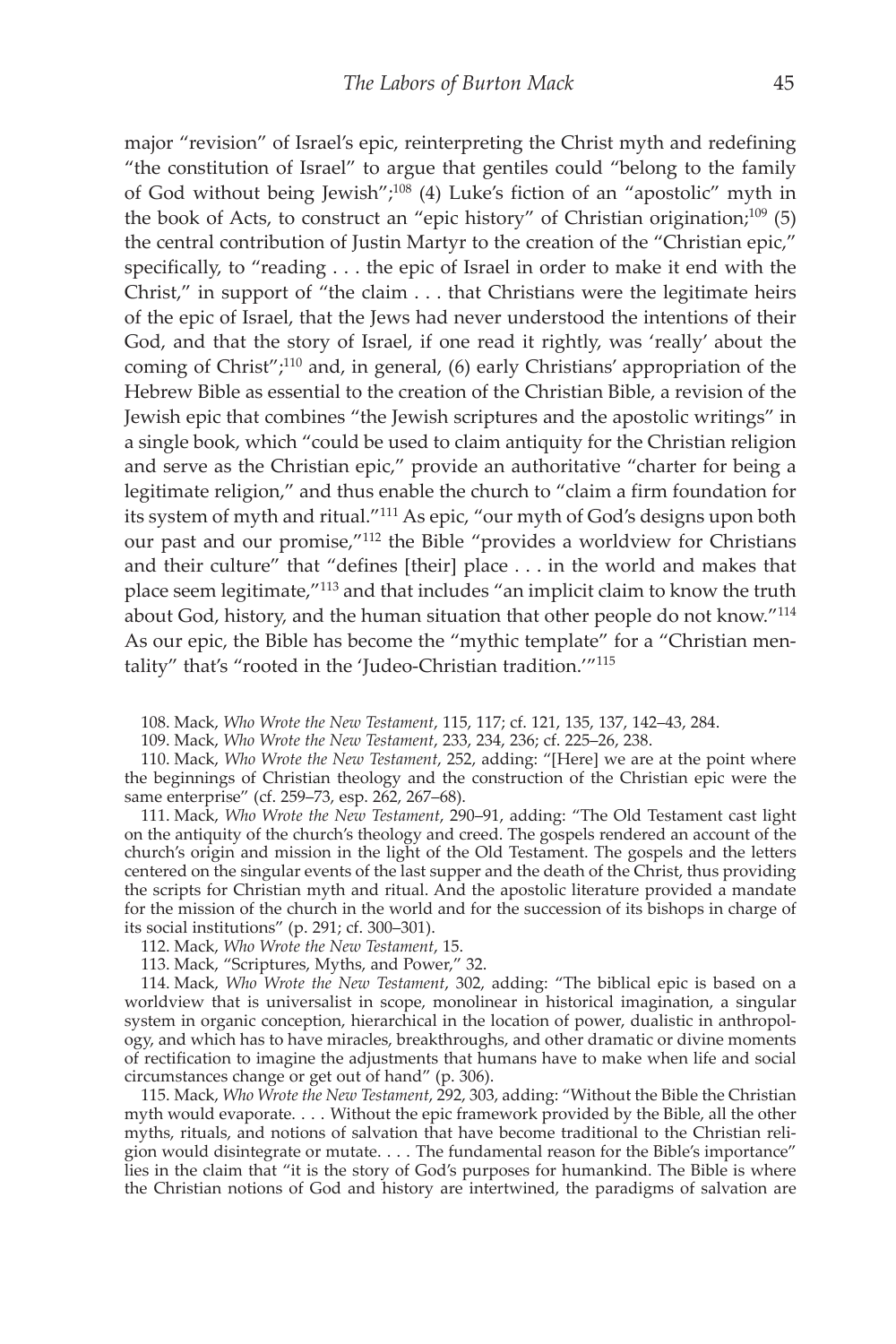#### 46 Ron Cameron

As the myth and ritual text for the Christian church, the Bible serves as "the script for Christian worship." Merging archaic patterns of gathering for "covenant renewal" from the Ancient Near East and the Greek religious practice of gathering for festival (sacrificial) meals, Christians created their own forms of ritual congregation to celebrate such occasions for "memorial" and "epic rehearsal." In Christian worship, "the readings from the Old Testament function as epic rehearsal" and "the readings from the New Testament function as  $\dots$  a call to covenant renewal." In "the merger of myth and ritual in Christian practice . . . the Christian myth became a script for ritual reenactment in the medieval church, and the Christian ritual became a reenactment of the mythic script."<sup>116</sup>

And as an oracle, the Bible is thought to "produce insights and instructions that address human circumstances of our time." Such an impression is "an accidental by-product of the way the Bible combines two different collections of writings, the Old and the New Testaments. The way these two collections are connected forms a kind of equation for solving theoretical problems and produces a kind of grammar for thinking about human situations. The uncanny aspect of this equation is that it automatically activates cognitive functions that are basic for any and all human thought. Ultimately, it is the way this equation stimulates thought that gives the Bible its fascination as a book of sacred oracles and teases the reader into thinking that it holds the secret to profound understanding."117 Nevertheless, Mack argues:

The Bible's intrigue as a heady cognitive grammar is hardly ever consciously recognized by those who read it as the Word of God. It is [simply] taken for granted that the two collections of texts are different because history actually went that way, and that each collection has to be read at two levels of signification in order to understand the significance of that history. One of these collections, the Old Testament, automatically invites layered meanings and must be allegorized in order to understand the need for Christianity. The other, the New Testament, requires an imaginary replication of events in order to produce Christian experience. It is not recognized that allegorizing the Old Testament is a setup for

set, the thrust toward the future is generated, and the charter for Christianity to expand throughout the world is given.  $\ldots$ . The Bible is the Christian myth. The Christian myth is the Bible  $\dots$  a complete and closed book of sacred scripture, a book to be consulted, but not to be explained" (p. 276).

 116. Mack, *Who Wrote the New Testament*, 300, 301, adding: "Thus the 'then' of the Christian myth is made present in the 'here' and 'now' of ritual; and entering the 'here' of ritual becomes the occasion for being transported into the imaginary world of the myth. . . . This means that Christian worship is designed to (con)fuse the imagination of the biblical times and places with their present reenactment in ritual in the interest of accentuating the sense of contrast between the mythic world that the church represents and the world as it is experienced in the host society" (p. 301; cf. 290–91, citing Smith, *To Take Place*, 109–14, 175–76).

 117. Mack, *Who Wrote the New Testament*, 297; cf. 15–16, 297–300, citing Smith, "In Comparison a Magic Dwells"; Smith, *To Take Place*, 42–46, 142–46.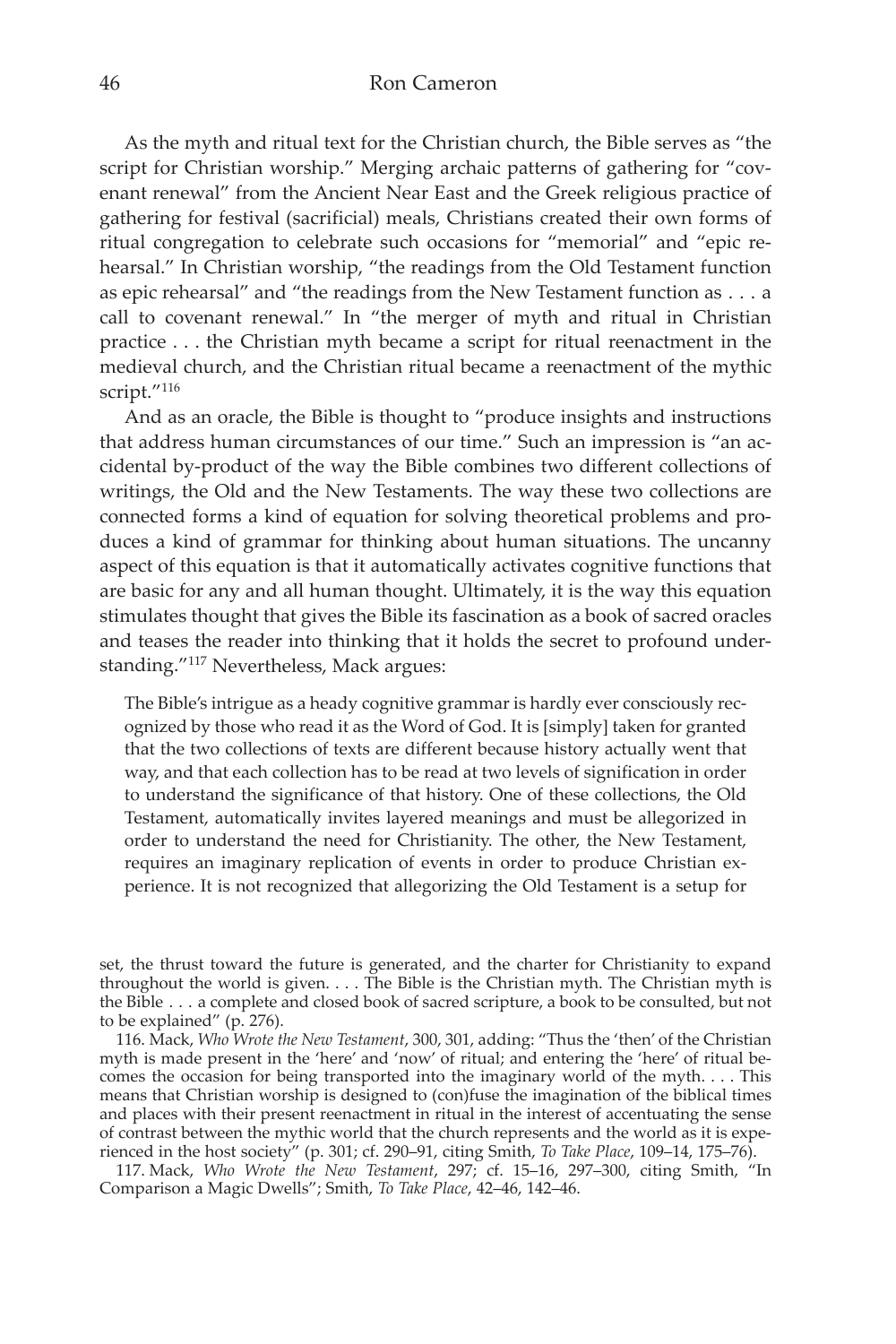the significance with which the New Testament is loaded. . . . With such an equation of two such laden texts, however, the possibilities for using the Bible to analyze any human problem are endless. That is because the equation activates basic cognitive functions of comparison and contrast, offers a very rich reservoir of narrative imagery, and provides a lens for both the ironic and paradigmatic interpretation of all human events, both then and now, simultaneously.118

In his most recent work Mack has continued his efforts to redescribe the beginnings of Christianity, refine his social theory of religion, and explore the implications of both for a critical assessment of the social logic and cultural influence of the Christian myth. He has, in particular, substantially expanded his concept of "social interests"<sup>119</sup> and engaged in detail the research project of Vincent L. Wimbush in the Institute for Signifying Scriptures,120 a project that investigates "the ways in which African Americans and other peoples oppressed by Euro-American societies registered a critique of the dominant culture by appropriating the stories of the Bible in their own interests."121 Since

118. Mack, *Who Wrote the New Testament*, 298–99, adding: "In the Old Testament a word or event has to refer to two different orders of discourse synchronically." Thus, for example, "the paschal lamb is first the Jewish paschal lamb, but it 'really' refers to Jesus Christ as God's eternal intention. The double meaning of the words and events in the New Testament, on the other hand, is found in their application to a then and a now," diachronically, except that in this instance "it is a matter of the same event taking place at two different times in Christian history. Every Christian knows, however, that the events recorded in the New Testament were 'unique' and that they happened 'once for all.' Nevertheless, it is just these events that are reenacted regularly in Christian ritual and recalled vividly to the Christian imagination whenever the New Testament is read. . . . Recreating these New Testament events by reading, recall, and response is an operation of memory and imagination fundamental for Christian thought and mentality. That vital contact with the originary past is what the church must repeatedly make available to Christians in order to live up to its charter as the vehicle of human transformation. This means that the marvelous intermingling of the unique event and its replication"—a "contradiction in terms," to be sure—"or the sense of the incomparable Christ event as paradigmatic of the 'novel' and the 'new' in every Christian's own experience, is also a product of the Bible's cognitive equation" (p. 298; cf. 297).

119. See Mack, "Scriptures, Myths, and Power," 7, 11, 26, 52, 56–58, 60, 62–63, 65–67, 70, 83, 89, 91, 108, 113; Mack, *Rise and Fall of the Christian Myth*, 12, 37–38, 41, 46–50, 57–59, 66, 69, 71, 76, 78, 81, 85–88, 90–91, 93, 95, 100–101, 116, 118, 120–25, 129, 145, 148–50, 167, 174–75, 183–89, 194–201, 226, 241, 243, 248, 252–53, 265–66, 269–71, 276, 281; Mack, "Cartwheels," 133–34.

120. Mack, "Scriptures, Myths, and Power," citing Wimbush, "Biblical Historical Study as Liberation"; Wimbush, ed., *The Bible and the American Myth*; Wimbush, "Introduction: Reading Darkness, Reading Scriptures"; Wimbush, *The Bible and African Americans*; Wimbush, "Introduction: TEXTureS, Gestures, Power." See, in addition, Wimbush's 2010 Presidential Address to the Society of Biblical Literature, "Interpreters—Enslaving/ Enslaved/Runagate."

 121. Mack, "Scriptures, Myths, and Power," 5. As Wimbush puts it, "How might putting African Americans at the center of the study of the Bible affect the study of the Bible?  $\ldots$  What if the reading of and thinking about the Bible—that third rail of almost all discursive and ideological formations that have led to the constitution of the West—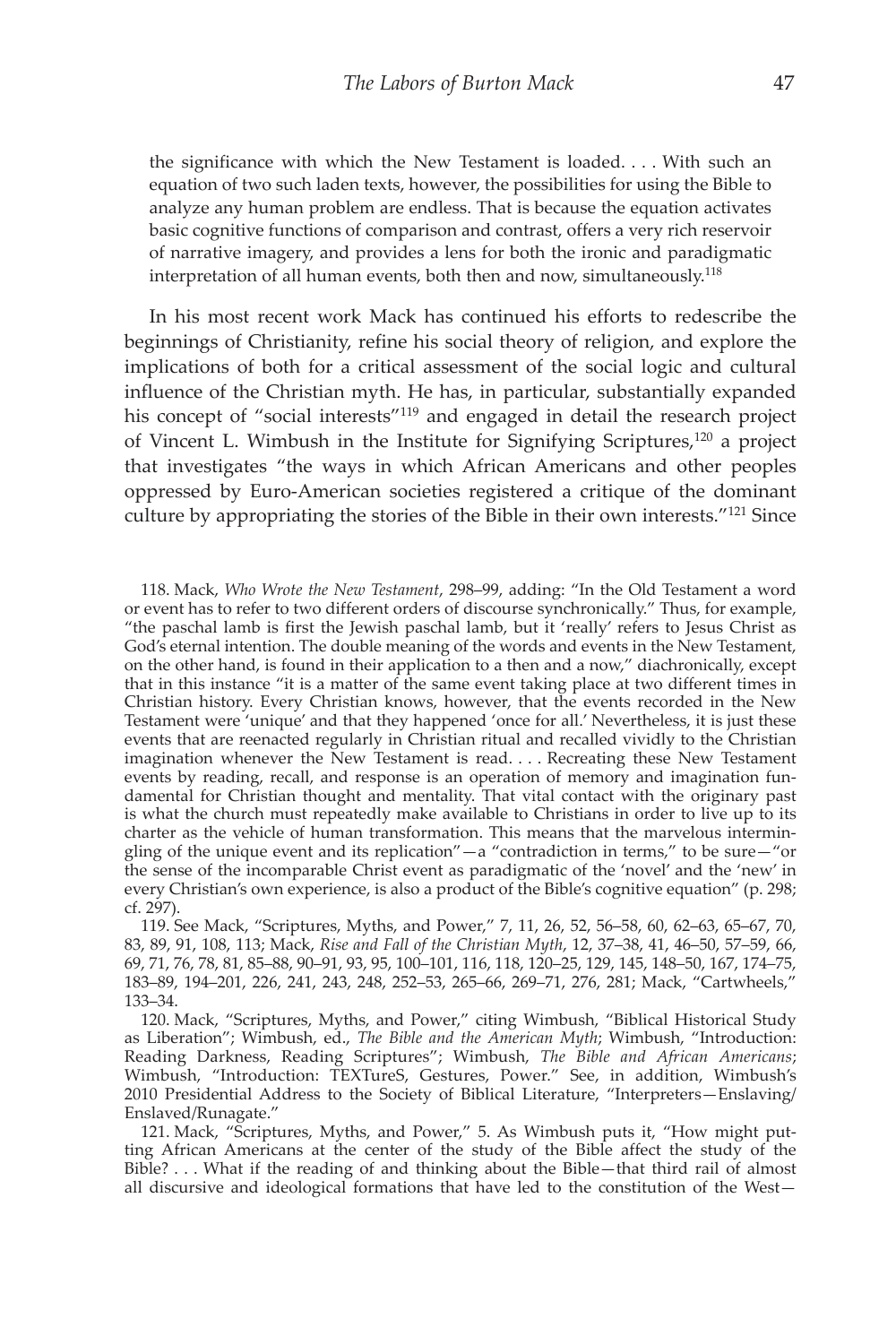"the African American intellectual tradition and its resignification of the Bible [are] cultural critique (of the dominant culture) and cultural confirmation (of the African American culture) at one and the same time," Wimbush is engaged in what Mack would call "the intellectual labor involved in resignifying the Bible as cultural myth in our time," in a "rereading on the part of oppressed peoples" that's both "a critique of the dominant society and its traditional reading of the Bible" and "a reimagination of the biblical stories to reflect the histories of an oppressed people's social situation and cultural 'texture.'" The "intellectual labor" of "signifying" biblical stories as "scripture" refers to "the way in which a people heard, understood, and retold their own histories by seeing themselves in reflexive relation to the stories of the Bible." Signifying scriptures is thus a "dynamic process of imaginative activity critical for the collective discourse of a people,"122 which issues in their "empowerment"—"freedom from the control of the dominant culture"—"the 'empowerment' that results from the practice of signifying upon the Bible as scripture" and that "has to do with cultural identity as that which is discovered, created, and celebrated in the signifying conversa-

were read through African American experience? . . . Centering the study of the Bible upon African Americans would be a defiant intellectual and political act. . . . The African American engagement of the Bible is too much a rupture, a disruption, a disturbance or explosion of the Europeanized and white Protestant North American spin on the Bible and its traditions not to begin with the fundamental and open questions that can inspire the most nuanced intellectual work. How could one, having taken seriously the foregrounding of the African American engagement of the Bible, not begin with *the fundamental question, which is not about the meaning of any text but about the whole quest for meaning (in relationship to a [sacred] text*)? . . . I [therefore] propose that African American experience, or what African American experience can come to represent, be placed at the center of the serious study of the Bible, including academic study of the Bible. Rather than [be] seen as an attempt simply to force a different dominant center in place, this 'centering' of African American experience should actually represent an attempt at the *de*-centering and explosion of all prevailing interpretive paradigms; it should represent the call to make room for and to take seriously what the study of the Bible should be about as a type of cultural practice, why it should perdure, and on what terms. . . . [Such a] project presents to academic biblical studies the most defiant challenge: it argues that the point of departure for and even the crux of interpretation not be texts but worlds, [namely,] society and culture and the complex textu(r)alizations of society and culture. Further, it argues that this point of departure should begin in a different time not with the ('biblical') past but with the present, that is, with the effort to understand how the present is being shaped by the Bible (which then provides warrant for forays into the past)" ("Reading Darkness, Reading Scriptures," 2, 8, 9, 12, 19, emphasis original).

122. Mack, "Scriptures, Myths, and Power," 14, 7, 6, 21; cf. 9, 11, 13–14, 20–25, 30, 102–12, 115–16, 124–27. Wimbush's choice of "the term *scripture*," Mack notes, "makes it possible to escape the connotations of the Bible that Christians have loaded upon it even while allowing it to take its place as one among many other texts produced by our and other cultures. . . . *Scripture* becomes a cipher to hold the place for all of the 'texts' written by people from out of their lives together and whose careful reading and writing, given this insight about human social formation, can be called 'signifying'" (p. 20, emphasis original). The technical term *signifying* is taken, in part, from Mitchell-Kernan, "Signifying"; Long, *Significations*; Gates, *The Signifying Monkey*.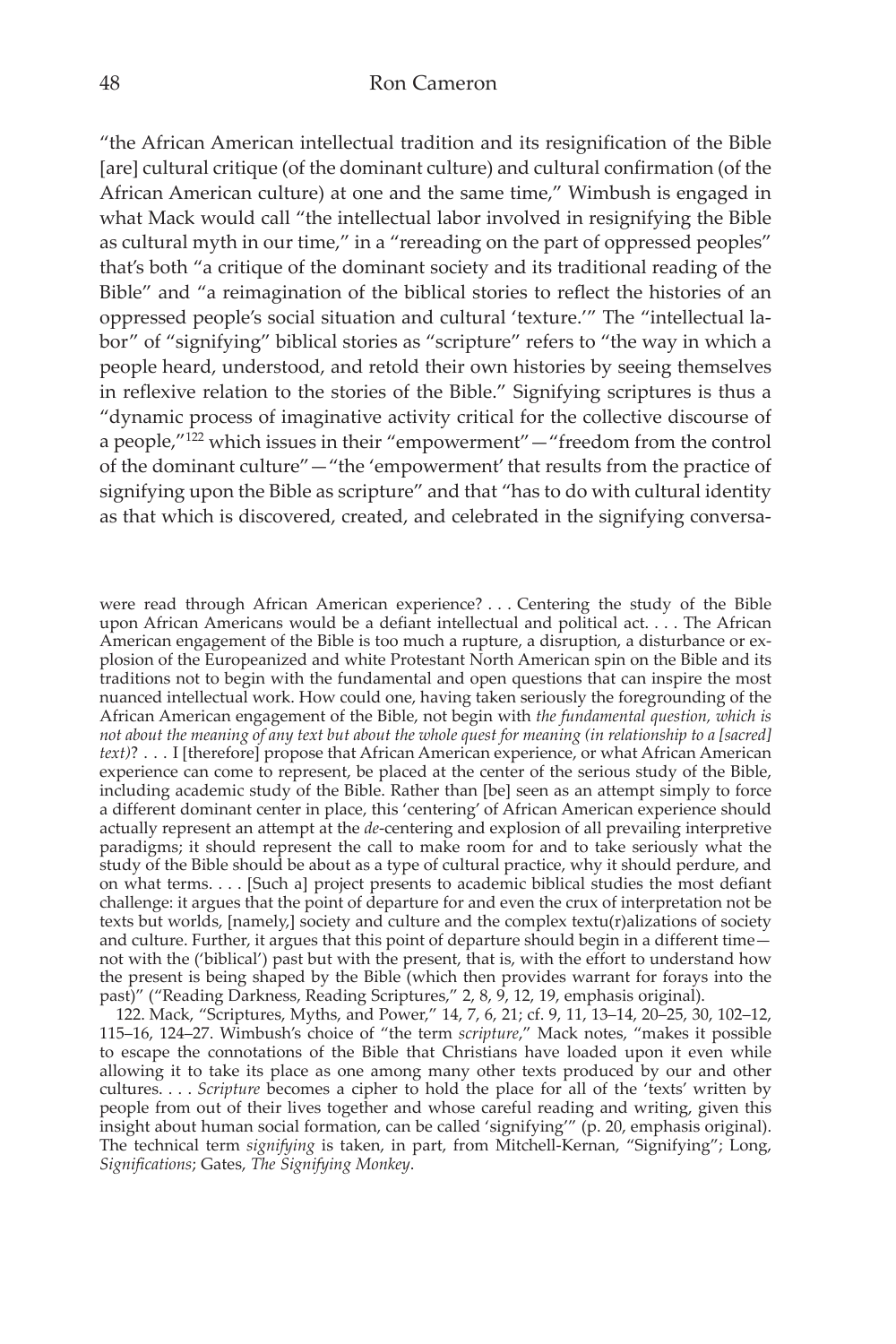tions" of a people.123 By putting not the texts, but the practices of subaltern people front and center in the study of the Bible as scripture—"by describing their ways of reading their scriptures"—Wimbush's project of "signifying on the Bible as scripture" opens up "the possibility of overhearing a people's *work* with the Scripture as precious evidence for understanding the textures of their cultures."124

Wimbush uses the term *text* to identify the articulate public manifestation of some cultural construction made available for others to experience. Songs, sermons, novels, rituals, dances, postures, gestures, speeches, proposals—all are "texts" that can be "read" to "explore" the "texture" of a people's social cohesion and culture.  $\dots$  "All peoples have texts. All peoples signify." This means that texts are not add-ons to a people's social structures and practical productions. They are not ornamental, nor are they merely secondary attempts to explain this or that feature of a people's culture. They are part and parcel of the structure itself. They are a fundamental ingredient of a dynamic process in the work of living together. Texts belong to the texture of a people. They generate structures and are generated by structures. Their importance . . . is that they partake of the magic of human discourse, the public articulation of a people's self-understanding as a society, their texture publicly expressed as a text. Without texts to register discourse we would not be able to think together about any common project or understand those of others. By calling the Bible "scriptures" and scriptures "texts," and by characterizing the work of discourse as signifying texts, Wimbush has proposed a theory of cultural formation.<sup>125</sup>

Mack's assessment of the Institute's project of signifying (on) scriptures may serve as a fitting conclusion to his own scholarly labors. Mack has been working primarily with Christian origins, with "different moments of social situation and mythmaking" from Wimbush. Mack's analysis of "the making of the Bible as the foundational myth for Western Christian culture," he writes, has resulted in a "critique of the standard imagination of Christian beginnings, one that views Christian origins as miraculous, exceptional, and incomparable instead of as a product of human invention and social interests." His own "project" has therefore "required a redescription of Christian beginnings as human mythmaking in the interest of social formations that were understandable responses to the social histories and circumstances of the time." Underlying

123. Mack, "Scriptures, Myths, and Power," 107–8, 116, 126–27, adding: "For Wimbush, empowerment . . . refers to an awareness of an African American culture, that this culture is profoundly humanizing, that it has a distinctive history of critical intellectual activity, that it has cultivated a human ideal of remarkable character and ethic, and that it has the potential to dismantle the walls of separation and discrimination that keep us from laying the foundations for a common good society" (p. 117; cf. 14, 123, 130–31, 135–36).

124. Mack, "Scriptures, Myths, and Power," 115, 116, emphasis original.

125. Mack, "Scriptures, Myths, and Power," 22, emphasis original.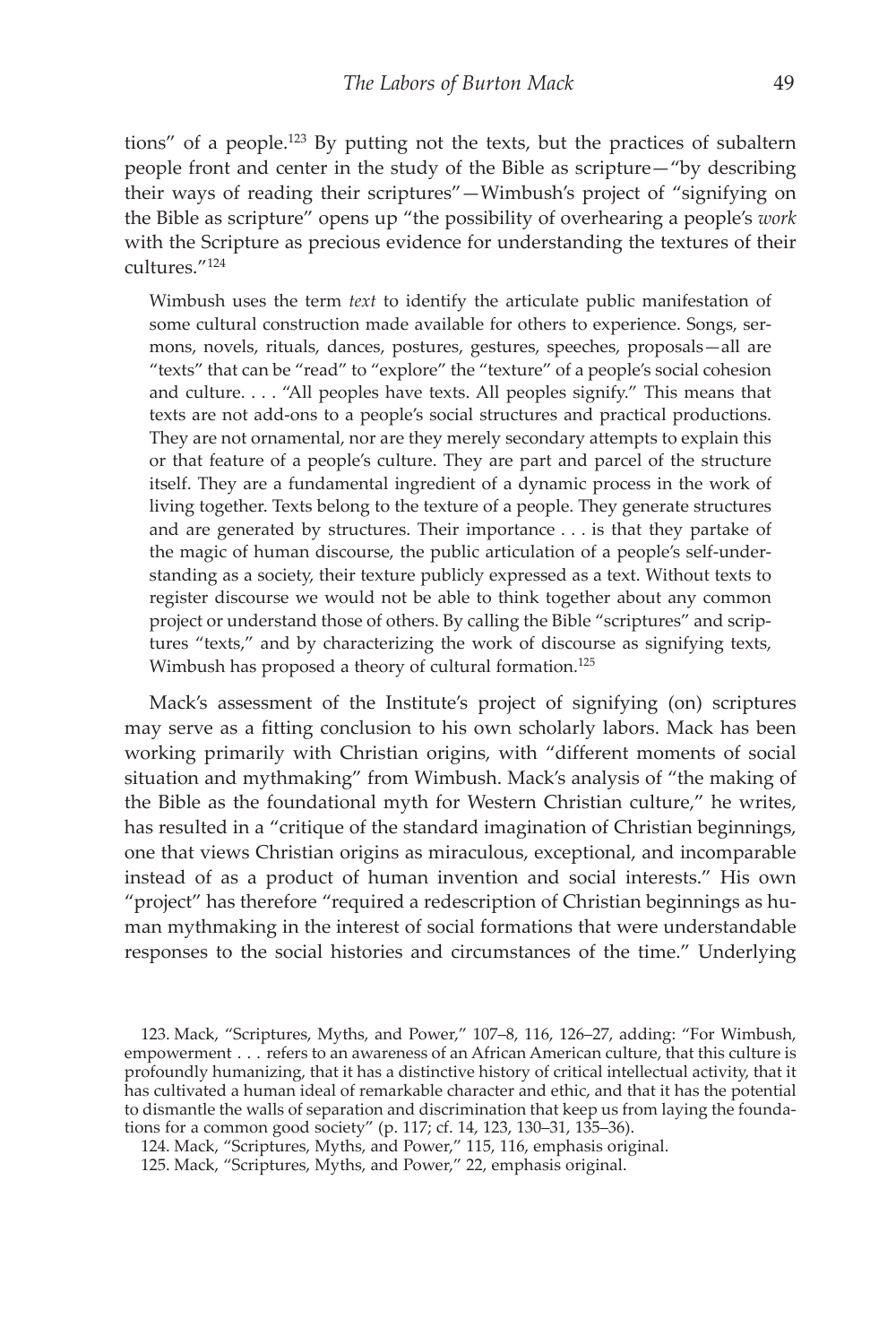#### 50 Ron Cameron

Mack's project are two basic concerns. First, "to discover the human reasons and social logics involved in the early Christian mythmaking of the gospels and the Bible." Second, "to analyze those reasons and that social logic from the perspective of our current world of many nations and [to] register a critique of the culture of Christian myth and mentality that has always left others out of the Christian world." Mack's "method" of analysis has been "to explore the 'mythic grammar' of Christian mentality in order to describe its limitations for dealing with other peoples in our modern world."126 And so, in affirming the significance of the Institute's work, with its potential to contribute to a critique of culture,127 and in translating the concept of "signifying" and "scriptures" into his own categories (of *myth* and *mythmaking*),<sup>128</sup> Mack continues his lifelong commitment to the academy: situating the social-historical study of the NT and Christian beginnings within the academic enterprise of religion; challenging the study of religion to contribute to public discourse and debate, as a participant in comparative cultural criticism; and producing scholarship that recognizes and embraces the principle of difference, celebrates the human labor of sense- and mythmaking, and challenges our best efforts to understand our changing world and dare to imagine a future—together.<sup>129</sup>

 126. Mack, "Scriptures, Myths, and Power," 7–8, adding: Wimbush, on the other hand, recognizes "the way the Bible actually works in the modern world among peoples viewed by the dominant culture as inferior. This involves a reading of the Bible that is different both from the standard Christian practices and from [Mack's] own description of Christian cultural mentality. From the perspective of oppressed peoples, the traditional interpretation of the Bible by Euro-American Christians in support of their dominant culture, as well as the underlying social logic of the overarching Christian myth, has been seen as problematic by peoples marginalized by that culture." Wimbush understands that "African Americans [have] not accepted the Euro-American reading of the Bible because they were fully aware of the disparities between the Bible stories and the Christian interpretations of those stories, as well as the dissimulations involved when those stories were used to sanction social patterns of behavior that subjugated other peoples. In [Mack's] project, the mythic grammar of the Bible could no longer be accepted without a revision of the myth if we wanted to address the social imbalances created by that grammar. Wimbush's project reveals that such revisions are actually being produced all the time at the popular level of lived experience and cultural discourse among oppressed peoples. This means that an African American intellectual tradition has been at work on the construction of a new (biblical) 'text' or (cultural) 'script' in keeping with the texture of the people's own ethnic identity" (p. 8).

 127. For Mack, this means "delv[ing] into the myths and mentalities at work in different cultures in order to analyze their social logics and explain their mythic grammars" ("Scriptures, Myths, and Power," 135).

 128. Mack, "Scriptures, Myths, and Power," 13, 14, 31, 136. "Signifying is not meaningless," Mack writes, "but accepts that, in life, meaning is always to be sought somewhere between truth and understanding" (p. 105).

 129. An earlier draft of this paper was presented at the Christianity Seminar of the Westar Institute, spring meeting, Santa Rosa, CA, March 2016.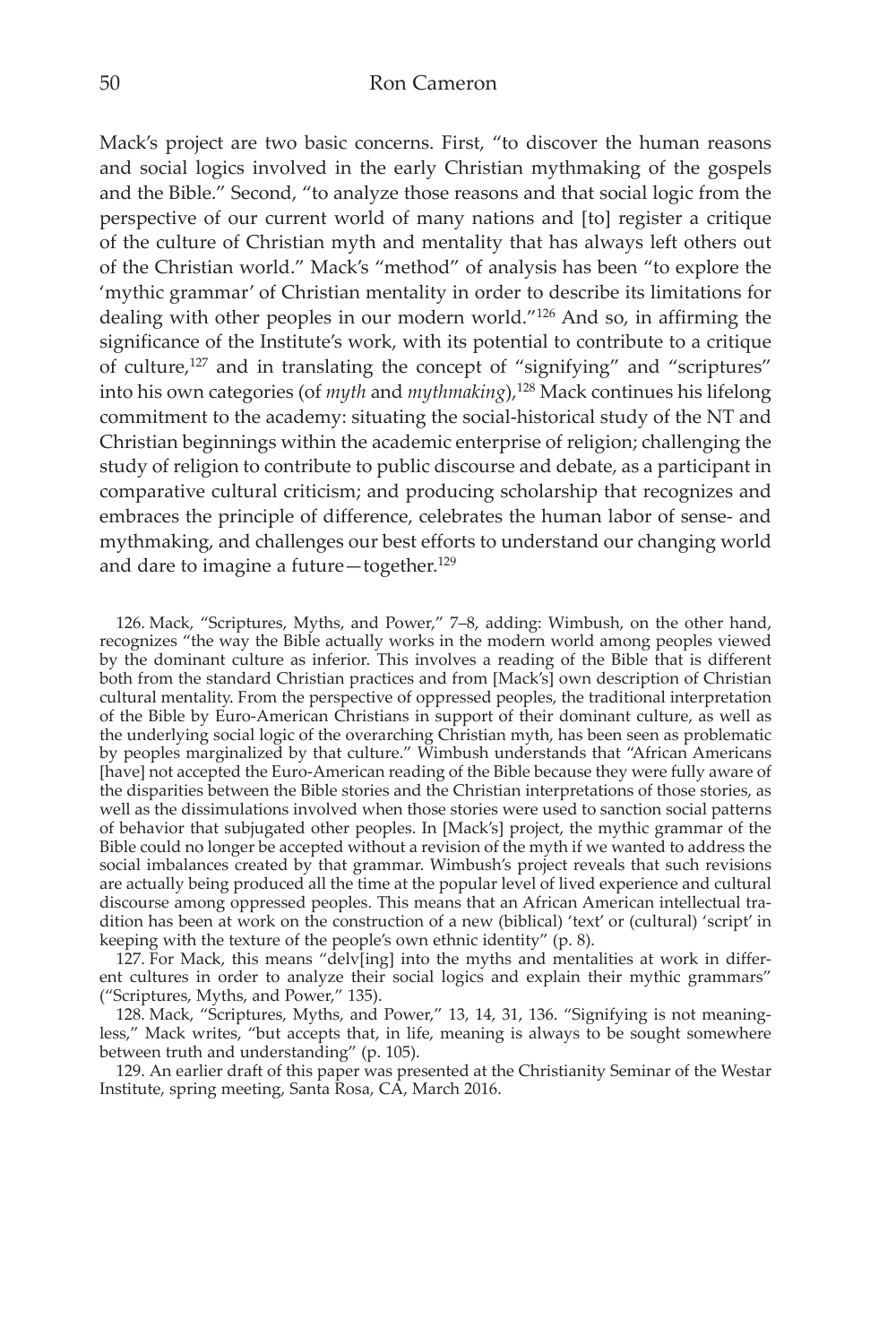#### **Works Cited**

- Achtemeier, Paul J. "Toward the Isolation of Pre-Markan Miracle Catenae." *Journal of Biblical Literature* 89 (1970) 265–91.
- Arnal, William E. "On Smith, On Myth, on Mark." Pp. 145–68 in *Redescribing the Gospel of Mark*. Ed. Barry S. Crawford and Merrill P. Miller. Society of Biblical Literature Early Christianity and Its Literature 22. Atlanta: SBL, 2017.
	- \_\_\_\_\_. Review of *A Myth of Innocence: Mark and Christian Origins*, by Burton L. Mack. *Journal of the American Academy of Religion* 83 (2015) 837–41.
- Arnal, William E., and Willi Braun. "Social Formation and Mythmaking: Theses on Key Terms." Pp. 459–67 in *Redescribing Christian Origins*. Ed. Ron Cameron and Merrill P. Miller. Society of Biblical Literature Symposium Series 28. Atlanta: Society of Biblical Literature; Leiden & Boston: Brill, 2004.
- Burkert, Walter. *Homo Necans: The Anthropology of Ancient Greek Sacrificial Ritual and Myth*. Trans. Peter Bing. Berkeley & Los Angeles: University of California Press, 1983.
- \_\_\_\_\_. "The Problem of Ritual Killing." Pp. 149–76 in *Violent Origins: Walter Burkert, René Girard, and Jonathan Z. Smith on Ritual Killing and Cultural Formation*. Ed. Robert G. Hamerton-Kelly. Stanford: Stanford University Press, 1987.
- Cameron, Ron. "Alternate Beginnings—Different Ends: Eusebius, Thomas, and the Construction of Christian Origins." Pp. 501–25 in *Religious Propaganda and Missionary Competition in the New Testament World: Essays Honoring Dieter Georgi*. Ed. Lukas Bormann, Kelly Del Tredici, and Angela Standhartinger. Supplements to Novum Testamentum 74. Leiden: Brill, 1994.

\_\_\_\_\_. "Ancient Myths and Modern Theories of the *Gospel of Thomas* and Christian Origins." *Method and Theory in the Study of Religion* 11 (1999) 236–57. Repr., pp. 89–108 in *Redescribing Christian Origins*. Ed. Ron Cameron and Merrill P. Miller. Society of Biblical Literature Symposium Series 28. Atlanta: Society of Biblical Literature; Leiden & Boston: Brill, 2004.

\_\_\_\_\_. "The *Gospel of Thomas* and Christian Origins." Pp. 381–92 in *The Future of Early Christianity*. Ed. Birger A. Pearson, in collaboration with A. Thomas Kraabel, George W. E. Nickelsburg, and Norman R. Petersen. Minneapolis: Fortress, 1991.

\_\_\_\_\_. "Mythmaking and Intertextuality in Early Christianity." Pp. 37–50 in *Reimagining Christian Origins: A Colloquium Honoring Burton L. Mack*. Ed. Elizabeth A. Castelli and Hal Taussig. Valley Forge PA: Trinity Press International, 1996.

\_\_\_\_\_. "An Occasion for Thought." Pp. 100–112 in *Introducing Religion: Essays in Honor of Jonathan Z. Smith*. Ed. Willi Braun and Russell T. McCutcheon. London: Equinox, 2008.

\_\_\_\_\_. "Redescribing Christian Origins." *Annali di storia dell'esegesi* 25,2 (2008) 35–54.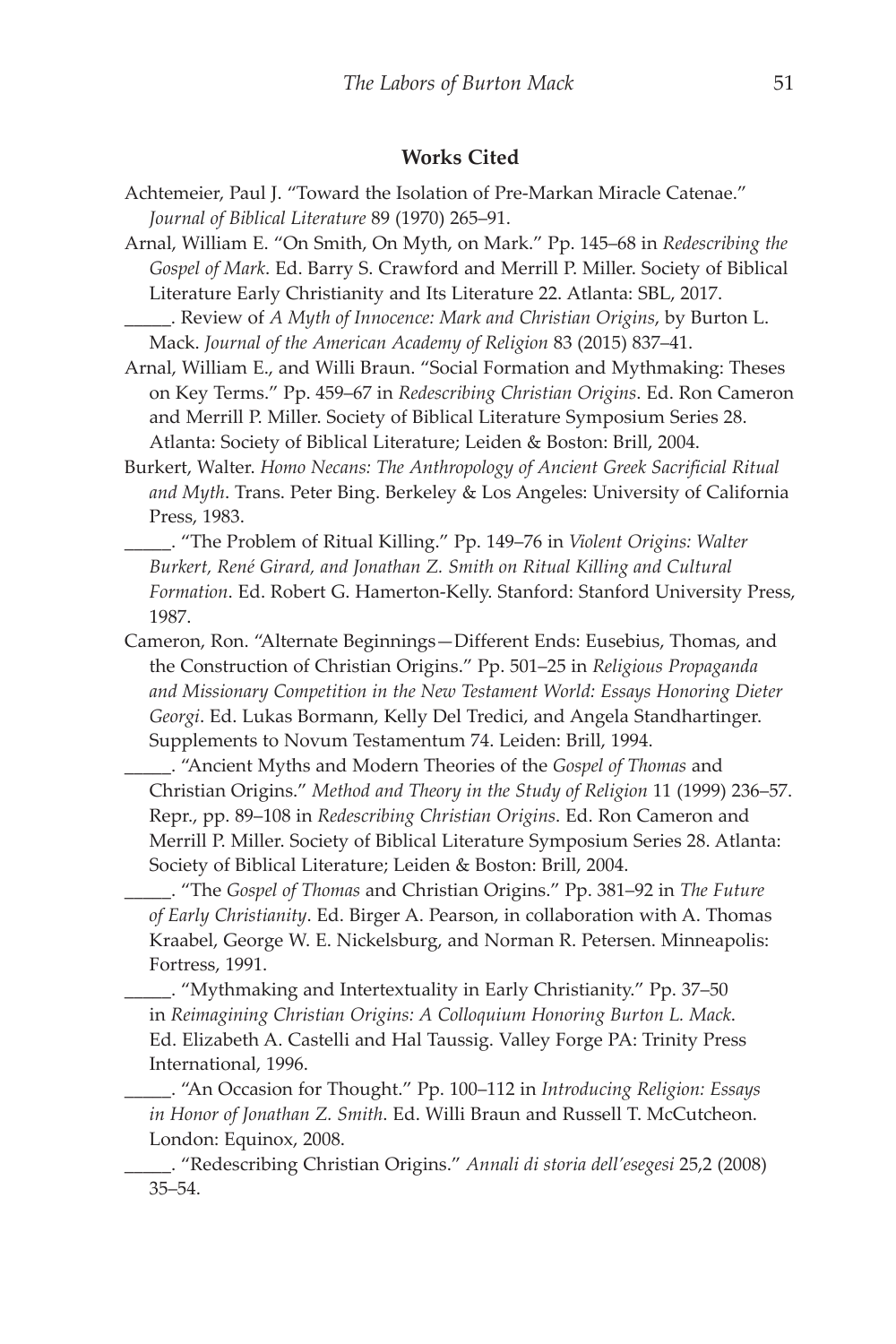\_\_\_\_\_. "The Sayings Gospel Q and the Quest of the Historical Jesus: A Response to John S. Kloppenborg." *Harvard Theological Review* 89 (1996) 351–54.

Cameron, Ron, and Merrill P. Miller. "Conclusion: Redescribing Christian Origins." Pp. 497–516 in *Redescribing Christian Origins*. Ed. Ron Cameron and Merrill P. Miller. Society of Biblical Literature Symposium Series 28. Atlanta: Society of Biblical Literature; Leiden & Boston: Brill, 2004.

\_\_\_\_\_. "Introducing Paul and the Corinthians." Pp. 1–15 in *Redescribing Paul and the Corinthians*. Ed. Ron Cameron and Merrill P. Miller. Society of Biblical Literature Early Christianity and Its Literature 5. Atlanta: Society of Biblical Literature; Leiden & Boston: Brill, 2011.

\_\_\_\_\_. "Introduction: Ancient Myths and Modern Theories of Christian Origins." Pp. 1–30 in *Redescribing Christian Origins*. Ed. Ron Cameron and Merrill P. Miller. Society of Biblical Literature Symposium Series 28. Atlanta: Society of Biblical Literature; Leiden & Boston: Brill, 2004.

\_\_\_\_\_. "Issues and Commentary." Pp. 443–56 in *Redescribing Christian Origins*. Ed. Ron Cameron and Merrill P. Miller. Society of Biblical Literature Symposium Series 28. Atlanta: Society of Biblical Literature; Leiden & Boston: Brill, 2004.

- \_\_\_\_\_. "Redescribing Paul and the Corinthians." Pp. 245–302 in *Redescribing Paul and the Corinthians*. Ed. Ron Cameron and Merrill P. Miller. Society of Biblical Literature Early Christianity and Its Literature 5. Atlanta: Society of Biblical Literature; Leiden & Boston: Brill, 2011.
- Crawford, Barry S. "Introduction." Pp. 1–16 in *Redescribing the Gospel of Mark*. Ed. Barry S. Crawford and Merrill P. Miller. Society of Biblical Literature Early Christianity and Its Literature 22. Atlanta: SBL, 2017.
- Crawford, Barry S., and Merrill P. Miller. "Ancient Myths and Modern Theories of Christian Origins: The Consultation (1995–1997) and Seminar (1998–2003) in Retrospect with Attention to Successor Groups and a Recommendation." Pp. 535–73 in *Redescribing the Gospel of Mark*. Ed. Barry S. Crawford and Merrill P. Miller. Society of Biblical Literature Early Christianity and Its Literature 22. Atlanta: SBL, 2017.
- Foucault, Michel. *The Archaeology of Knowledge and The Discourse on Language*. Trans. A. M. Sheridan Smith. New York: Pantheon Books, 1972.
- Gates, Henry Louis, Jr. *The Signifying Monkey: A Theory of Afro-American Literary Criticism*. New York: Oxford University Press, 1988.
- Girard, René. *Deceit, Desire and the Novel: Self and Other in Literary Structure*. Trans. Yvonne Freccero. Baltimore: Johns Hopkins University Press, 1965.
- \_\_\_\_\_. "Generative Scapegoating." Pp. 73–105 in *Violent Origins: Walter Burkert, René Girard, and Jonathan Z. Smith on Ritual Killing and Cultural Formation*. Ed. Robert G. Hamerton-Kelly. Stanford: Stanford University Press, 1987.

\_\_\_\_\_. *The Scapegoat*. Trans. Yvonne Freccero. Baltimore: Johns Hopkins University Press, 1986.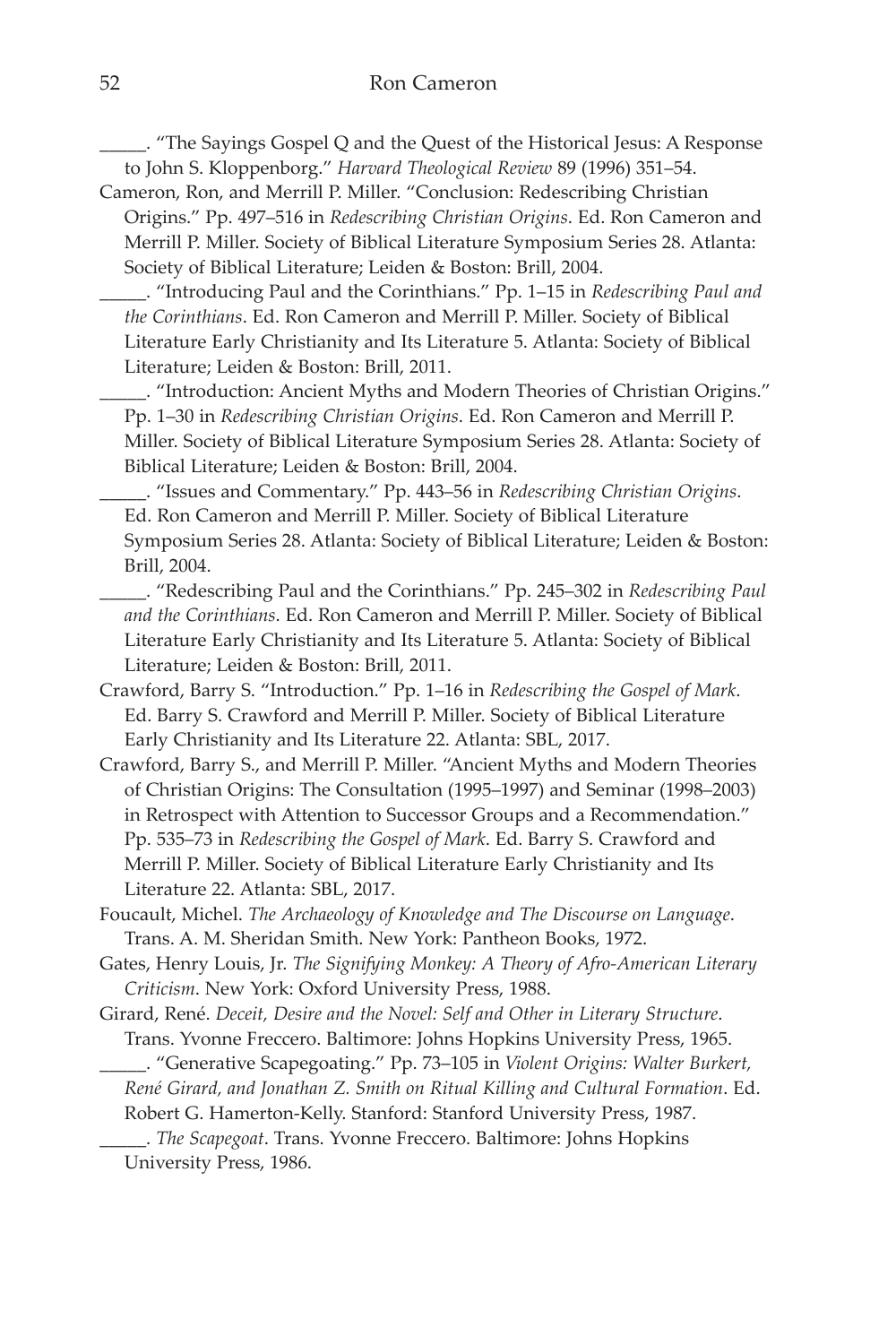\_\_\_\_\_. *Things Hidden Since the Foundation of the World*. Trans. Stephen Bann and Michael Metteer. Stanford: Stanford University Press, 1987.

- \_\_\_\_\_. *Violence and the Sacred*. Trans. Patrick Gregory. Baltimore: Johns Hopkins University Press, 1977.
- Kelber, Werner. Review of *A Myth of Innocence: Mark and Christian Origins*, by Burton L. Mack. *Catholic Biblical Quarterly* 52 (1990) 161–63.

Kloppenborg, John S. *Excavating Q: The History and Setting of the Sayings Gospel*. Edinburgh: Clark, 2000.

\_\_\_\_\_. *The Formation of Q: Trajectories in Ancient Wisdom Collections*. Studies in Antiquity and Christianity. Philadelphia: Fortress, 1987. Repr., Harrisburg PA: Trinity Press International, 1999.

\_\_\_\_\_. "The Sayings Gospel Q: Literary and Stratigraphic Problems." Pp. 1–66 in *Symbols and Strata: Essays on the Sayings Gospel Q*. Ed. Risto Uro. Publications of the Finnish Exegetical Society 65. Helsinki: Finnish Exegetical Society; Göttingen: Vandenhoeck & Ruprecht, 1996. Repr., pp. 266–321 in *Synoptic Problems: Collected Essays*. Wissenschaftliche Untersuchungen zum Neuen Testament 329. Tübingen: Mohr Siebeck, 2014.

Long, Charles H. *Significations: Signs, Symbols, and Images in the Interpretation of Religion*. Philadelphia: Fortress, 1986.

Mack, Burton L. "After *Drudgery Divine*." *Numen* 39 (1992) 225–33. \_\_\_\_\_. "All the Extra Jesuses: Christian Origins in the Light of the Extra-

Canonical Gospels." *Semeia* 49 (1990) 169–76.

\_\_\_\_\_. "Anecdotes and Arguments: The Chreia in Antiquity and Early Christianity." The Institute for Antiquity and Christianity Occasional Papers

10. Claremont CA: Institute for Antiquity and Christianity, 1987.

\_\_\_\_\_. "Argumentation in Philo's *De sacrificiis*." *The Studia Philonica Annual: Studies in Hellenistic Judaism* 20 (2008) 1–32.

\_\_\_\_\_. "Backbay Jazz and Blues." Pp. 421–31 in *Redescribing Christian Origins*. Ed. Ron Cameron and Merrill P. Miller. Society of Biblical Literature Symposium Series 28. Atlanta: Society of Biblical Literature; Leiden & Boston: Brill, 2004.

\_\_\_\_\_. "Caretakers and Critics: On the Social Role of Scholars Who Study Religion." *Bulletin: Council of Societies for the Study of Religion* 30,2 (2001) 32–38.

\_\_\_\_\_. "Cartwheels: Or On Not Staying Upside Down Too Long." Pp. 127–43 in *Redescribing the Gospel of Mark*. Ed. Barry S. Crawford and Merrill P. Miller. Society of Biblical Literature Early Christianity and Its Literature 22. Atlanta: SBL, 2017.

\_\_\_\_\_. "Christ and the Creation of a Monocratic Culture." Pp. 153–75 in *The Christian Myth: Origins, Logic, and Legacy*. New York & London: Continuum, 2001.

\_\_\_\_\_. "The Christ and Jewish Wisdom." Pp. 192–221 in *The Messiah:* 

*Developments in Earliest Judaism and Christianity*. Ed. James H. Charlesworth.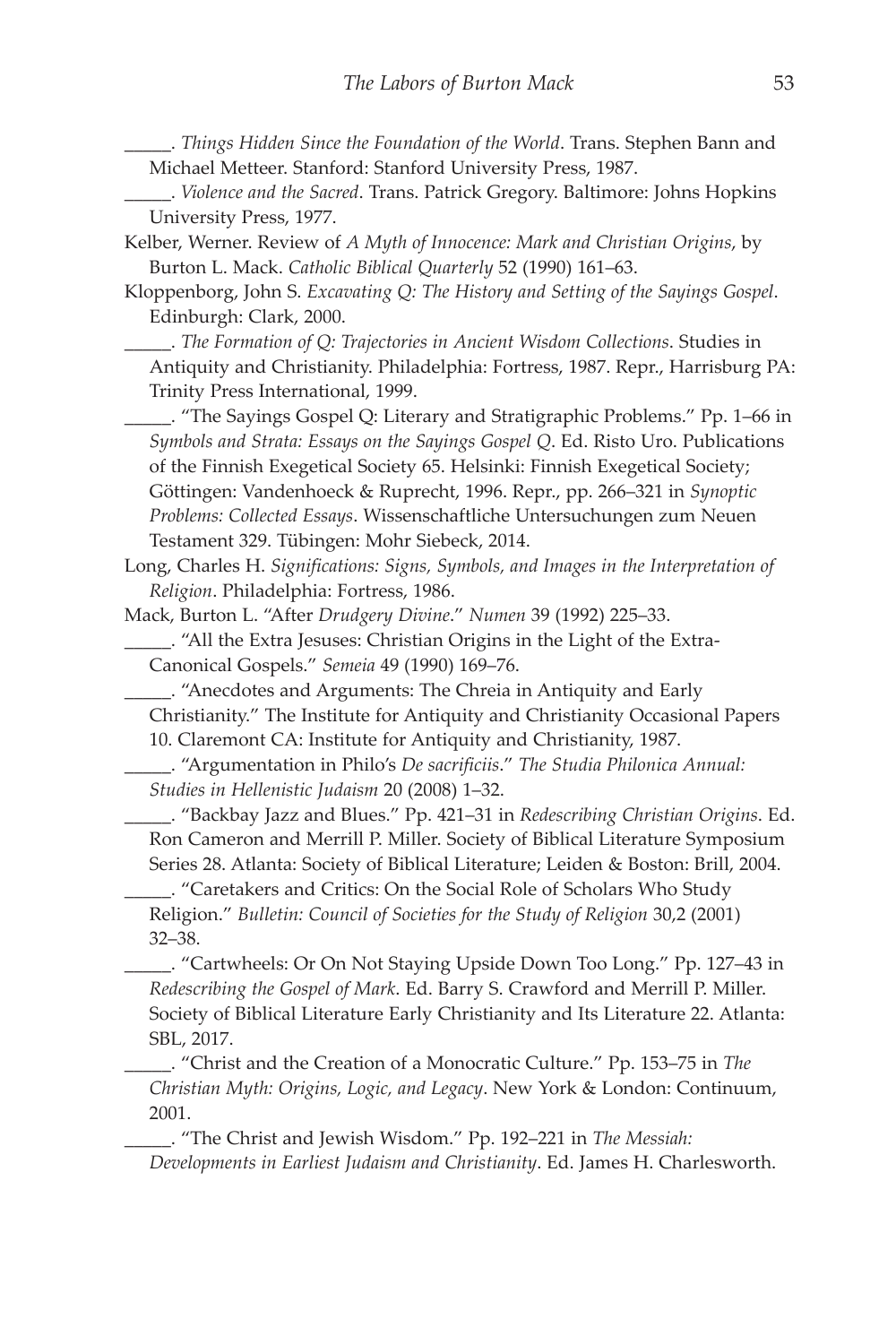The First Princeton Symposium on Judaism and Christian Origins. Minneapolis: Fortress, 1992.

\_\_\_\_\_. *Christian Mentality: The Entanglements of Power, Violence, and Fear*. Religion in Culture: Studies in Social Contest and Construction. London: Equinox, 2011. Repr., Durham: Acumen, 2013.

\_\_\_\_\_. *The Christian Myth: Origins, Logic, and Legacy*. New York & London: Continuum, 2001.

\_\_\_\_\_. "The Christian Myth and the Christian Nation." Pp. 177–93 in *The Christian Myth: Origins, Logic, and Legacy*. New York & London: Continuum, 2001.

\_\_\_\_\_. "The Christian Origins Project." Pp. 201–16 in *The Christian Myth: Origins, Logic, and Legacy*. New York & London: Continuum, 2001.

\_\_\_\_\_. "Decoding the Scripture: Philo and the Rules of Rhetoric." Pp. 81–115 in *Nourished with Peace: Studies in Hellenistic Judaism in Memory of Samuel Sandmel*. Ed. Frederick E. Greenspahn, Earle Hilgert, and Burton L. Mack. Scholars Press Homage Series 9. Chico CA: Scholars Press, 1984.

\_\_\_\_\_. "Elaboration of the Chreia in the Hellenistic School." Pp. 31–67 in *Patterns of Persuasion in the Gospels*, by Burton L. Mack and Vernon K. Robbins. Foundations and Facets: Literary Facets. Sonoma CA: Polebridge, 1989.

\_\_\_\_\_. "Exegetical Traditions in Alexandrian Judaism: A Program for the Analysis of the Philonic Corpus." *Studia philonica* 3 (1974–1975) 71–112.

\_\_\_\_\_. "Explaining Christian Mythmaking: A Theory of Social Logic." Pp.

101–25 in *The Christian Myth: Origins, Logic, and Legacy*. New York & London: Continuum, 2001.

\_\_\_\_\_. "Explaining Religion: A Theory of Social Interests." Pp. 83–99 in *The Christian Myth: Origins, Logic, and Legacy*. New York & London: Continuum, 2001.

\_\_\_\_\_. "Gilgamesh and the Wizard of Oz: The Scholar as Hero." *Forum* 1,2 (1985) 3–29.

\_\_\_\_\_. "The Historical Jesus Hoopla." Pp. 25–40 in *The Christian Myth: Origins, Logic, and Legacy*. New York & London: Continuum, 2001.

\_\_\_\_\_. "Imitatio Mosis: Patterns of Cosmology and Soteriology in the Hellenistic Synagogue." *Studia philonica* 1 (1972) 27–55.

\_\_\_\_\_. "The Innocent Transgressor: Jesus in Early Christian Myth and History." *Semeia* 33 (1985) 135–65.

\_\_\_\_\_. Introduction and Annotations to "Ecclesiasticus, or the Wisdom of Jesus Son of Sirach." Pp. 1530–1616 in *The HarperCollins Study Bible: New Revised Standard Version, with the Apocryphal/Deuterocanonical Books*. Ed. Wayne A. Meeks. New York: HarperCollins, 1993.

\_\_\_\_\_. "Introduction: Religion and Ritual." Pp. 1–70 in *Violent Origins: Walter*  Burkert, René Girard, and Jonathan Z. Smith on Ritual Killing and Cultural *Formation*. Ed. Robert G. Hamerton-Kelly. Stanford: Stanford University Press, 1987.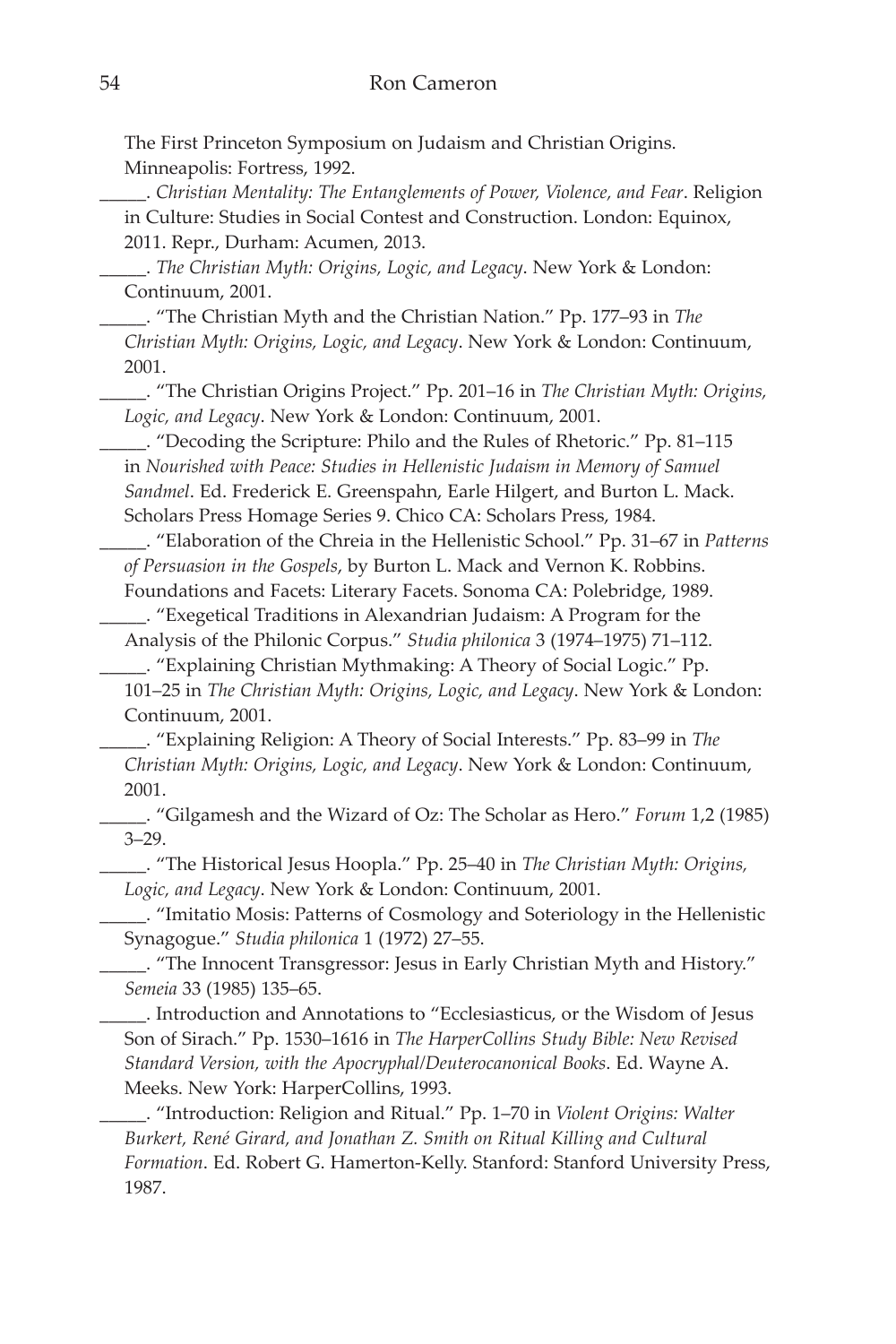\_\_\_\_\_. "A Jewish Jesus School in Jerusalem?" Pp. 253–62 in *Redescribing Christian Origins*. Ed. Ron Cameron and Merrill P. Miller. Society of Biblical Literature Symposium Series 28. Atlanta: Society of Biblical Literature; Leiden & Boston: Brill, 2004.

\_\_\_\_\_. "The Kingdom Sayings in Mark." *Forum* 3,1 (1987) 3–47.

\_\_\_\_\_. "The Kingdom That Didn't Come: A Social History of the Q Tradents." Pp. 608–35 in *Society of Biblical Literature 1988 Seminar Papers*. Ed. David. J. Lull. Society of Biblical Literature Seminar Papers 27. Atlanta: Scholars Press, 1988.

\_\_\_\_\_. *Logos und Sophia: Untersuchungen zur Weisheitstheologie im hellenistischen Judentum*. Studien zur Umwelt des Neuen Testaments 10. Göttingen: Vandenhoeck & Ruprecht, 1973.

\_\_\_\_\_. "Lord of the Logia: Savior or Sage?" Pp. 3–18 in *Gospel Origins and Christian Beginnings: In Honor of James M. Robinson*. Ed. James E. Goehring, Charles W. Hedrick, Jack T. Sanders, and Hans Dieter Betz. Forum Fascicles. Sonoma CA: Polebridge, 1990.

\_\_\_\_\_. *The Lost Gospel: The Book of Q and Christian Origins*. San Francisco: HarperSanFrancisco, 1993.

\_\_\_\_\_. "Many Movements, Many Myths: Redescribing the Attractions of Early Christianities. Toward a Conversation with Rodney Stark." *Religious Studies Review* 25 (1999) 132–36.

\_\_\_\_\_. "Moses on the Mountain Top: A Philonic View." Pp. 16–28 in *The School of Moses: Studies in Philo and Hellenistic Religion. In Memory of Horst R. Moehring*. Ed. John Peter Kenney. Brown Judaic Studies 304. Studia Philonica Monographs 1. Atlanta: Scholars Press, 1995.

\_\_\_\_\_. *Myth and the Christian Nation: A Social Theory of Religion*. Religion in Culture: Studies in Social Contest and Construction. London: Equinox, 2008. \_\_\_\_\_. *A Myth of Innocence: Mark and Christian Origins*. Philadelphia: Fortress,

1988. Repr., Minneapolis: Fortress, 2006.

\_\_\_\_\_. "A Myth of Innocence at Sea." *Continuum* 1,2 (1991) 140–57.

\_\_\_\_\_. "On Redescribing Christian Origins." *Method and Theory in the Study of Religion* 8 (1996) 247–69. Repr., with revisions, pp. 59–80 in *The Christian Myth: Origins, Logic, and Legacy*. New York & London: Continuum, 2001.

\_\_\_\_\_. "Persuasive Pronouncements: An Evaluation of Recent Studies on the Chreia." *Semeia* 64 (1993) 283–87.

\_\_\_\_\_. "Philo Judaeus and Exegetical Traditions in Alexandria." Pp. 227–71 in *Aufstieg und Niedergang der römischen Welt: Geschichte und Kultur Roms im Spiegel der neueren Forschung.* Part 2, *Principat*, 21.1. Ed. Hildegard Temporini and Wolfgang Haase. Berlin & New York: de Gruyter, 1984.

\_\_\_\_\_. "Power, Purity, and Innocence: The Christian Imagination of the Gospel." Pp. 241–61 in *Power, Powerlessness, and the Divine: New Inquiries in Bible and Theology*. Ed. Cynthia L. Rigby. Scholars Press Studies in Theological Education. Atlanta: Scholars Press, 1997. Repr., with revisions, pp. 129–51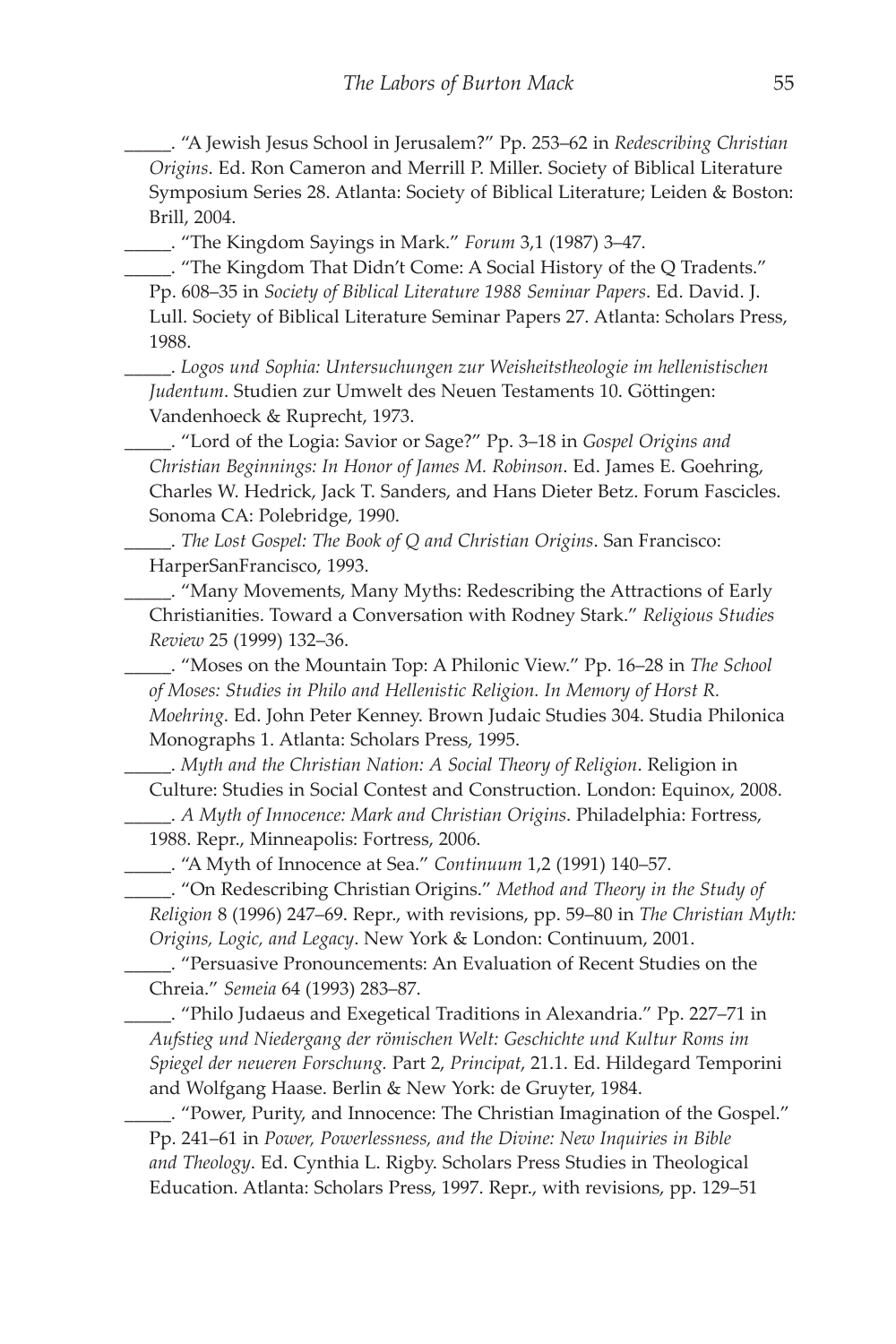in *The Christian Myth: Origins, Logic, and Legacy*. New York & London: Continuum, 2001.

\_\_\_\_\_. "Q and a Cynic-like Jesus." Pp. 25–36 in *Whose Historical Jesus?* Ed. William E. Arnal and Michel Desjardins. Studies in Christianity and Judaism 7. Waterloo ONT: Wilfrid Laurier University Press, 1997. Repr., with revisions, pp. 41–58 in *The Christian Myth: Origins, Logic, and Legacy*. New York & London: Continuum, 2001.

\_\_\_\_\_. "Q and the Gospel of Mark: Revising Christian Origins." *Semeia* 55 (1991) 15–39.

\_\_\_\_\_. "A Radically Social Theory of Religion." Pp. 123–36 in *Secular Theories on Religion: Current Perspectives*. Ed. Tim Jensen and Mikael Rothstein. Copenhagen: Museum Tusculanum Press, University of Copenhagen, 2000.

\_\_\_\_\_. "Remarkable." Pp. 469–74 in *Redescribing Christian Origins*. Ed. Ron Cameron and Merrill P. Miller. Society of Biblical Literature Symposium Series 28. Atlanta: Society of Biblical Literature; Leiden & Boston: Brill, 2004.

\_\_\_\_\_. "Rereading the Christ Myth: Paul's Gospel and the Christ Cult Question." Pp. 35–73 in *Redescribing Paul and the Corinthians*. Ed. Ron Cameron and Merrill P. Miller. Society of Biblical Literature Early Christianity and Its Literature 5. Atlanta: Society of Biblical Literature; Leiden & Boston: Brill, 2011.

\_\_\_\_\_. Response to Birger A. Pearson, "Philo and the Gnostics on Man and Salvation." Pp. 25–32 in *The Center for Hermeneutical Studies in Hellenistic and Modern Culture* Colloquy 29. Ed. W. Wuellner. Berkeley: Center for Hermeneutical Studies, 1977.

\_\_\_\_\_. Review of *Did Jesus Rise from the Dead? The Resurrection Debate*, by Gary R. Habermas and Antony G. N. Flew, ed. Terry L. Miethe. *History and Theory* 28 (1989) 215–24.

\_\_\_\_\_. *Rhetoric and the New Testament*. Guides to Biblical Scholarship. Minneapolis: Fortress, 1990.

\_\_\_\_\_. *The Rise and Fall of the Christian Myth: Restoring Our Democratic Ideals*. New Haven & London: Yale University Press, 2017.

\_\_\_\_\_. "Sacred Persistence?" Pp. 296–310 in *Introducing Religion: Essays in Honor of Jonathan Z. Smith*. Ed. Willi Braun and Russell T. McCutcheon. London: Equinox, 2008.

\_\_\_\_\_. "Scriptures, Myths, and Power: The Bible at Work." *Postscripts: The Journal of Sacred Texts and Contemporary Worlds* 5,1 (2009) 5–141.

\_\_\_\_\_. "A Secular Bible?" *Method and Theory in the Study of Religion* 26 (2014) 183–201.

\_\_\_\_\_. "Sirach (Ecclesiasticus)." Pp. 65–86 in *The Apocrypha and the New Testament*. Vol. 2 of *The Books of the Bible*. Ed. Bernhard W. Anderson. New York: Scribner's, 1989.

\_\_\_\_\_. "Social Formation." Pp. 283–96 in *Guide to the Study of Religion*. Ed. Willi Braun and Russell T. McCutcheon. London & New York: Cassell, 2000.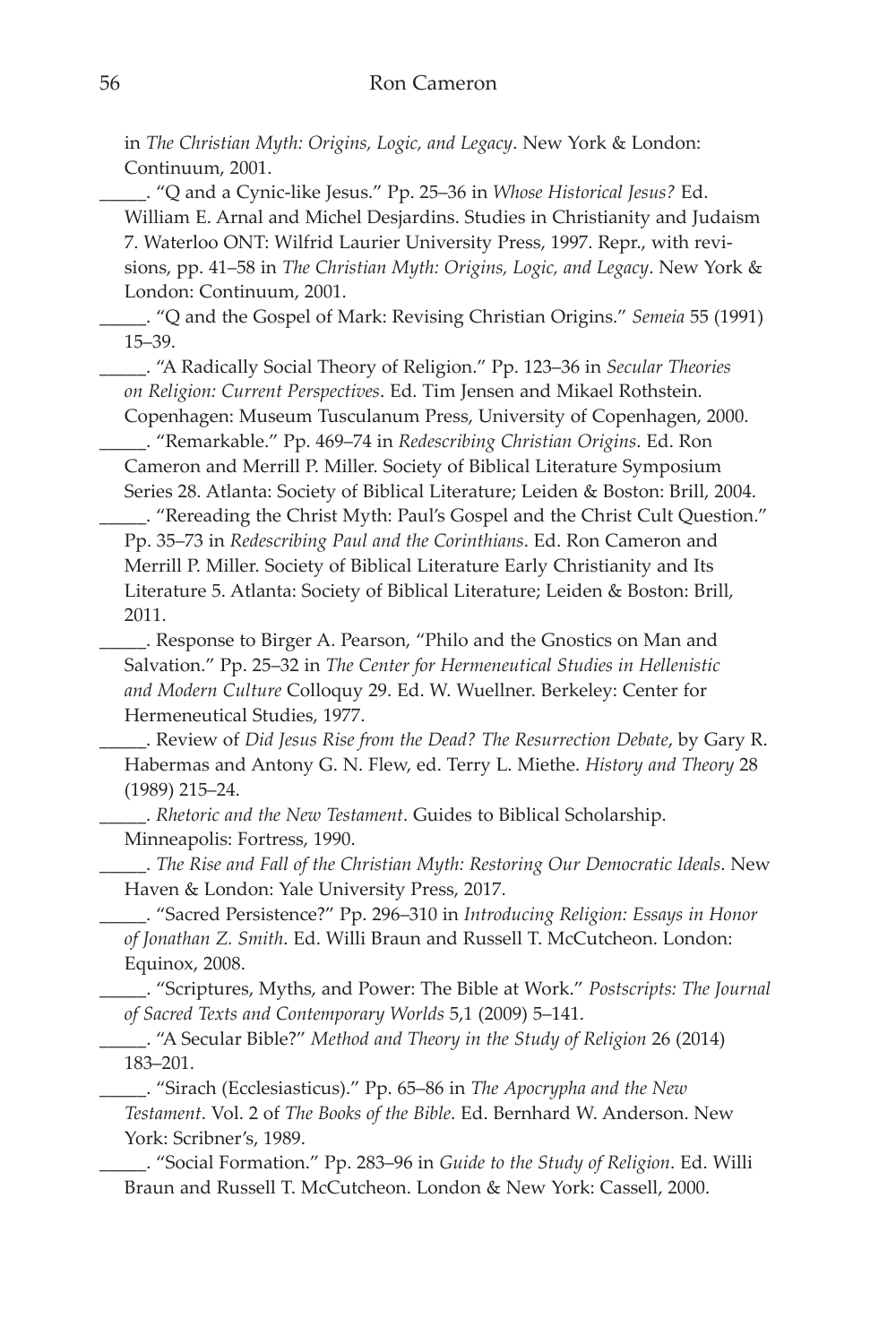\_\_\_\_\_. "Social Locations." *Journal of the American Academy of Religion* 76 (2008) 782–89.

\_\_\_\_\_. "The Spyglass and the Kaleidoscope: From a Levantine Coign of Vantage." Pp. 181–205 in *Redescribing the Gospel of Mark*. Ed. Barry S. Crawford and Merrill P. Miller. Society of Biblical Literature Early Christianity and Its Literature 22. Atlanta: SBL, 2017.

\_\_\_\_\_. "Staal's Gauntlet and the Queen." *Religion* 21 (1991) 213–18.

\_\_\_\_\_. "Under the Shadow of Moses: Authorship and Authority in Hellenistic Judaism." Pp. 299–318 in *Society of Biblical Literature 1982 Seminar Papers*. Ed. Kent Harold Richards. Society of Biblical Literature Seminar Papers 21. Chico CA: Scholars Press, 1982.

\_\_\_\_\_. "Weisheit und Allegorie bei Philo von Alexandrien: Untersuchungen zum Traktat *De congressu eruditionis*." *Studia philonica* 5 (1978) 57–105. Repr., pp. 23–59 in *THEOKRATIA: Jahrbuch des Institutum Judaicum Delitzschianum* 3. Ed. Karl Heinrich Rengstorf. Leiden: Brill, 1979.

\_\_\_\_\_. *Who Wrote the New Testament? The Making of the Christian Myth*. San Francisco: HarperSanFrancisco, 1995.

\_\_\_\_\_. "Why *Christos*? The Social Reasons." Pp. 365–74 in *Redescribing Christian Origins*. Ed. Ron Cameron and Merrill P. Miller. Society of Biblical Literature Symposium Series 28. Atlanta: Society of Biblical Literature; Leiden & Boston: Brill, 2004.

\_\_\_\_\_. "Wisdom and Apocalyptic in Philo." *The Studia Philonica Annual: Studies in Hellenistic Judaism* 3 (1991) 21–39.

\_\_\_\_\_. *Wisdom and the Hebrew Epic: Ben Sira's Hymn in Praise of the Fathers*. Chicago Studies in the History of Judaism. Chicago: University of Chicago Press, 1985.

\_\_\_\_\_. "Wisdom Makes a Difference: Alternatives to 'Messianic' Configurations." Pp. 15–48 in *Judaisms and Their Messiahs at the Turn of the Christian Era*. Ed. Jacob Neusner, William Scott Green, and Ernest S. Frerichs. Cambridge: Cambridge University Press, 1987.

\_\_\_\_\_. "Wisdom Myth and Mytho-logy: An Essay in Understanding a Theological Tradition." *Interpretation* 24 (1970) 46–60.

- Mack, Burton L., and Roland E. Murphy. "Wisdom Literature." Pp. 371–410 in *Early Judaism and Its Modern Interpreters*. Ed. Robert A. Kraft and George W. E. Nickelsburg. Society of Biblical Literature The Bible and Its Modern Interpreters 2. Atlanta: Scholars Press, 1986.
- Mack, Burton L., and Edward N. O'Neil. "The Chreia Discussion of Hermogenes of Tarsus: Introduction, Translation and Comments." Pp. 153–81 in *The Progymnasmata*. Vol. 1 of *The Chreia in Ancient Rhetoric*. Ed. Ronald F. Hock and Edward N. O'Neil. Society of Biblical Literature Texts and Translations 27. Graeco-Roman Religion Series 9. Atlanta: Scholars Press, 1986.

Martin, Luther H. "History, Historiography, and Christian Origins: The Jerusalem Community." Pp. 263–73 in *Redescribing Christian Origins*. Ed. Ron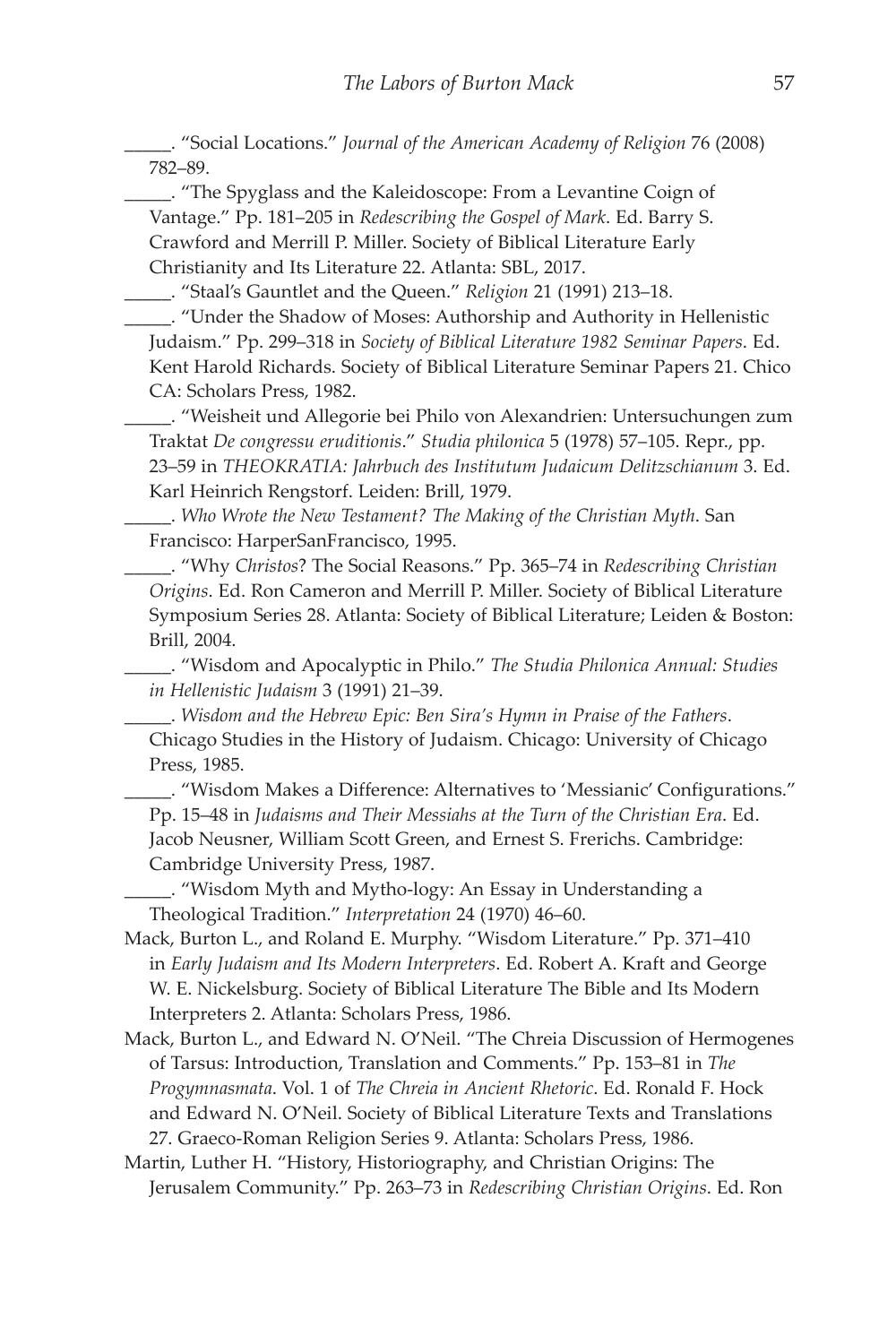Cameron and Merrill P. Miller. Society of Biblical Literature Symposium Series 28. Atlanta: Society of Biblical Literature; Leiden & Boston: Brill, 2004.

\_\_\_\_\_. "Redescribing Christian Origins: Historiography or Exegesis?" Pp. 475–81 in *Redescribing Christian Origins*. Ed. Ron Cameron and Merrill P. Miller. Society of Biblical Literature Symposium Series 28. Atlanta: Society of Biblical Literature; Leiden & Boston: Brill, 2004.

Masuzawa, Tomoko. "Reader as Producer: Jonathan Z. Smith on Exegesis, Ingenuity, Elaboration." Pp. 326–39 in *Introducing Religion: Essays in Honor of Jonathan Z. Smith*. Ed. Willi Braun and Russell T. McCutcheon. London: Equinox, 2008.

Matthews, Christopher R. "Markan Grapplings." Pp. 169–80 in *Redescribing the Gospel of Mark*. Ed. Barry S. Crawford and Merrill P. Miller. Society of Biblical Literature Early Christianity and Its Literature 22. Atlanta: SBL, 2017.

Miller, Merrill P. "Discussion and Reflections." Pp. 133–38 in *Redescribing Christian Origins*. Ed. Ron Cameron and Merrill P. Miller. Society of Biblical Literature Symposium Series 28. Atlanta: Society of Biblical Literature; Leiden & Boston: Brill, 2004.

\_\_\_\_\_. "Introduction to the Papers from the Third Year of the Consultation." Pp. 33–41 in *Redescribing Christian Origins*. Ed. Ron Cameron and Merrill P. Miller. Society of Biblical Literature Symposium Series 28. Atlanta: Society of Biblical Literature; Leiden & Boston: Brill, 2004.

\_\_\_\_\_. "The Social Logic of the Gospel of Mark: Cultural Persistence and Social Escape in a Postwar Time." Pp. 207–399 in *Redescribing the Gospel of Mark*. Ed. Barry S. Crawford and Merrill P. Miller. Society of Biblical Literature Early Christianity and Its Literature 22. Atlanta: SBL, 2017.

Mitchell-Kernan, Claudia. "Signifying." Pp. 310–28 in *Mother Wit from the Laughing Barrel: Readings in the Interpretation of Afro-American Folklore*. Ed. Alan Dundes. Englewood Cliffs NJ: Prentice-Hall, 1973.

Nickelsburg, George W. E., Jr. "The Genre and Function of the Markan Passion Narrative." *Harvard Theological Review* 73 (1980) 153–84.

- \_\_\_\_\_. *Resurrection, Immortality, and Eternal Life in Intertestamental Judaism*. Harvard Theological Studies 26. Cambridge: Harvard University Press; London: Oxford University Press, 1972.
- Schweitzer, Albert. *The Quest of the Historical Jesus*. First Complete Edition. Ed. John Bowden. Trans. W. Montgomery, J. R. Coates, Susan Cupitt, and John Bowden. Minneapolis: Fortress, 2001.

\_\_\_\_\_. *Von Reimarus zu Wrede: Eine Geschichte der Leben-Jesu-Forschung*. Tübingen: Mohr Siebeck, 1906; 2d ed. 1913.

Smith, Jonathan Z. "The Bare Facts of Ritual." *History of Religions* 20 (1980) 112– 27. Repr., with revisions, pp. 53–65, 143–45 in *Imagining Religion: From Babylon to Jonestown*. Chicago Studies in the History of Judaism. Chicago: University of Chicago Press, 1982.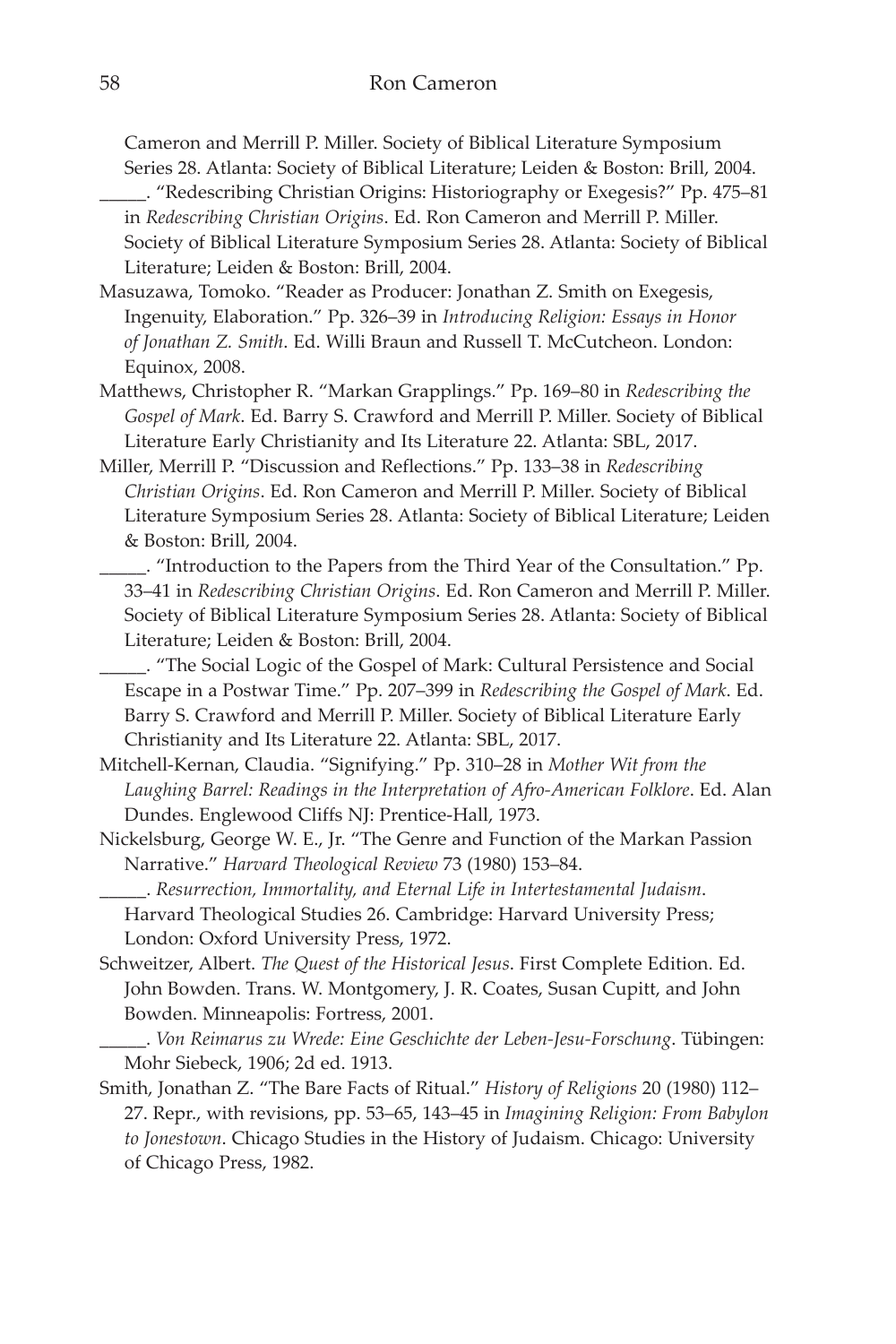\_\_\_\_\_. "Conjectures on Conjunctures and Other Matters: Three Essays." Pp. 17–98 in *Redescribing the Gospel of Mark*. Ed. Barry S. Crawford and Merrill P. Miller. Society of Biblical Literature Early Christianity and Its Literature 22. Atlanta: SBL, 2017.

\_\_\_\_\_. "*Dayyeinu*." Pp. 483–87 in *Redescribing Christian Origins*. Ed. Ron Cameron and Merrill P. Miller. Society of Biblical Literature Symposium Series 28. Atlanta: Society of Biblical Literature; Leiden & Boston: Brill, 2004.

\_\_\_\_\_. "Discussion" of "The Domestication of Sacrifice." Pp. 206–35 in *Violent Origins: Walter Burkert, René Girard, and Jonathan Z. Smith on Ritual Killing and Cultural Formation*. Ed. Robert G. Hamerton-Kelly. Stanford: Stanford University Press, 1987.

\_\_\_\_\_. "The Domestication of Sacrifice." Pp. 191–205 in *Violent Origins: Walter Burkert, René Girard, and Jonathan Z. Smith on Ritual Killing and Cultural Formation*. Ed. Robert G. Hamerton-Kelly. Stanford: Stanford University Press, 1987. Repr., pp. 145–59 in *Relating Religion: Essays in the Study of Religion*. Chicago: University of Chicago Press, 2004.

\_\_\_\_\_. *Drudgery Divine: On the Comparison of Early Christianities and the Religions of Late Antiquity*. Jordan Lectures in Comparative Religion 14. London: School of Oriental and African Studies, University of London; Chicago: University of Chicago Press, 1990.

\_\_\_\_\_. "In Comparison a Magic Dwells." Pp. 19–35, 139–41 in *Imagining Religion: From Babylon to Jonestown*. Chicago Studies in the History of Judaism. Chicago: University of Chicago Press, 1982.

\_\_\_\_\_. "The Markan Site." Pp. 99–125 in *Redescribing the Gospel of Mark*. Ed. Barry S. Crawford and Merrill P. Miller. Society of Biblical Literature Early Christianity and Its Literature 22. Atlanta: SBL, 2017.

\_\_\_\_\_. "A Pearl of Great Price and a Cargo of Yams: A Study in Situational Incongruity." *History of Religions* 16 (1976) 1–19. Repr., with revisions, pp. 90– 101, 156–62 in *Imagining Religion: From Babylon to Jonestown*. Chicago Studies in the History of Judaism. Chicago: University of Chicago Press, 1982.

\_\_\_\_\_. "Sacred Persistence: Towards a Redescription of Canon." Pp. 11–28 in *Approaches to Ancient Judaism: Theory and Practice*. Ed. William Scott Green. Brown Judaic Studies 1. Missoula MT: Scholars Press, 1978. Repr., with revisions, pp. 36–52, 141–43 in *Imagining Religion: From Babylon to Jonestown*. Chicago Studies in the History of Judaism. Chicago: University of Chicago Press, 1982.

\_\_\_\_\_. *To Take Place: Toward Theory in Ritual*. Chicago Studies in the History of Judaism. Chicago: University of Chicago Press, 1987.

\_\_\_\_\_. "When the Chips are Down." Pp. 1–60 in *Relating Religion: Essays in the Study of Religion*. Chicago: University of Chicago Press, 2004.

Wimbush, Vincent L. *The Bible and African Americans: A Brief History*. Minneapolis: Fortress, 2003.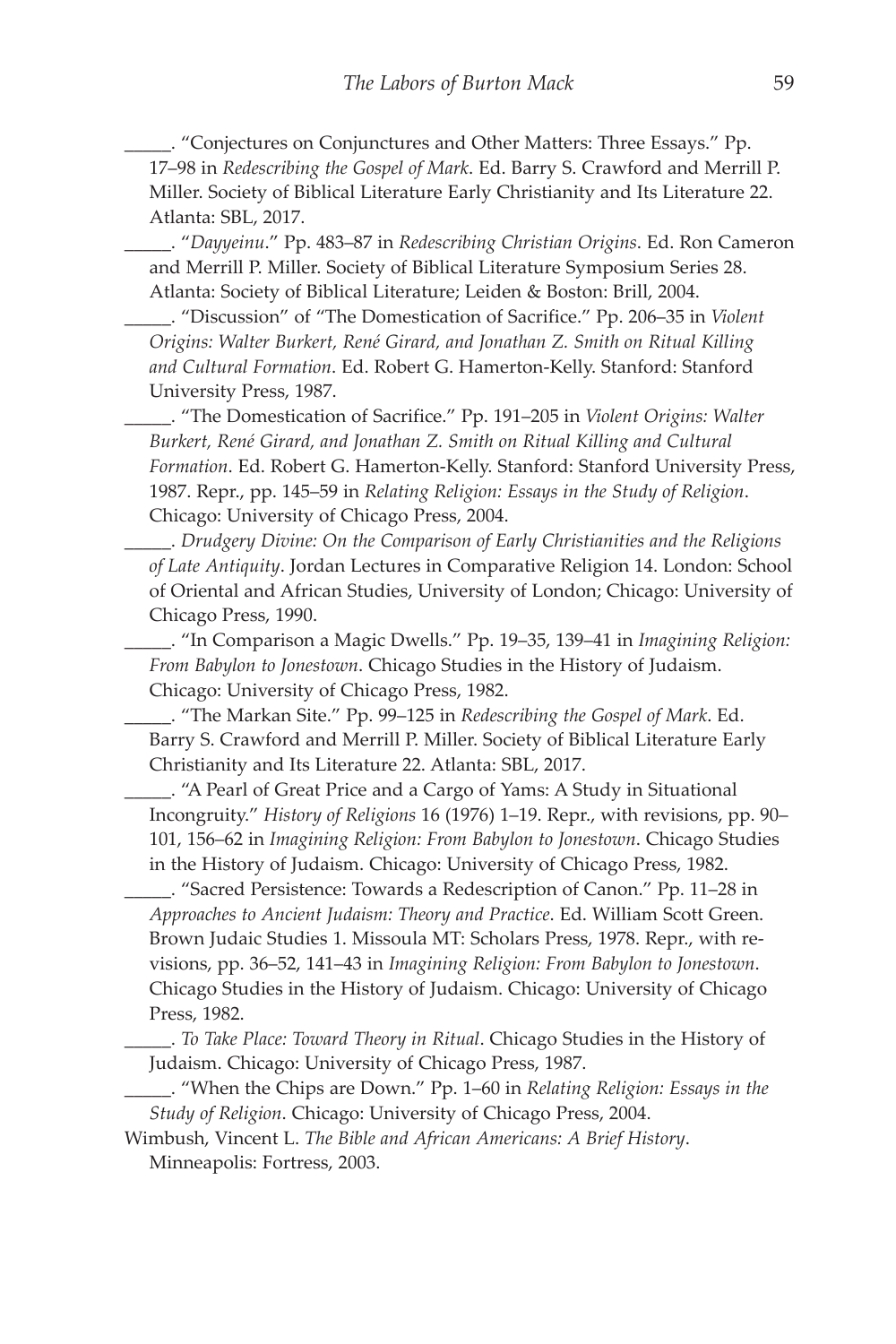\_\_\_\_\_, ed. *The Bible and the American Myth: A Symposium on the Bible and Constructions of Meaning*. Studies in American Biblical Hermeneutics 16. Macon GA: Mercer University Press, 1999.

\_\_\_\_\_. "Biblical Historical Study as Liberation: Toward an Afro-Christian Hermeneutic." Pp. 140–54 in *African American Religious Studies: An Interdisciplinary Anthology*. Ed. Gayraud Wilmore. Durham NC: Duke University Press, 1989.

\_\_\_\_\_. "Interpreters—Enslaving/Enslaved/Runagate." *Journal of Biblical Literature* 130 (2011) 5–24.

\_\_\_\_\_. "Introduction: Reading Darkness, Reading Scriptures." Pp. 1–43 in *African Americans and the Bible: Sacred Texts and Social Textures*. Ed. Vincent L. Wimbush, with the assistance of Rosamond C. Rodman. New York & London: Continuum, 2000.

\_\_\_\_\_. "Introduction: TEXTureS, Gestures, Power: Orientation to Radical Excavation." Pp. 1–20 in *Theorizing Scriptures: New Critical Orientations to a Cultural Phenomenon*. Ed. Vincent L. Wimbush. Signifying (on) Scriptures. New Brunswick NJ: Rutgers University Press, 2008.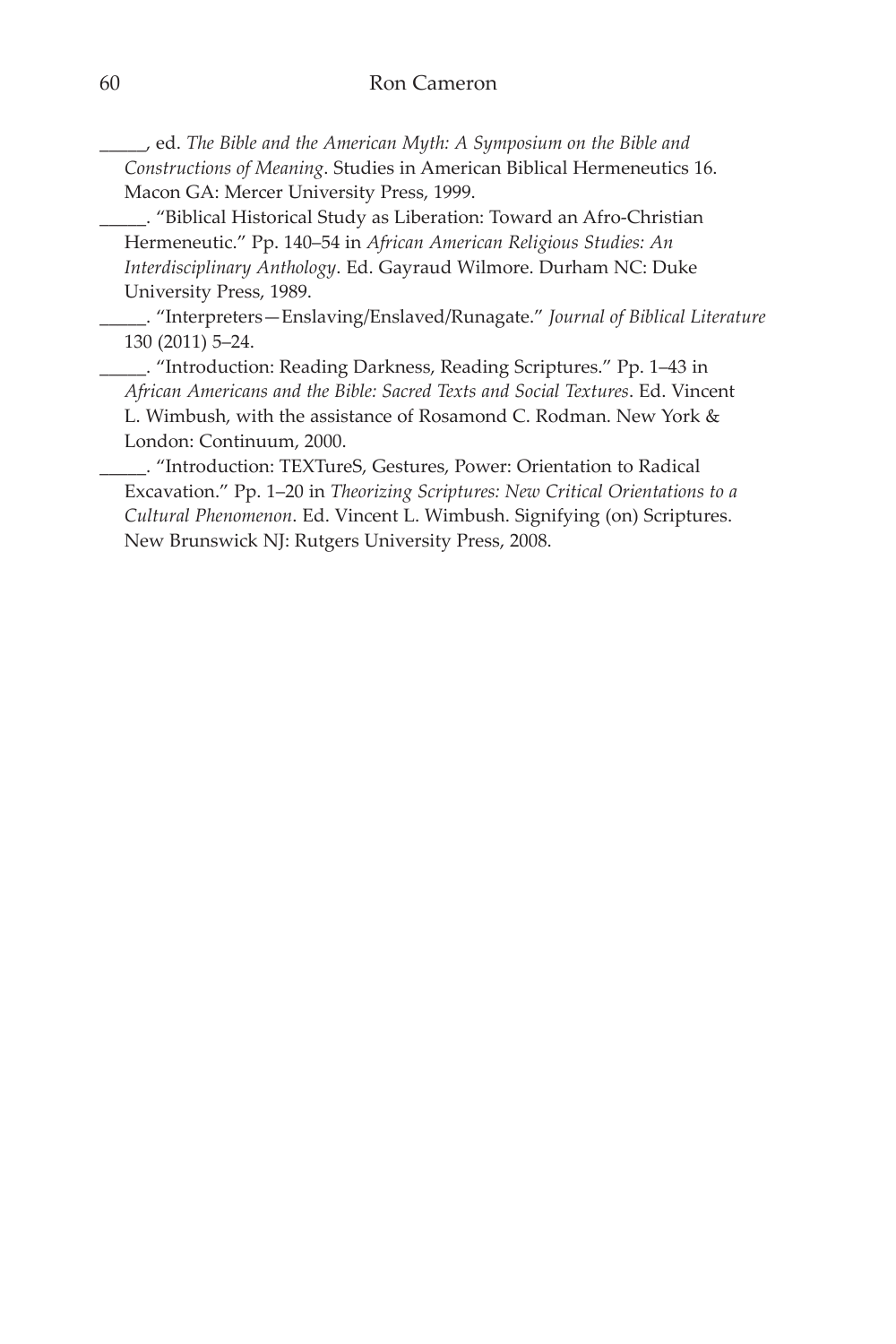## **Where We Go Next—Big Questions for the Big Picture**

## A Response to Burton Mack, and Reflections on the Future of the Christianity Seminar

## Maia Kotrosits

Burton Mack's place in the work of the Christianity Seminar is both massive and implicit. So many of his fundamental contributions are or have become our presumptions, not the least of which is an approach to NT and affiliated literature that reads those texts as responses to their messy and regularly disorienting social world, as responses to social ideals and the collapse of those ideals. In fact, some of the Christianity Seminar's most basic goals are indebted on some level to Mack: to rethink the first–third centuries without highly romantic notions of origins or the great acts of men; to focus our attention more creatively and critically on the relationship of "early Christian" literature to the social forces and cultural histories of the ancient Mediterranean; to make each element of what we call "early Christianity" historically explicable without recourse to theological exceptionalism.

On an even deeper level, the fact that we gather under the blustery presumption of re-thinking the entirety of the first–third centuries reveals us to be swept up in the promises of what we have been calling the "big picture" narrative of that period, a task which has been thoroughly defined—or re-defined—by Mack. (What the promises of the big picture seem to be, and whether we can deliver on them, is a question I will entertain further on.)

Given the ways in which we take Mack's influence on our goals and frameworks for granted, I thought this might be a good occasion for re-centering us. That is, I want to use the occasion not just to honor the efficacy and impact of Mack's work, nor even to heed the shadow Mack casts over us. Instead, I want to leverage Mack's repeated themes and his specific historical and ideological commitments to clarify what it is we think we might be doing here and what we anticipate the effects of our work to be. That is to say that I hope Mack's very distinct and unabashed perspective on the work of history—how to do it, why it matters—will nudge us into being just as distinct and unabashed about our historical modes and motivations.

In what follows, I will focus us on five defining aspects of Mack's work: (1) myth-making, demythologization, and the social; (2) relationships between texts and social phenomena; (3) culture collision, critique, and creativity in the

FORUM third series 7,1 spring 2018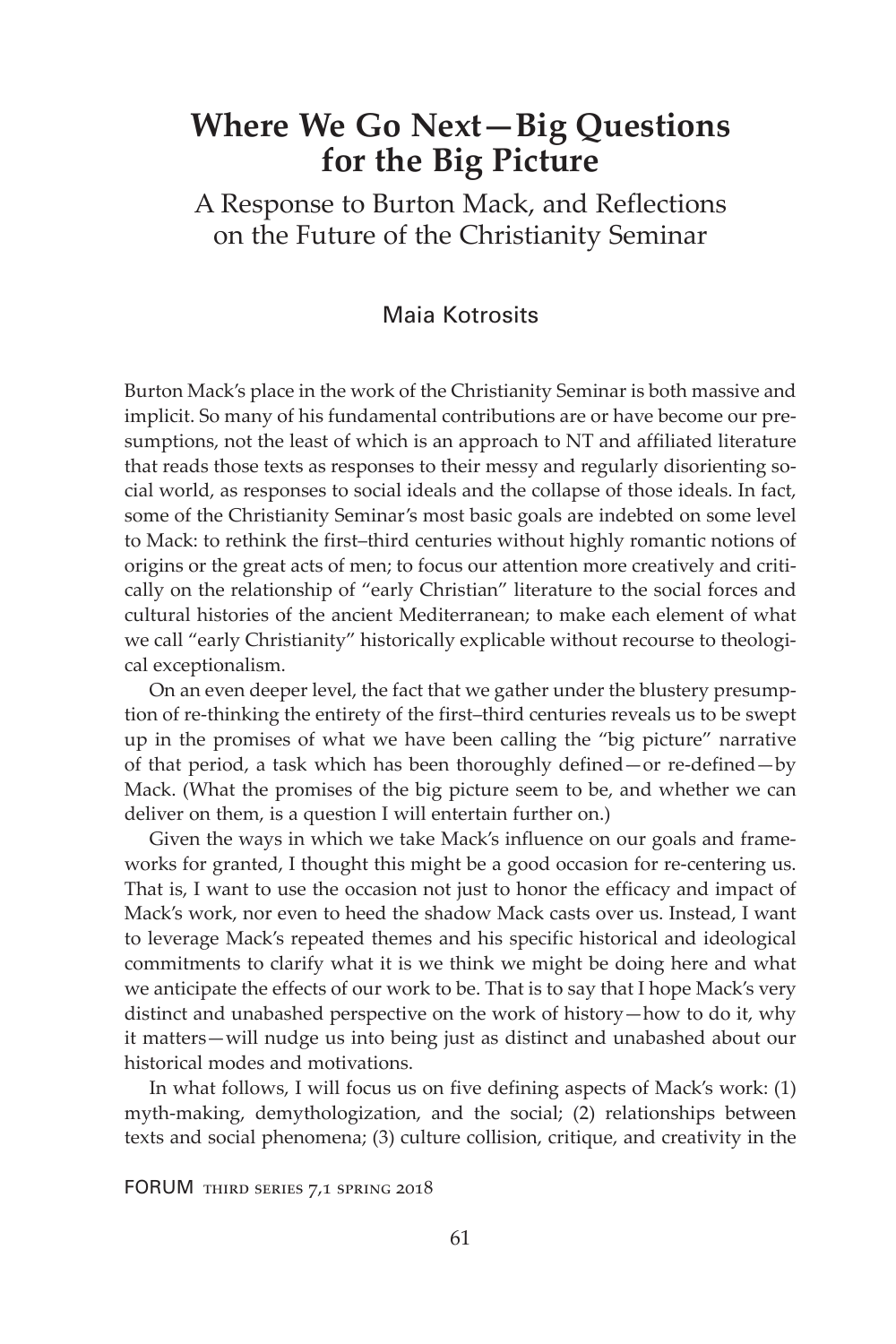mess; (4) the U.S. political landscape; and, (5) sweeping conceptualities and provocative gestures.

#### **Myth-making, Demythologization, and the Social**

The term "myth" and the social production and circulation of mythologies are perhaps the most defining characteristics of Mack's work. In his *Myth of Innocence,* he suggests that the Gospel of Mark provides a myth of origins for Christianity, one founded (defensively) on a sense of singular irreproachability and innocence.1 Paul constructs/builds upon a "Christ myth" as illustrated in the kerygma.<sup>2</sup> Ben Sira's hymn is a myth that lends divine intention to social structures.3 Biblical scholars and U.S. culture are not only captivated by the "myth of the Bible," but recapitulate Christian myth-making in myriad ways. $4$ The task of the historian then is demystification, offering a material context for such mythic imaginations, and doing so with a clear-eyed empiricism and fully secular set of investments.

The Seminar has not often engaged the language of myth-making explicitly, in part because many of us question the presumptions of unity and essence implied by Mack's models—"the Christian myth," "the myth of the Bible," or even a distinctive notion of Christian/Christianity at all. But we might observe that the primary object of our own demythologizing has been the "master story" of early Christianity as a distinct phenomenon with a single trajectory from Jesus through the apostles, on to orthodoxy and then Constantine. On the heels of the Acts seminar, which not only places Acts well into the second century but also reads it as a myth of origins unfortunately naturalized by NT scholarship, the Christianity Seminar has repeatedly sought ways to intervene in theological assumptions about Christian history that support exceptionalist or even simply teleological historical narratives. Two of our primary historical myths have been martyrdom and Gnosticism, for example, which are at heart narratives of persecution/righteousness and orthodoxy/coherence respectively.

Despite the fact that "empirical" historical data has been repeatedly "instrumentalized" to extend the "Christian myth,"<sup>5</sup> Mack still holds that there is a difference between history and myth, and he sees his work as fully part of the former. But I would like to call attention to the fact that any project of demythologization with Bultmann in its direct lineage will need to reckon with the ways that demystifying project was still a thoroughly theological one, one

1. Mack *A Myth of Innocence.*

 <sup>2.</sup> Mack, *Who Wrote the New* Testament, chapters 3 and 4. Mack, "Re-reading the Christ Myth: Paul's Gospel and the Christ Cult Question," in *Redescribing Paul and the Corinthians*.

 <sup>3.</sup> Mack, *Wisdom and the Hebrew Epic.*

 <sup>4.</sup> See *A Myth of Innocence*, Introduction and Conclusion; Mack, *The Lost Gospel*; Mack, *The Christian Myth.*

 <sup>5.</sup> *A Myth of Innocence*, Introduction.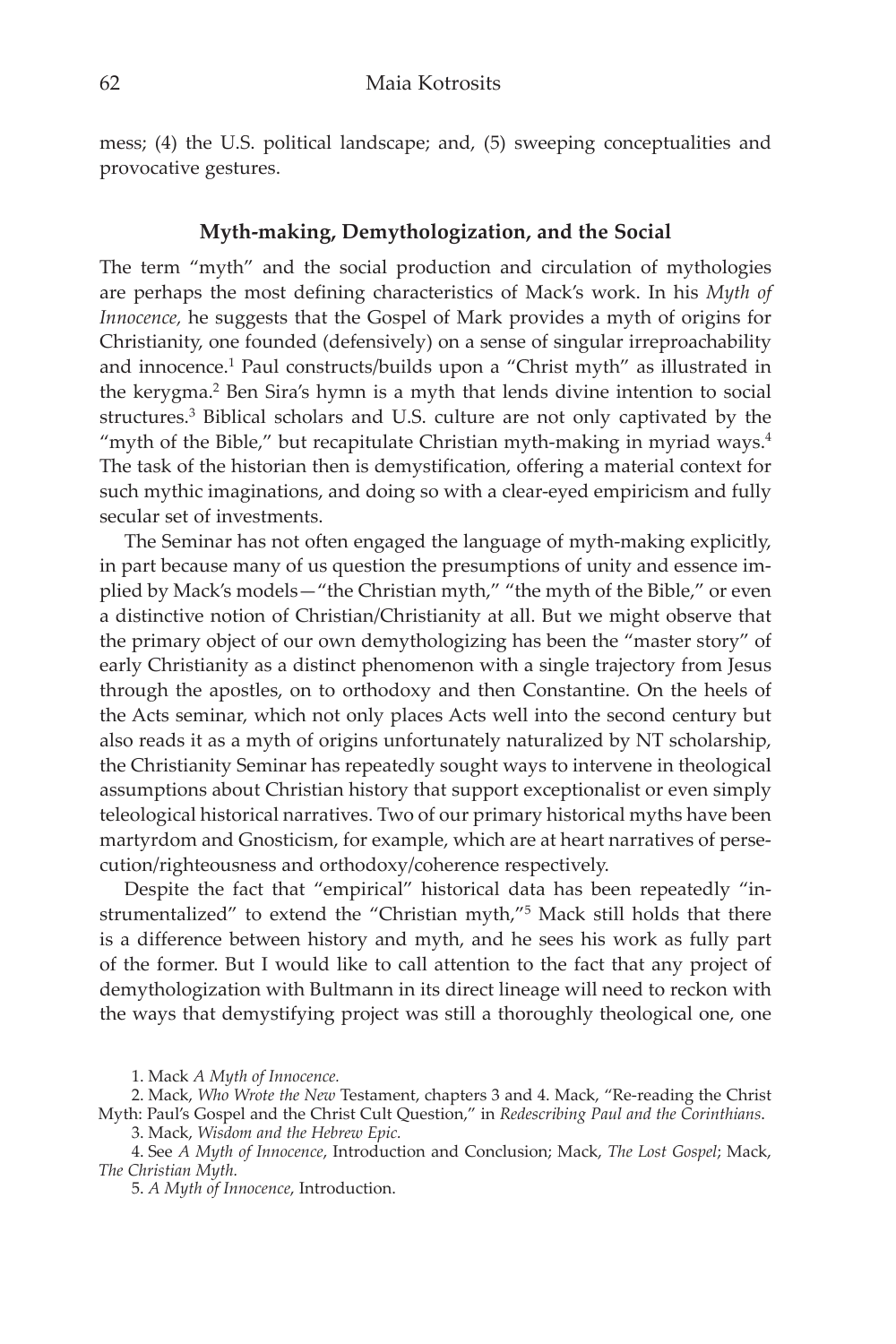which sought to translate NT discourses and symbols into immanently meaningful ones for people of a different age.6 So, to what extent do we still see ourselves as part of the imperative toward a secularized history, and how does that intersect with the work of those of us in the Seminar that seek a (deconstructed, modest) set of theological possibilities? I use "theological" here not necessarily to indicate waxing on the existence of a god, but rather to indicate a set of tools or results that actively engage making sense of the present, whether that sensemaking makes recourse to a god or not. God regularly acts as a stand-in for all kinds of narrative impulses around history and questions of meaning anyway. God's main function, I would dare to say, has been as a narrative device: giving significance, telos, and coherence to the vast and variegated space, the chaos, of experience.

Considering god's narrative functions and the implicit theological impulses of even histories that use secular/empirical methodologies and tools might push us to ask some questions about the past and future of Westar itself. Should we understand Westar's legacy within biblical scholarship as a secularized one, and if so, to what extent do we need to be loyal to that legacy? Again, and just to put all my cards on the table, as so much recent scholarship on the invention of the secular has shown<sup>7</sup> and as Mack's own work has demonstrated, the secular has consistently been the language in which not just cultural but theological and/or existential assumptions naturalize themselves anyway. Mack's "Christian myth," for all the Christian fantasies of coherence, inventiveness, and distinctness it extends, is a prime example of the ways that attempting to divest ourselves from theological narratives does not mean we are not also used by them. History itself is myth-making, and so how might we *scrutinize as well as constructively engage* the inevitability of our mythological enterprise? In this we might also ask to what extent the parallel processes of the God Seminar and the Christianity Seminar might speak to each other, even while respecting their separate modes of expression and horizons of possibility.

I want to push us to find ways to honor the tools and methods of the discipline, and perhaps even increase the rigor of our investment in them, without any kind of deep faith in empirical disinterestedness or bowing to the presumption of secularism. That is, if history is myth-making, the goal is not necessarily to reconstruct the most impartial picture of the ancient world, but rather to make one that helps us name this moment most precisely and effectively and not insignificantly—to relativize ourselves most thoroughly. That is, we have to resist the urge to collapse the present and the past, even while they cannot be reliably differentiated. Thus historical "relativization" does not simply mean increasing the rigor of our investment in the tools of the discipline, but doing

<sup>6.</sup> See, e.g., Bultmann, "Neues Testament und Mythologie. Das Problem der Entmythologisierung der neutestamentlichen Verkündigung (1941)."

<sup>7.</sup> See especially Asad, *Formations of the Secular*, and Pellegrini and Jakobsen, *Secularisms*.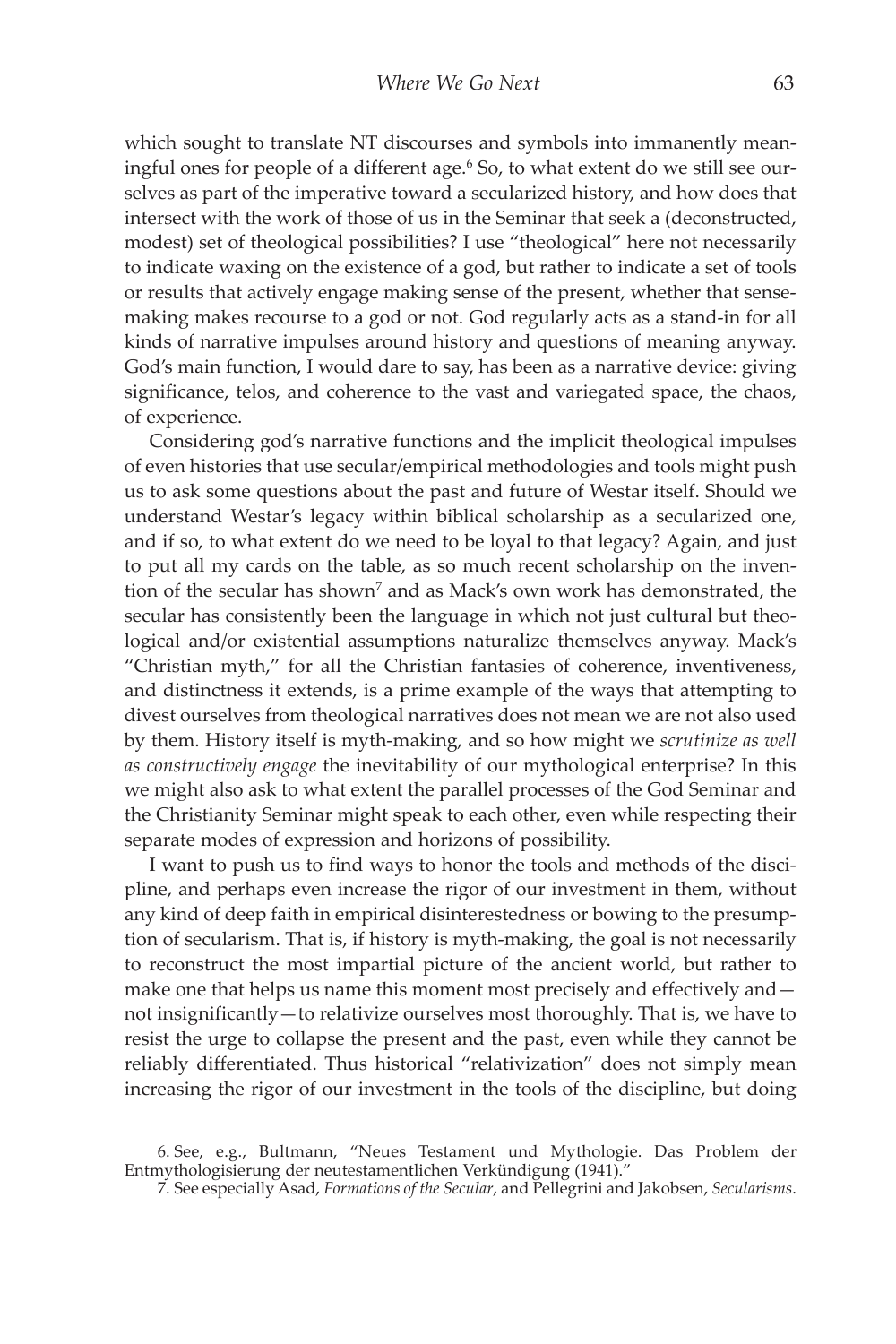so in order to be in almost devastatingly close touch with our desires for what we want, and cannot have, out of history.

#### **Relationships between Texts and Social Phenomena**

Mack's recasting of "early Christian" literature as fully explicable in social terms is packaged in schemas in which texts are associated with distinct groups with contrasting ideals and responses to basically the same broader social factors in the ancient Mediterranean. For Mack then, this literature presents us with a picture of a "diverse" Christian constituency, and each individual text gives us a portrait of a community with distinct, often incongruous positions and sociotheological takes on the same set of Judean and Hellenistic traditions. Mack also continually highlights the social creativity or innovation of texts, even if that innovation had ominous implications. He often uses the words "genius," "inventive," or "novel," when describing ancient Christian notions or practices. These texts represent collective social experiments, collective rationalizations for social practices, and/or an articulation of social ideals.

The implication is that while the landscape of "early Christian" literature is full of variety, texts often come to represent coherent sets of communities with shared positions—a collective caught in a miniature *Zeitgeist*. 8 We might ask to what extent this has been our default assumption. But more than that, we might engage the question of on what planes we are seeking/expecting similarity and difference. One question I have been preoccupied with is how do we capture the rich textural difference between texts without assuming deep ideological differentiation is what is at stake in those differences? While I do not think we should be naïve about competition between groups or figures, treating them as positions is already inherently an orthodoxy/heresy model.<sup>9</sup> This model is limited by being a time specific development (and not a universal one at that), but I would caution us from taking that model at face value even when it does operate. How does the rhetoric of groups or figures at odds with each other cover over—or even assume—close, collaborative/elaborative, overlapping relationships between texts or people? Do differences need to presume friction (and negative friction at that)? To paraphrase something Karen King has said, what differences make a difference—and to whom? Importantly, how can we characterize close, overlapping, and elaborative relationships between texts and/or figures *without defaulting back into a picture of a unitary or coherent single phenomenon*? I propose that this will require us not just to break down our categories, but to pay attention to textual and social affiliations that do not fit our

 <sup>8.</sup> See Stanley Stowers' critique of this assumption in "Kinds of Myth, Meals, and Power: Paul's Gospel and the Christ Cult Question," in *Redescribing Paul and the Corinthians.* 

 <sup>9.</sup> As Stowers suggests, albeit with respect to the over-reading of "internal" community differences between Paul and the Corinthians. Stowers, "Kinds of Myth," 107.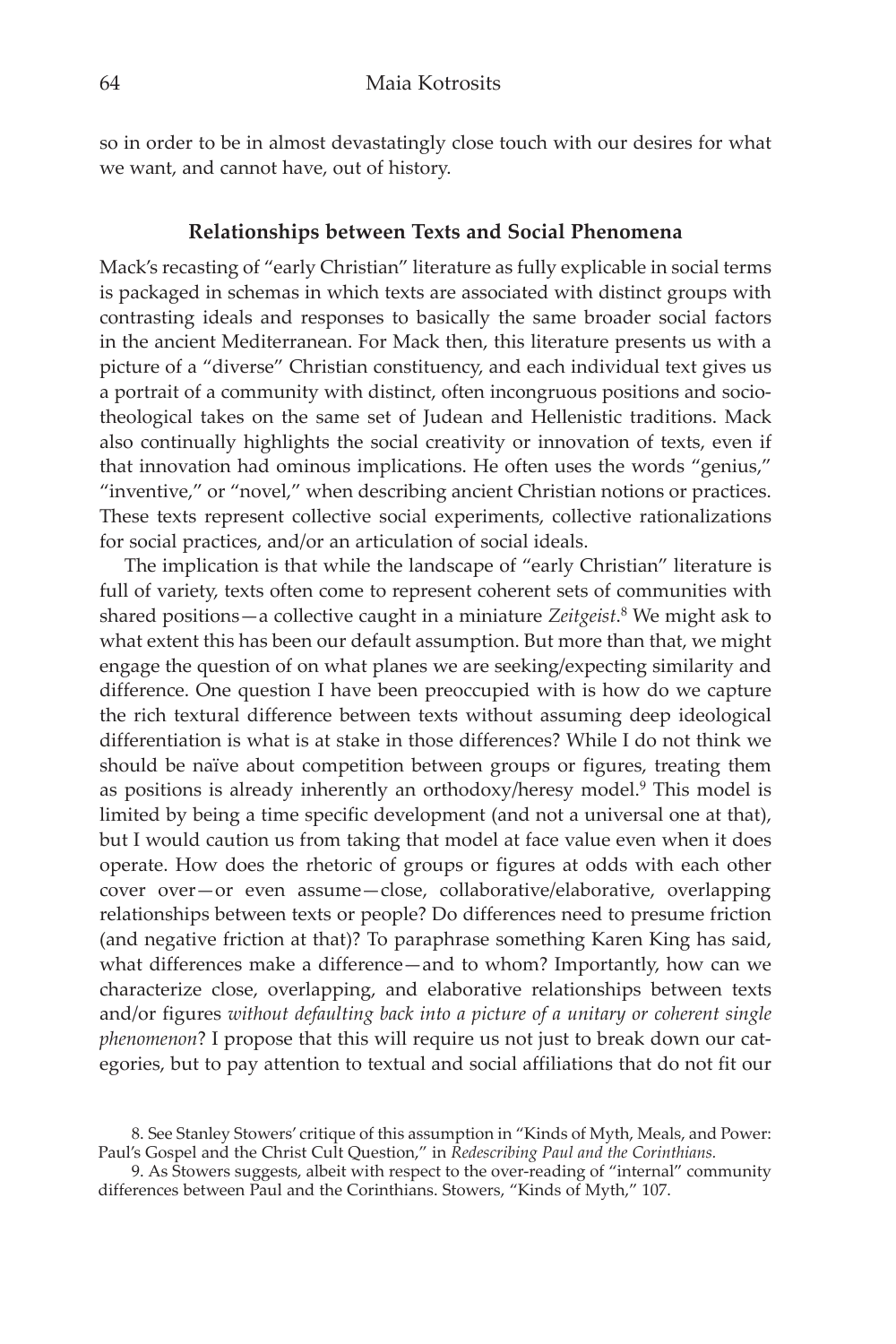stereotypical categorizations, to see those affiliations as standard practices and yet not indicative of some sort of essential or elemental affinity.

#### **Culture Collision, Critique, and Creativity in the Mess**

One of the aspects of Mack's work that I find not only most fruitful but, frankly, most poignant, is the picture he paints of ancient people in the crosshairs of various cultural forces, brokering between fragments of histories and traditions they call their own and doing so in surprising ways in the motley mix of the Mediterranean.<sup>10</sup> What if we gave this sensibility more due?

While Mack generally considers the advent of the Roman empire as a clunky development with mainly structural (and not quite formative) implications, I do think that a sophisticated understanding of politics, agency, and constraint emerges between the lines, and we might take some cues from it. While the ancient Mediterranean may or may not have been qualitatively more confusing or fragmented or messy than any other historical moment, the very attention to the ways people are enamored with ideals and haunted by the failure of those ideals—the ways they are driven by a need to make sense of the forces coursing through them, forces for which the people themselves are ultimately only minor or incidental subjects—is for me one of the most finely-gauged, and experientially true, implications of Mack's "big picture."

Mack's ancient people have bombastic fantasies, deep disappointments, ridiculous expectations, and invigorating encounters. They thus cut through those persistent (and ultimately unhelpful) binaries of assimilation and resistance to which so much of the discipline is currently attached. Assimilation and resistance are not only nonsensical as oppositions but represent worry and fantasy more than material practices and lived experience. Pure resistance is a romance, and assimilation of dominant cultural elements (admitted or not) is simply a fact, and one that does not preclude critique or disillusionment. The whole breadth of postcolonial literature, even at its most sanguine, treats subjectivity and agency as deeply ironic—sovereignty only occurs with recognition, agency is forever tied into dominant frameworks.11 We might occasionally be befuddled by the contradictory social or political signals emanating from a text, but that has more to do with the general impossibility of ever fully distinguishing between the powers one might support and those one might oppose (to paraphrase Judith Butler). We need simply to ask different questions about power and its implications. Mack's emphasis on creative cultural productions accommodates ambivalence and volatile political potentialities, but focuses

<sup>10.</sup> See especially his first vivid chapter of *Who Wrote the New Testament?*

<sup>11.</sup> Bhabha, *The Location of Culture*; Hall, "Who Needs Identity?" or Mannur and Braziel, eds., "Cultural Identity and Diaspora," in *Theorizing Diaspora*; Hall, "Gramsci's Relevance for the Study of Race and Ethnicity"; Spivak, *A Critique of Postcolonial Reason.*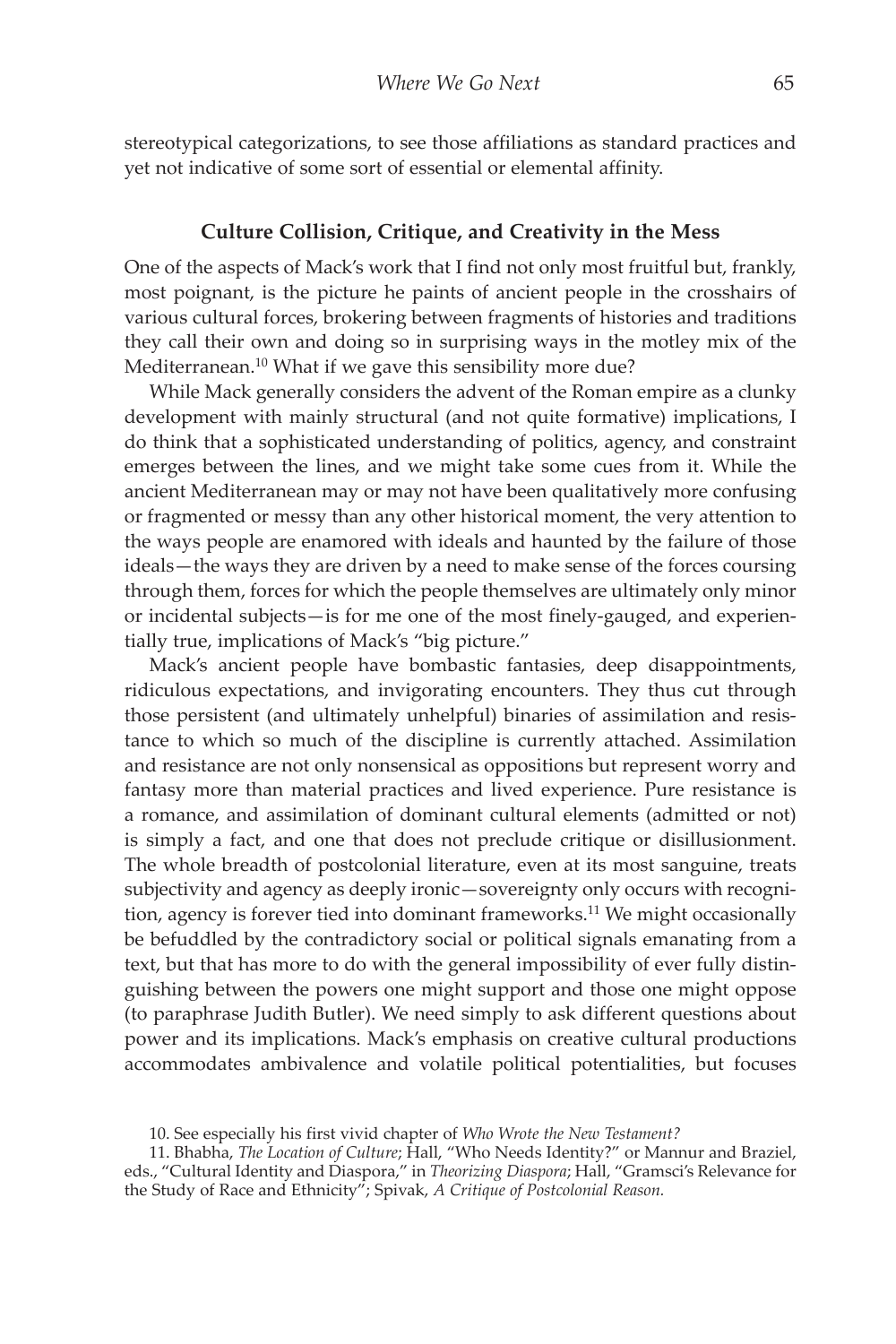more on how ancient people are trying to live caught between pressures, how they are trying to live in their world—and, perhaps surprisingly, how they feel about it.

While we do not need to (and should not) straightforwardly assume Mack's model of Hellenism and Judean traditions as separable and antagonistic elements more/less simply housed under a Roman umbrella, we might ask whether recent biblical scholarship has (or we have) been so fixated on the question of Roman imperial domination that we do not attend enough to the older slivers of histories or traditions that strangely persist or travel through time, ones that take on complex new lives and get integrated, sometimes awkwardly, into later cultural moments. It might be that we need a more diachronic approach (to resuscitate that old language) to the first–third centuries themselves. Indeed, thinking of any given historical "moment" as composed of many other concurrent moments, as containing ghosts and shells and footprints of pasts, might help us be a little less generalizing about the extent to which Rome is the implicit target or even most significant determinant for a given text or set of social ideals. But again, how might we do this without collapsing into the naivety of some former NT scholarship in which Rome figures as benign presence at most? To pull all of these considerations together: how do we incorporate the empire-critical and postcolonial insights of the last decades of biblical scholarship into a wider set of critical and historical considerations so as to do justice not only to the complexity of lives under empire or colonialism, but also to the thick and multi-textured topography of the first–third centuries?

#### **The U.S. Political Landscape**

We must observe that by now Mack has turned his attention away from ancient historical description and towards the legacies of Christianity in U.S. politics and culture. In his paper for this session, he ups the ante for us and proposes that the primary and explicit intervention of biblical scholarship should be to "come to speech about the Bible as the myth that underlies Western culture, the culture that is now in trouble. Biblical scholarship should be able to extract and analyze the Bible's epic mythology for description as a social logic."

Mack is right to notice "Western culture," or more specifically American culture, is in trouble. And I share his sense of urgency and desire to shape public discourse. We are of course a scholarly institution for the public, and one in the U.S., and I have suggested above that we take making sense of the present in substantive and rigorous ways as central to our work. That includes being conscious again and again about the ways capitalism, modern histories of land usurpation and enslavement, police violence and the disciplinary state, sexual violence and rape culture, among other things, might offer us analogues or otherwise inform our work. But do we, should we, think of ourselves on a mission to save? Would not a failure of Western culture, according to Mack's logic, be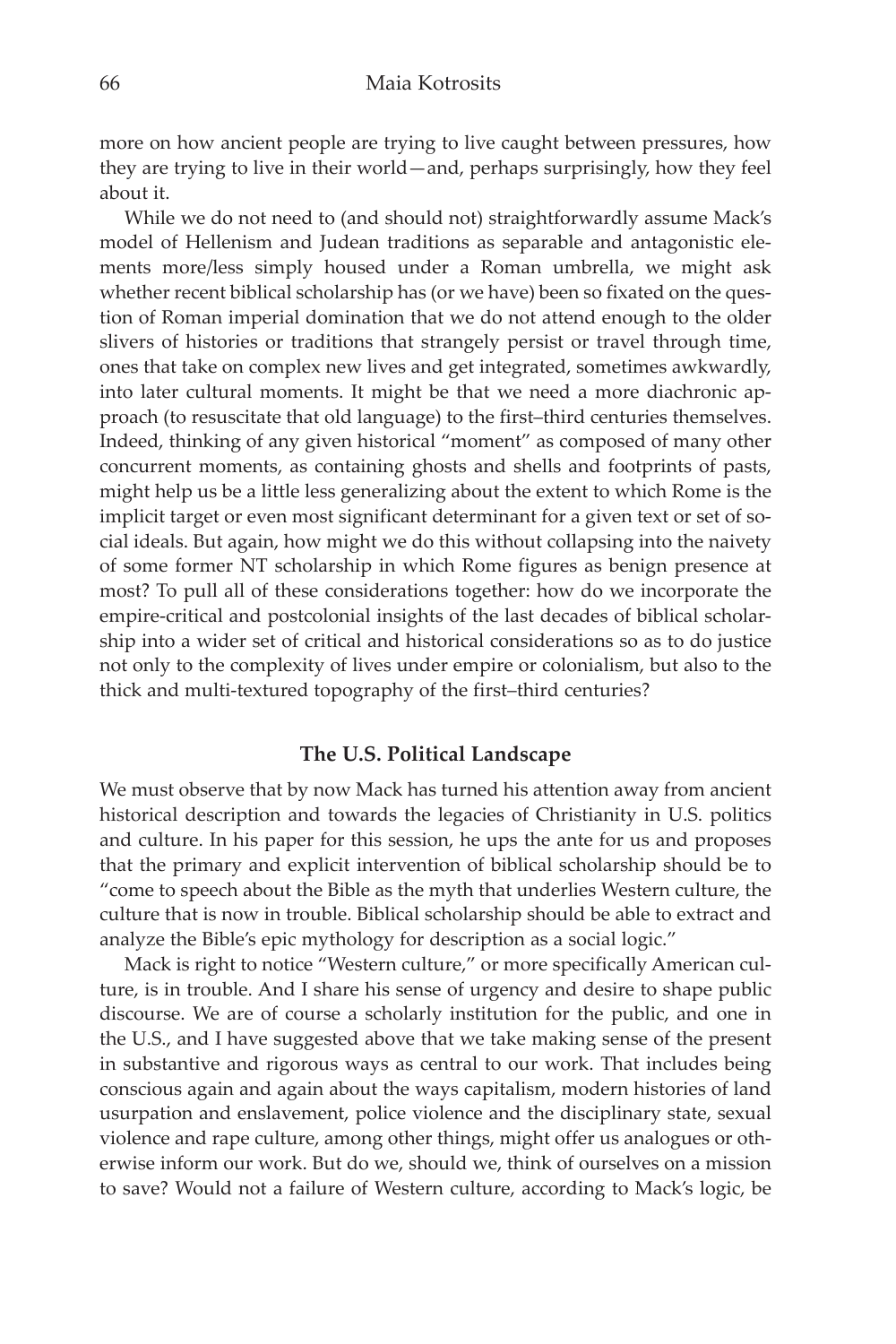the rightful failure of the Christian or biblical myth? Evangelizing implications of this notion to save aside, I want to say that however explicitly or implicitly we end up trying to intervene in U.S. cultural self-understanding, we take as our basic assumption that the U.S. and Western culture as we know it is going down, and probably not as quickly as we hope or fear. Given the place of the Bible and Christianity in U.S. nation-building, though, it would be ironic not only to try to save the U.S. from the mess it has created, but to make a history of Christianity, however deconstructed or *avant garde*, as part of the redress. In other words, let us not take ourselves to be heroes.

I would also like to suggest that, even as we critique biblical discourses and biblical culture as problematic and as instruments of more than occasional destruction, a re-written history of the first–third centuries might be useful for getting perspective—for taking stock of the moment in all its fullness and destruction. It could possibly help diagnose what is wrong and what to do about it, but I suspect we already know a lot of the things that are wrong and already have a lot of ideas about what to do about it. Perhaps the portraits or stories we produce, in their very historical specificity, might instead be ground for considering how people live when they are, for example, expecting things to end, or for considering how people gauge their own significance when things around them keep falling apart, or for considering how people manage to cultivate connection, pleasure, and joy even when they know things have gone terribly awry. I think you probably get my drift.

#### **Sweeping Conceptualities and Provocative Gestures**

Finally, I want to address the bigness of Mack's big picture—a bigness that materializes in its temporal sweep, the ostentatiousness of its tone, and the sheer amount of intellectual labor poured into it. In the paper for this seminar, Mack proposes that scholars of the Bible and early Christianity are at a juncture in which we are endangered by our own lack of a sense of relevance, and the only redress is through getting outside of the usual scholarly comfort zones:

Discourse at the public level is, of course, quite different from talking to ourselves inside the boundaries of an academic club. But since the guild is in the process of losing its traditional audiences in the churches and academies, anyway, its attempts at finding a responsible and reasonable role for its investments and labor is not much different than all of the other social interests and traditional intellectual projects that now find themselves at the limits of their orders wondering what to do next. So why not put our learning out there in the intellectual marketplace where social unrest and cultural criticism are now providing the topics for public discourse? We might have to learn a few new rhetorical ruses to get the attention of intellectuals in other fields.<sup>12</sup>

12. Mack, "The Quest for Christian Origins," xxx (see in this issue of the *Forum*).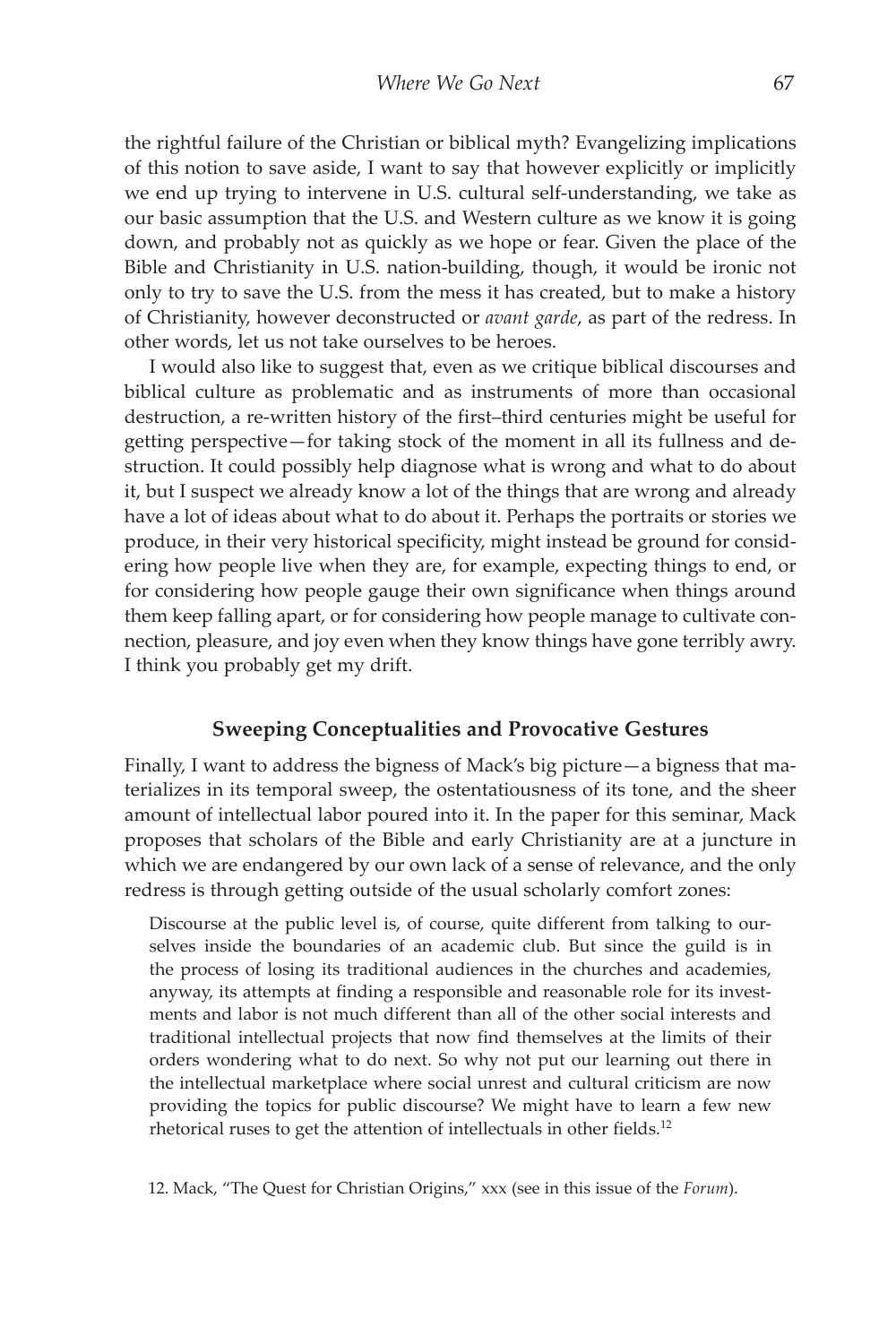#### 68 Maia Kotrosits

Sweeping conceptualities and provocative gestures are native to the institute that housed the Jesus Seminar—a group whose work managed to catch wide public and scholarly attention and whose work still manages to live on in public and scholarly consciousness with some ambivalence, perhaps even over-determining to some extent this Seminar's work. In fact, in the cases of both Mack and the work of the Jesus Seminar, those sweeping conceptualities and provocative gestures have indelibly altered the landscape of thought regarding "early Christianity," have made an almost unprecedented number of historical and historiographical contributions. But one might also note that the biggest, most provocative gestures—the red-lettered voice of the historical Jesus, the diagnosis of a "Christian myth"—have also drawn the most critique, and not simply because they upset people's delicate constitutions or break taboos (which they of course did). It is also that they are not quite right. They are indeed "ruses," coarse concepts and too-easy captures of complex historical and historiographical knots, ones that are dead-on diagnoses of *something* (collective dissatisfaction, desire for the real), but that something is not the truth of history, even though that is the currency in which both of these projects trade. And, importantly, both the historical Jesus project and the unveiling of the Christian myth at the heart of Western culture aim themselves at certain over-simple forms of piety. This is a huge part of their success and their power, but also a very specific framework in which to operate.

These are the risks of sweeping concepts and provocative gestures. These risks are not small, and we will have to decide how necessary they are—or at least when they are necessary. And as we entertain the question of how we address "the public" in our work, I would suggest that there is no such thing as "the public," there are only many kinds of publics, and we are going to have to decide *which* publics we want to engage, because if that choice remains implicit, our work will very likely follow a trajectory already carved out by marketresearch assumptions and Pew Research Center polls, limited paradigms for understanding collectives to say the least.

But I also want to underline Mack's provocation that we "get interdisciplinary," so to speak, in our own "big picture" and to be savvy about the intellectual marketplace. What will be our ruse? I am not sure we need to be a lot more specific than a "re-writing of the history of early Christianity," but that is because the writing of a history of "early Christianity" was always a ruse itself—a forceful, encapsulating rhetorical device that did not show itself to be one. Indeed, it is the excessive damage of this very sweeping conceptuality and provocative gesture—this myth—to which we are addressing ourselves now. I hope that chastens us a bit, not to prevent us from making sweeping conceptualities or provocative gestures at all, obviously, but to remind us that the stakes are high, that spectacular wrongness is inevitable, and that the mode in which we execute this larger project of ours on a public stage matters immensely. Perhaps, I hope most that it reminds us that the real value of the very big, very wrong picture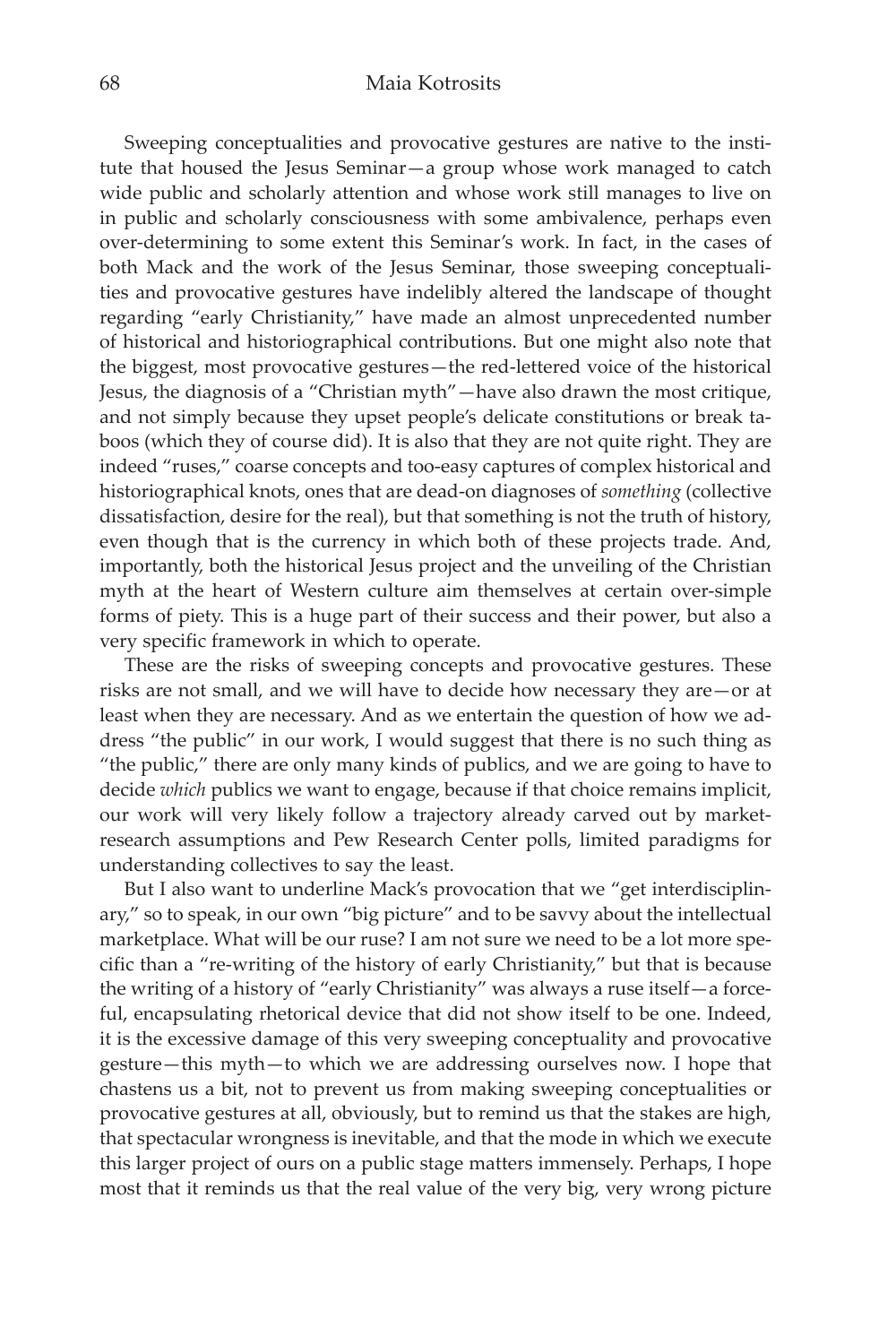lies elsewhere than in what it proclaims to be, and it will have to trade on something more than historical veracity.

### **Works Cited**

- Asad, Talal. *Formations of the Secular: Christianity, Islam, Modernity.* Stanford CA: Stanford University Press, 2003.
- Bhabha, Homi K. *The Location of Culture*. New York: Routledge, 1984.
- Bultmann, Rudolf. "Neues Testament und Mythologie. Das Problem der Entmythologisierung der neutestamentlichen Verkündigung (1941)." Pp. 15–48 in *Kerygma und Mythos*. Hamburg: Reich, 1960.
- Cameron, Ron, and Merrill P. Miller, eds. *Redescribing Paul and the Corinthians*. Atlanta: Society of Biblical Literature, 2011.
- Hall, Stuart. "Gramsci's Relevance for the Study of Race and Ethnicity." *Journal of Communication Inquiry* 10,5 (1986) 5–27.

\_\_\_\_\_. "Who Needs Identity?" Introduction in *Questions of Cultural Identity.* Ed. Stuart Hall and Paul du Gay. London: Sage, 1996.

Mack, Burton. *Wisdom and the Hebrew Epic: Ben Sira's Hymn in Praise of the Fathers*. Chicago: University of Chicago Press, 1985.

\_\_\_\_\_. *The Lost Gospel: the Book of Q and Christian Origins*. New York: HarperOne, 1994.

*\_\_\_\_\_*. *Who Wrote the New Testament: the Making of the Christian Myth*. New York: HarperSanFrancisco, 1995.

\_\_\_\_\_. *A Myth of Innocence: Mark and Christian Origins*. Minneapolis: Augsburg Fortress, 1998.

\_\_\_\_\_. *The Christian Myth: Origins, Logic, Legacy*. New York: Bloomsbury, 2003. Mannur, Anita, and Jana Evans Braziel, eds. *Theorizing Diaspora*. Malden MA: Blackwell, 2003.

Pellegrini, Ann, and Janet Jakobsen, eds. *Secularisms*. Durham NC: Duke University Press, 2008.

Spivak, Gayatri. *A Critique of Postcolonial Reason: Toward a History of the Vanishing Present.* Cambridge MA: Harvard University Press, 1999.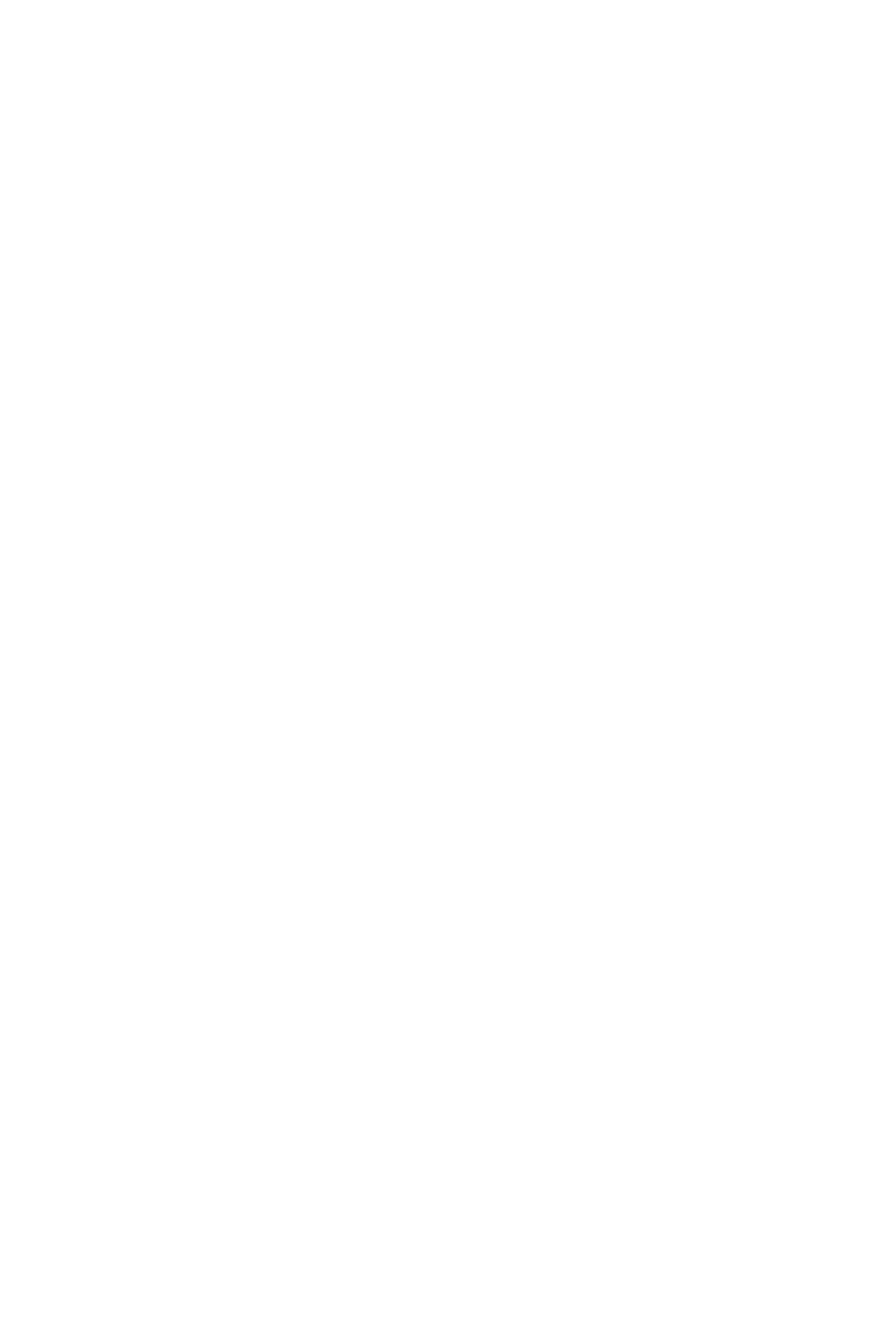# In the Beginning Was the House<sup>1</sup>

Part One: How Social and Identity Formation of Early Christian Groups Took Place

## Dennis E. Smith†

#### **Introduction**

If we are to attempt a thick description of first- and second-century Christ group social and identity formation, we must take seriously the importance of the context, that is, the physical space in which that formation took place. Indeed, before we can correctly analyze any text, concept, or theology we need to account for the physical space in which it was born and nurtured. Too often we interpret our data as if it existed only as a set of ideas or as if it was manifest in some version of "church" as we know it today. In fact, physical space is more often than not a determinative factor of meaning.

I propose that the physical space where early Christ groups were formed was the ancient house. The house is the primary, if not the only, named assembly space for Christ groups in the NT. The house was the determinative social environment for what they became. It was never viewed as a temporary meeting place until they could build a proper church, since church buildings did not yet exist, either physically or conceptually. The house was synonymous with their identity as Christ followers. They had fully adapted to and were fully embedded in the social environment of the house.

### **Archaeological Data**<sup>2</sup>

Interpreting the house as a social environment begins with the archaeological data. The spectacular remains of Roman period houses in Pompeii, Herculaneum, and Ephesus offer a rich collection of such data. Unfortunately, however, surveying this data is like viewing an episode of "Lifestyles of the Rich and Famous." The archaeological remains are dominated by houses of the elites. Wealthy houses dominate the archaeological data because mansions survive better than hovels. Early Christ groups, however, did not come from

FORUM third series 7,1 spring 2018

<sup>1.</sup> With apologies to Hal Taussig who wrote the seminal study *In the Beginning Was the Meal*.

<sup>2.</sup> This section of the paper is primarily based on arguments presented in "The House Church as Social Environment" and "Hospitality, the House Church, and Early Christian Identity."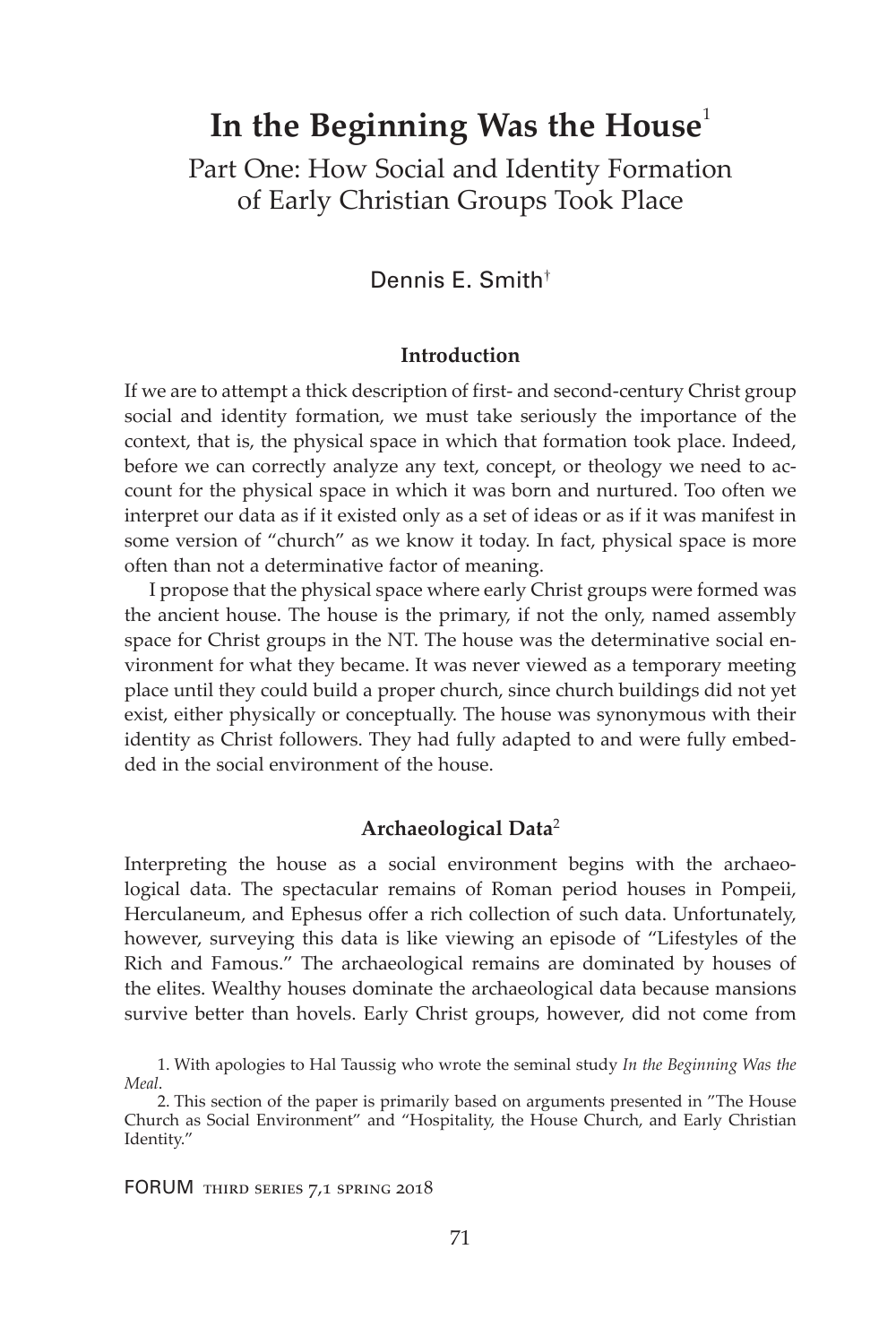the elite class (more on that below). The houses in which they would have met would have been dwellings at the lower end of the spectrum.

Nevertheless there were some characteristics shared in common in all ancient houses. The most important was that, regardless of the size of the house and the social level of the householder, when guests were entertained it was in a dining space where a small group (ca. nine to fifteen) could recline together and enjoy a formal meal.

#### **The Triclinium**

The classic Roman style dining room was the *triclinium*. The example below shows a *triclinium* design on a mosaic floor from a Roman villa (Figure 1). The design indicates where the couches were to be placed. The term "*triclinium*" refers to a three-couch arrangement, typically in a "Π" shape.3

In the classic *triclinium* design each couch was expected to hold at least three diners, with nine diners being the normal expected capacity (Figure 2). The diners reclined on their left elbows with their feet extended toward the wall at an oblique angle.



Figure 1



Figure 2

3. Dunbabin, *Roman Banquet*, 38–43.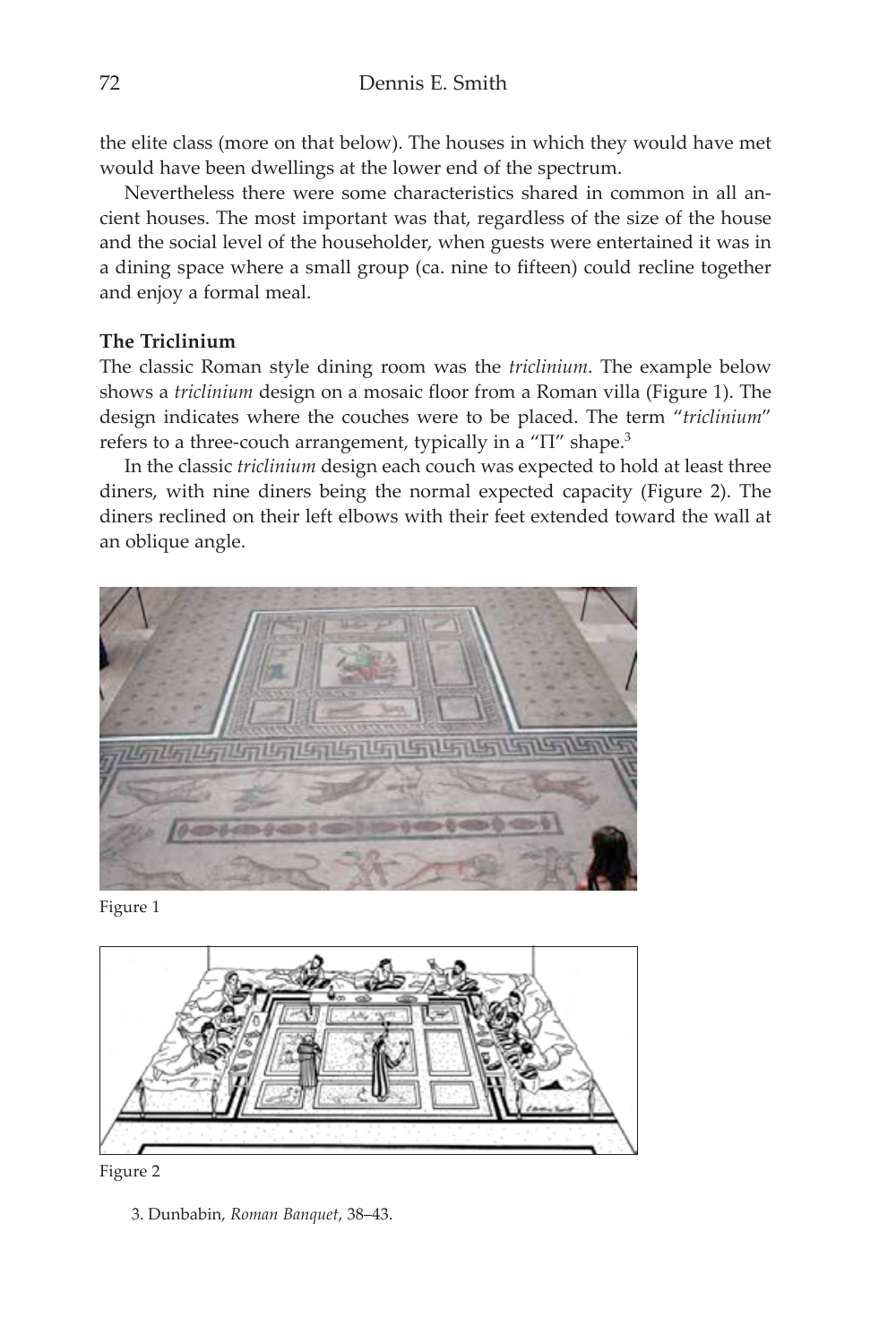

Figure 3

An example of this style of dining room *in situ* is found in a Roman house in Ephesus.4 This dining room is prominently located off of the courtyard and, in its later phase, included a mosaic floor that indicated the placement of the couches. Figure 3 shows the room populated with eight diners so as to provide the scale (keep in mind that diners in this room would have originally reclined on couches). The walls in the room are also decorated, a feature that is regularly found in dining rooms of the elite class in the Roman period.

Another way in which a *triclinium* might be designed was by building permanent couches for the diners in the form of masonry platforms on which cushioning would be placed for the recliners. An excellent example was found in Ostia in a "clubhouse" of the association of the builders. Here there were several dining rooms extending off of a central courtyard, some of which had permanent couch platforms. In the Figure 4 example, the sides of the *triclinium*



Figure 4

4. Krinzinger, *Hanghaus 2*, 492–95 (mosaic description by Veronika Scheibelreiter). The room measures 5.35 m west wall, 5.54 m east wall, 6.18 m south wall, and 6.31 m north wall (p. 405).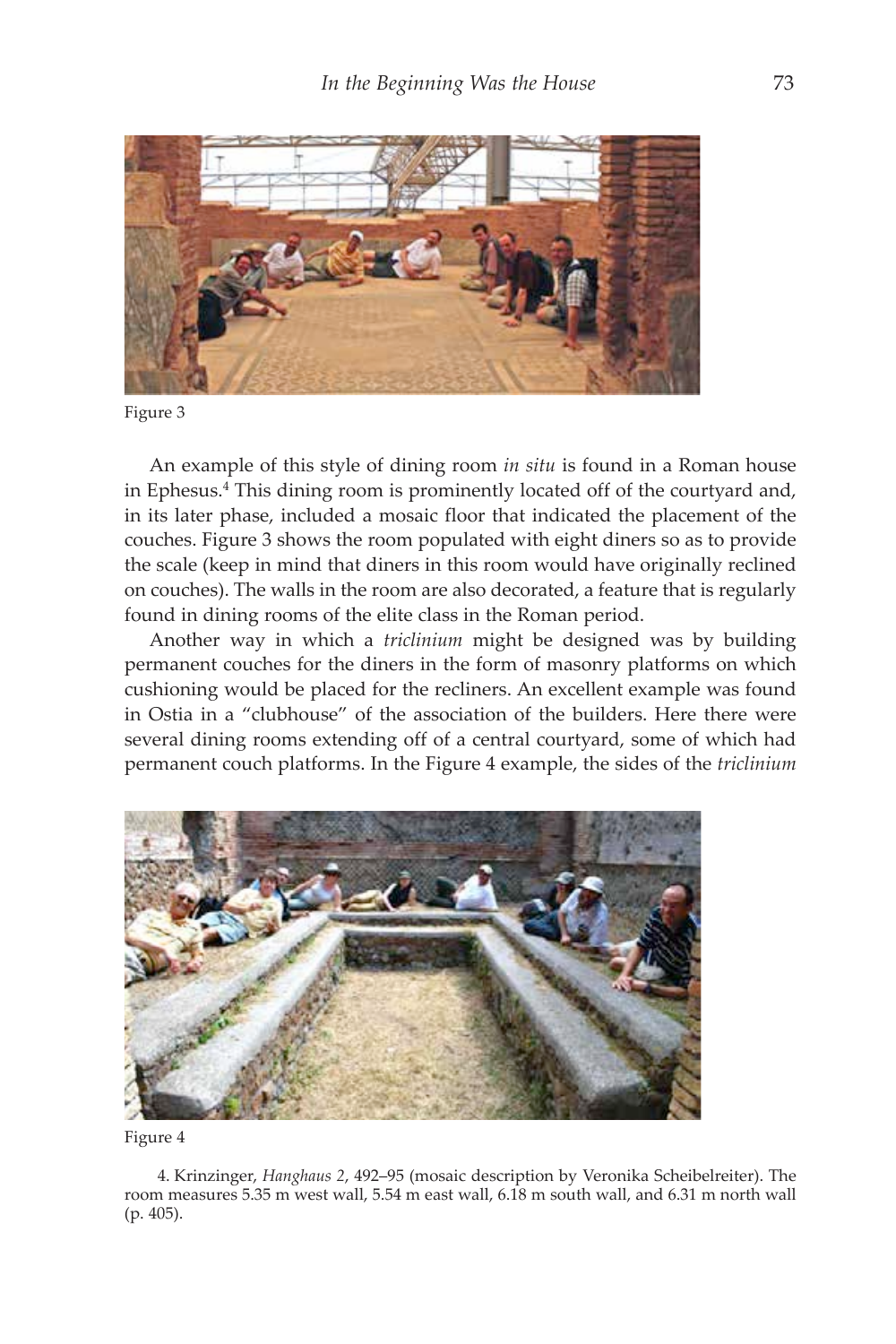were extended to make room for more diners than the classic nine. Dunbabin posits that the room could have accommodated twelve or more.<sup>5</sup>

The classic *triclinium* design tended to be the preferred style and size for dining in a variety of settings. An example is found at the imperial resort at Sperlonga, which dates from the time of Tiberius. Here guests of the emperor were provided with a spectacular statuary presentation of scenes from the *Odyssey* arranged at the entrance of a large cave. The guests would view the spectacle only nine at a time, however, from the position of an outdoor *triclinium* that faced the cave (Figure 5).

A variation of the *triclinium* was the "*biclinium*," in which the center couch was omitted. This example from Pompeii shows a *biclinium* constructed for garden dining (Figure 6).



Figure 5



Figure 6

5. Dunbabin, *Roman Banquet*, 97–98.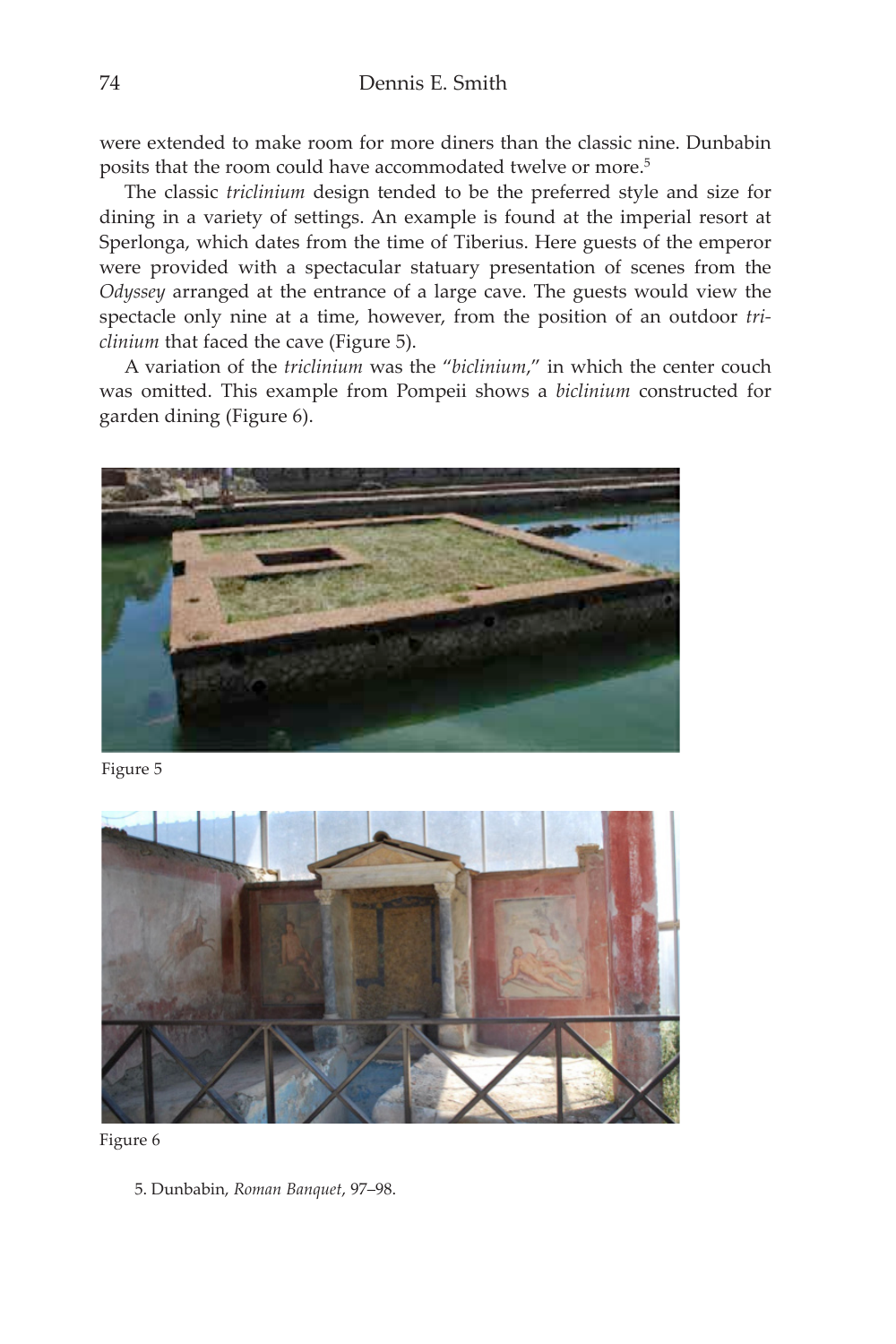

Figure 7

The *biclinium* was also the standard design for mithraea. An example is the Mithraeum of Felicissimus in Ostia (Figure 7). In the standard design of a mithraeum, the central position opposite the entrance and the focus of the hall, was occupied by the cult image of Mithras slaying the bull.

*Biclinia* were also commonly provided for funerary banquets at family tombs in Ostia, as illustrated in Figure 8.



Figure 8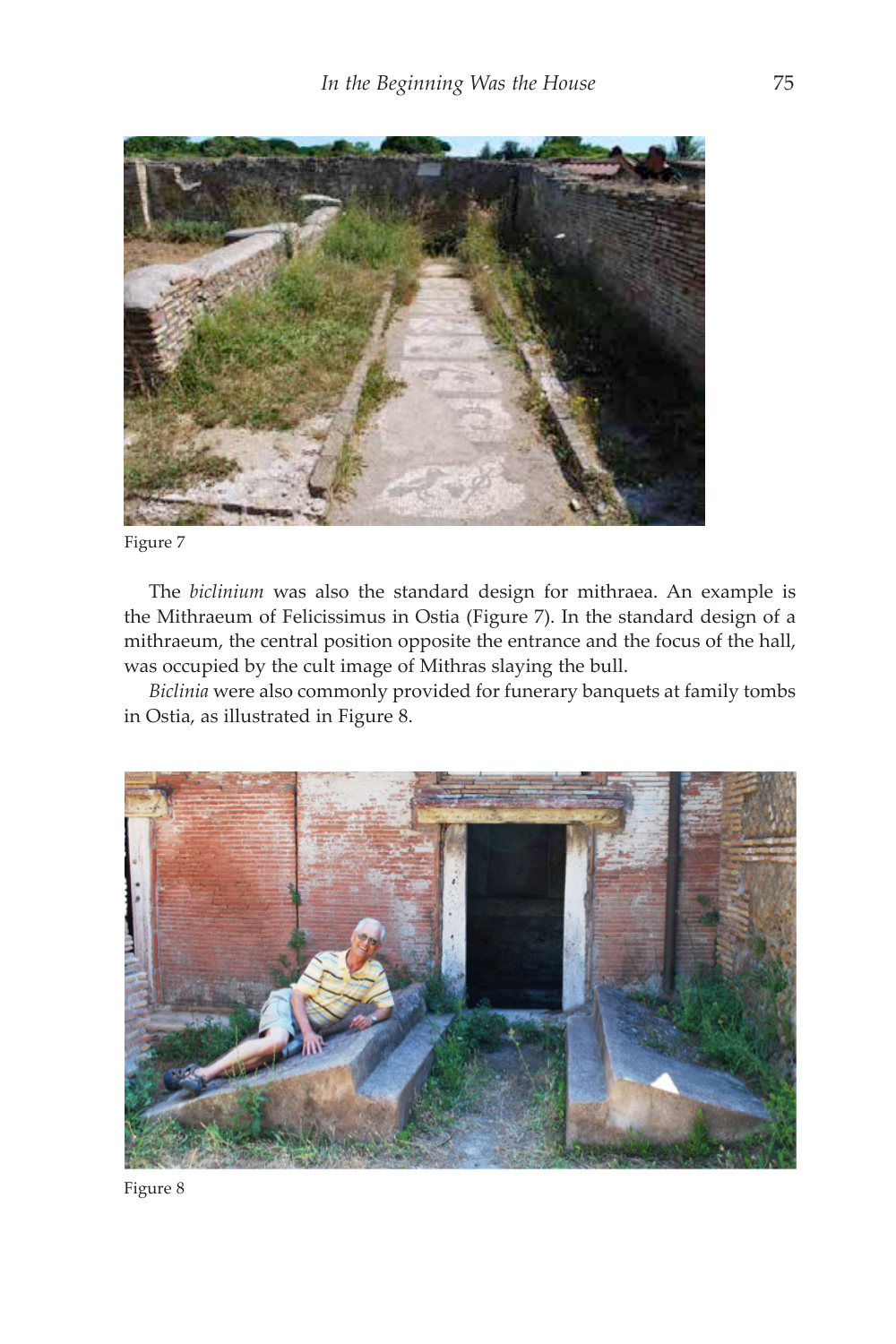# **The Stibadium**

Another style of couch design in the Roman period was the *stibadium*. By the fourth century CE, it had become the normative pattern for reclining banquets.<sup>6</sup> A third-century mosaic located on the dining room floor of a house from Sepphoris pictures a *stibadium* arrangment (Figure 9). Note that the image shows four reclining diners, although it appears there is room for more.7

The *stibadium* is the form of dining arrangement most commonly pictured in the Christian catacombs in Rome. The fresco from the catacomb of Priscilla (Figure 10) shows seven reclining diners. The table contains a chalice, a plate of



Figure 9



Figure 10

6. Dunbabin, *Roman Banquet*, 6, 169–74.

7. Dunbabin, *Roman Banquet*, 166, plate XII; 169–74.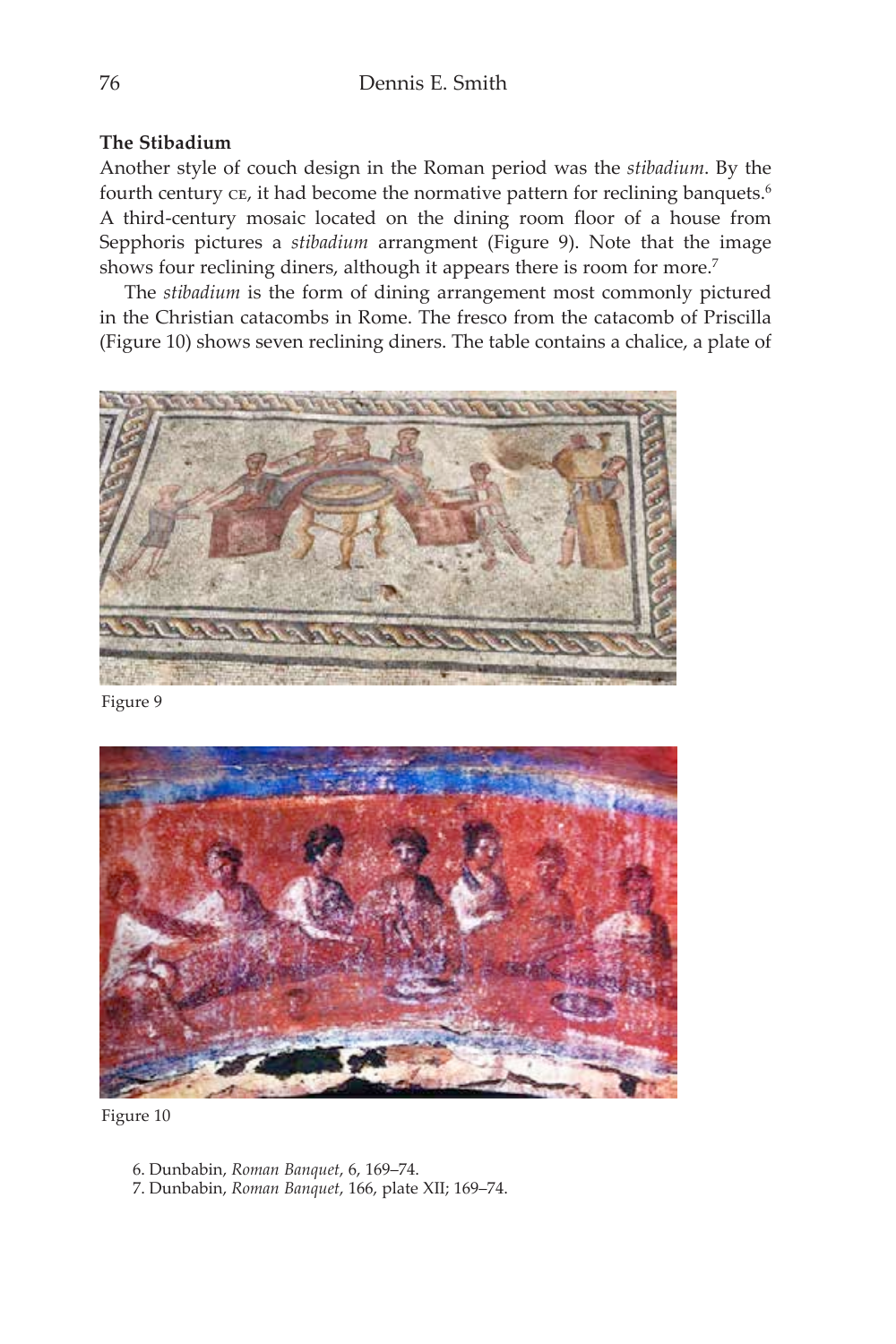

Figure 11

fish, and baskets of bread. It pictures what may be a funerary banquet with possible echoes of NT references, especially John 21:9–14, a meal of fish and bread prepared by the risen Lord and served to seven of the disciples (21:2).

A simple form of *stibadium* arrangement is illustrated in a wall painting from an Augustan period (first century bce) columbarium burial chamber in Rome (Figure 11). It appears to be made up of a set of cushions arranged on the floor. This style could easily be set up in the modest housing characteristic of Christ group gatherings. It is a style that required no furniture and could be set up in any space that could be adapted for dining.

# **The Emergence of Church Buildings**

When did church buildings begin to appear? The first standardized Christian church buildings took the form of the basilica, which began to appear in the late third to early fourth centuries ce. Basilicas functioned in Roman architecture as centers of governmental administration and expressions of imperial power. Michael White has traced the development from the house gathering to the basilica. He rejects earlier studies that posit a single line of development from house to basilica. Rather he argues that the Christian basilica was an adaptation of the imperial basilica and represented the phase in which Christianity moved from a private cult to a state religion. He emphasizes that the house church within a private dwelling and centering on the dining room was the norm for most Christ groups for the first three centuries of Christian origins. That is to say, there was no specifically "Christian" architecture during this period.<sup>8</sup>

Concurrent with the emergence of church buildings were changes in the central liturgy. That is to say, the change from a dining room setting to an assembly hall setting tended to take place concurrent with the change from a full meal to

<sup>8.</sup> White, *Building God's House,* 11–25.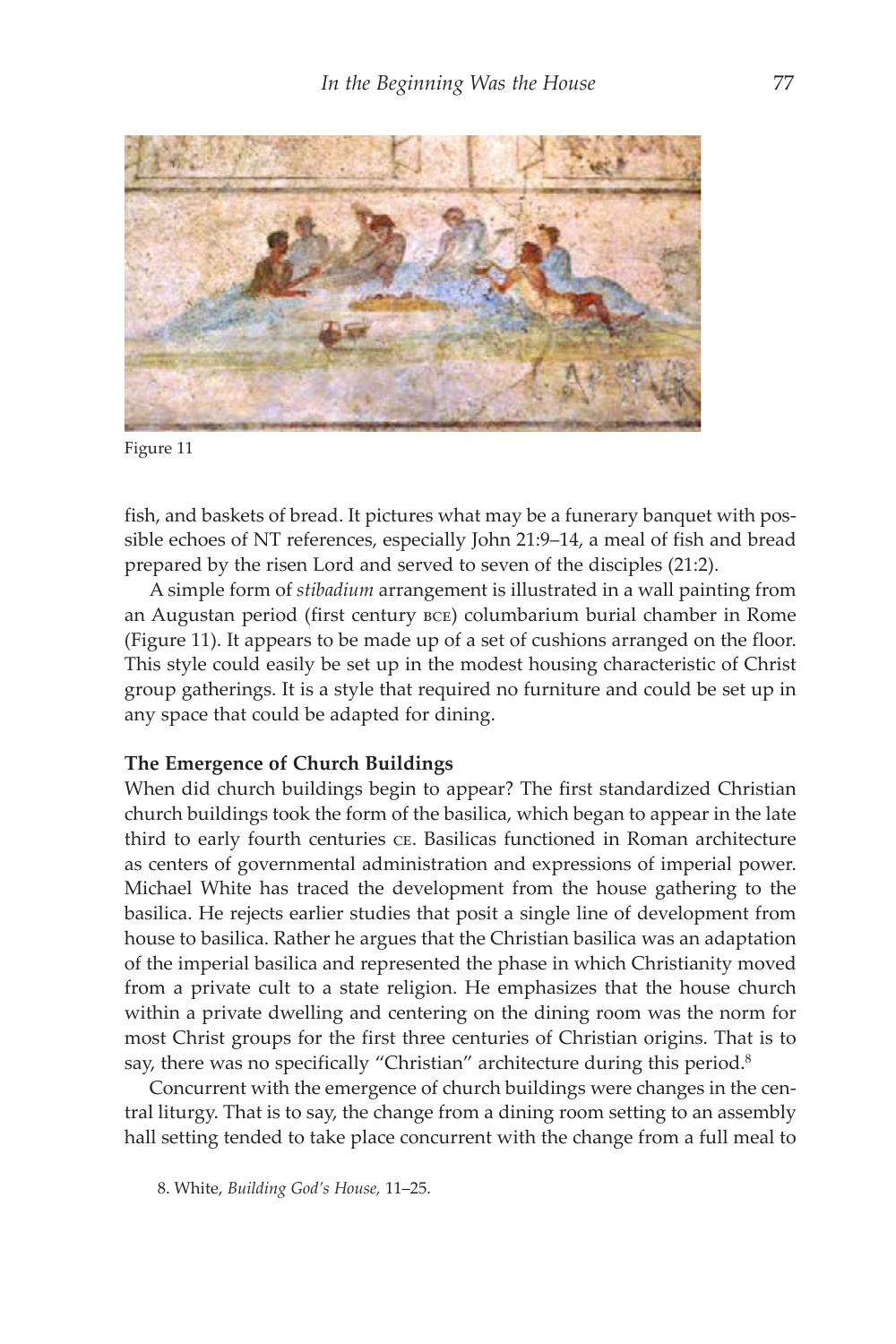a token meal, namely the Eucharist, in which only a symbolic portion of bread and wine would be ingested.<sup>9</sup>

# **The Banquet**

Formal meals in the ancient Mediterranean world were reclining banquets that followed a ritual order as defined in the culture. The focus was on the sharing of food, wine, and conversation in such a form that social bonding or community formation took place. Plutarch called it the "friend-making character of the dining table."10 Within the banquet community, social equality among the diners was assumed, but in practice it was often in tension with an emphasis on honoring the status stratification of the diners.11 Those who bonded at the dinner table also took on an ethical responsibility toward the group as a whole, a phenomenon I call social obligation.<sup>12</sup> Because the meals of the Christ groups are communal and assumed to have significance, they are not ordinary meals but rather formal meals or banquets. Therefore they should be analyzed according to the banquet model.<sup>13</sup>

# **How Large Would a House Gathering Be?**

The normative number of diners in a *triclinium* dining room setting was nine, although on occasion up to twelve or fifteen might be squeezed together in the reclining space. Images of *stibadium* meals often picture smaller groups of diners, but not exclusively so; *stibadium* dining arrangements for nine to twelve diners are also evidenced. The size of the dining group was important to the social function of the formal meal; it was intended to be an occasion when all of the diners would interact together in a social bonding experience.

Some wealthy elites gave large elaborate dinners as a way to impress their guests, but such gatherings were heavily criticized by Roman moralists for being contrary to the social purpose of the dinner gathering.14 A good example of

- 10. *Quaestiones convivales* 612D–E; Smith, *From Symposium to Eucharist*, 9–10, 54–55.
- 11. Smith, *From Symposium to Eucharist*, 10–12, 55–58.
- 12. Smith, *From Symposium to Eucharist,* 10.

13. See also Klinghardt, *Gemeinschaftsmahl und Mahlgemeinschaft*; Taussig, *In the Beginning was the Meal.*

 14. See, e.g., Plutarch *Quaestiones convivales* 679A–B: "If both space and the provisions are ample, we must still avoid great numbers, because they in themselves take away the pleasure of conversation. It is worse to take away the pleasure of conversation at table than to run out of wine.  $\dots$  People who bring together too many guests to one place do prevent general conversation; they allow only a few to enjoy each other's society, for the guests separate into groups of two or three in order to meet and converse, completely unconscious of those whose place on the couches is remote and not looking their way because they are separated from them by practically the length of a race course.  $\ldots$  So it is a mistake for the wealthy to build showy dining rooms that hold thirty couches or more. Such magnificence makes for unsociable and unfriendly banquets where the manager of a fair is needed more than a toastmaster."

<sup>9.</sup> White, *Building God's House*, 119–20; "Regulating Fellowship," 180–81, 195–97.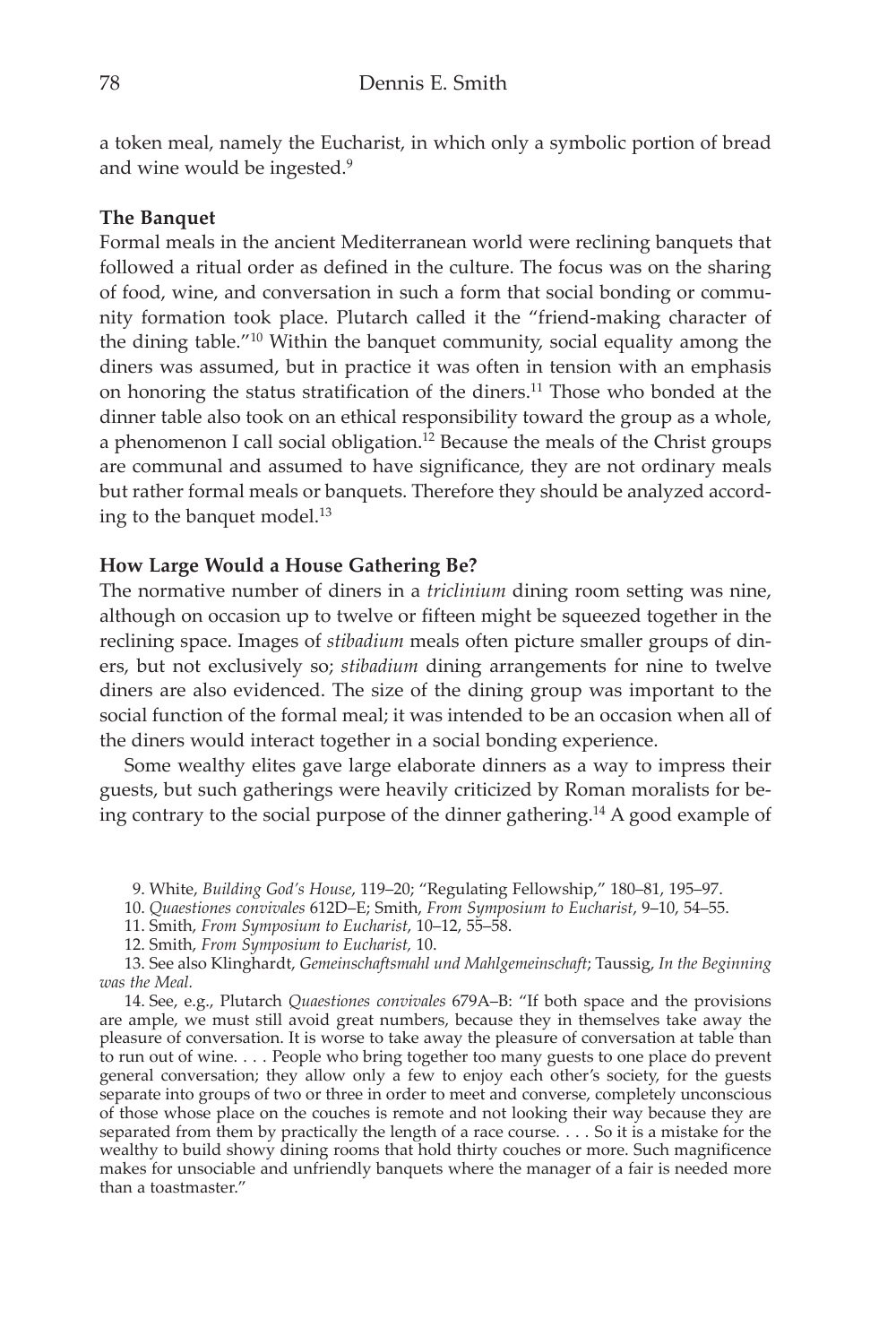the importance of the normal *triclinium* arrangement for nine diners is shown in Figure 5 above. The Sperlonga villa of Emperor Tiberius spared no expense in creating a theatrical experience in a coastal grotto, but confined the guest list to nine diners at a time in accordance with the cultural expectations of a properly conducted banquet.

The default norm for Christ-group gatherings, therefore, would be a maximum of nine to fifteen diners. The modest houses in which they met would have limited the size of the gathering. But even more important was the purpose of the gathering, namely, that it functioned as a ritual of social formation. Accordingly, it was essential that the gathering maintain the standard size for the social intercourse that was central to the banquet experience. This was not a rule, it was social convention; it was the way the banquet worked its magic. If the size of a gathering grew too large, then another house gathering would be formed. That is why there were multiple house gatherings of Christ groups in various urban locations.

#### **Associations**

Kloppenborg and Ascough define associations in this way:

Life in Greek and Roman cities and towns was organized around two poles, the *polis* or town and the family. . . . Between poles of the family and the *polis* there existed a large number of more or less permanent private associations, guilds, or clubs, organized around an extended family, the cult of a deity or hero, an ethnic group in diaspora, a neighborhood, or a common trade or profession. Most of the associations had cultic aspects and most served broadly social goals.<sup>15</sup>

Note especially the emphasis of some associations to organize around family groups and/or around the cult of a deity or hero. The "broadly social goals" of associations included especially an emphasis on gathering for formal meals (see Figure 4 above).<sup>16</sup> Actually, there was little if any separation between "social goals" and cultic practices, since the ancients did not distinguish between secular and sacred.

Associations occurred throughout the Mediterranean world over a period of several centuries, from as early as the sixth century bce to the late Roman period. They are known to us primarily by means of inscriptions or papyri that contain such items as decrees honoring members or benefactors, dedications to their deities or patrons, and by-laws defining responsibilities and conduct of members at their meetings.<sup>17</sup>

Associations wrote the book on group gatherings. Christ groups did not have to invent a new form of gathering; they simply followed the association model. In fact, it is misleading to think of Christ groups as having an identity

<sup>15.</sup> Kloppenborg and Ascough, *Greco-Roman Associations*, 1.

 <sup>16.</sup> Smith, *From Symposium to Eucharist,* 87–131.

 <sup>17.</sup> Kloppenborg and Ascough, *Greco-Roman Associations*, 3–4.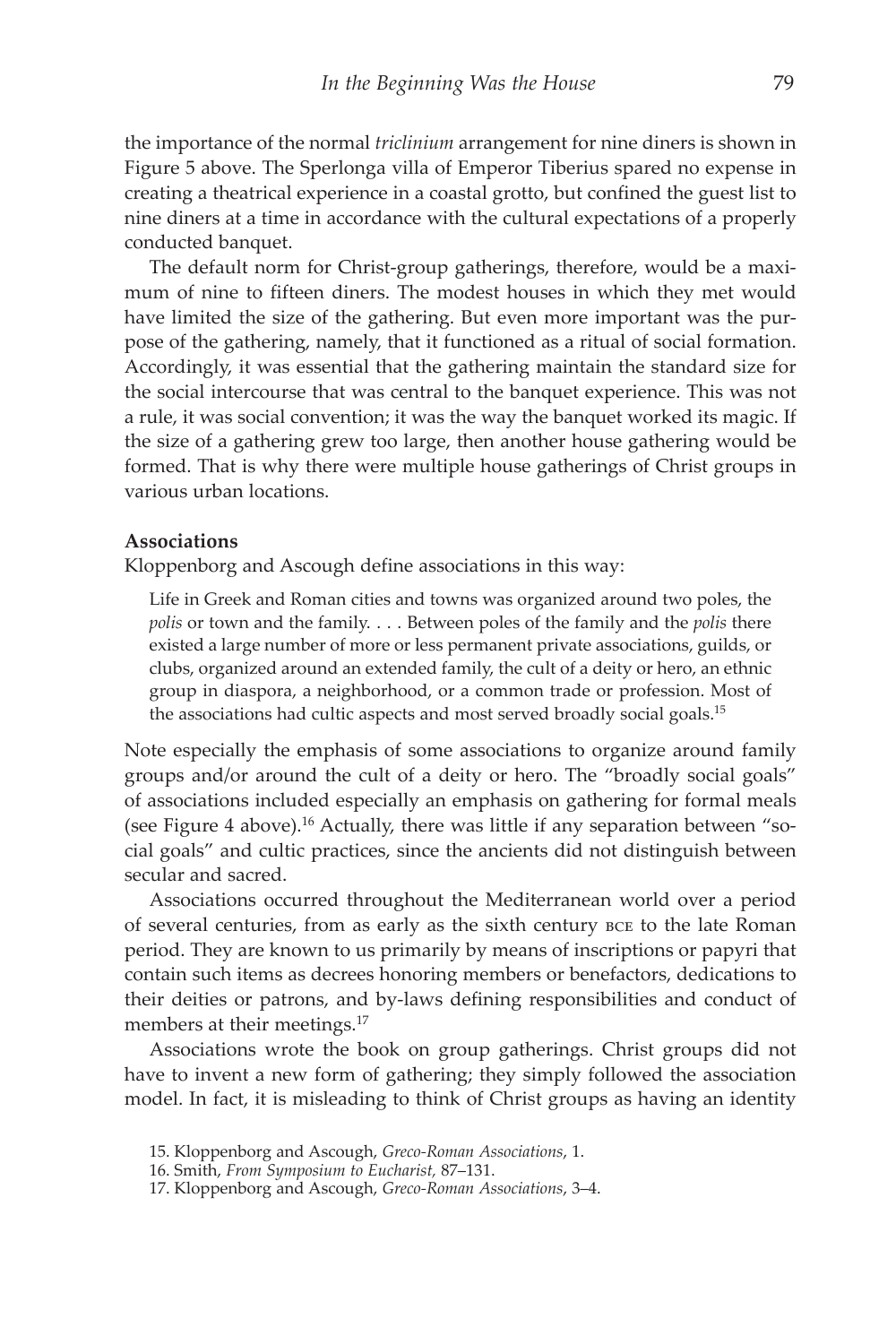separate from the association model. They did not imitate associations; they *were* an association.

# **The Hospitality Motif**

There are two well-known exemplars for the hospitality motif in Mediterranean culture.

1. Abraham and Sarah at the Oaks of Mamre (Genesis 18–19). Synopsis: Abraham sees three strangers approaching his tent. He runs out to offer them hospitality. "My lord," he says, "if I find favor with you, do not pass by your servant. Let a little water be brought, and wash your feet, and rest yourselves (i.e. recline) under the tree. Let me bring a little bread that you may refresh yourselves, and after that you may pass on." Then he and Sarah prepare the finest bread and the most succulent calf that they have, and Abraham himself serves it to the guests. His guests then reveal to him that they are divine beings disguised as ordinary strangers. In return for his hospitality, they bestow a divine gift, the promise of a son to be born to Sarah. Then they move on to the next villages, Sodom and Gomorrah, and test their hospitality. Sodom and Gomorrah fail miserably and are punished for their inhospitality.

2. Baucis and Philemon (Ovid, *Metamorphoses* 8). Synopsis: Baucis and Philemon are an elderly couple who live a simple life in a small hut. One day two strangers knock at their door asking for hospitality. Being pious people, the couple invite the strangers in and share with them all that they have, meager though it is. They soon find that these are no ordinary strangers but rather gods disguised as mortals. They have just entertained Zeus and Hermes. As a reward for their hospitality, the gods promise the couple whatever gift they may choose, while the rest of the village lies destroyed in a flood, because no one there would offer hospitality to these strangers.

Notice the components of the basic story:

- 1. Divine beings disguised as strangers test the piety of mortals in offering hospitality to strangers. Those who do so are rewarded. Those who do not are punished with immediate destruction.
- 2. The stranger is the archetypal "other," generally someone who is from a distant land and/or another culture. Hospitality is shown here to be embedded in Mediterranean culture as a ritual means for resolving tension with the displaced "other" by peaceful rather than violent means.
- 3. Hospitality is signified by hosting a meal in which the stranger is treated as guest of honor and is feted with the finest that the host has to offer. The primary theme of the motif emphasizes relationship with the "other" as offered through table fellowship.

The hospitality motif is referenced frequently in the NT. Hebrews 13:2 makes it into a command: "Do not neglect to show hospitality to strangers, for by doing that some have entertained angels without knowing it." Note that the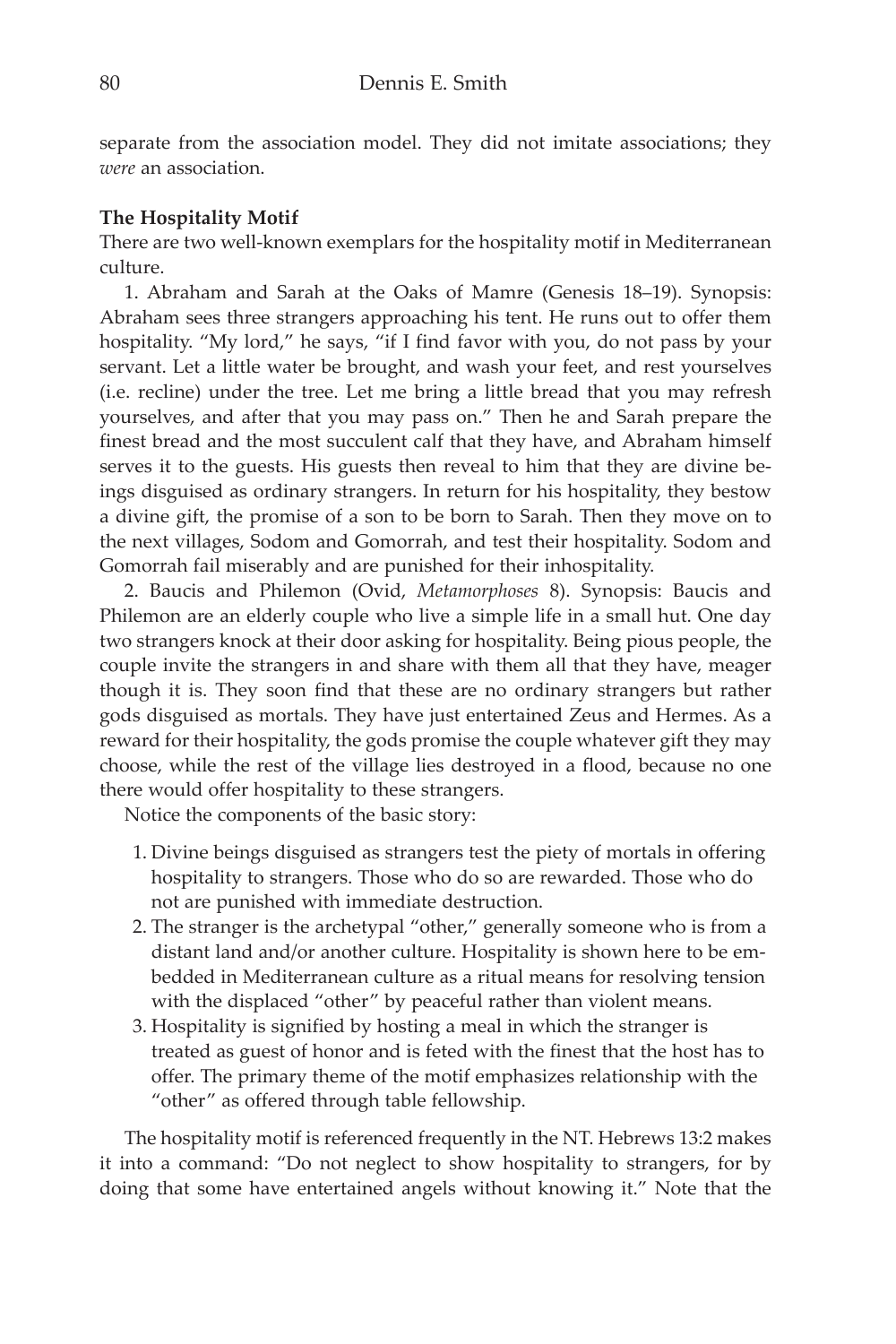generic reference to "some" indicates that many such stories were known to the author. The Abraham story is referenced directly at several points in the gospels, most notably in the Q text in which Jesus instructs the disciples before he sends them out on an itinerant mission: "If anyone will not welcome you or listen to your words, shake off the dust from your feet as you leave that house or town. Truly I tell you, it will be more tolerable for the land of Sodom and Gomorrah on the day of judgment than for that town" (Matt 10:14–15; see also Luke 10:10–12). The story is referenced indirectly in those texts where the divine personage appears in disguise and in need of hospitality; see, for example, Matthew 25 (the sheep and the goats) and Luke 24:13–35 (the road to Emmaus).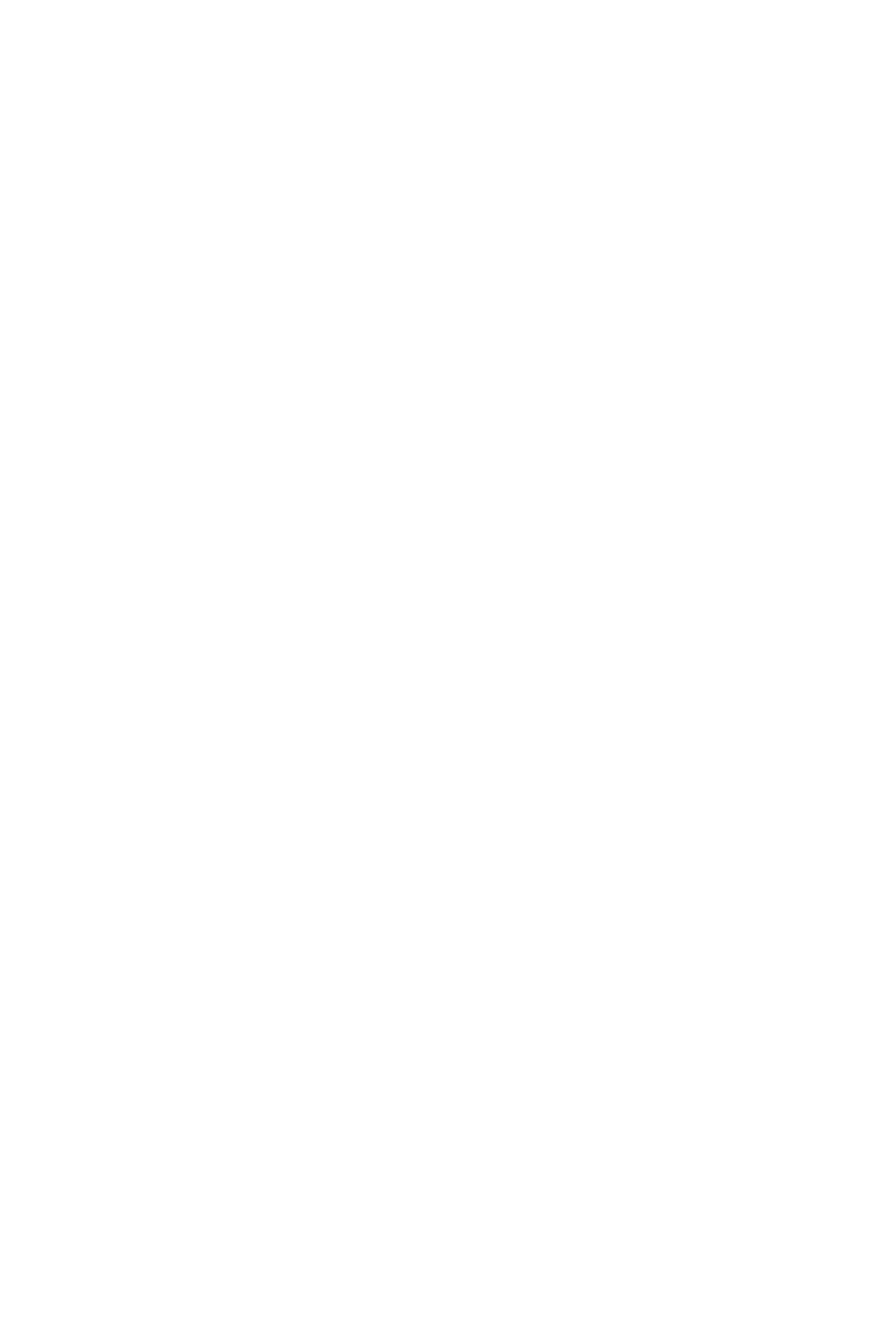# **In the Beginning Was the House**

Part Two: The Exegetical Data

# Dennis E. Smith†

What happens when we filter our data through the context of the house as gathering space? I will illustrate this point by presenting below in-depth studies of three phases of Christ group development as evidenced in selected NT texts.

## **Profile of a Pauline Community (40s to 50s ce)**<sup>1</sup>

#### **House Gatherings**

The Pauline *ekklēsiai* met in houses. The primary social network bringing together their membership appears to have been household connections. In Corinth household groups included Chloe's household (1 Cor 1:11), the household of Stephanas (1 Cor 16:15), and a gathering at Gaius' house (Rom 16:23). It is also likely that Erastus hosted a gathering at Corinth (Rom 16:23) and that Phoebe hosted a gathering at Kenchreai (Rom 16:1–2). Prisca and Aquila hosted gatherings at their house in Ephesus (1 Cor 16:19) and later in Rome (Rom 16:3– 4). Philemon hosted a gathering at his house (Phlm 2). In Rome, Paul singles out several different household gatherings, including those associated with (1) Prisca and Aquila (Rom 16:3–4) as well as (2) "the family of Aristobulus" (16:10), (3) "the family of Narcissus" (16:11), (4) "the brothers and sisters (*adelphoi)* who are with them [Asyncritus, etc.]" (16:14), and (5) "all the saints (*hagioi)* who are with them [Philologus, etc.]"  $(16:15)^2$ 

More specifically, those gatherings took place in a room that had been furnished to accommodate a reclining meal, following the cultural model for house gatherings.3 Accordingly, Paul consistently identifies meals as a formative

 1. This section of the paper is primarily based on arguments presented in "Revisiting Associations and Christ Groups."

 2. See Lampe, who proposes up to seven different household gatherings based on the greetings in Romans 16 (*From Paul to Valentinus*, 359, 374–76, 379–80).

 3. Paul's letters do not designate the specific dining posture since reclining was an expected cultural model for all formal meals of significance. However, in 1 Cor 14:30 the text reads: "If a revelation is made to someone else sitting nearby (*kathēmai*), let the first person be silent." In *From Symposium to Eucharist*, I interpreted this text to mean that the 1 Corinthians community had decided to sit at their meal (p. 178). I have now changed my mind. Following the model laid out in this paper in which reclining was the necessary norm, I would now interpret this text to mean "*even if* a revelation is made to someone else *who is sitting rather than reclining* [and thus is of a lower status in the group], let the first person be silent."

FORUM third series 7,1 spring 2018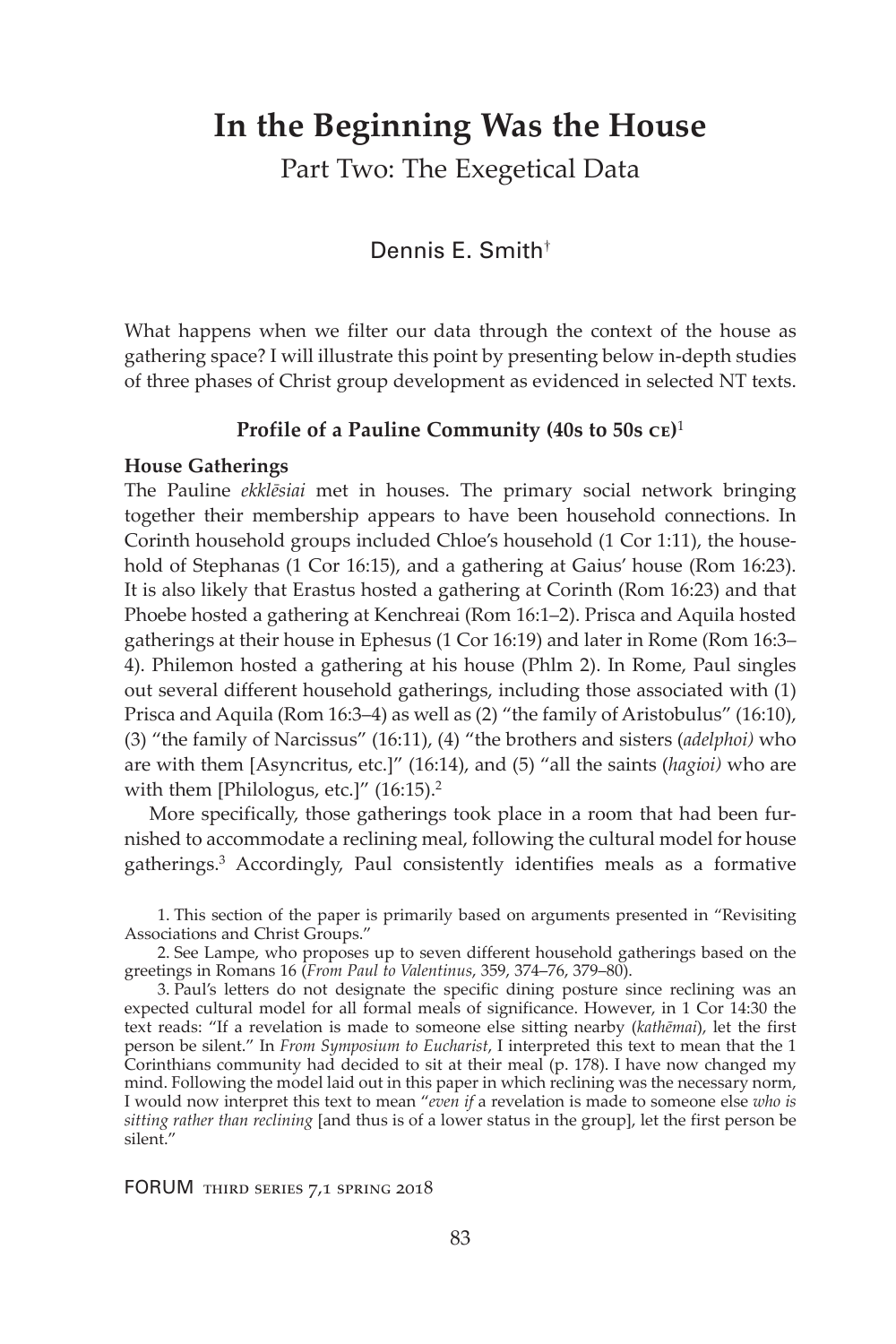activity in a variety of locations, including Antioch (Gal 2:11–14), Corinth (1 Corinthians 11–14), and Rome (Romans 14–15).

# **Demographics**

Steve Friesen has proposed that the overwhelming majority of the inhabitants of the Roman empire were non-elites, primarily existing at a subsistence level. This would be the pool from which were drawn the membership of the Pauline communities.4 There was some level of social stratification, since some of their number needed to be householders in order to provide the houses in which they would meet. Paul characterized the majority of the Corinthian community as lacking learning, prominence, or status in society at large (1 Cor 1:26). The household itself was normally governed by the household codes that governed relationships between members of the household (husbands/wives, parents/ children, masters/slaves). Paul attempted to subvert these codes by proclaiming that "in Christ  $\dots$  there is no longer Jew or Greek, there is no longer slave or free, there is no longer male and female" (Gal 3:28). But after his death they were quickly reinstated in the late first and early second centuries ce (Col 3:18–4:1, Eph 5:21–6:9, Titus 2:1–10; 1 Pet 2:18–3:7). Paul's circle included women in benefactor and leadership roles.<sup>5</sup> He proclaimed the equality of slaves among the members (1 Cor 7:21–24), and in some cases slaves took on leadership roles.<sup>6</sup> He even apparently urged Philemon to free his slave Onesimus (Phlm 15–16). For the most part, however, slaves seemed to have been left in limbo, so that Paul would argue that both slave and free lived under God's grace and so, while each kept their social roles, they were nevertheless to be considered equal in some sense (1 Cor 7:21–24). Some house gatherings included Jews as well as gentiles; Paul tried various strategies to overcome tensions between them but was not always successful (e.g., Gal 2:11–14, Rom 14:1–15:13; see also 1 Corinthians 8).

# **The Corinthian** *Ekklesia* **and the Association Model**

One of the earliest Christ groups we can reconstruct is the one at Corinth as described in 1 Corinthians. The self-identity of the group is expressed in Paul's greeting at 1 Cor 1:2: *tē ekklēsia tou theou tē ousē en Korinthō, hēgiasmenois en Christō Iēsou, klētois hagiois*.Τhe influential NRSV translation is: "To the church of God that is in Corinth, to those who are sanctified in Christ Jesus. . . ." (1 Cor 1:2). The translation of *ekklēsia* as "church" is anachronistic and misleading; there was no entity called "church" at this time. The basic meaning of *ekklēsia*

<sup>4. &</sup>quot;Poverty in Pauline Studies." See also Knapp, *Invisible Romans*, especially 1–4, where he distinguishes between the 0.5% who made up the elites and the 99.5% that made up the rest of the population in the Roman world.

<sup>5.</sup> See, e.g., Chloe (1 Cor 1:11), Phoebe (Rom 16:1–2), Prisca (1 Cor 16:19; Rom 16:3–5), Mary (Rom 16:6), Junia (Rom 16:7), Tryphaena, Tryphosa, and Persis (Rom 16:12), Rufus' mother (Rom 16:13), Julia and Olympas (Rom 16:15).

<sup>6.</sup> E.g., Erastus (Rom 16:23).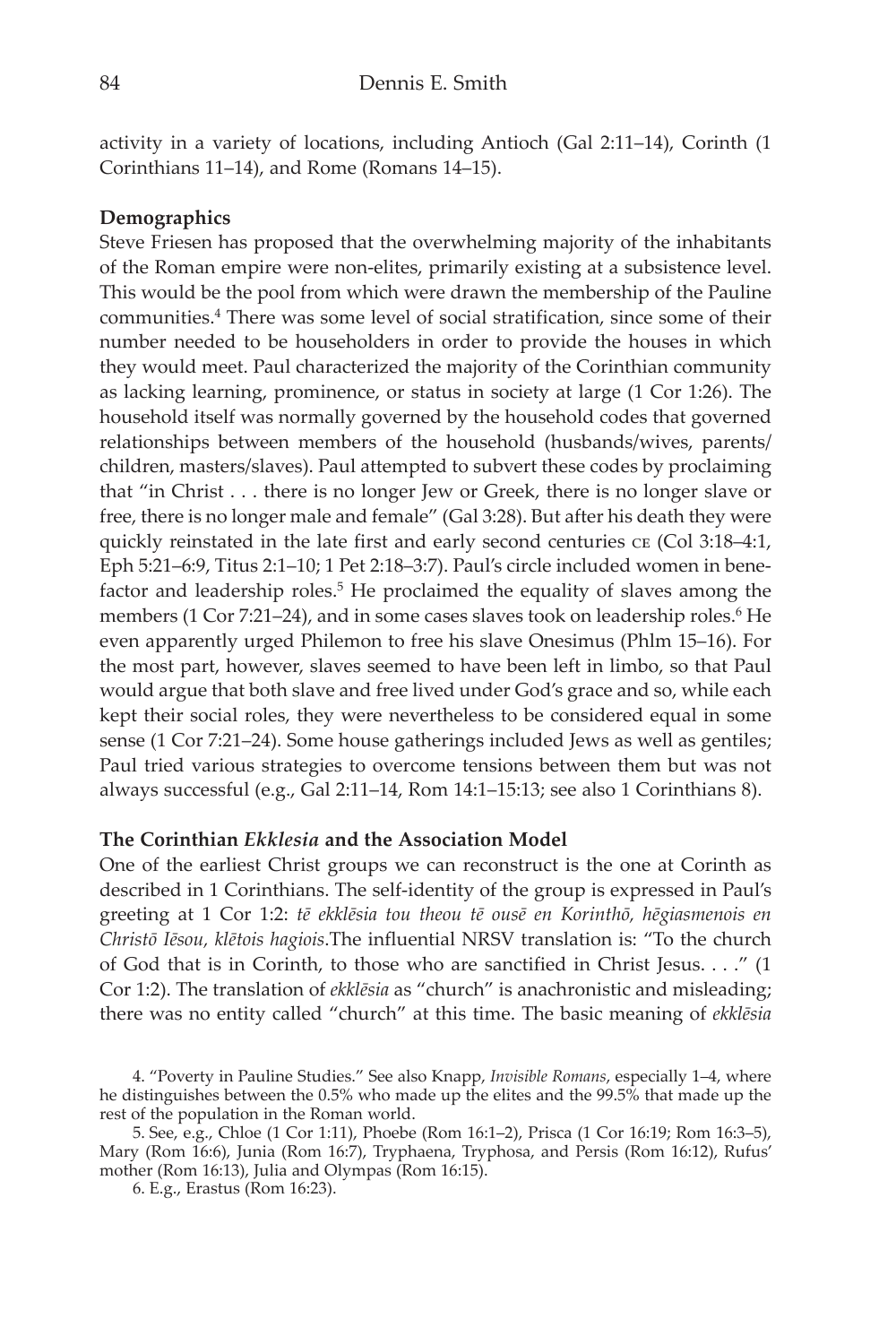is "gathering" or "assembly." It was also a term used as a self-identification by some associations.7 The difference was that as opposed to an *ekklēsia* of another hero or deity, this *ekklesia* gathered to honor the Judean deity known simply as *theos* and the divine hero *Christos Iēsous*. So what set them apart was not the term *ekklēsia*; it was the phrase *ekklēsia tou theou* ("the gathering of [the Judean] God").

Their "gathering" was convened at a formal meal. Paul makes this clear with the repeated use of the phrase "when you come together" (11:17), "when you come together  $\dots$  to eat  $\dots$ . " (11:20, 33), "when you come together, each has a hymn, a lesson, a revelation, a tongue, or an interpretation" (14:26). All of their activities that we call "worship" took place while they were convened at the dinner table.

The meal they enjoyed followed the form of the Greek banquet tradition. First there was the *deipnon*, or meal proper (1 Cor 11:23–24). Then "after the *deipnon*" (11:25) they continued the evening with the *symposium*, an extended period of wine drinking accompanied by philosophical discussion or, in their case, the activities that we call "worship." Each part of the meal was accompanied by a ritual of dedication to the Lord Jesus, first by means of shared bread (11:23–24), then, for the *symposium*, by means of a wine dedication (11:25). The sharing of bread, wine, and conversation fit the pattern of the formal meal in Greco-Roman culture. These were rituals of social bonding, as defined by Plutarch, who referred to the "friend-making character of the dining table"<sup>8</sup> and attributed it to the sharing of wine and conversation, without which "gone is the aim and end of the good fellowship (*koinōnia)* of the party, and Dionysus is outraged."9 Paul echoed the same idea in 10:16–17:

The cup of blessing which we bless, is it not a sharing (*koinōnia*) in the blood of Christ? The bread that we break, is it not a sharing (*koinōnia*) in the body of Christ? Because there is one bread, we who are many are one body, for we all partake of the one bread.

# **Members and Non-Members**

How were members defined and how did they get to be members? Paul's initial description of the members of the gathering is in 1 Cor 1:2. Here the NRSV translates the phrase *klētois hagiois* as "called to be saints," which again is an anachronistic phrase—what could "saints" mean at this period of development? The term *klētos* is a derivative of the verb *kaleo* and meant both "invitation to a meal" and "summons" or "call."10 Paul used the term in a number of

<sup>7.</sup> Harland, *Associations, Synagogues, and Congregations*, 182; see also Kloppenborg and Ascough, *Greco-Roman Associations,* 4–5.

<sup>8.</sup> *Quaestiones convivales* 612D–E; cited above in n. 10.

<sup>9.</sup> *Quaestiones convivales* 615A. See also Smith, *From Symposium to Eucharist*, 9–10, 54–55.

 <sup>10.</sup> Danker, *Greek-English Lexicon,* 549.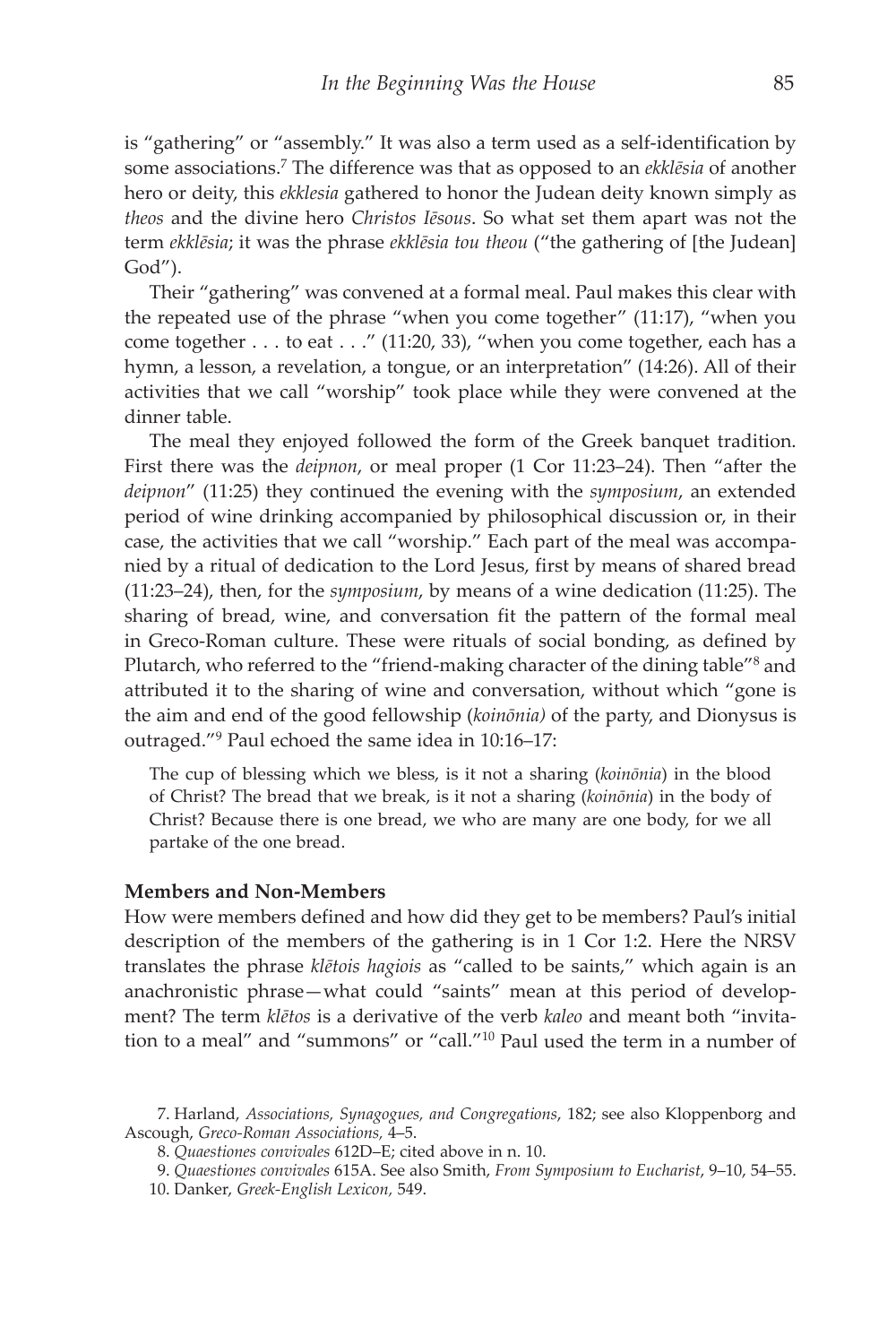different contexts. For example, in 1:1 he identified himself as "called to be an apostle." *Klētoi hagioi* may have a different nuance. *Klētoi* may be a pun and thus refer both to "meal invitation" and "call," so that the experience of "call" resulted from the shared bread and wine described in 10:16–17. The term *hagios* means "dedicated or consecrated to the service of God."11 Therefore, my tentative translation of the phrase *klētoi hagioi* is "dedicants." Paul also identifies the "dedicants" as part of the wider circle of "all those who invoke the name of our Lord Jesus Christ" (1:2). The location of such an invocation would be at the gathering.

The most common term for members in 1 Corinthians is *adelphoi* or "brothers and sisters" (1 Cor 1:10 *passim*). As Harland reminds us, this was also a term commonly used in other associations.12 It is a fictive kinship term and, even though it may have had a particular theological content in the context of the Corinthian gathering, the use of the term itself does not set them apart from other associations.

Also present at the gathering were two categories of non-members. They are referenced in this text:

But if all prophesy, an *apistos* or *idiōtēs* who enters is reproved by all and called to account by all. After the secrets of the heart of the *apistos* are disclosed, that person will bow down and worship God, declaring, "God is really among you" (1 Cor 14:24–25; NRSV modified).

The term *idiōtēs* is translated "outsider" by the NRSV. However, the *idiōtēs* is called upon to utter the ritual affirmation: "if you say a blessing with the spirit [i.e. speaking in a tongue], how can anyone who is in the position of an *idiōtēs* say the 'Amen' to your thanksgiving, since the *idiōtēs* does not know what you are saying" (14:16). Therefore, such an individual must be viewed as somehow fully embedded in the ritual activities of the gathering. Danker suggests that the term refers to non-members who might have been viewed as potential members.13 Paul defined the *idiōtēs* as occupying a designated position at the gathering: "the one who occupies the position of the *idiōtēs*" (14:16). Danker interprets the term *topos* ("place, position") in this text as meaning "they had a special place in the room where the Christians assembled."14 In the context of a banquet setting, the term referred to a designated position on the *triclinium* couches, as seen, for example, in Luke 14:7–10, where *prōtoklisia* or "the highest ranking position" is contrasted with *eschatos topos* or "the last position." What is in view is the normal ranking at table in a *triclinium* setting. There was therefore a designated position on the dining couches for an *idiōtēs*; one might assume

- 12. Harland, *Associations, Synagogues, and Congregations*, 31–33.
- 13. Danker, *Greek-English Lexicon*, 468.
- 14. Danker, *Greek-English Lexicon,* 468.

 <sup>11.</sup> Danker, *Greek-English Lexicon,* 10.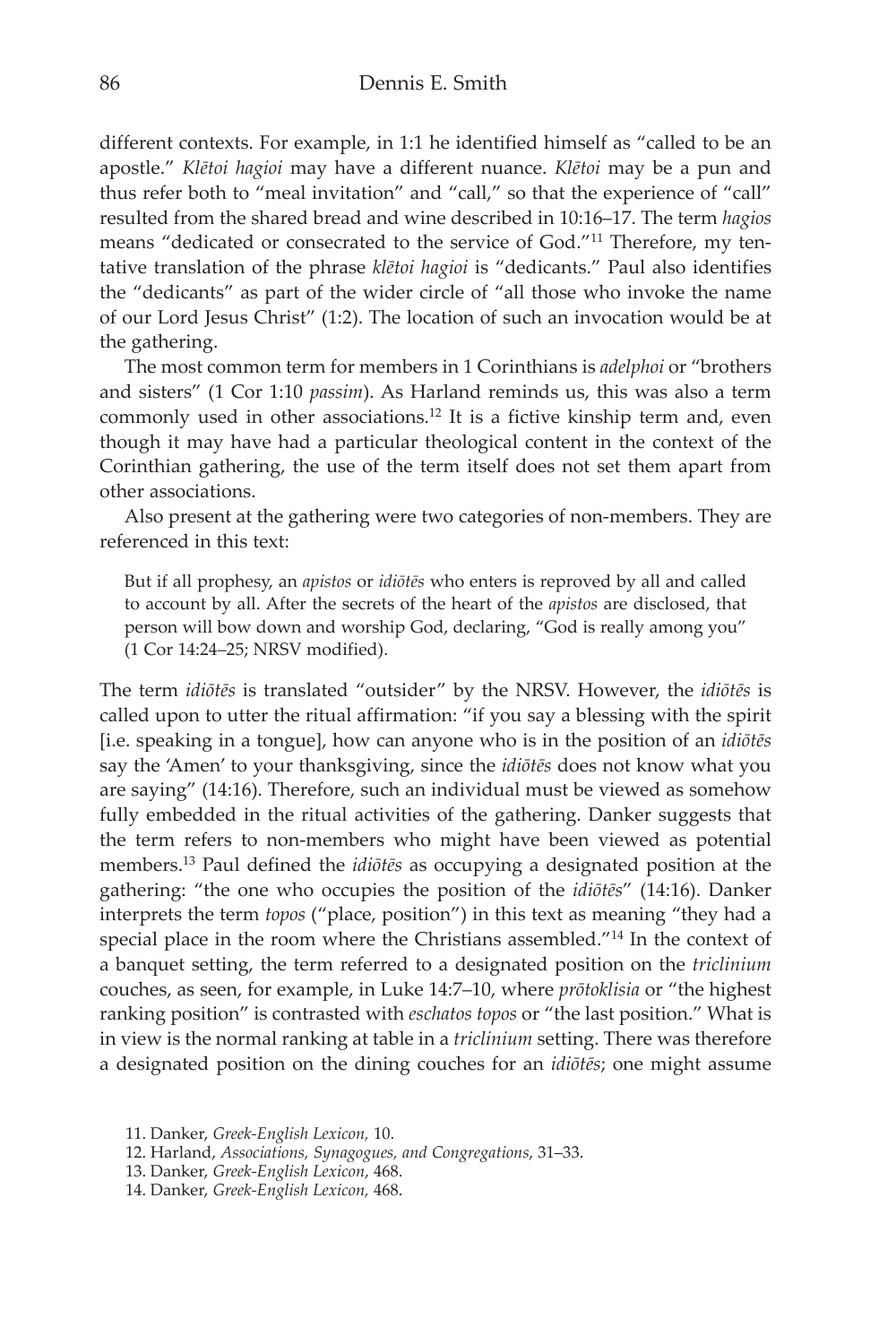that it was the lowest ranking position. Danker also notes how the term was used in associations "for nonmembers who may participate in the sacrifices."15 Although no single English translation can accurately capture all of the nuances to the term *idiōtēs* in this context, I propose that it be translated "uninitiated."

There was also a category of non-members present at the gathering who were called *apistoi*. This term is translated "unbelievers" in the NRSV, but that translation is misleading since it privileges intellectual assent. *Apistos* is the negative version of *pistos* ("faithful"), which is related to *pistis/pisteuō* ("faith/ believe"). The basic meaning of the *pist-* group of terms is "trust." Members are self-identified as those who "trust in the Lord Jesus," which involves having made a commitment of "faithfulness."16 I would therefore suggest that the term *apistos* be translated "unpledged."

Since the gathering and all of its ritual activities took place at the meal in the dining room, the *apistoi* would have been full participants in the meal but not as embedded in all of the rituals as were the *idiōtai*. For example, note that even though the *idiōtai* and the *apistoi* were both present for a prophetic proclamation, it is the *apistoi* alone who were subject to being spiritually changed by the event (14:24–25). The *apistoi* also extended dinner invitations, as seen in 10:27: "If someone who is an *apistos* invites you [to a dinner at his/her house], eat anything that is served without raising questions because of conscience." This is usually interpreted as a social event with no relation to the *ekklēsia*. But it can also be read as an invitation to the *ekklēsia* meeting itself, especially since the term "you" in the text is the Greek plural form. Thus the meal described in 10:27 would also be an official *ekklēsia* event.17 In this case, an *apistos*, or "unpledged attendee," is functioning as the host of the Christ group gathering.

# **Hosts and Hospitality**

In a recent article on the identity of Erastus in Rom 16:23,<sup>18</sup> Steve Friesen emphasizes how in Paul's lengthy listing of individuals connected in some way to the Roman or Corinthian *ekklēsiai*, three are not designated as "brothers" or some other term indicating membership. Those three are Aristobulus (Rom 16:10) and Narcissus (Rom 16:11), both of whom are connected with the *ekklēsiai* in Rome, and Erastus (Rom 16:23), an *oikonomos* in Corinth. These three apparently share in common a patronage relationship to their respective *ekklēsiai*. Aristobulus and Narcissus are mentioned as the titular heads of households (Rom 16:10–11). Friesen concludes, and I agree, that this probably indicates that the households

15. Danker, *Greek-English Lexicon,* 468. The reference is to Poland, *Geschichte des griechischen Vereinswesens*, 247, 422.

 <sup>16.</sup> Emphasized especially by Stowers, *A Rereading of Romans*, 198–202.

 <sup>17.</sup> I owe this interpretation to my advanced Greek students, Jen Bluestein, Eric Meyer, and Rolando Quiroz, who disagreed with the translation I had proposed and convinced me of the viability of this reading.

 <sup>18.</sup> Friesen, "The Wrong Erastus," 231–56.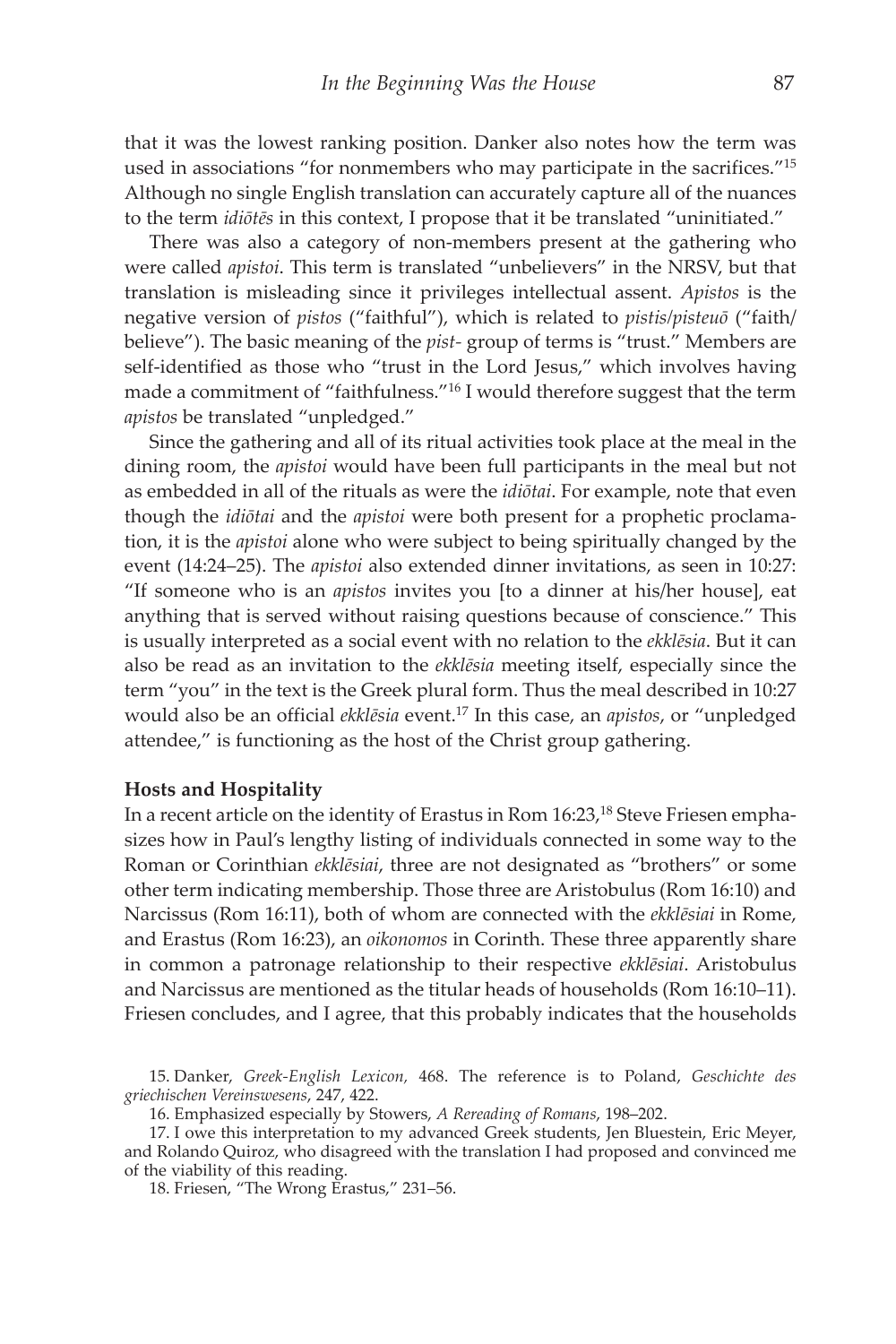of both were members but the named paterfamilias was not.19 In the case of Erastus, the text reads: "Erastus, the city *oikonomos* . . . greets you" (Rom 16:23). Friesen argues that Erastus was not the upper class "city treasurer" (*aedile*) that scholars often assume him to be. Rather, he proposes that the term *oikonomos* refers to a "low to mid-level functionary in the city's financial administration, not a Roman citizen, and probably a slave."20 He concludes that Erastus must have played some sort of patronage role in the community in order to have been singled out for praise by Paul, but that role can no longer be determined. He rejects the idea that Erastus could have hosted a "house church" (or house gathering) and concludes that neither Aristobulus nor Narcissus nor Erastus were present at any of the gatherings because they were non-members.<sup>21</sup> In contrast, I propose that Aristobulus, Narcissus, and Erastus should be identified as *apistoi* ("unpledged") and, as such, were not only present at the gatherings but also hosted them. Chloe may have been another *apistos* host, since she is named only as the titular head of a household but is not the one who actually contacted Paul (1 Cor 1:11).

In Romans 16 Paul singles out several individuals for praise, many of whom are hosts of house gatherings. This text effectively functions as Paul's version of the honorific decrees that were so common in the collection of association inscriptions.22 Like the association decrees, Paul's commendations are extended to those who have bestowed patronage or some other kind of service on the association. Paul's list in Romans 16 includes two different sets of household associations, some of which are at Rome, to whom greetings are sent, and some in Corinth, from whom greetings are sent. Of those named as hosts for the Corinthian gatherings, three are members: Prisca and Aquila (Rom 16:3) and Gaius (Rom 16:23).<sup>23</sup> Another household group in Corinth was that of Stephanas (1 Cor 1:16), who was not only the host but was also a member. He was given honorific recognition by Paul in 1 Cor 16:15–18.

Phoebe is named as a "patron" or "benefactor" (*prostatis*) as well as a "table servant" (*diakonos*) for the *ekklēsia* of Kenchreai. The combination of these two terms, "benefactor" and "table servant," provides a window into the role of a

22. Kloppenborg and Ascough, *Greco-Roman Associations*, 6.

 23. Paul describes Gaius as "host to me and to the whole church." This has led Murphy-O'Connor, in an influential study, to conclude that Gaius's house was of an elite size so that all members in Corinth could gather there at the same time. He also concludes, based on a count of named individuals in 1 Corinthians and Acts, that there were forty members in all who gathered at his house and that, because of the large number, they would have met in the atrium rather than the dining room (Murphy-O'Connor, *St. Paul's Corinth*, 153–59). If we follow the model proposed in this paper, however, a single gathering of forty people would be highly unlikely. Consequently, I interpret this verse to mean not that everyone gathered at the house of Gaius at one time but rather that everyone was always welcome at his house.

<sup>19.</sup> Friesen, 'The Wrong Erastus," 249–55.

<sup>20.</sup> Friesen, 'The Wrong Erastus," 245–49.

<sup>21.</sup> Friesen, 'The Wrong Erastus," 249 n. 55.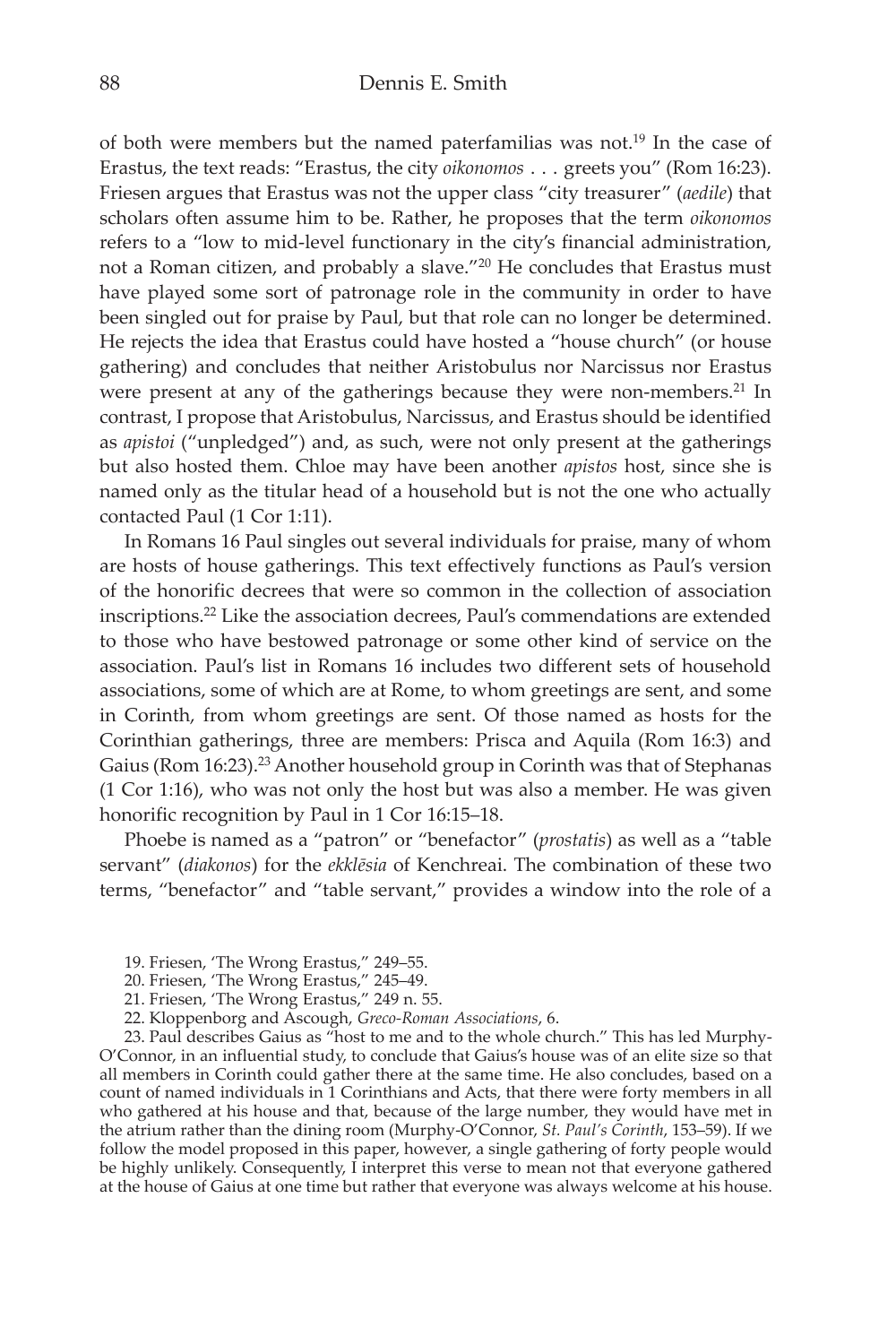host at a house gathering. For a householder, hosting a gathering in one's home would carry the assumption that rules of hospitality would be followed. An invitation would be extended, as indicated in 1 Cor 10:27. The dining room would be appropriately prepared, servants provided, and the guests treated equitably, but also with appropriate regard for individual social ranking. Normally it was the host who determined positions on the couches; thus special favors extended by the host might be partially responsible for the divisiveness at the table addressed by Paul in 1 Cor  $11:17-34.^{24}$  Since this was a household association, control of the menu might belong to the *ekklēsia*, but in some cases, as in 1 Cor 10:27, the host may have some say in the menu. Indeed, 1 Corinthians may give us a window into a rather common problem of an association meeting in a household setting, namely that tension could have developed between the host and the leadership of the association over the details of the gathering so that their roles would have had to be negotiated.<sup>25</sup>

#### **Hospitality as a Theological Metaphor**

Hospitality is one of Paul's key metaphors for grace in Romans. The first four commonly acknowledged metaphors are justification, redemption, expiation, and reconciliation (Rom 3:21–26; 5:1–11). Hospitality is not usually singled out, but it has significance equal to that of the other four. It is expressed most specifically in Rom 15:7: "Welcome one another, as Christ has welcomed you." It is the phrase "as Christ has welcomed you" that identifies hospitality as a metaphor for grace.

The term translated "welcome" in this text is *proslambanomai*, which in this context can be roughly rendered as "to extend a welcome or receive into one's home or circle of acquaintances." In its broader meaning, it carries the sense of "to take to oneself" with a variety of nuances. In this context, however, it expresses the practice of hospitality.<sup>26</sup> Similarly, in Philemon 17 it is used to refer to Philemon's obligations to offer hospitality both to Paul and to Onesimus; it is Philemon's role as host to the church that is being referenced here (see also 1–2).

In the LXX, *proslambanomai* is used to refer to God's covenantal relationship with God's people, as seen, for example, in 1 Sam 12:22: "with graciousness the Lord has received you (*proslambanomai*) to Godself as a people." See also Ps 65:4 (LXX 64:5): "Happy are those whom you choose and bring near (*proslambanomai*)." These texts provide further theological background for Paul's use of *proslambanomai* as a term for the extending of God's grace, that is, by means of God's having drawn a people near to Godself.

<sup>24.</sup> As suggested by Theissen, *The Social Setting of Pauline Christianity*, 158–59.

<sup>25.</sup> Malherbe discusses such a situation in the community of the Johannine epistles; see "The Inhospitality of Diotrephes," 222–32.

<sup>26.</sup> Danker, *Greek-English Lexicon*, 883.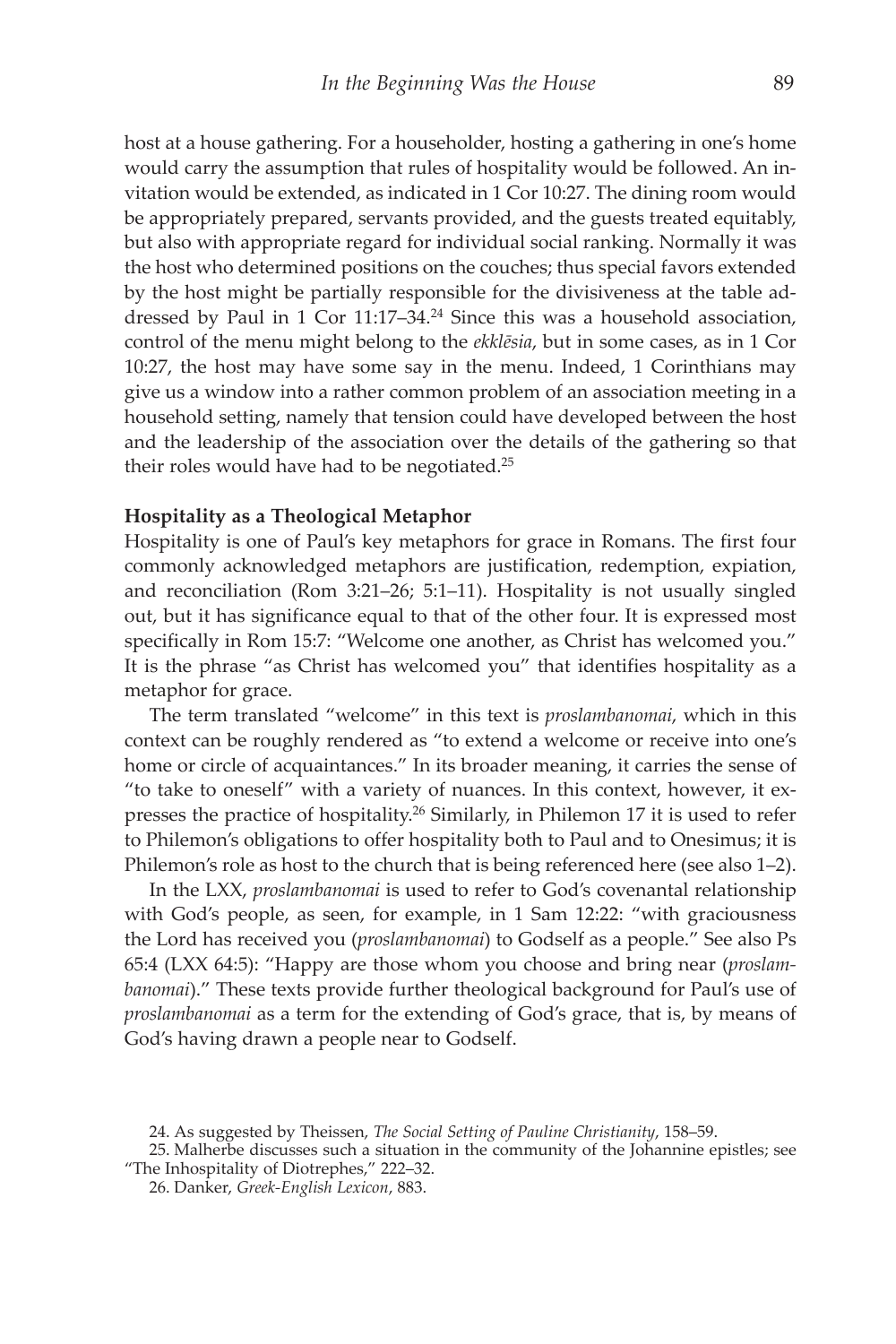In its context, the text in Rom 15:7 ("welcome one another, as Christ has welcomed you") is used in reference to issues at the table in the Roman Christian community.

Welcome those who are weak in faith, but not for the purpose of quarreling over opinions. Some believe in eating anything, while the weak eat only vegetables. Those who eat must not despise those who abstain, and those who abstain must not pass judgment on those who eat; for God has welcomed them (Rom 14:1–3).

The phrases "God has welcomed them" (Rom 14:3) and "Christ has welcomed you" (Rom 15:7), both of which employ the verb *proslambanomai*, express the principle of grace by means of the metaphor of hospitality. But notice that hospitality here is not an abstract metaphor; it is actually being experienced at the gathering. Paul gives it a dynamic function at their gathering by tying their experience at the table to an experience of grace. He then turns the experience of "grace received" into the social ethics of "grace offered" with the sense that the practice of the "welcome" to be extended to one another is to carry the same weight as the welcome received from Christ as experienced at the table (or as it should be experienced, if the supper is truly the Lord's, and not their own, as Paul argues in 1 Cor 11:20–21). Thus in the specific context in Romans 14–15, to "welcome one another" means allowing for diversity in regard to food restrictions in order to maintain the unity of the community at the meal. More specifically, it addresses tensions that may arise between Jewish and gentile members at the house gathering.

# **Profile of a Markan Community (ca. 70s ce)**

### **House Gatherings**

The house as a gathering space of the Markan community is defined in specific contrast to the synagogue. We find this contrast at the very beginning of Jesus' ministry when he returns to Capernaum and goes first to a synagogue and then to a house.

They went to Capernaum; and when the sabbath came, he entered the synagogue and taught. They were astounded at his teaching, for he taught them as one having authority, and not as the scribes. Just then there was in their synagogue a man with an unclean spirit, and he cried out, "What have you to do with us, Jesus of Nazareth? Have you come to destroy us? I know who you are, the Holy One of God." But Jesus rebuked him, saying, "Be silent, and come out of him!" And the unclean spirit, convulsing him and crying with a loud voice, came out of him. They were all amazed, and they kept on asking one another, "What is this? A new teaching—with authority! He commands even the unclean spirits, and they obey him." At once his fame began to spread throughout the surrounding region of Galilee. (Mark 1:21–28)

The synagogue is characterized as if it is foreign territory; it is "their synagogue" (1:23). It is also corrupt, since within it was "a man with an unclean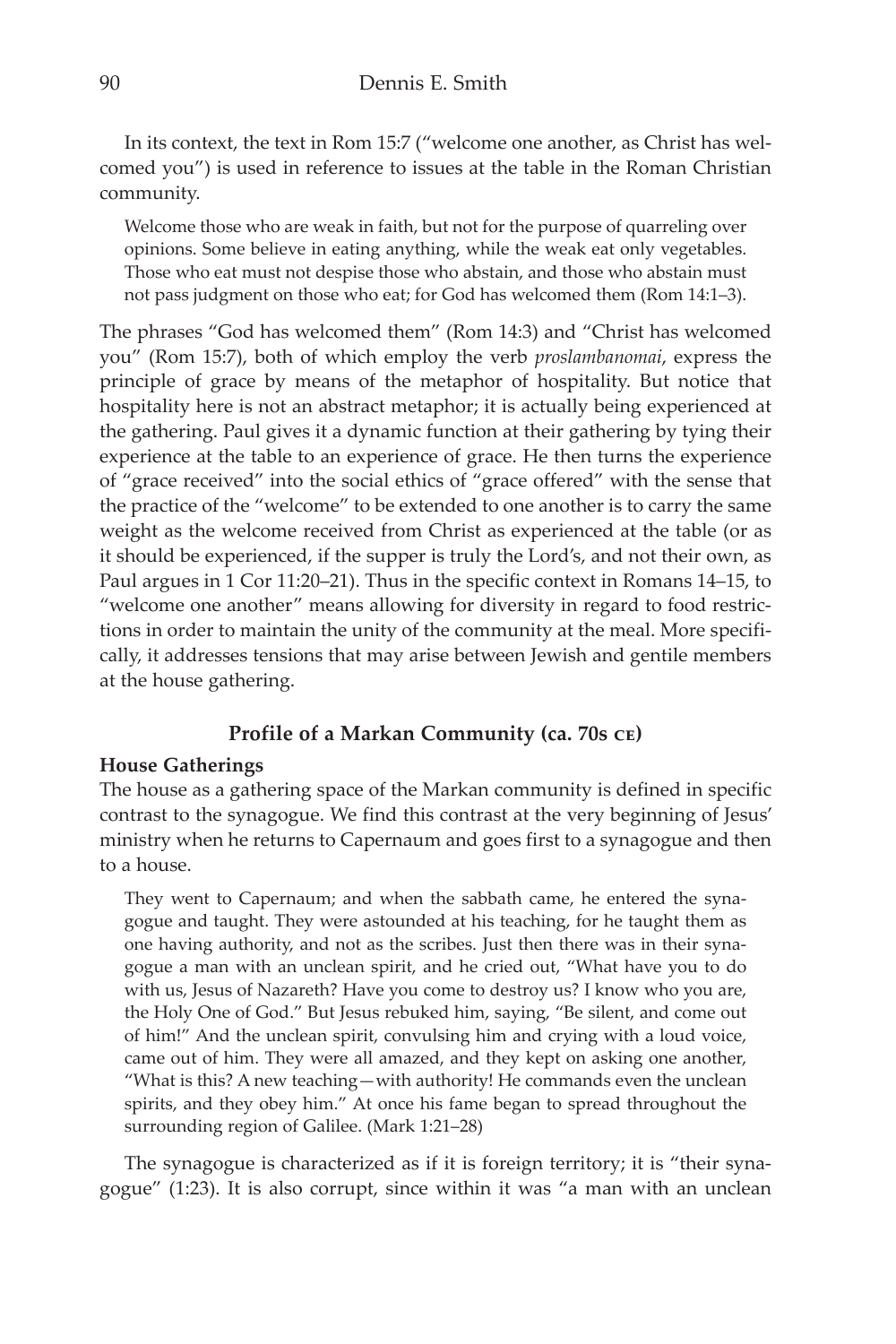spirit" (1:23). The very existence of uncleanness in the synagogue is a symbol of its corruption. Jesus responds by casting the unclean spirit out of the synagogue, just as later he will cleanse the temple (11:15–19). But he is unable to save either institution (see especially 13:1–2). At one point in the story when Jesus preaches in his hometown synagogue, he is rejected and he can only marvel at their unbelief (6:1–6).

The specific contrast of the house with the synagogue is indicated by the introduction to the next pericope:

As soon as they left the synagogue, they entered the house of Simon and Andrew, with James and John. Now Simon's mother-in-law was in bed with a fever, and they told him about her at once. He came and took her by the hand and lifted her up. Then the fever left her, and she began to serve them. (Mark 1:29–31)

The contrast is clearly intentional, since they enter the house "as soon as they left the synagogue."<sup>27</sup> There is no unbelief or corruption to be found in the house, only an illness that prevents the appropriate hospitality from being offered. Once Jesus heals Simon's mother-in-law, she is able to carry out her role in the household, namely "to serve them." The term for "serve" is *diakonein*, which means to serve at a meal. She is pictured as having a necessary role in order for the household to function as it should, and by healing her Jesus empowers her to carry out that role, namely, to offer hospitality. Accordingly, in this story the role of Peter's mother-in-law is to serve as an example of one who serves the community.

#### **Demographics**

A close reading of Mark reveals that the idealized membership profile of Mark's community did not include the wealthy. The wealthy are like the seed planted among the thorns for whom the "lure of wealth" chokes off the word (4:18–19). They cannot enter the kingdom of God; their only chance is to sell off their possessions and give it all to the poor (10:17–23). Therefore, the community of the Gospel of Mark was self-identified as the poor.

# **Hospitality and the Markan Gathering**

#### **1. The hospitality motif in 2:15–17.**

Mark 2:15–17 is a pivotal story that defines in idealized terms the social formation of the Markan community.

And as he reclined in his house [*kai ginetai katakeisthai auton en tē oikia autou*], many tax collectors and sinners were also reclining with [*sunanekeinto*] Jesus and his disciples—for there were many who followed him. When the scribes of the Pharisees saw that he was eating with sinners and tax collectors, they said to his disciples, "Why does he eat with tax collectors and sinners?" When Jesus

27. See also Boring, *Mark*, 65–66.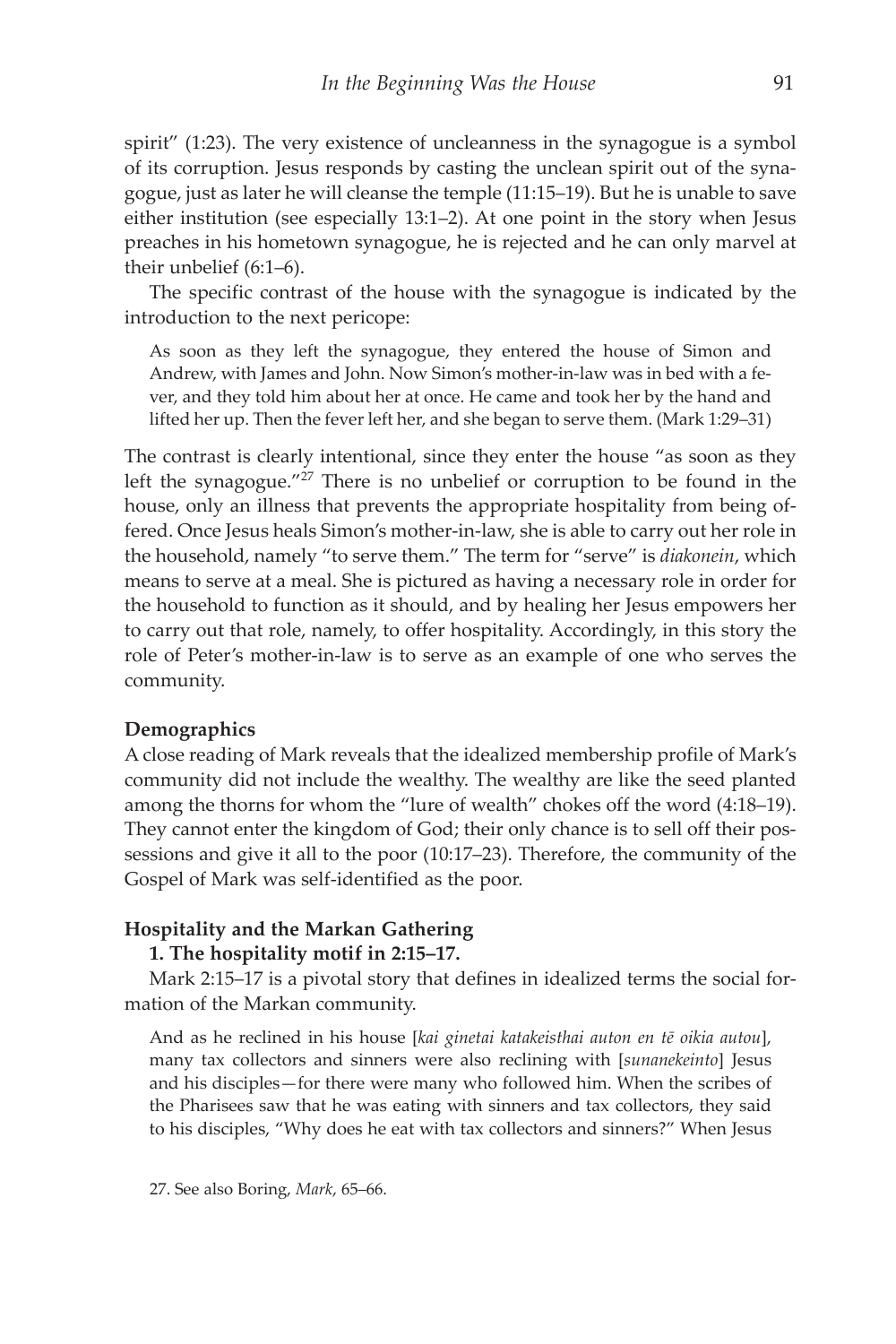heard this, he said to them, "Those who are well have no need of a physician, but those who are sick; I have come to invite (*kalesai*) not the righteous but sinners." (NRSV modified)

Notice that this is a group gathered by Jesus. He is the one who extends the invitation to the meal. Indeed, according to the logic of the story, the house, identified in the text only as "his house," is assumed to be Jesus' house. The story defines the group so gathered as engaged in community formation, which is the symbolism of "reclining together." The ancient banquet was universally understood to be a ritual moment for social bonding. For the Markan community, therefore, the ritual of eating together in a formal, reclining banquet in a house was where the magic happened, where the community was formed, and where redemption happened. Thus the concluding words of Jesus define this event as more than a mere meal: "Those who are well have no need of a physician, but those who are sick; I have come to invite not the righteous but sinners" (2:17).

The story therefore connects the offering of hospitality in the house with the social formation of Jesus' followers. As such, it fits with what we know about the ancient house. The house was designed so that guests in the home were to be received in the dining room where the host would be expected to offer the finest of his hospitality.28 Note also the use of the term "invite." It is a common term for an invitation to a meal. Here it is used as a pun: to be invited to the meal is to be invited, or "summoned," into the community of Jesus.

How might we imagine a reclining meal in a simple non-elite house? They would not have had couches and luxurious place settings; therefore we should probably not imagine a *triclinium*-style banquet. More likely is the *stibadium* style as shown in Figure 11 of Part One. This may be the style implied in Mark's description of the room where Jesus and his disciples reclined for the Last Supper (14:12–16; see also 14:18, "while they reclined"). The room is described as a large upstairs room that had already been prepared for dining. The term describing the set-up of the room is *strōnnumi*, which literally means "spread something" (14:15). While it could mean to furnish couches with pillows, it could just as likely mean to spread the floor with cushioning. That is a style that makes sense of the kinds of settings where the community of Mark would

 28. One should not be too specific in relating this story to the ancient house. Boring, for example, refers to the conclusion drawn by many scholars that the presence of the Pharisees at the meal can be attributed to the design of houses so that casual passersby could observe a banquet in the dining room (*Mark,* 81). This is an over-historicizing of the story. Rather, as Boring also acknowledges, the Pharisees here play a literary role. Their question is addressed to the disciples, thus identifying them as more than passersby; rather they are essential characters to the story. This story is best interpreted as a narrative elaboration of the Q text in which Jesus is critiqued as "a glutton and a drunkard, a friend of tax collectors and sinners" (Luke 7:34; Matt 11:19). In actuality, while there were "public" areas in an elite house where clients of the householder were received, "the dining rooms, baths, and bedrooms were only for invited guests" (Clarke, *Houses of Roman Italy*, 12–13; see also Vitruvius *De architectura* 6.5).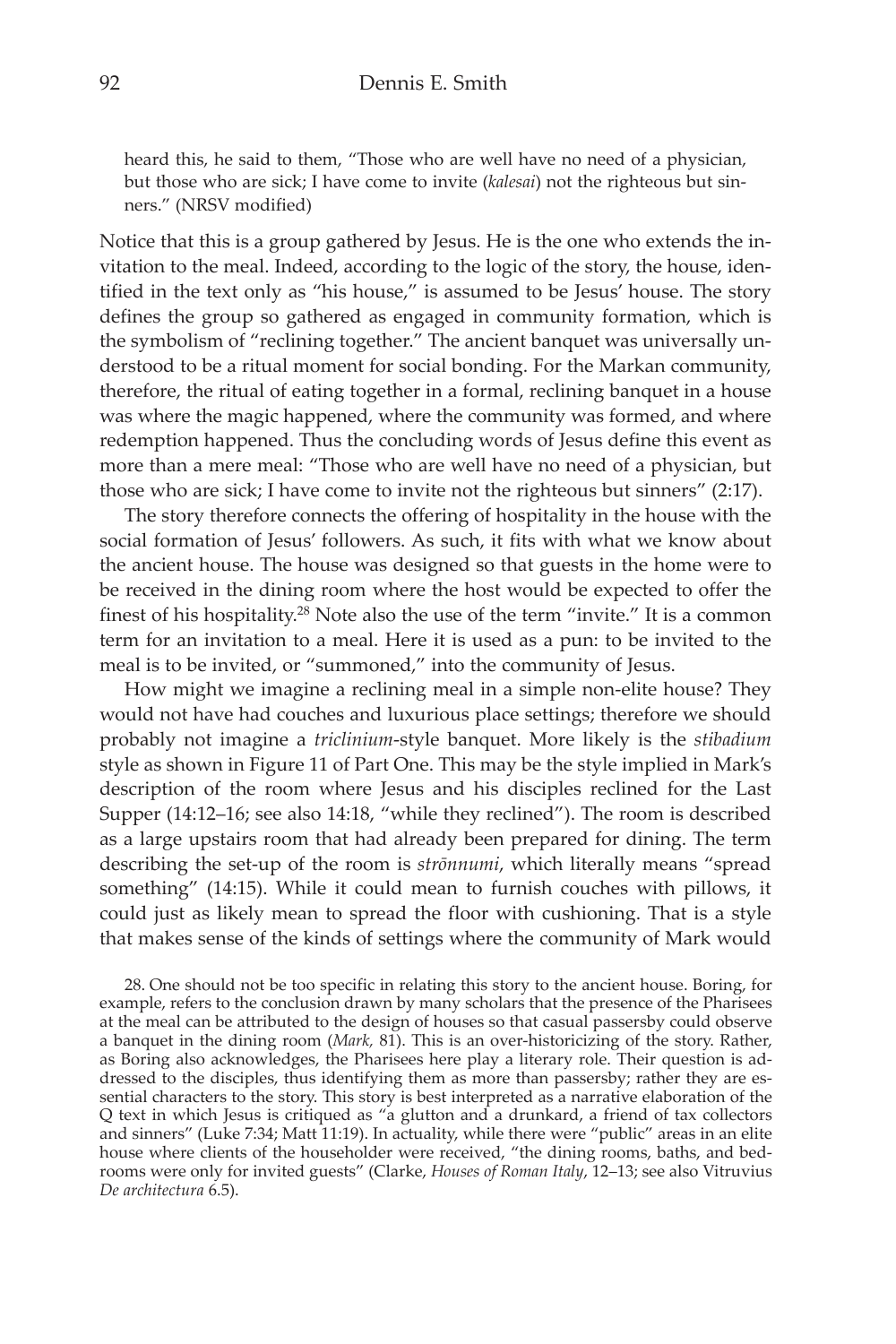gather. It would be in a room that was not specifically designed for dining but which could be adapted for that purpose.

Reclining was a custom that marked social status. In the Greek tradition, only free male citizens reclined. If women, children, slaves, or social inferiors were included in the meal, they would normally sit. In the Roman period, it became more common for reclining to be made available to those who might traditionally be excluded. Nevertheless, in such cases reclining continued to carry the symbolism of status.<sup>29</sup> Thus when tax collectors and sinners are pictured as reclining together with Jesus (2:15), it represents a symbolic acceptance of them as being given equal status within the community of God.

Of course, tax collectors and sinners are not specifically the poor. Rhetorically, the term stands for a category of individuals who are here being vilified by "the scribes of the Pharisees" as being unacceptable (2:16). Their rhetorical status therefore is "not Pharisees." Also among the "not Pharisees" were the poor, as exemplified by the poor widow (12:41–44), who is specifically contrasted with the scribes "who like to .  $\ldots$  have the best seats in the synagogues and places of honor at banquets*"* and who *"*devour widows' houses*"* (12:38–40). In the Markan community the place of honor at the house gathering might well be given to the poor widow.

# **2. The hospitality motif in chapter six.**

Another text that symbolically pictures the community gathering is the multiplication of the loaves story in chapter six.

The apostles gathered around Jesus, and told him all that they had done and taught. He said to them, "Come away to a deserted place all by yourselves and rest a while." For many were coming and going, and they had no leisure even to eat. And they went away in the boat to a deserted place by themselves. Now many saw them going and recognized them, and they hurried there on foot from all the towns and arrived ahead of them. As he went ashore, he saw a great crowd; and he had compassion for them, because they were like sheep without a shepherd; and he began to teach them many things. When it grew late, his disciples came to him and said, "This is a deserted place, and the hour is now very late; send them away so that they may go into the surrounding country and villages and buy something for themselves to eat." But he answered them, "You give them something to eat." They said to him, "Are we to go and buy two hundred denarii worth of bread, and give it to them to eat?" And he said to them, "How many loaves have you? Go and see." When they had found out, they said, "Five, and two fish." Then he commanded them to get all the people to recline in groups (Greek: *symposia* by *symposia*) on the green grass. So they reclined in dining groups of hundreds and of fifties. Taking the five loaves and the two fish, he looked up to heaven, and blessed and broke the loaves, and gave them to his

29. Smith, *From Symposium to Eucharist*, 14–18, 42–46; Corley, *Private Women, Public Meals*, 28–31.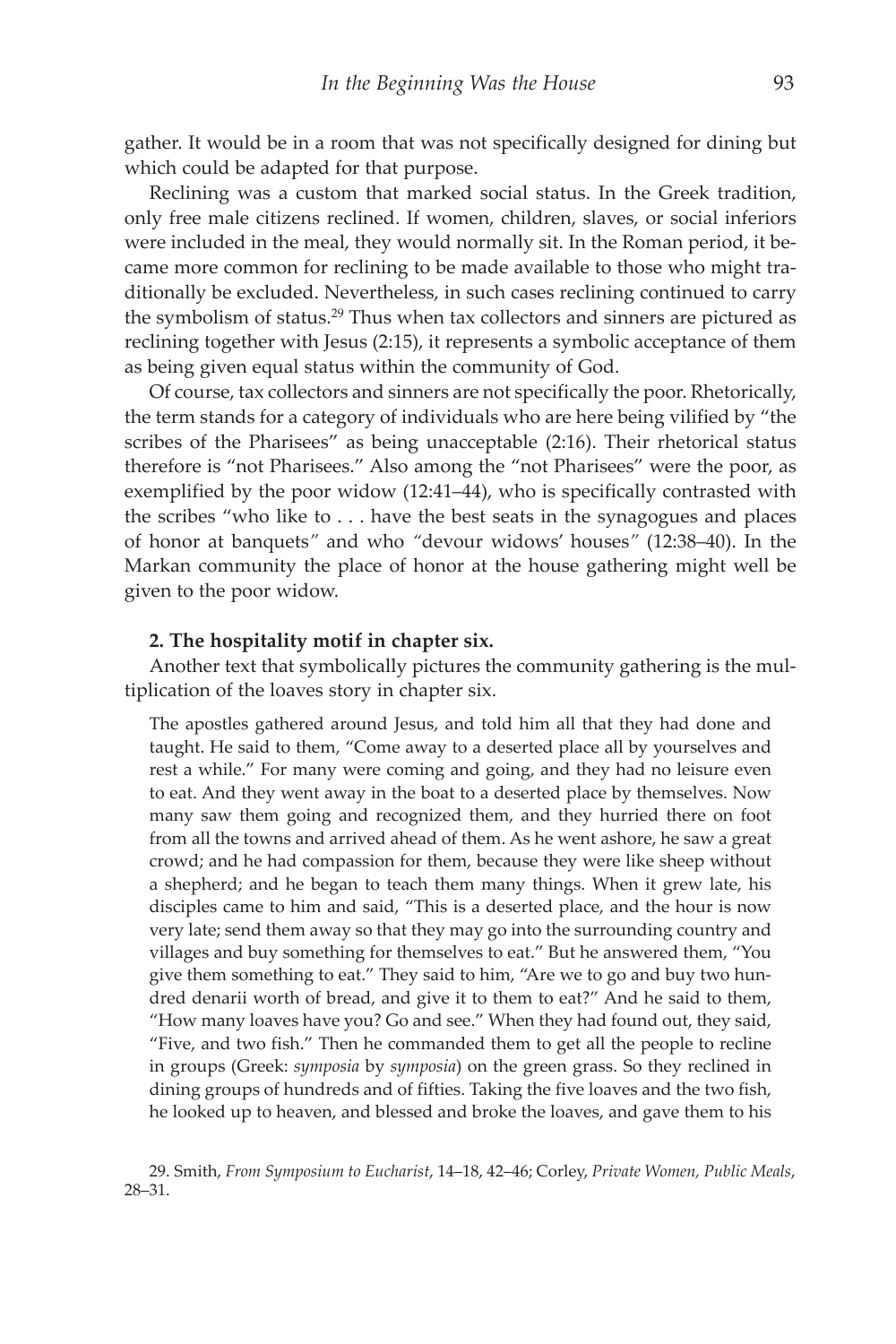disciples to set before the people; and he divided the two fish among them all. And all ate and were filled; and they took up twelve baskets full of broken pieces and of the fish. Those who had eaten the loaves numbered five thousand men. (Mark 6:30–44, NRSV modified)

The story is introduced with the phrase "The apostles gathered around Jesus, and told him all that they had done and taught." This takes the reader back to the story where Jesus sent them out two by two with these instructions:

Wherever you enter a house, stay there until you leave the place. If any place will not welcome you and they refuse to hear you, as you leave, shake off the dust that is on your feet as a testimony against them. (Mark 6:10–11)

This story contains echoes of the hospitality story in Mediterranean culture. Here the disciples are being compared to the divine messengers who monitor the hospitality practices of the people. Note the parallel to this text in Q: "it will be more tolerable for the land of Sodom and Gomorrah on the day of judgment than for that town [where the disciples were not offered hospitality]" (Matt 10:14–15; Luke 10:10–12). The mission of the disciples, therefore, emphasized fostering the practice of hospitality in the house.

Between the sending out of the apostles and their return to report to Jesus is the story of a banquet given by Herod "for the leading men of Galilee" (Mark 6:14–29). This was a banquet of such debauchery that it resulted in the death of John the Baptist.

In specific contrast to the banquet of Herod, Jesus' banquet is held in "a deserted place." Instead of the elite who attend Herod's banquet, Jesus' guest list is made up entirely of the "crowd." The contrast between these two banquets is given emphasis later in Mark's story: "Beware of the yeast of the Pharisees and the yeast of Herod" (8:15). Identity is defined by the meal community—you are who you eat with.

The primary focus of 6:30–44 is the practice of hospitality. Here the crowd serves as the stranger in the hospitality equation. The disciples want to send them away to find food on their own, but Jesus commands "you give them something to eat." The disciples are thus being instructed in the practice of hospitality.

There is more at stake in 6:30–44 than simple hunger. This is clear when Jesus commands that the people are to recline in separate dining groups, "*symposia* by *symposia*." This is tantamount to saying, "have the people prepare themselves for a banquet." Here in the rural countryside Jesus has convened a series of substitute house gatherings, with each dining group symbolically representing a separate house gathering.<sup>30</sup> Then he prepares for them a sumptuous meal with the appropriate ceremonial prayers.

 30. Collins points out that the division of the reclining groups into "hundreds and fifties" (6:40) is a reference to the divisions of the eschatological community as described in the *Damascus Document*. She acknowledges, however, that this is a shift in imagery from the description in 6:39 that they reclined "*symposia* by *symposia*" (*Mark*, 324–25).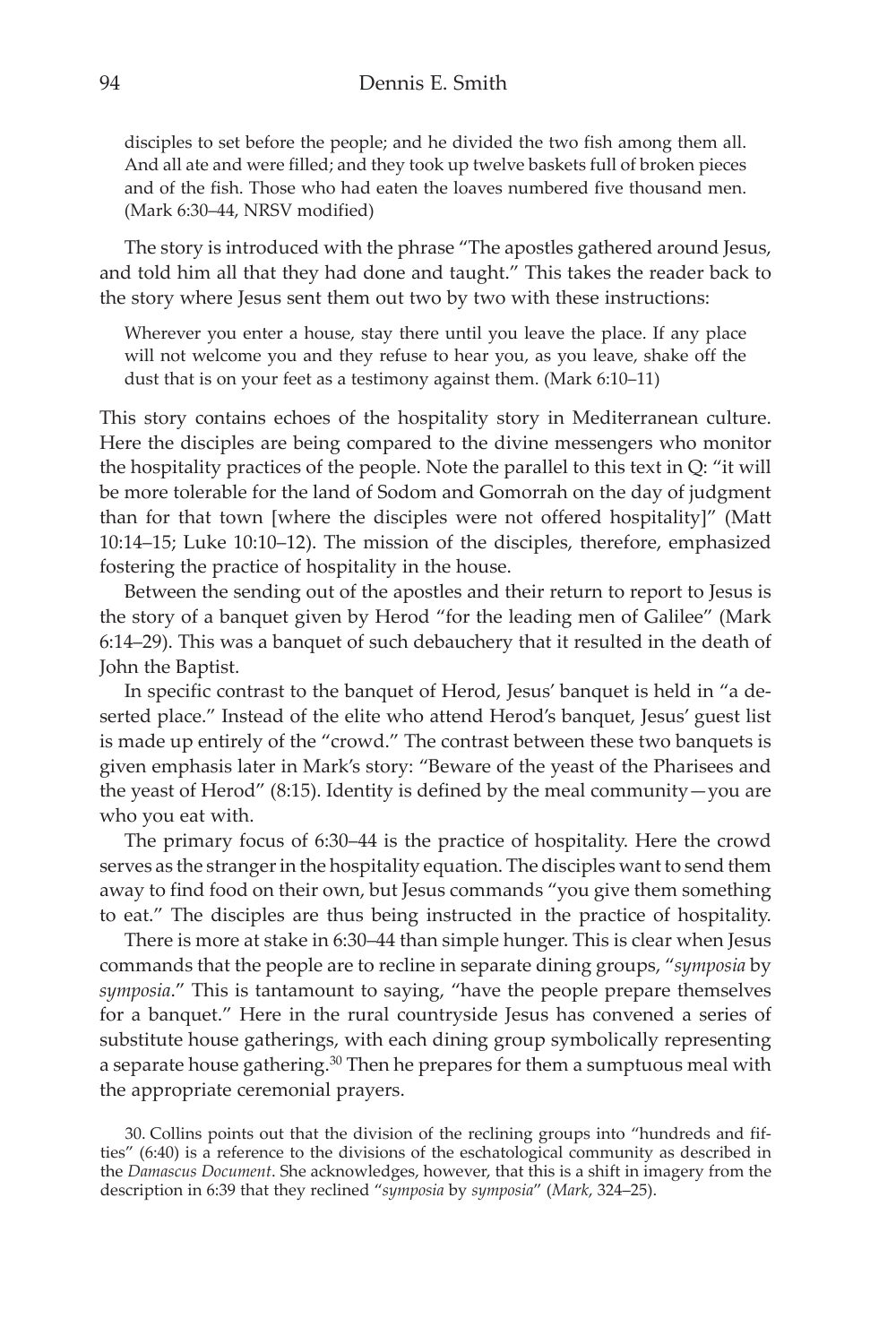The command of Jesus that all in the crowd should recline (6:39) can be compared with Jesus' meal with tax collectors and sinners in which they all reclined together with Jesus. This is an important component of the way in which the Markan meal community was intended to function: no matter the social class, all were to recline together. It has an effect similar to the Mishnah's rule regarding the Passover: "even a poor man in Israel does not eat until he reclines."31

By definition, hospitality was a ritual of bonding with and caring for a category of individuals who represented the most radical symbol of "otherness," namely the "stranger." For Mark's community, as represented by these texts, the invitation was understood to be radically inclusive. Functionally, the extending of the invitation would only be a first step in community formation; it is the gathering itself that ritually produces that formation. Here the ritual action that is emphasized is the act of reclining together, thus indicating a social bonding that at the same time proclaimed the full equality of the diners despite the "otherness" of their social identity.

#### **Social Stratification: Patrons, Servants, and Hosts**

A house gathering required a supportive social structure. Someone needed to provide a house in which to meet. Such an individual would function culturally as a benefactor, which would suggest some degree of social stratification in the Markan community. Since the Markan community self-identified as the poor, there would not be a very high degree of social stratification. The houses in which they would meet would be modest, befitting the general social class of the group.

One character in the story who may function as a literary model for a host is Levi, the tax collector.

As [Jesus] was walking along, he saw Levi son of Alphaeus sitting at the tax booth, and he said to him, "Follow me." And he got up and followed him. (Mark 2:13–14)

The very next scene is the meal of Jesus with tax collectors and sinner (2:15–17). Interpreters have often noted how anomalous Levi's story is, for unlike every other named character who is "called" (see 1:16–20; 3:13), Levi is not included in Mark's list of the twelve (3:16–19).<sup>32</sup> In Luke's version of this story he assumes that the house in which the meal was held belonged to Levi (Luke 5:29). Thus Levi's act of "following" Jesus consisted in hosting a meal for Jesus and his disciples and other tax collectors and sinners.33 In Mark, however, Levi "follows" Jesus by becoming a participant in a meal hosted by Jesus. But since Levi has been summoned to "follow," he is more than a participant; he is also an

31. *Pesaḥ* 10.1, as quoted in Smith, *From Symposium to Eucharist,* 147.

32. Boring, *Mark,* 80; Collins, *Mark,* 190–91.

 33. This correlates with the theme in Luke-Acts that discipleship is exemplified by the act of hospitality. See discussion of Acts below.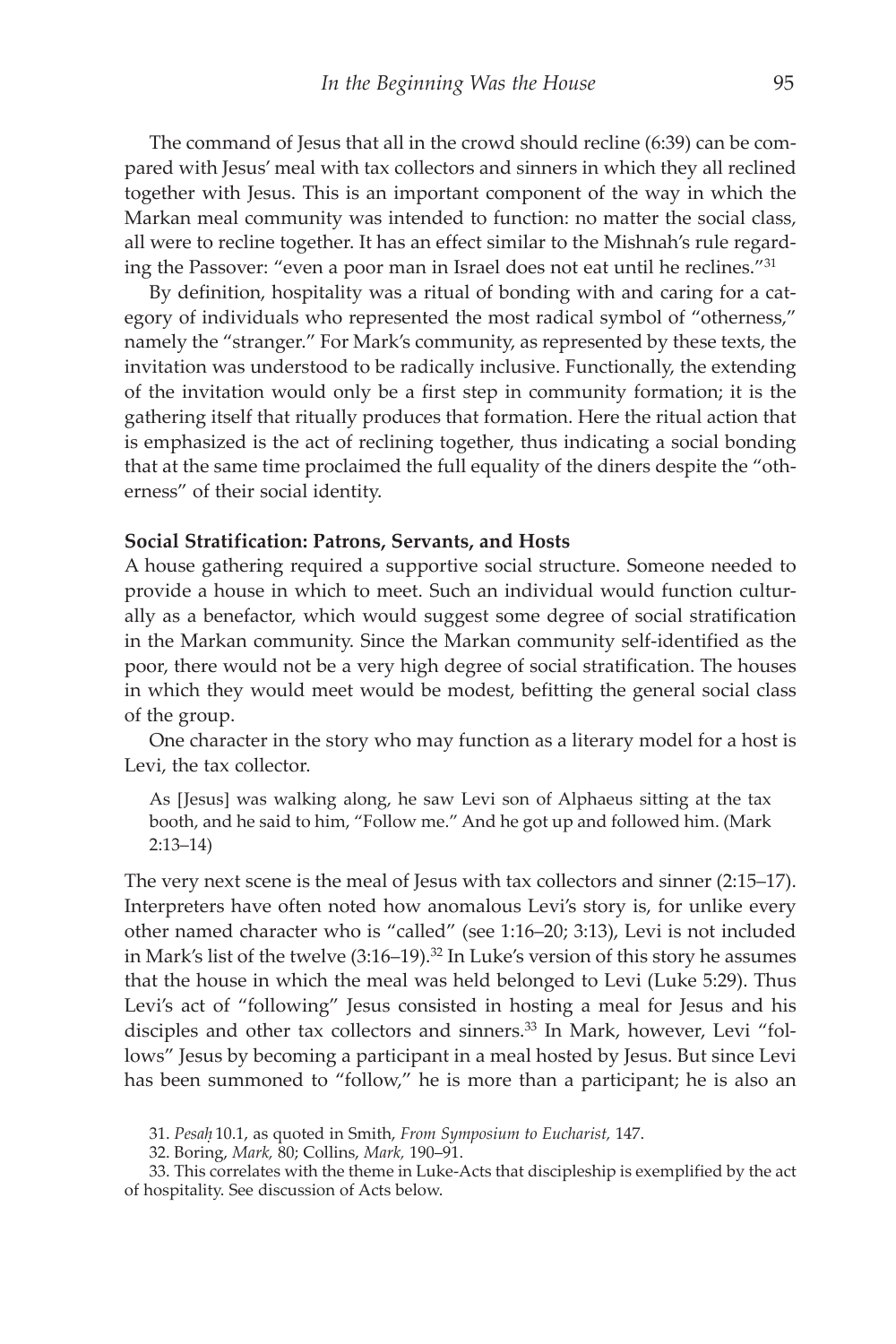observer and is thereby being instructed in the proper way to host a gathering of Jesus followers. Similarly, when in chapters 6 and 8 Jesus multiplies loaves to feed the crowd, each story functions as a teaching moment for the disciples. Jesus tells them to feed the crowd, then demonstrates how it is to be done. After arranging the crowd into dining groups and ceremonially blessing the food, he then gives it to the disciples to serve (6:41; 8:6). It is as if the Jesus of Mark is saying to the community leaders, "this is how hospitality at community gatherings is to be practiced."

At any reclining banquet it was necessary that there be servants. Normally those servants were slaves, and normally they would go unnoticed by the diners. In Mark, those who serve the meal are singled out as important figures in the community, ranging from Peter's mother-in-law (1:31) to the disciples at the multiplication of loaves stories. This is not entirely unprecedented. After all, in the classic hospitality story from the Hebrew Bible, Abraham himself serves his guests (Gen 18:8). On the other hand, in the Pauline communities, while Paul mentions the existence of slaves, he never defines their roles at the meals. In Mark, however, perhaps because there is a greater consciousness of the underclass as the core members of the community, serving at the table is designated as an honorary task. This idea became embedded in Christian tradition through the preservation of the term "deacon" (as in 1:31; see also Rom 16:1–2) as a position of honor and leadership.

Normally it was the householder who served as host of the meal and controlled the guest list. That is the model Jesus embodies when he dines with tax collectors and sinners. However, on the symbolic level, the story in 2:15–17 implies that, whoever may host the meal on the earthly level, Jesus is ultimately the one who invites (2:17). In this way this story is parallel to other cultic meals of the day in which the god is the one who invites to the banquet.<sup>34</sup>

# **Profile of the Acts Community (ca. 110–120 ce)**<sup>35</sup>

#### **House Gatherings**

There are no church buildings in the literary world of Acts, nor are there any hints that church buildings were somewhere in the community's future. When the community gathers it is in a house or, rather, in houses, since each house would have a limited capacity for a gathering. The reader, being familiar with the social function of houses, would assume that a formal gathering would take place in the dining room at the dinner table, whether or not a meal was explicitly mentioned. To be sure, the apostles and other missionaries proclaimed in the temple and in synagogues. But neither of these locations was conducive to

 <sup>34.</sup> See, e.g., invitations to the feasts of Zeus Panamara: "the god invites you to the sacred feast," quoted in Smith, *From Symposium to Eucharist*, 81; see further 81–84.

 <sup>35.</sup> This section of the paper is primarily based on arguments presented in "Meals as a Literary Motif in Acts of the Apostles" and "Religious Practices of Early Christian Converts."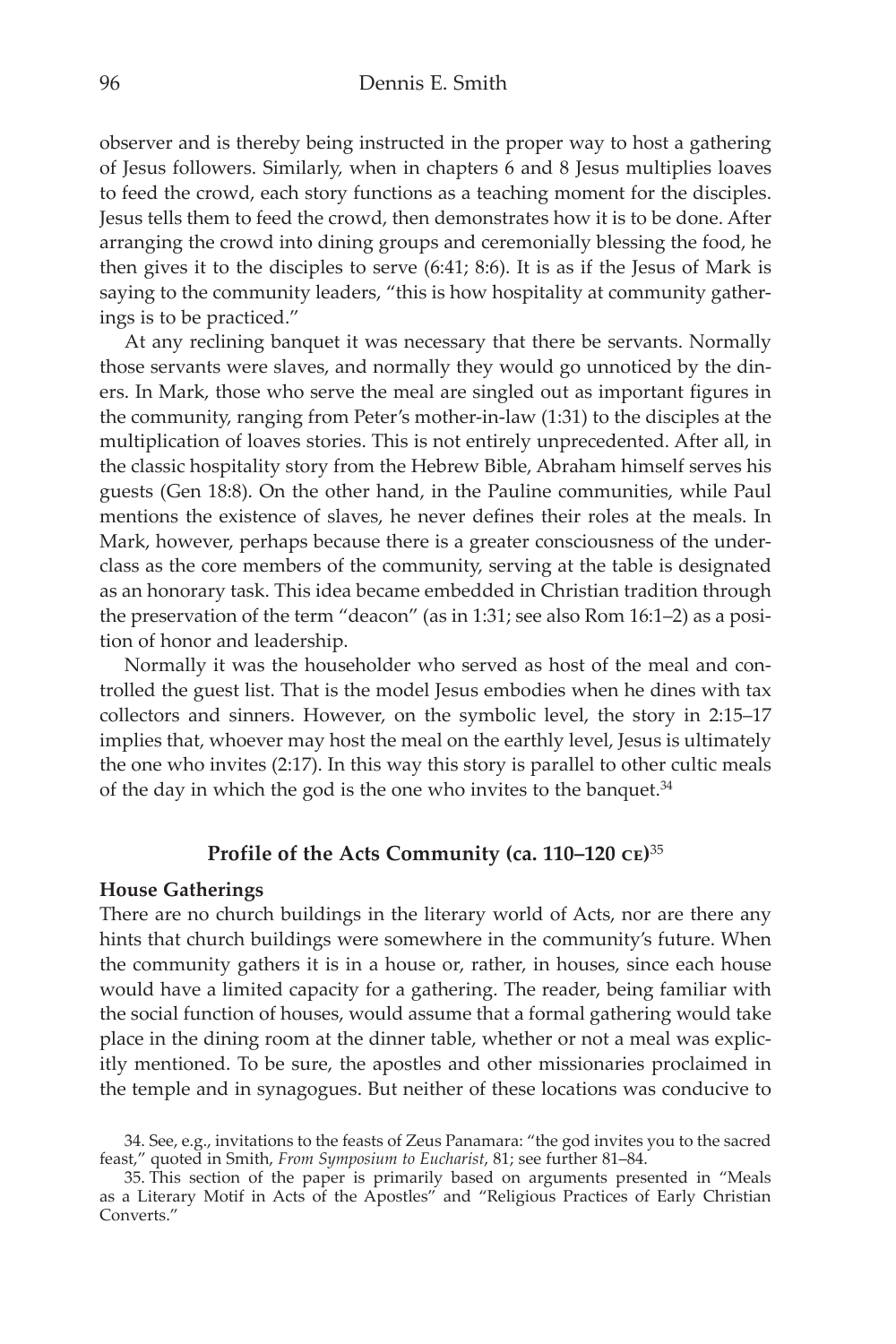community formation. Rather temple and synagogue function in the plot of Acts as primarily locations where conflict with the Jewish leadership takes place. $36$ 

At the very beginning of the story, the house is specified as the setting where community formation takes place: "Their time was spent in daily devotion to the rites in the temple and to the communal meals in their homes, meals that were characterized by festive joy and equal sharing with all" (Acts 2:46, author's translation). The house is sometimes mentioned in passing as the gathering place for the community. In 5:42, for example, after the apostles have been released from prison, flogged by the Sanhedrin, and ordered not to speak of Jesus again, they immediately continued to proclaim Jesus as Messiah "in the temple and in the various private homes" (*kat' oikon*). Whenever Saul begins to persecute the Jesus followers, he does so by "entering house after house (*kata tous oikous eisporethomenos*), dragging out both men and women, and delivering them to prison" (8:3). In 12:12–17, a more extended description of such a house gathering is presented. After Peter miraculously broke out of prison, he went "to the house of Mary, mother of John Mark, where many had gathered and were praying." In all of these instances, the second-century reader would picture the scene in the dining room of the house, because that was the default location for gatherings.<sup>37</sup>

# **Demographics**

In the Gospel of Luke, the purpose of Jesus' ministry was especially focused on bringing "good news to the poor" (4:18) and "feeding the hungry" (6:21). The gospel addressed the issue of caring for the needy by envisioning a patron class, exemplified by Zacchaeus, who gave half of his possessions to the poor and is praised by Jesus (19:8–9). In Acts the care for the poor becomes embedded in the community itself. The community functions by means of a communal sharing of properties. Those who owned "goods and properties" sold all they had for the specific purpose of distribution to the needy (2:44–45; 4:32–37). These texts envision a stratified membership that includes a patron class as well as a significant proportion of poor and needy.

The idealized Acts community needed maintenance from time to time, aided by the power of God. Like the practice of associations in which those who did not pay their dues were penalized,<sup>38</sup> so also in Acts, those who did not give their

36. See, e.g., 13:44–47; 14:1–2; 17:1–5; 18:4–7; see also Elliott, "Temple vs. Household in Luke–Acts," 216–17.

37. Notice also that in the Gospel of Luke all the meals of Jesus, including some found only in this gospel, are reclining meals; see 5:29–32; 7:36–37; 9:14–15; 11:37; 12:37; 14:7–11, 15; 22:12–14, 27; 24:30.

38. See, e.g., the *Iobakchoi*, a Bacchic association in second-century Athens, whose regulations included specified penalties for failure to pay the prescribed dues: "[each member is to] pay a fixed monthly contribution for the wine. If anyone does not fulfill his obligation, he is to be excluded from the *stibas*" (Smith, *From Symposium to Eucharist,* 119, 129 lines 46–48; Kloppenborg and Ascough, *Greco-Roman Associations,* 255; note that *stibas* was a term for the banquet meeting).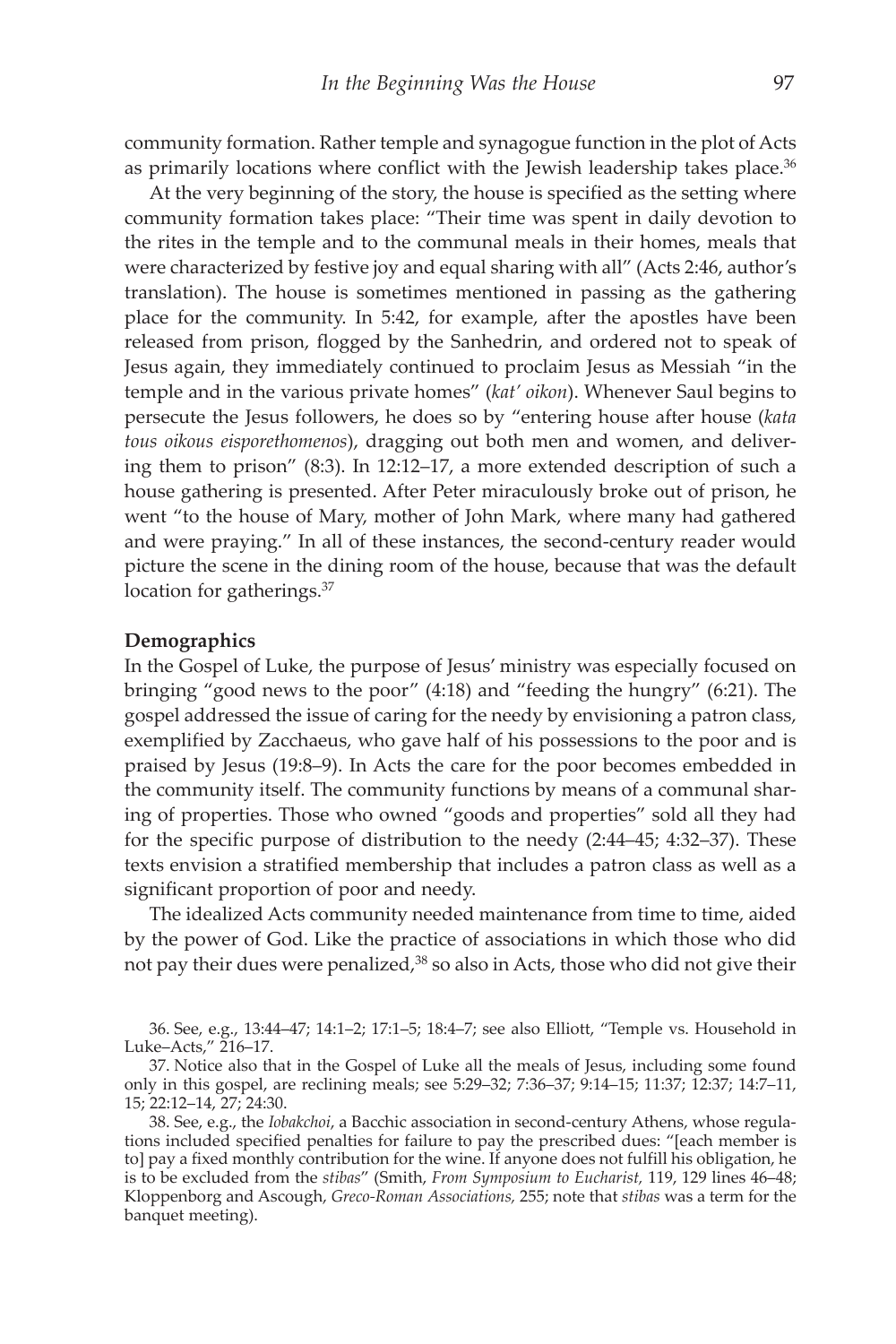fair share were penalized. This is the theme of a warning story in Acts 5:1–11. Here a certain Ananias conspired with his wife, Sapphira, to hold back some of the proceeds from the sale of their properties. Peter became aware of this and accused them of "lying to God." As a result, they were both struck dead.

In Acts 6:1–6 another disciplinary matter was addressed. In this case there was a dispute about inequities in the distribution of food to widows. The solution was to appoint spirit-filled individuals who were charged with the task of overseeing the food distribution (*diakonein trapezais*, "wait on tables, serve meals").39 It was a matter of utmost importance to the community that its identity as defined in 2:44–45 and 4:32–37 be maintained. Thus the direct involvement of the power of God was invoked. These texts together reinforce the idea that "care for the needy" was primarily concerned with the provision of food, particularly at the daily communal meals (2:46; 6:1).

The place of women at a Hellenistic/Roman reclining banquet could be tenuous, ranging from exclusion from the banquet to taking on the lower class role of sitting rather than reclining to taking on an honored role as a reclining banqueter. In the Acts story women who are named as householders and hosts of the banquet would have reclined in a place of honor befitting their status as patrons. This group included Mary the mother of John Mark (12:12–17), Lydia (16:13–15, 40), and Priscilla, wife and equal partner in ministry with her husband Aquila (18:2–3). Widows were included among the poor and needy, the lowest status group at the table. They were to be treated as equals at the table (6:1–6), but it is unclear whether the reader was to assume that they reclined or sat at the table. Another class of women at the gathering is represented by Rhoda, a slave attendant who likely served at the table rather than participating as one of the diners (12:12–17). She is one of the few women in Acts who is both named and given a speaking part, yet the role she plays in the story is that of the stereotypical clueless slave, a role commonly found in Roman comedies of the era.<sup>40</sup> Shelly Matthews has concluded that "the overarching rhetorical aim of this author is . . . to circumscribe women within limited social and ecclesiastical roles."41 That is to say, the core group of leaders in the Acts story is all men. This is illustrated early on when the apostles are gathered in the upper room of a house (1:13–14). Women are included in their number, but only Mary, mother of Jesus, is named, and none play any defined role in this scene or in subsequent events.

 39. I disagree with Danker's interpretation of this phrase in which he suggests that it is "improbable that some widows would be deprived of food at a communal meal" and so thinks that *diakonein* here must mean "administrative responsibility, one of whose aspects is concern for widows without specifying the kind of assistance that is allotted" (p. 230). But the text *does* specify it is "tables" that are attended to, that is, the tables on which the communal meals were served. Associations were also known to appoint officers to see that food distribution took place equitably (Ascough, "Function of Meals," 217).

41. Matthews, "Women in Acts," 193.

 <sup>40.</sup> Harrill, "Dramatic Function."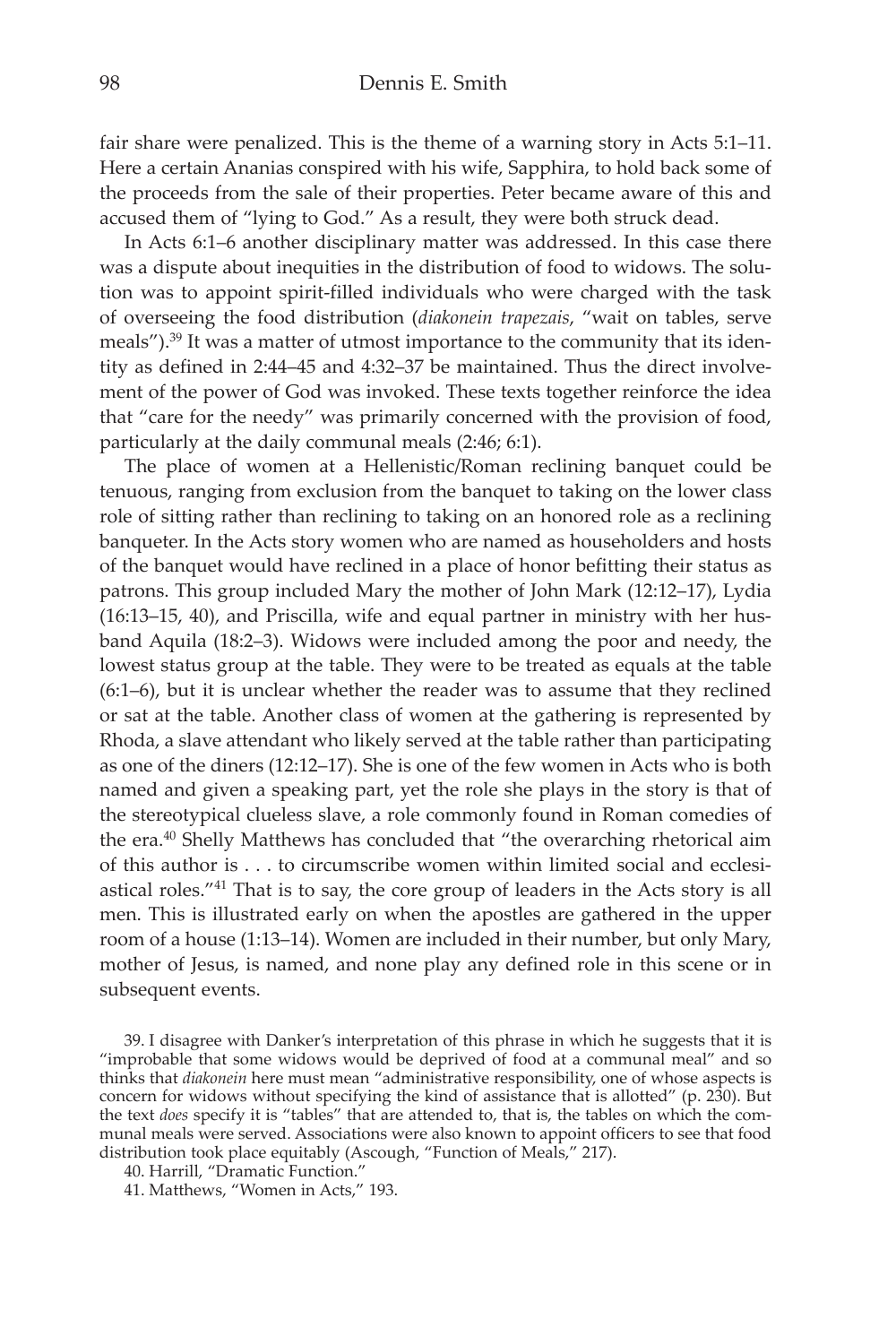# **The Acts Idealized Community as a Household Association**

Acts 2:42–47 has numerous parallels to by-laws of Greco-Roman associations.<sup>42</sup> The primary difference is in the genre. Associations wrote by-laws in a type of "legal" language that were then inscribed on stone or written on papyrus and posted at the meeting place. Acts is written in a descriptive narrative form. They also differ in another key respect. Association by-laws provided rules for actual meal practice. Acts 2:42–47 describes an idealized community of the distant past.

In my translation below I have given special attention to the affinity of Acts 2:42–47 to the by-laws of a specific association.

The new members were diligent in following the by-laws instituted by their recognized leaders, the apostles, namely to be loyal to the community, to participate in all of its communal meals, and to practice faithfully the prescribed communal prayers. A sense of awe pervaded the community as deeds of supernatural power were performed in their midst under the authority of the apostles. All of these believers were united in one community in which they shared all their goods, even to the point that goods and properties were sold and the proceeds given to members in need. Their time was spent in daily devotion to the rites in the temple and to the communal meals in their homes, meals that were characterized by festive joy and equal sharing with all.<sup>43</sup> They exemplified a communal life devoted to the praise of God and, as a result, were well regarded by all outsiders. On a daily basis, newcomers who were led by the Lord to join them were added to their rolls.

The statutes of the Zeus Hypsistos association (first century ce) provides useful comparative data.44

The law which those of the association of Zeus the highest made in common, that it should be authoritative.  $/5$  Acting in accordance with its provisions, they first chose as their / president Petesouchos the son of Teephbeenis, a man of parts, worthy of the place and of the company, / for a year from the month and day aforesaid, / that he should make for all the contributors one banquet a month in the sanctuary of Zeus, / at which they should in a common room pouring libations, pray, and perform the other customary rites  $/10$ on behalf of the god and lord, the king. All are to obey the president / and his servant in matters pertaining to the corporation, and they shall be present at / all command occasions to be prescribed for them and at meetings and assemblies and outings. / It shall not be permissible for any one of them to . . . make factions or to leave the brotherhood of the president for another,  $/15$ or for men to enter into one

42. Smith, "Religious Practices," 159–61; Ascough, "Function of Meals," 211–15; Öhler, "Die Jerusalemer Urgemeinde."

43. The Greek (*en aphelotēti kardias*) is obscure. Here I have adopted the translation "with generous heart" (Conzelmann, *Acts,* 24; Johnson, *Acts,* 59) versus "simplicity of heart" (Danker, *Greek-English Lexicon,* 155; Pervo, *Acts,* 88).

 44. Roberts, Skeet, and Nock, "Gild of Zeus Hypsistos," 40–42; Smith, *From Symposium to Eucharist*, 106.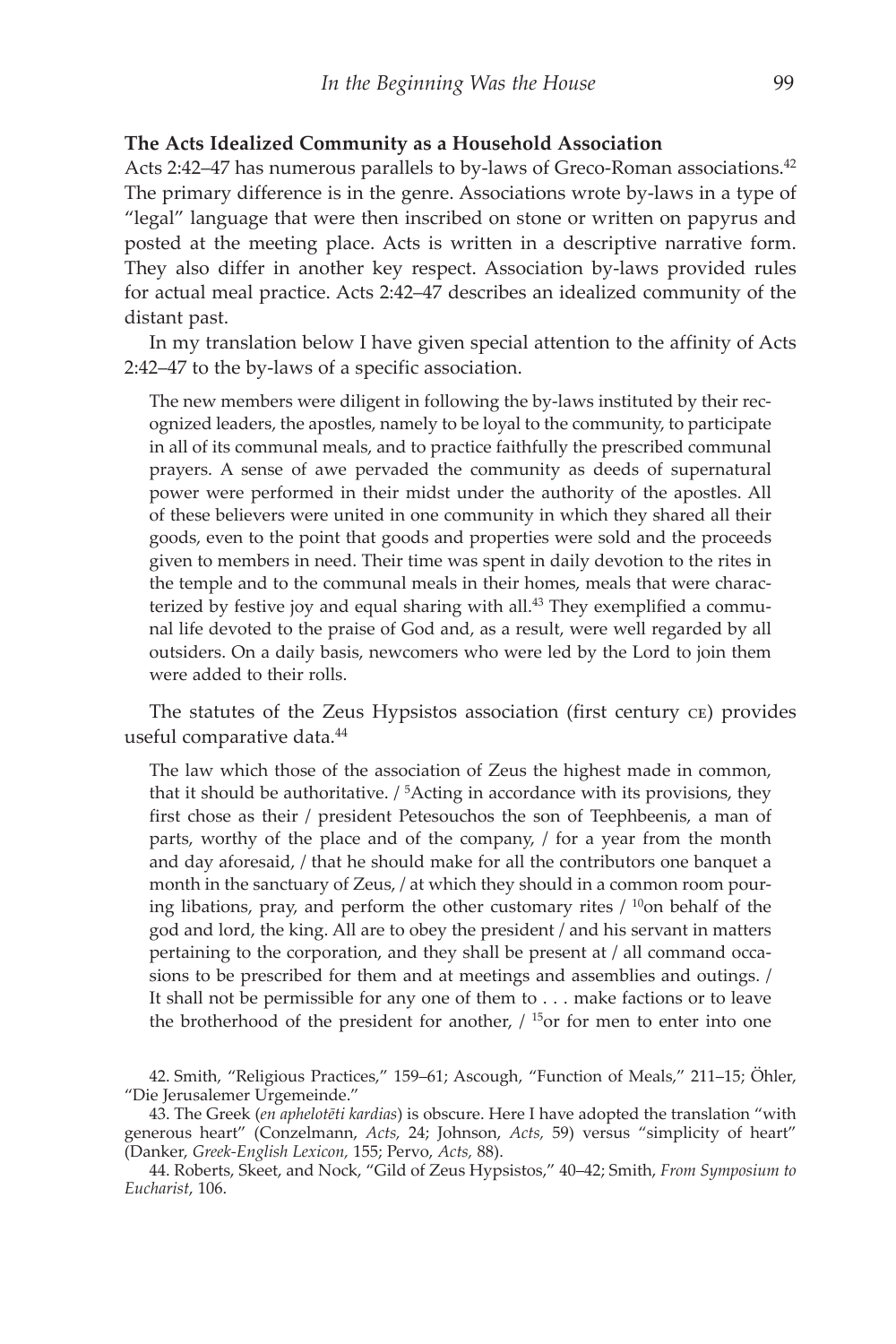another's pedigrees at the banquet or / to abuse one another at the banquet or to chatter or to indict or accuse another or to resign / for the course of the year or again to bring the drinkings to nought.

Both the Acts idealized community and the Zeus Hypsistos association were governed by rules that defined their community life together, a community life that centered on the communal meal. The rules of the Acts idealized community are defined by the "by-laws (*hē didachē*; "teaching") of the apostles" and those of the Zeus Hypsistos association by its statutes (*ho nomos*; literally "law"). The communal meal in Acts is defined as "breaking of bread" (*hē klasis tou artou*; 2:42, 46). It is called a *posis* and a *symposion* in the statutes of the Zeus Hypsistos association, both of which can be translated "drinking party" or simply "banquet." Whereas the Acts idealized community practiced some of its rituals at the temple (*en tō hierō*) and its communal meals in the dining rooms of houses (*kat' oikon*; 2:46), the Zeus Hypsistos association met "in a common dining room" (*en andrōni koinōi*) located "in the sanctuary of Zeus" (*en tōi tou Dios hierōi*).

At their common meals the Acts idealized community practiced faithfully the communal prayers as prescribed by the apostles, prayers whose content is not specified. Similarly, at the banquet meetings of the Zeus Hypsistos association, they were to "pour libations, pray (*euchesthōisan*), and perform the other customary rites (*ta nomizomena*)," but it is not clear what was the content of "customary rites." What *is* clear is that religious rituals appropriate to the gathered group were regularly practiced.

### **Meals and Social Formation**

The significance of the meal as constitutive of the community is foundational to the formation stories beginning in Acts 2:42–47. In chapters 10–11 and 15, the primary issue is the divisive effect of dietary laws in relation to the emerging gentile mission. In chapters 1–9, the community of Jesus followers had been entirely made up of Jewish converts. The Cornelius story in 10–11 introduces the gentile mission as a radical and unexpected development orchestrated by God. Peter has to be convinced of the legitimacy of the mission by a vision from God. Three times the vision presents Peter with a choice of unclean animals and commands that he "kill and eat." Each time he refuses, pointing out that he has always followed the dietary laws. At that point messengers arrive from Cornelius, a gentile centurion God-fearer in Caesarea who had also received a vision from God to seek out Peter. Peter, convinced by God's vision to him and to Cornelius, offers hospitality to the messengers (10:23), all of whom were gentiles (10:7). This is the first instance in which Peter eats with gentiles. The second instance is when he accepts the offer of hospitality from Cornelius (10:48). Consequently, whenever in chapter 11 Peter must answer to the "apostles and brothers" in Judea, they immediately accuse him of "eating with" the uncircumcised (11:3).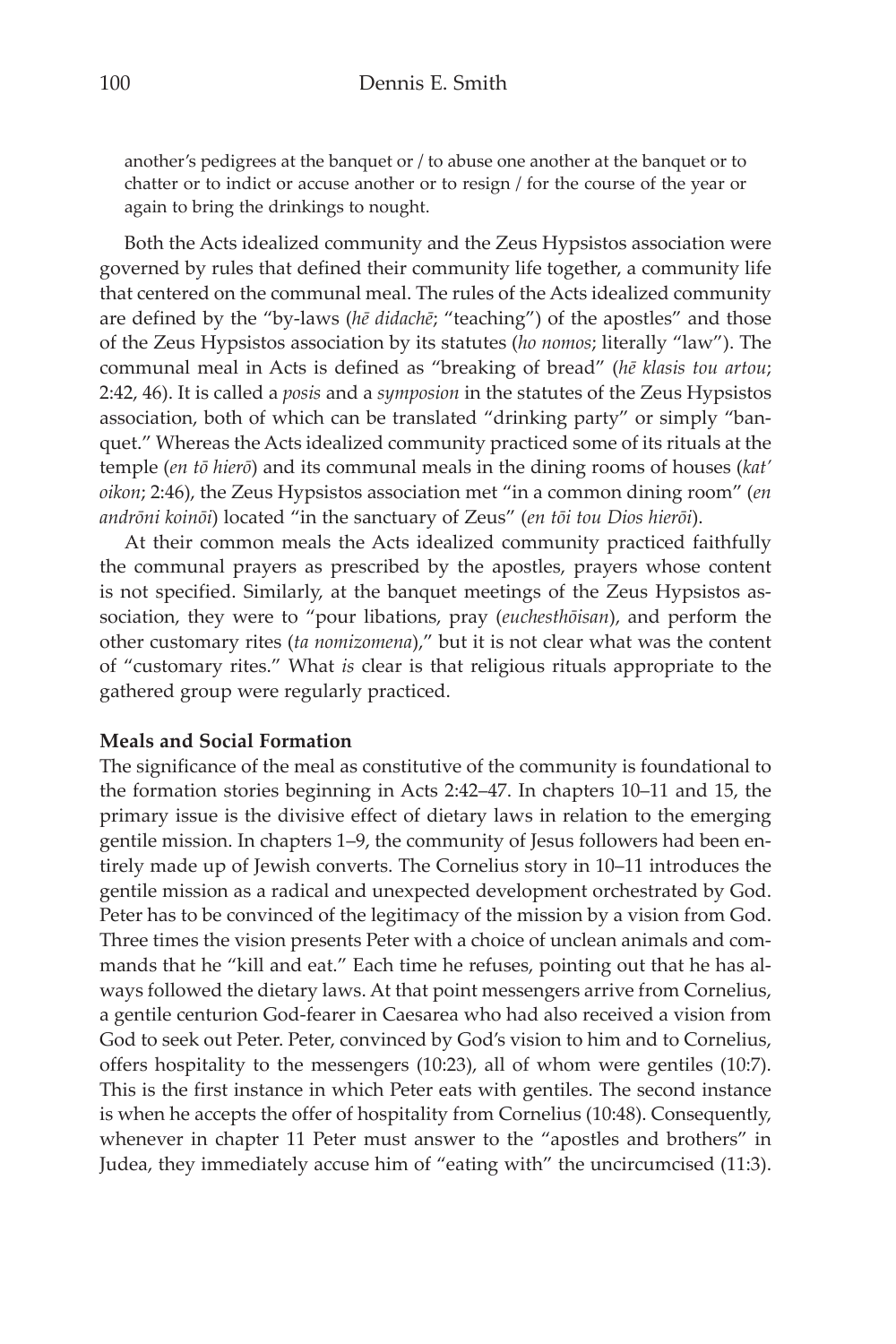The issue is food, or more specifically, the communal meals that lie at the heart of community formation. The ultimate conclusion will be that, unless gentiles can eat at the same table with other members of the community, they cannot be considered brothers and sisters in Christ.

The issue of dietary laws is brought up again whenever Paul's mission to the gentiles is under review by the apostolic leadership in Judea (Acts 15). During the discussion, Peter reminds the group of his experience in the Cornelius episode. Then James develops a compromise position that incorporates a simplified version of dietary laws, often called the Noahide laws.<sup>45</sup> It was intended to allow gentiles and Jews to eat at the same table utilizing the same menu. The council agrees with James, a letter is drafted, and Paul is delegated to circulate it to the gentile communities (15:22–29; 21:25). Luke got the basic details of such a conference from Paul (Gal 2:1-10).<sup>46</sup> But the idea of an apostolic decree regarding food laws was his own contribution to the story in order to advance his literary agenda. This story illustrates the importance of equal sharing at the communal meals regardless of dietary restrictions. It is a variation of the earlier theme of equal sharing at the communal meals regardless of social status. The overall motif is that the community realizes its identity as community at the communal meals.

# **Hospitality and the Acts Gathering**

In Luke–Acts, to offer hospitality to a guest in one's home meant to provide them with a sumptuous meal. Depending on the context, overnight lodging might be signified as well. There are two terms in Acts that refer to the act of hospitality: *xenizein* ("offer hospitality") and *menein* ("stay [with]"). The term *xenizein* is the verb form of *xenos* which means either guest or host in a hospitality context. The meaning of "stay with" as a hospitality term is clarified in the Emmaus story in the Gospel of Luke (24:13–35). When the two travelers arrive at their destination, they invite the stranger (Jesus) to "stay" (*menein*; 24:29) with them. The meaning of the term "stay" is indicated in the very next verse: "while he was reclining with them, he took bread, blessed it, broke it, and gave it to them" (24:30). Thus, in Luke–Acts the term "stay" takes on a technical meaning for the hospitality motif as indicating both a sumptuous meal and perhaps an overnight stay.

In Acts hospitality is offered and received in several stories. Hospitality with gentiles offered and received is central to the Cornelius story, as discussed above. At the beginning of the story Peter is in Joppa where he has accepted the hospitality of Simon the tanner. In 9:43 the term for accepting Simon's hospitality is *menein*. In 10:6 the term for the same act of hospitality is *xenizein,* showing

<sup>45.</sup> Segal, "Acts 15"; Livesey, "So-Called Noahide Laws."

<sup>46.</sup> Smith and Tyson, *Acts and Christian Beginnings,* 164–75.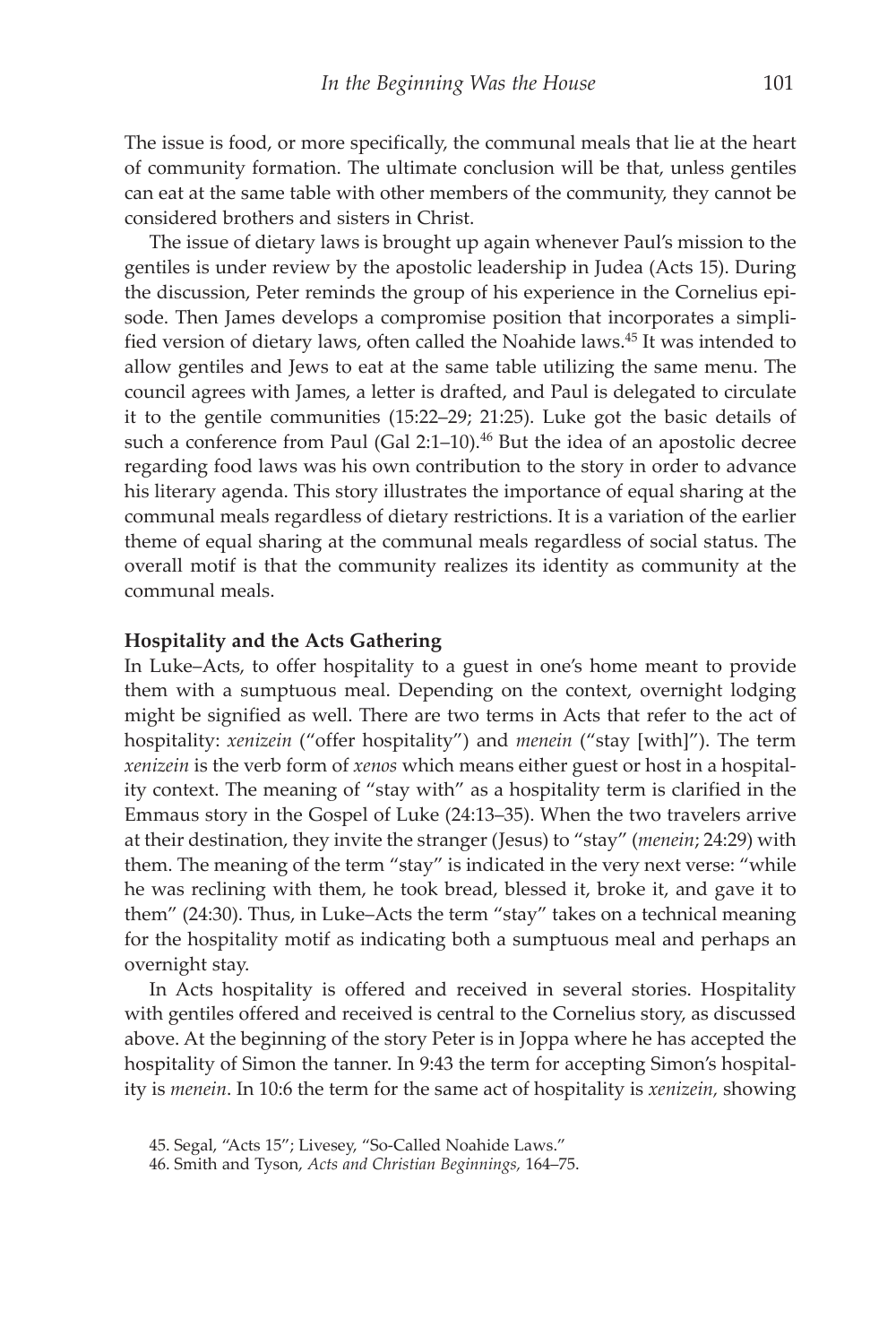that the two terms can be used interchangeably. When Peter offers hospitality to the arriving gentile messengers from Cornelius, the term is *xenizein* (10:23). When the gathered group at Cornelius' house offers hospitality to Peter, the term is *epimenein* (10:48).

One sign of true discipleship in Acts is the offering of hospitality by the recent convert. It plays a key role in conversion stories as a proof-of-piety motif. This is seen in 10:48, discussed above, where after being baptized the household of Cornelius immediately offers hospitality to Peter. It is also highlighted in the story of the conversion of Lydia in 16:11–15, a story that echoes the Cornelius story. Like Cornelius (10:20), Lydia is a gentile God-fearer (16:14) and a householder with an extended household. Her conversion is aided by the direct intervention of God ("the Lord opened her heart"; 16:14). Both she and her household are baptized, after which she immediately "urged" Paul and his companions to accept her offer of hospitality at her house. Her reason for making this offer is instructive: "if you judge me to be faithful (*pistē*) to the Lord" (16:15). Hospitality as a test of true discipleship could not be made more explicit.

The Lydia story also traces the theory of house church formation as presented in Acts. Paul first preaches in a synagogue, or, in this instance, "prayer hall" (*proseuchē*; 16:13), but the actual community formation takes place in a house, and it is occasioned by the offer of hospitality by the recently converted householder. As further confirmation, note that before leaving Philippi, Paul and Silas stop by at Lydia's house, where a group of believers were gathered (16:40). Lydia's house had become a full-fledged house gathering. Just as was the case in the earlier theme of sharing possessions with all in need, so also here the idealized Acts community depends on its patron class to be the backbone of community formation.

Another theme to emerge from the story of Lydia is that hospitality is initially offered to the evangelist. This becomes an essential component of the success of the evangelistic mission in Acts. Both Peter and Paul are supported in their travels by the hospitality of householders who are either explicitly or implicitly assumed to be members (9:43; 10:6; 17:7; 18:3, 7; 21:4, 8; 21:17; 28:7, 14).

A rather obscure use of the hospitality motif is found in Acts 27:33–38, a text that also contains the "breaking bread" trope. The scene takes place on the storm-damaged drifting ship just before it runs aground at Malta. Food has become scarce and the crew has not eaten in fourteen days. Paul urges them to eat to build up their strength since, based on a vision he has received from God, "none of you will lose a hair from your heads" (27:34). The meal scene itself is reminiscent of Jesus' meals in Luke: Paul "took bread, gave thanks to God before them all, broke it, and began to eat" (27:35). In response to what Paul has said and done, the crew "cheered up and also took food" (27:36). There seems to be a disconnect between these two verses so that Paul and the others appear to eat separate meals. The Western text clears this up by expanding on Paul's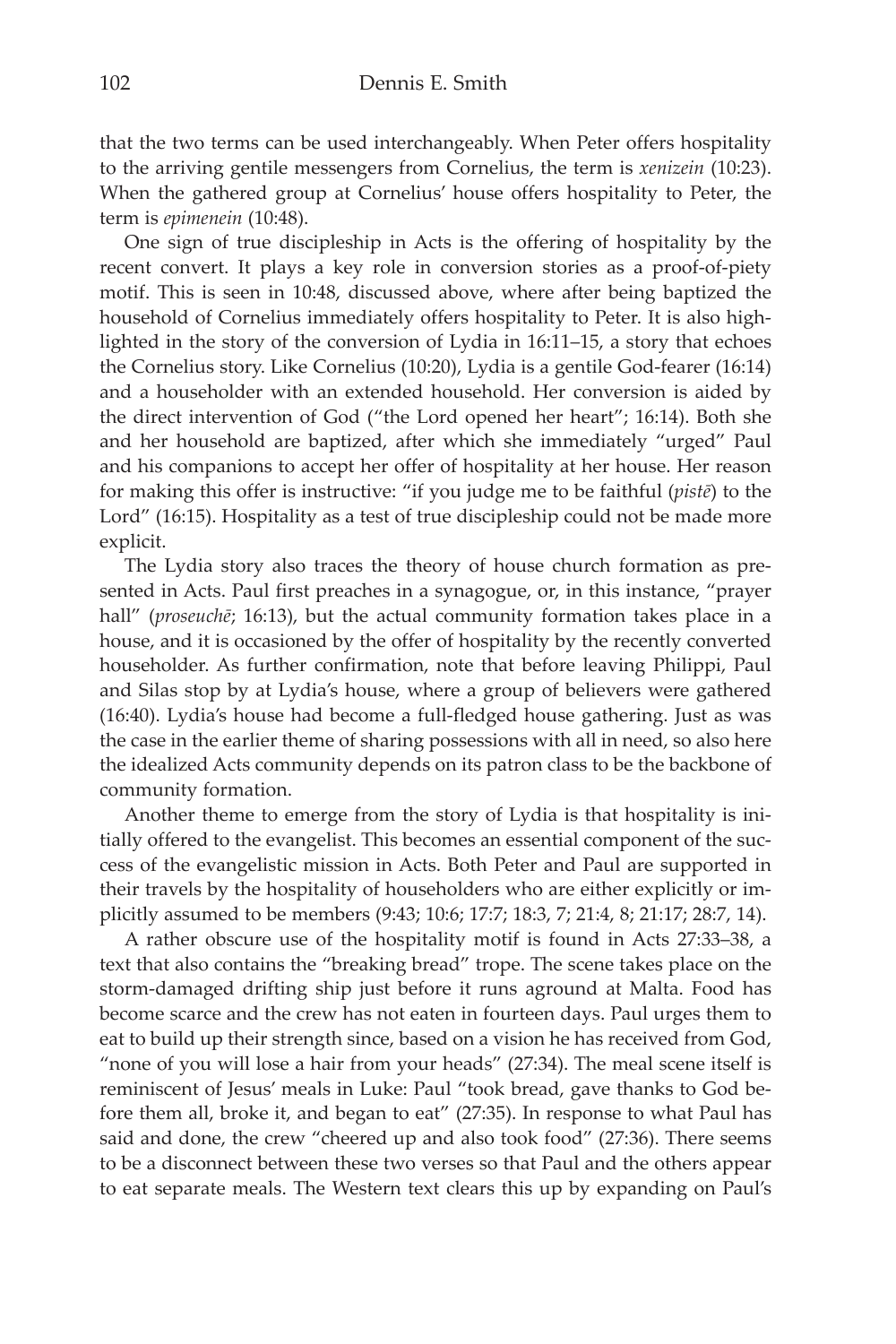actions with an additional phrase: "[Paul] began to eat and gave some to us."47 This reading may have functioned to make explicit what for the ancient reader was implicit in this scene. In the context, Paul has just spotlighted God's care for the entire group. He then breaks bread in a ritual format, including giving thanks to God in a public manner. This text is meant to be read in the context of the meal motif throughout Acts so that Paul is here offering hospitality to a group of non-member gentiles just as Peter does for the messengers from Cornelius in 10:23. In both cases, the non-member gentiles at the meal have been blessed by God's compassion and impartiality, an attribute of God explicitly named by Peter (10:34–35). These are examples of how "food/meals in Acts are not simply focused on group identity or 'fellowship' . . . but also function as catalysts for shifts to recruitment from the outside."48

# **Some Conclusions**

# **The House as a Catalyst for Social Formation**

Social formation took place at a communal meal, but not just in any location. The house was an essential component of the ritual process because it was a space in which hospitality was assumed in order for a gathering to take place. Theories that place the worship gathering in a space other than the house have to account for the presumed absence of the hospitality component of the formation ritual. The importance of the house to Christ-group gatherings over a period of several generations speaks to its importance to fundamental aspects of social and identity formation.

#### **Reflections on the Hospitality Motif**

As a theological metaphor for the "Christ event," hospitality presumes a relationship between two "others" who within the world of the story represent the whole of humanity. And while it is an act of patronage that creates a relationship of patron/client, it does not participate easily in what is in effect an imperial metaphor. This is because the hospitality "myth" overturns the patronage default by defining the "client" as a "patron in disguise" and the patron as a once or soon-to-be client. It is a clever theological/rhetorical move, embedded in the myth itself, which enables hospitality to aspire to a relationship of mutuality rather than a rigid relationship of powerful versus powerless. Indeed, in the rhetoric of the hospitality myth there is a playful move in which the "host" becomes humble servant of the guest and serves the meal. Hospitality is therefore a ritual act that seeks to create a zone of mutuality and relationship across the starkest of boundaries within a world of suspicion, hostility, and conflict.

47. Pervo, *Acts,* 641.

48. Ascough, "Function of Meals," 211 n. 12. Ascough, however, downplays the importance of hospitality in the meal scenes in Acts (p. 207 n. 2), a point with which I disagree.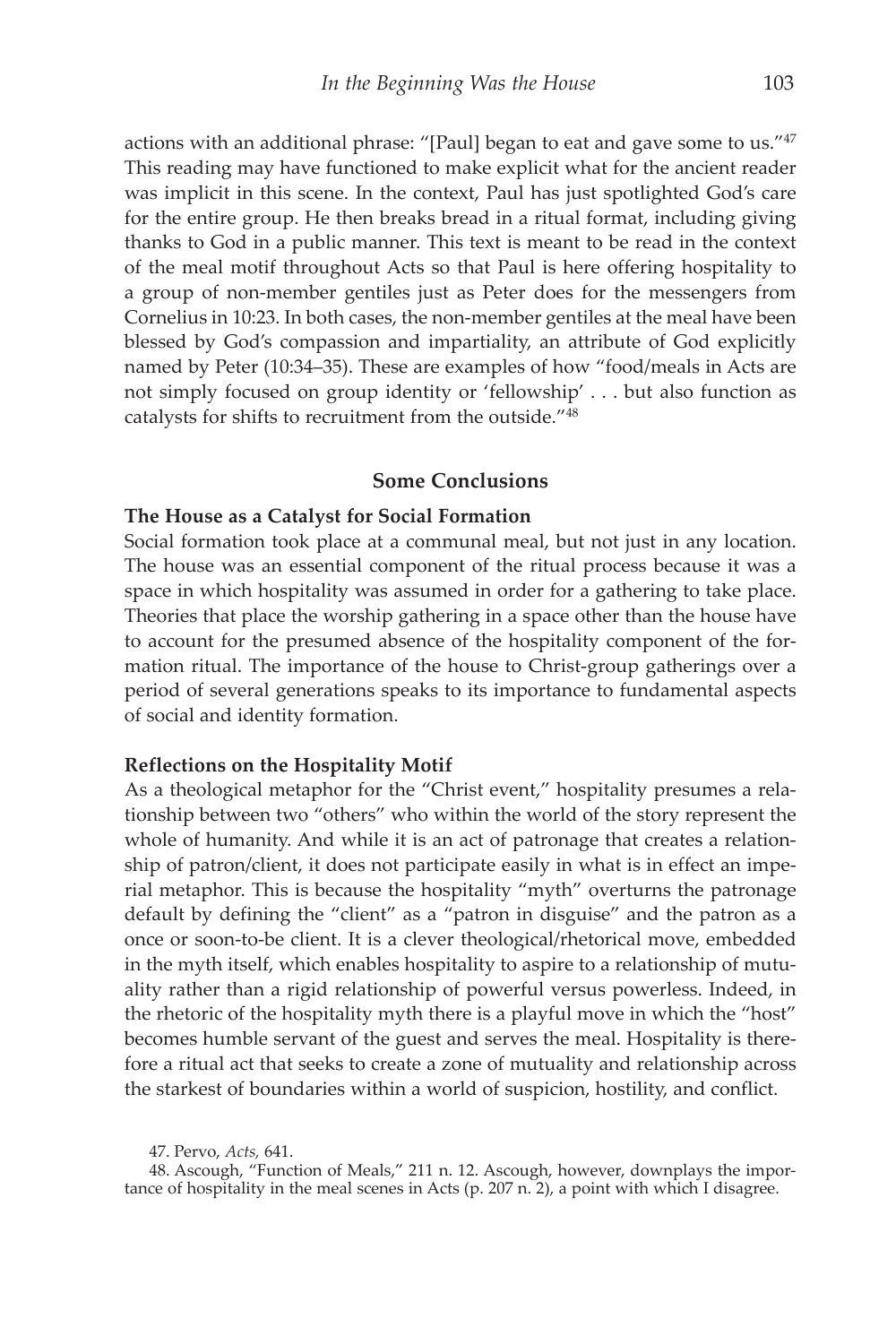# **Works Cited**

- Ascough, Richard S. "The Function of Meals in the Book of Acts." Pp. 207–39 in *Mahl und religiöse Identität im frühen Christentum*. Ed. Matthias Klinghardt and Hal Taussig. Tübingen: Franke, 2012.
- Boring, M. Eugene. *Mark: A Commentary*. The New Testament Library. Louisville KY: Westminster John Knox, 2006.
- Clarke, John R. *The Houses of Roman Italy, 100 B.C.—A.D. 250: Ritual, Space, and Decoration*. Berkeley CA: University of California Press, 1991.
- Collins, Adela Yarbro. *Mark: A Commentary*. Hermeneia. Minneapolis: Fortress, 2007.

Conzelmann, Hans. *Acts of the Apostles*. Hermeneia. Philadelphia: Fortress, 1987.

- Corley, Kathleen E. *Private Women, Public Meals: Social Conflict in the Synoptic Tradition.* Peabody MA: Hendrickson, 1993.
- Danker, Frederick W., et al. *A Greek-English Lexicon of the New Testament and Other Early Christian Literature*. Chicago: University of Chicago Press, 2000.
- Dunbabin, Katherine M. D. *The Roman Banquet: Images of Conviviality*. Cambridge: Cambridge University Press, 2003.
- Elliott, John H. "Temple Versus Household in Luke-Acts: A Contrast in Social Institutions." Pp. 211–40 in *The Social World of Luke-Acts: Models for Interpretation*. Ed. Jerome H. Neyrey. Peabody MA: Hendrickson, 1991.
- Friesen, Steven J. "Poverty in Pauline Studies: Beyond the So-Called New Consensus." *Journal for the Study of the New Testament* 26 (2004) 323–61.
	- \_\_\_\_\_. "The Wrong Erastus: Ideology, Archaeology, and Exegesis." Pp. 134 and 231–58 in *Corinth in Context: Comparative Studies on Religion and Society*. Ed. Steven J. Friesen, Daniel N. Schowalter, and James C. Walters. Supplements to Novum Testamentum. Leiden: Brill, 2010.
- Harland, Philip A. *Associations, Synagogues, and Congregations: Claiming a Place in Ancient Mediterranean Society.* Minneapolis: Fortress, 2003.
- Harrill, J. Albert. "The Dramatic Function of the Running Slave Rhoda (Acts 12:13–16): A Piece of Greco-Roman Comedy." *New Testament Studies* 46 (2000) 150–57.
- Johnson, Luke T. *The Acts of the Apostles*. Sacra Pagina 3. Collegeville MN: Glazier/Liturgical Press, 1992.
- Klinghardt, Matthias. *Gemeinschaftsmahl und Mahlgemeinschaft: Soziologie und Liturgie frühchristlicher Mahlfeiern*. Tübingen: Francke, 1996.
- Kloppenborg, John S., and Richard S. Ascough. *Greco-Roman Associations: Texts, Translations, and Commentary 1. Attica, Central Greece, Macedonia, Thrace*. Beihefte zur Zeitschrift für die neutestamentliche Wissenschaft 181. Berlin: de Gruyter, 2011.
- Knapp, Robert. *Invisible Romans*. Cambridge MA: Harvard University Press, 2011.
- Krinzinger, Friedrich, ed. *Hanghaus 2 in Ephesus. Die Wohneinheiten 1 und 2: Baubefund, Ausstattung, Funde*. Forschungen in Ephesos 8/8. Vienna: Verlag der Österreichischen Akademie der Wissenschaften, 2010.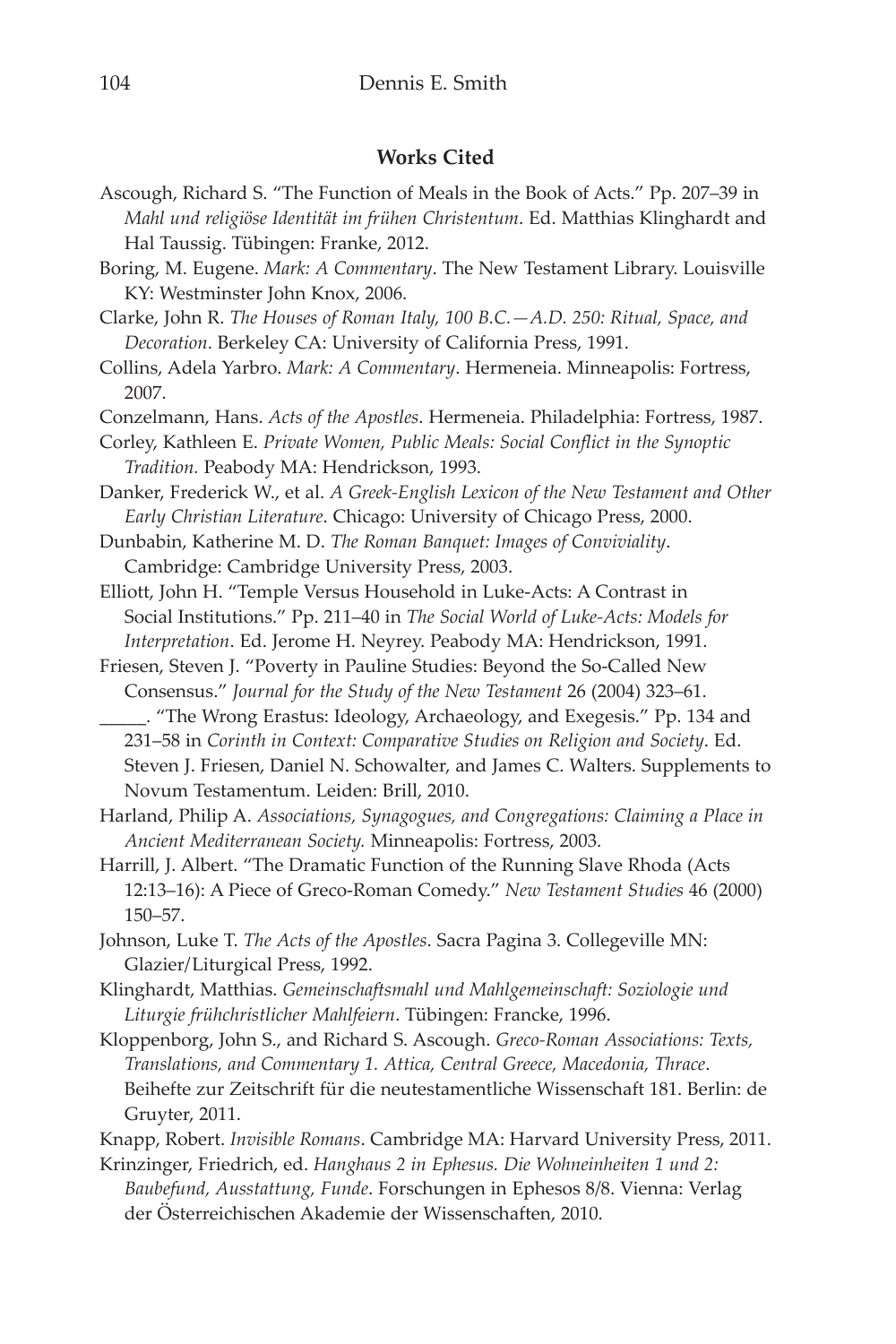- Lampe, Peter. *From Paul to Valentinus: Christians at Rome in the First Two Centuries*. Minneapolis: Fortress, 2003.
- Livesey, Nina. "The So-Called Noahide Laws." Pp. 175–77 in *Acts and Christian Beginnings: The Acts Seminar Report*. Ed. Dennis E. Smith and Joseph B. Tyson. Salem OR: Polebridge, 2013.
- Malherbe, Abraham J. "The Inhospitality of Diotrephes." Pp. 222–32 in *God's Christ and His People: Studies in Honour of Nils Alstrup Dahl*. Oslo: Üniversitetsfolaget, 1977.
- Matthews, Shelly. "Women in Acts." Pp. 193–95 in *Acts and Christian Beginnings: The Acts Seminar Report*. Ed. Dennis E. Smith and Joseph B. Tyson. Salem OR: Polebridge, 2013.
- Murphy-O'Connor, Jerome. *St. Paul's Corinth: Texts and Archaeology.* 3d ed. Collegeville MN: Liturgical Press, 2002.
- Öhler, M. "Die Jerusalemer Urgemeinde im Spiegel des antiken Vereinswesens." *New Testament Studies* 51 (2005) 393–415.
- Pervo, Richard I. *Acts: A Commentary*. Hermeneia. Minneapolis: Fortress, 2009.
- Poland, Franz. *Geschichte des griechischen Vereinswesens.* Leipzig: Teubner, 1909.
- Roberts, C., T. C. Skeat, and A. D. Nock. "The Gild of Zeus Hypsistos." *Harvard Theological Review* 29 (1936) 39–88.
- Segal, Alan F. "Acts 15 as Jewish and Christian History." *Forum* 4 (2001) 63–87.
- Smith, Dennis E. *From Symposium to Eucharist: The Banquet in the Early Christian World*. Minneapolis: Fortress, 2003.

\_\_\_\_\_. "Hospitality, the House Church, and Early Christian Identity." Pp. 103–17 in *Mahl und religiöse Identität im frühen Christentum*. Ed. Matthias Klinghardt and Hal Taussig. Tübingen: Franke, 2012.

\_\_\_\_\_. "The House Church as Social Environment." Pp. 3–21 in *Text, Image, and Christians in the Graeco-Roman World: A Festschrift in Honor of David Lee Balch*.

Ed. Aliou Cissé Niang and Carolyn Osiek. Eugene OR: Wipf & Stock, 2012.

- \_\_\_\_\_. "Religious Practices of Early Christian Converts According to Acts 2:41– 47." *Forum* 2,2 (2013) 157–68.
- \_\_\_\_\_. "Revisiting Associations and Christ Groups." Forthcoming.

\_\_\_\_\_. "Meals as a Literary Motif in Acts of the Apostles." In *Handbook of Early Christian Meals in the Greco-Roman World*. Ed. Soham Al-Suadi and Peter-Ben Smit. London: Bloomsbury, forthcoming.

- Smith, Dennis E., and Joseph B. Tyson. *Acts and Christian Beginnings: The Acts Seminar Report*. Salem OR: Polebridge, 2013.
- Stowers, Stanley K. *A Rereading of Romans: Justice, Jews, and Gentiles.* New Haven CT: Yale University Press, 1994.
- Taussig, Hal. *In the Beginning was the Meal: Social Experimentation and Early Christian Identity*. Minneapolis: Fortress, 2009.
- Theissen, Gerd. *The Social Setting of Pauline Christianity: Essays on Corinth.*  Philadelphia: Fortress, 1982.
- White, L. Michael. *Building God's House in the Roman World: Architectural Adaptation among Pagans, Jews, and Christians*. ASOR Library of Biblical and